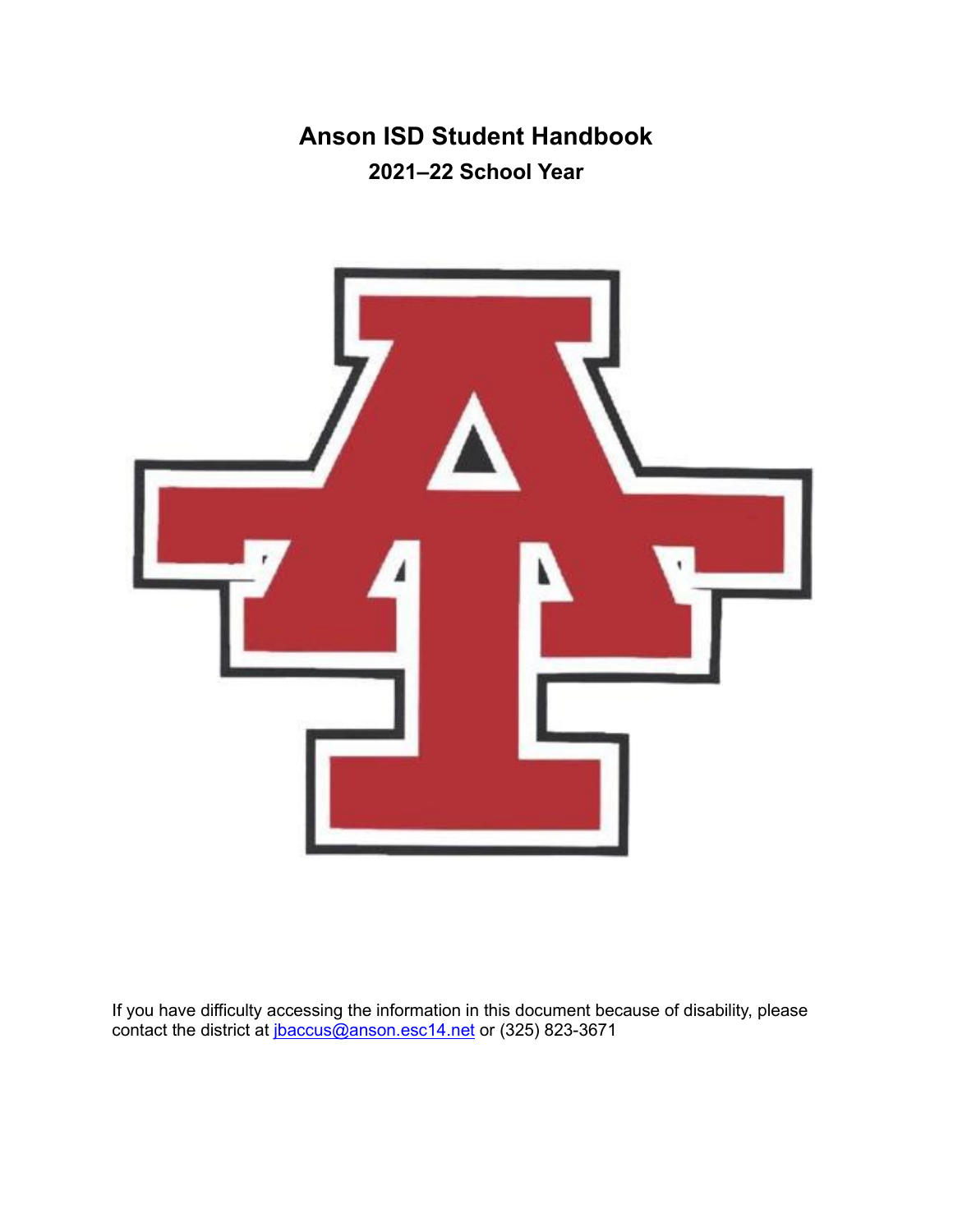# **Contents**

| Consent to Display a Student's Original Works and Personal Information 10                  |     |
|--------------------------------------------------------------------------------------------|-----|
| Consent to Receive Parenting and Paternity Awareness Instruction if a Student is under     |     |
|                                                                                            |     |
| Consent to Video or Audio Record a Student when Not Already Permitted by Law10             |     |
|                                                                                            |     |
| Limiting Electronic Communications between Students and District Employees 11              |     |
|                                                                                            |     |
| Objecting to the Release of Student Information to Military Recruiters and Institutions of |     |
|                                                                                            |     |
|                                                                                            |     |
| Removing a Student from Instruction or Excusing a Student from a Required Component of     |     |
| Reciting a Portion of the Declaration of Independence in Grades 3-1213                     |     |
|                                                                                            |     |
|                                                                                            |     |
|                                                                                            |     |
| Right of Access to Student Records, Curriculum Materials, and District Records/Policies15  |     |
|                                                                                            |     |
|                                                                                            |     |
| Participation in Federally Required, State-Mandated, and District Assessments15            |     |
|                                                                                            |     |
|                                                                                            |     |
|                                                                                            |     |
|                                                                                            |     |
|                                                                                            |     |
|                                                                                            |     |
|                                                                                            |     |
| A Student Who Has Learning Difficulties or Who Needs Special Education or Section 504      |     |
|                                                                                            | .22 |
| A Student Who Receives Special Education Services with Other School-Aged Children in       |     |
|                                                                                            |     |
|                                                                                            |     |
| A Student with Physical or Mental Impairments Protected under Section 504 25               |     |
| Section Two: Other Important Information for Parents and Students 26                       |     |
|                                                                                            |     |
|                                                                                            |     |
|                                                                                            |     |
|                                                                                            |     |
|                                                                                            |     |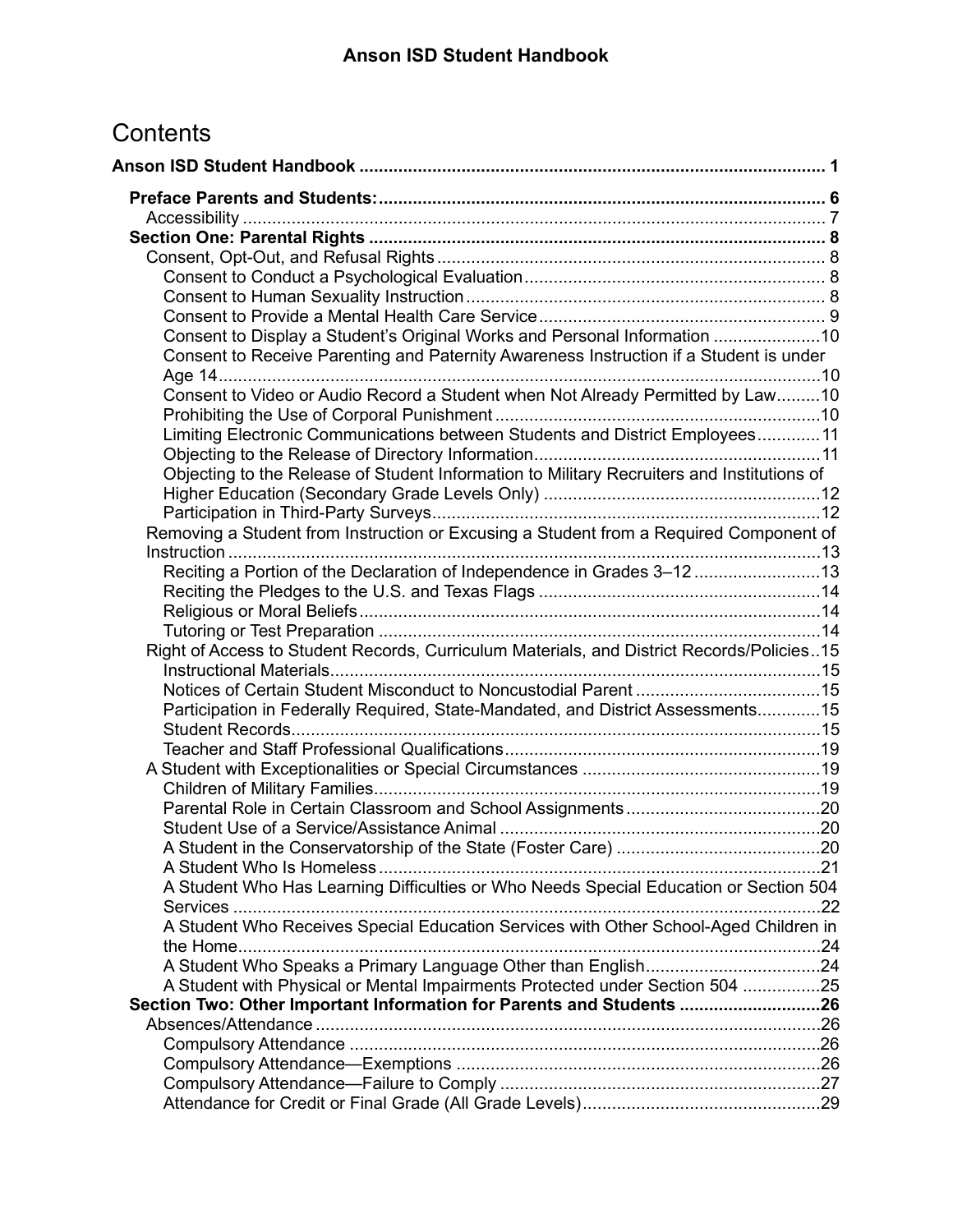| Driver License Attendance Verification (Secondary Grade Levels Only) 30                         |
|-------------------------------------------------------------------------------------------------|
|                                                                                                 |
| Armed Services Vocational Aptitude Battery Test (Grades 10-12) 31                               |
|                                                                                                 |
|                                                                                                 |
| Career and Technical Education (CTE) and Other Work-Based Programs (Secondary                   |
|                                                                                                 |
|                                                                                                 |
| Child Sexual Abuse, Trafficking, and Other Maltreatment of Children (All Grade Levels) 34       |
|                                                                                                 |
|                                                                                                 |
| Reporting and Responding to Sexual Abuse, Trafficking, and Other Maltreatment of                |
| 35                                                                                              |
| Further Resources on Sexual Abuse, Trafficking, and Other Maltreatment of Children35            |
| Class Rank/Highest-Ranking Student (Secondary Grade Levels Only)36                              |
|                                                                                                 |
| College and University Admissions and Financial Aid (All Grade Levels) 37                       |
|                                                                                                 |
|                                                                                                 |
|                                                                                                 |
|                                                                                                 |
|                                                                                                 |
|                                                                                                 |
|                                                                                                 |
|                                                                                                 |
|                                                                                                 |
|                                                                                                 |
|                                                                                                 |
|                                                                                                 |
|                                                                                                 |
|                                                                                                 |
|                                                                                                 |
|                                                                                                 |
| Credit by Examination-If a Student Has Taken the Course/Subject (Grades 6-12)42                 |
| Credit by Examination for Advancement/Acceleration-If a Student Has Not Taken the               |
|                                                                                                 |
|                                                                                                 |
| A child who is five years old at the beginning of the school year to be assigned initially to   |
| grade 1 rather than kindergarten. Criteria for acceleration may include: 43                     |
| Scores on readiness tests or achievement tests that may be administered by 43<br>1 <sup>1</sup> |
|                                                                                                 |
| 2. Recommendation of the kindergarten or preschool the student has attended43                   |
| 3. Chronological age and observed social and emotional development of the student43             |
| 4. Other criteria deemed appropriate by the principal and Superintendent43                      |
|                                                                                                 |
|                                                                                                 |
| Dating Violence, Discrimination, Harassment, and Retaliation (All Grade Levels)44               |
|                                                                                                 |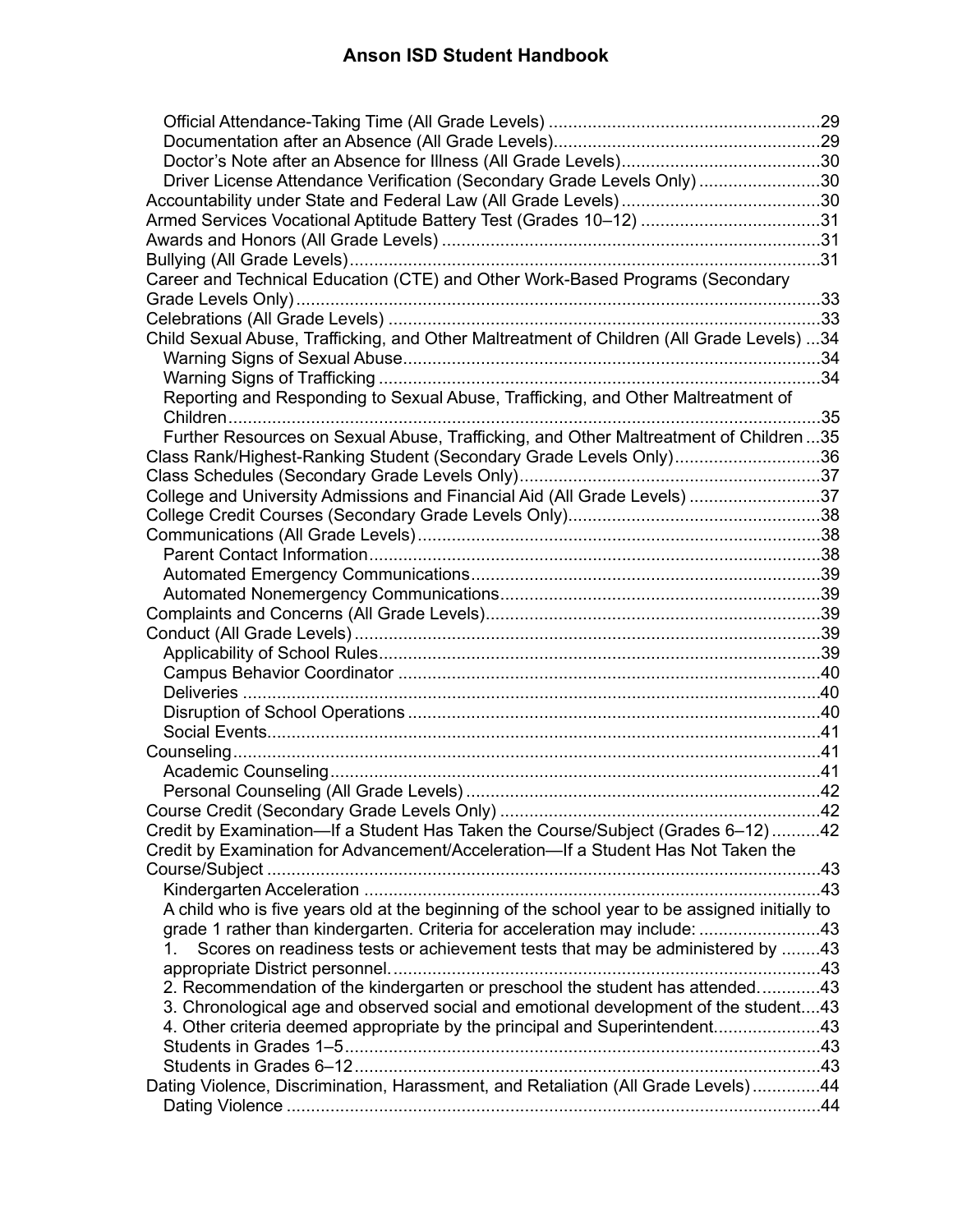| Texas Virtual School Network (TXVSN) (Secondary Grade Levels)47<br>Distribution of Literature, Published Materials, or Other Documents (All Grade Levels) 47<br>Possession and Use of Personal Telecommunications Devices, Including Cell Phones,<br>Instructional Use of Personal Telecommunications and Other Electronic Devices 51<br>Unacceptable and Inappropriate Use of Technology Resources51<br>Extracurricular Activities, Clubs, and Organizations (All Grade Levels) 52 |  |
|-------------------------------------------------------------------------------------------------------------------------------------------------------------------------------------------------------------------------------------------------------------------------------------------------------------------------------------------------------------------------------------------------------------------------------------------------------------------------------------|--|
|                                                                                                                                                                                                                                                                                                                                                                                                                                                                                     |  |
|                                                                                                                                                                                                                                                                                                                                                                                                                                                                                     |  |
|                                                                                                                                                                                                                                                                                                                                                                                                                                                                                     |  |
|                                                                                                                                                                                                                                                                                                                                                                                                                                                                                     |  |
|                                                                                                                                                                                                                                                                                                                                                                                                                                                                                     |  |
|                                                                                                                                                                                                                                                                                                                                                                                                                                                                                     |  |
|                                                                                                                                                                                                                                                                                                                                                                                                                                                                                     |  |
|                                                                                                                                                                                                                                                                                                                                                                                                                                                                                     |  |
|                                                                                                                                                                                                                                                                                                                                                                                                                                                                                     |  |
|                                                                                                                                                                                                                                                                                                                                                                                                                                                                                     |  |
|                                                                                                                                                                                                                                                                                                                                                                                                                                                                                     |  |
|                                                                                                                                                                                                                                                                                                                                                                                                                                                                                     |  |
|                                                                                                                                                                                                                                                                                                                                                                                                                                                                                     |  |
|                                                                                                                                                                                                                                                                                                                                                                                                                                                                                     |  |
|                                                                                                                                                                                                                                                                                                                                                                                                                                                                                     |  |
|                                                                                                                                                                                                                                                                                                                                                                                                                                                                                     |  |
|                                                                                                                                                                                                                                                                                                                                                                                                                                                                                     |  |
|                                                                                                                                                                                                                                                                                                                                                                                                                                                                                     |  |
|                                                                                                                                                                                                                                                                                                                                                                                                                                                                                     |  |
|                                                                                                                                                                                                                                                                                                                                                                                                                                                                                     |  |
|                                                                                                                                                                                                                                                                                                                                                                                                                                                                                     |  |
|                                                                                                                                                                                                                                                                                                                                                                                                                                                                                     |  |
|                                                                                                                                                                                                                                                                                                                                                                                                                                                                                     |  |
|                                                                                                                                                                                                                                                                                                                                                                                                                                                                                     |  |
|                                                                                                                                                                                                                                                                                                                                                                                                                                                                                     |  |
|                                                                                                                                                                                                                                                                                                                                                                                                                                                                                     |  |
|                                                                                                                                                                                                                                                                                                                                                                                                                                                                                     |  |
|                                                                                                                                                                                                                                                                                                                                                                                                                                                                                     |  |
|                                                                                                                                                                                                                                                                                                                                                                                                                                                                                     |  |
|                                                                                                                                                                                                                                                                                                                                                                                                                                                                                     |  |
|                                                                                                                                                                                                                                                                                                                                                                                                                                                                                     |  |
|                                                                                                                                                                                                                                                                                                                                                                                                                                                                                     |  |
|                                                                                                                                                                                                                                                                                                                                                                                                                                                                                     |  |
|                                                                                                                                                                                                                                                                                                                                                                                                                                                                                     |  |
|                                                                                                                                                                                                                                                                                                                                                                                                                                                                                     |  |
|                                                                                                                                                                                                                                                                                                                                                                                                                                                                                     |  |
|                                                                                                                                                                                                                                                                                                                                                                                                                                                                                     |  |
|                                                                                                                                                                                                                                                                                                                                                                                                                                                                                     |  |
|                                                                                                                                                                                                                                                                                                                                                                                                                                                                                     |  |
|                                                                                                                                                                                                                                                                                                                                                                                                                                                                                     |  |
|                                                                                                                                                                                                                                                                                                                                                                                                                                                                                     |  |
|                                                                                                                                                                                                                                                                                                                                                                                                                                                                                     |  |
|                                                                                                                                                                                                                                                                                                                                                                                                                                                                                     |  |
|                                                                                                                                                                                                                                                                                                                                                                                                                                                                                     |  |
|                                                                                                                                                                                                                                                                                                                                                                                                                                                                                     |  |
|                                                                                                                                                                                                                                                                                                                                                                                                                                                                                     |  |
|                                                                                                                                                                                                                                                                                                                                                                                                                                                                                     |  |
|                                                                                                                                                                                                                                                                                                                                                                                                                                                                                     |  |
|                                                                                                                                                                                                                                                                                                                                                                                                                                                                                     |  |
|                                                                                                                                                                                                                                                                                                                                                                                                                                                                                     |  |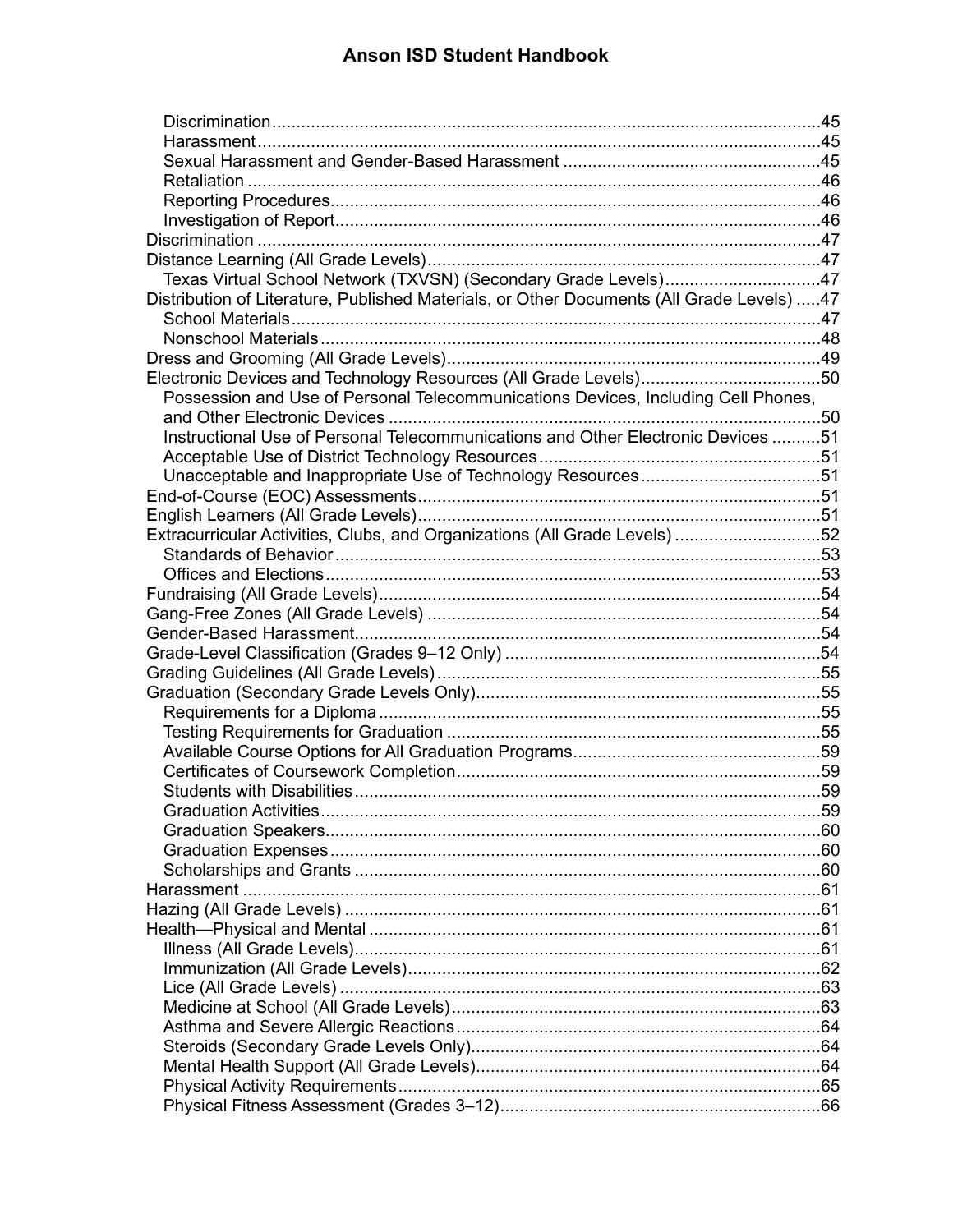| Tobacco and E-Cigarettes Prohibited (All Grade Levels and All Others on School     |  |
|------------------------------------------------------------------------------------|--|
|                                                                                    |  |
|                                                                                    |  |
|                                                                                    |  |
| Policies and Procedures that Promote Student Physical and Mental Health (All Grade |  |
|                                                                                    |  |
|                                                                                    |  |
|                                                                                    |  |
|                                                                                    |  |
|                                                                                    |  |
|                                                                                    |  |
|                                                                                    |  |
|                                                                                    |  |
|                                                                                    |  |
|                                                                                    |  |
|                                                                                    |  |
|                                                                                    |  |
|                                                                                    |  |
|                                                                                    |  |
| In-School Suspension (ISS) and Out-of-School Suspension (OSS) Makeup Work (All     |  |
|                                                                                    |  |
|                                                                                    |  |
|                                                                                    |  |
|                                                                                    |  |
|                                                                                    |  |
|                                                                                    |  |
|                                                                                    |  |
|                                                                                    |  |
|                                                                                    |  |
|                                                                                    |  |
|                                                                                    |  |
|                                                                                    |  |
|                                                                                    |  |
|                                                                                    |  |
| Report Cards/Progress Reports and Conferences (All Grade Levels)77                 |  |
| Retaliation                                                                        |  |
|                                                                                    |  |
|                                                                                    |  |
|                                                                                    |  |
| Preparedness Drills: Evacuation, Severe Weather, and Other Emergencies 78          |  |
|                                                                                    |  |
|                                                                                    |  |
|                                                                                    |  |
|                                                                                    |  |
| Schedule Changes (Middle/Junior High and High School Grade Levels) 80              |  |
|                                                                                    |  |
|                                                                                    |  |
|                                                                                    |  |
|                                                                                    |  |
|                                                                                    |  |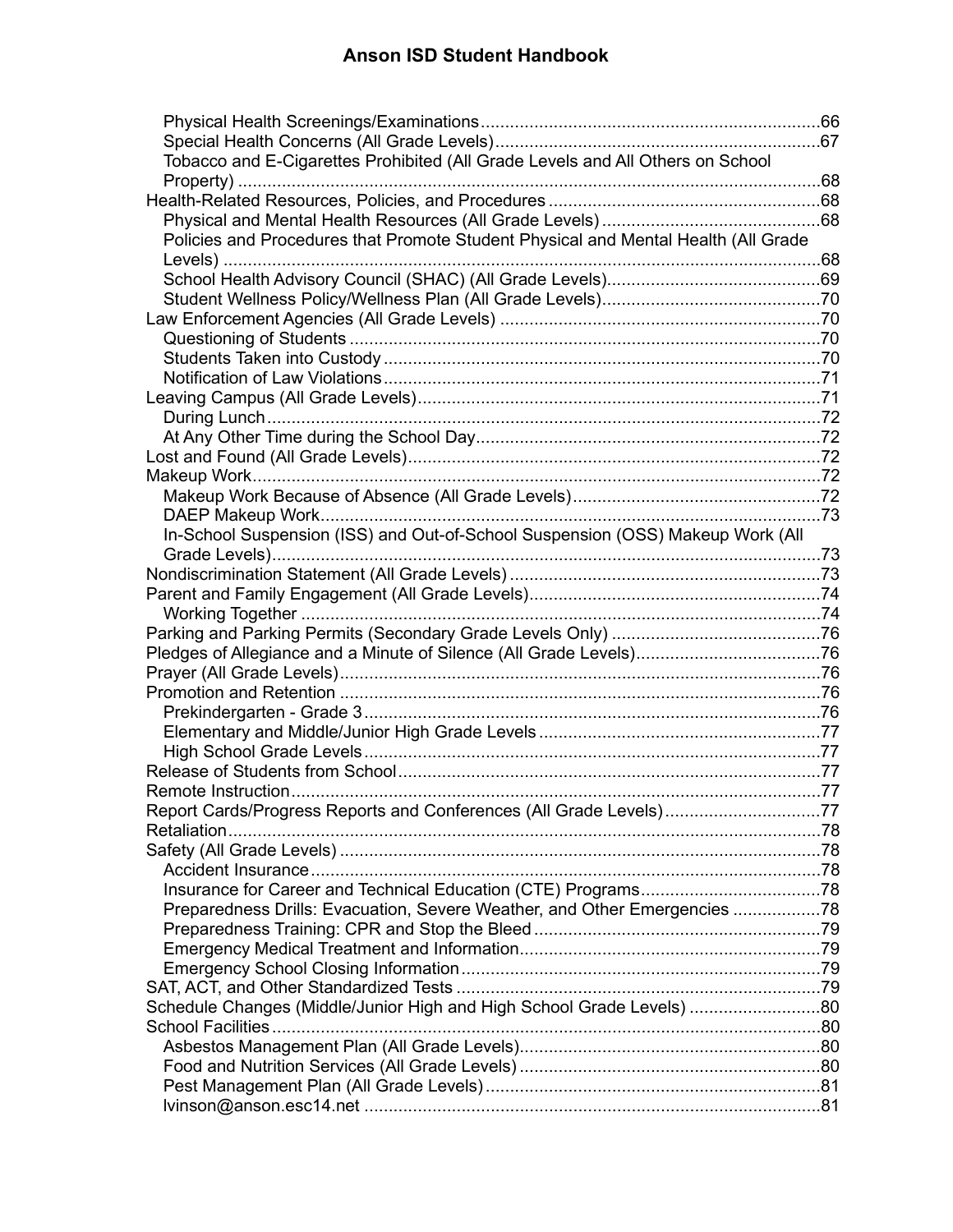| Meetings of Noncurriculum-Related Groups (Secondary Grade Levels Only)82          |  |
|-----------------------------------------------------------------------------------|--|
|                                                                                   |  |
|                                                                                   |  |
|                                                                                   |  |
|                                                                                   |  |
|                                                                                   |  |
| Telecommunications and Other Electronic Devices (All Grade Levels)83              |  |
|                                                                                   |  |
|                                                                                   |  |
|                                                                                   |  |
|                                                                                   |  |
|                                                                                   |  |
|                                                                                   |  |
|                                                                                   |  |
|                                                                                   |  |
|                                                                                   |  |
|                                                                                   |  |
|                                                                                   |  |
|                                                                                   |  |
|                                                                                   |  |
| Textbooks, Electronic Textbooks, Technological Equipment, and Other Instructional |  |
|                                                                                   |  |
|                                                                                   |  |
|                                                                                   |  |
|                                                                                   |  |
|                                                                                   |  |
|                                                                                   |  |
|                                                                                   |  |
|                                                                                   |  |
|                                                                                   |  |
|                                                                                   |  |
|                                                                                   |  |
|                                                                                   |  |
|                                                                                   |  |
|                                                                                   |  |
|                                                                                   |  |
|                                                                                   |  |
|                                                                                   |  |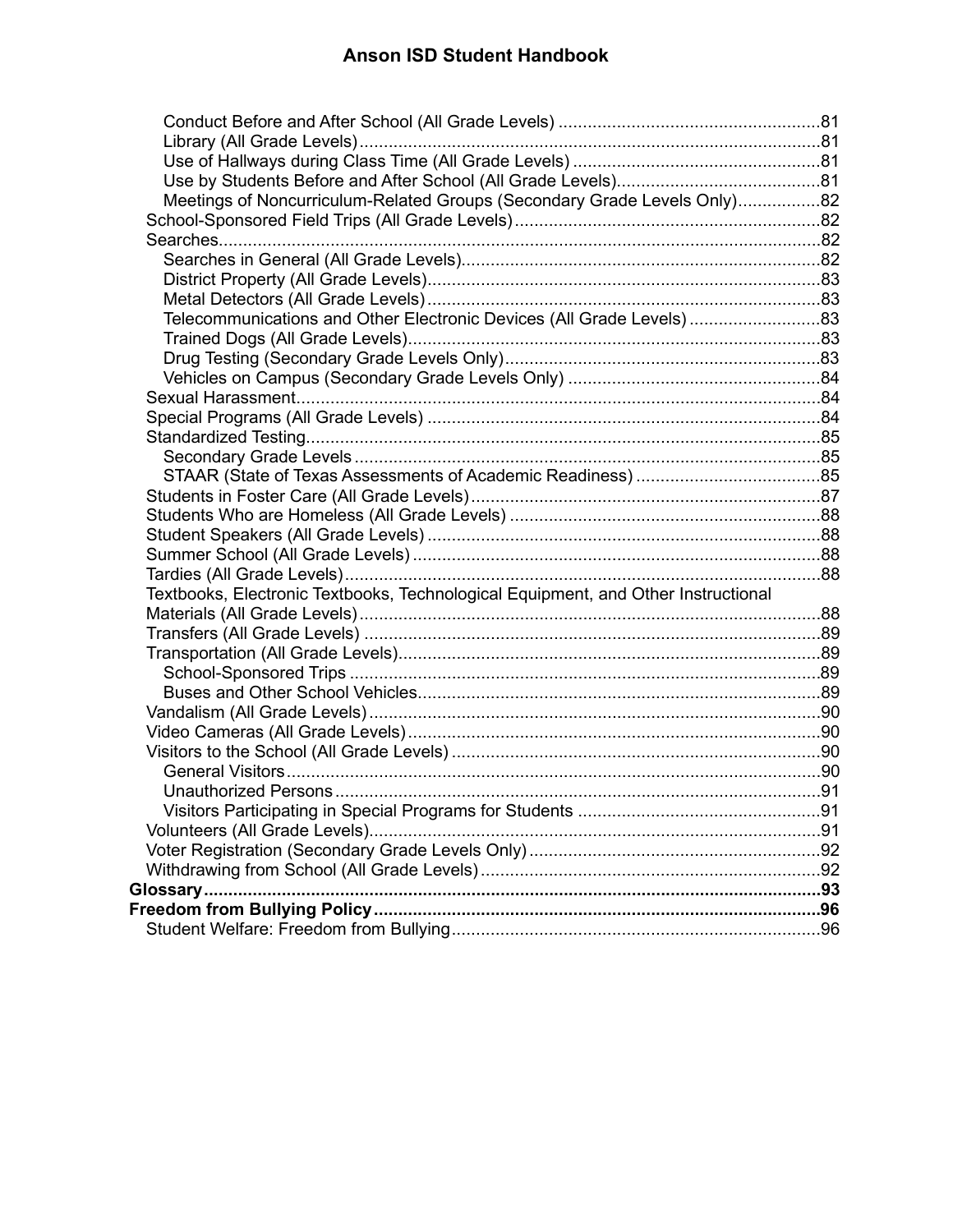# <span id="page-6-0"></span>**Preface Parents and Students:**

Welcome to the new school year!

Education is a team effort. Students, parents, teachers, and other staff members working together will make this a successful year.

The Anson ISD Student Handbook is a general reference guide that is divided into two sections:

**Section One: Parental Rights** describes certain parental rights as specified in state or federal law.

**Section Two: Other Important Information for Parents and Students** is organized alphabetically by topic. Where applicable, the topics are further organized by grade level.

**Note:** Unless otherwise noted, the term "parent" refers to the parent, legal guardian, any person granted some other type of lawful control of a student, or any other person who has agreed to assume school-related responsibility for a student.

The Student Handbook is designed to align with law, board-adopted policy, and the Student Code of Conduct, a board-adopted document intended to promote school safety and an atmosphere for learning. The Student Handbook is not meant to be a complete statement of all policies, procedures, or rules in any given circumstance.

In case of conflicts between board policy (including the Student Code of Conduct) and any Student Handbook provision, the district will follow board policy and the Student Code of Conduct.

Therefore, parents and students should become familiar with the Anson ISD Student Code of Conduct. To review the Code of Conduct, visit the district's website at [www.ansontigers.com.](http://www.ansontigers.com/) State law requires that the Code of Conduct be prominently displayed or made available for review at each campus.

The Student Handbook is updated annually; however, policy adoption and revisions may occur throughout the year. The district encourages parents to stay informed of proposed policy changes by attending board meetings and reviewing newsletter and other communications explaining changes in policy or other rules that affect Student Handbook provisions. The district reserves the right to modify the Student Handbook at any time. Notice of revisions will be provided as is reasonably practical.

Although the Student Handbook may refer to rights established through law or district policy, it does not create additional rights for parents and students. It does not, nor is it intended to, represent a contract between any parent or student and the district.

A hard copy of either the Student Code of Conduct or Student Handbook can be requested at 1431 S. Commercial Ave., Anson, TX 79501.

**Note:** References to board policy codes are included for ease of reference. The hard copy of the district's official policy manual is available for review in the district administration office, and an unofficial electronic copy is available at [www.ansontigers.com.](http://www.ansontigers.com/)

The policy manual includes:

• Legally referenced (LEGAL) policies that contain provisions from federal and state laws and regulations, case law, and other legal authorities that provide the legal framework for school districts.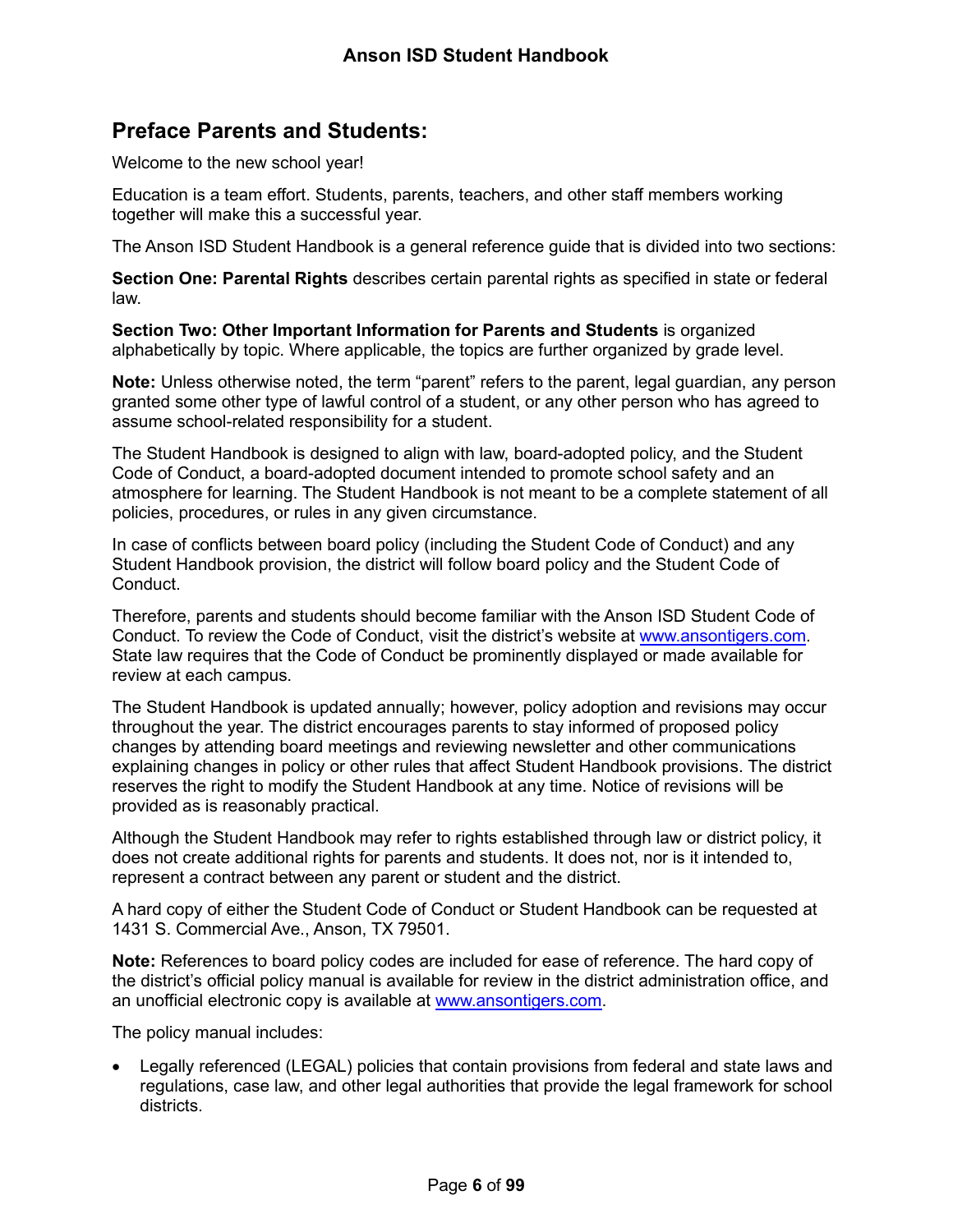• Board-adopted (LOCAL) policies that articulate the board's choices and values regarding district practices.

For questions about the material in this handbook, please contact:

| Gina Overby             | David Hagler            | <b>Amy McIntire</b>         |
|-------------------------|-------------------------|-----------------------------|
| <b>HS Principal</b>     | <b>MS Principal</b>     | <b>Elementary Principal</b> |
| 1431 S. Commercial Ave. | 1120 Avenue M           | 922 Avenue M                |
| Anson, TX 79501         | Anson, TX 79501         | Anson, TX 79501             |
| goverby@anson.esc14.net | dhagler@anson.esc14.net | amcintire@anson.esc14.net   |
| $(325)$ 823-2404        | (325)823-2771           | (325)823-3361               |

Complete and return to the student's campus the following forms (provided in the forms packet distributed at the beginning of the year or upon enrollment):

- [Acknowledgment Form or Acknowledgment of Electronic Distribution of Student Handbook],
- Notice Regarding Directory Information and Parent's Response Regarding Release of Student Information,
- Parent's Objection to the Release of Student Information to Military Recruiters and Institutions of Higher Education (if you choose to restrict the release of information to these entities), and
- Consent/Opt-Out Form for participation in third-party surveys.

#### [See **Objecting to the Release of Directory Information** on page [11](#page-11-1) and **Consent Required Before Student Participation in a Federally Funded Survey** on page [12](#page-12-2) for more information.]

#### <span id="page-7-0"></span>**Accessibility**

If you have difficulty accessing this handbook because of a disability, please contact:

Jay Baccus **Superintendent** 

1431 S. Commercial Ave., Anson, TX 79501

jbaccus@anson.esc14.net

(325) 823 3671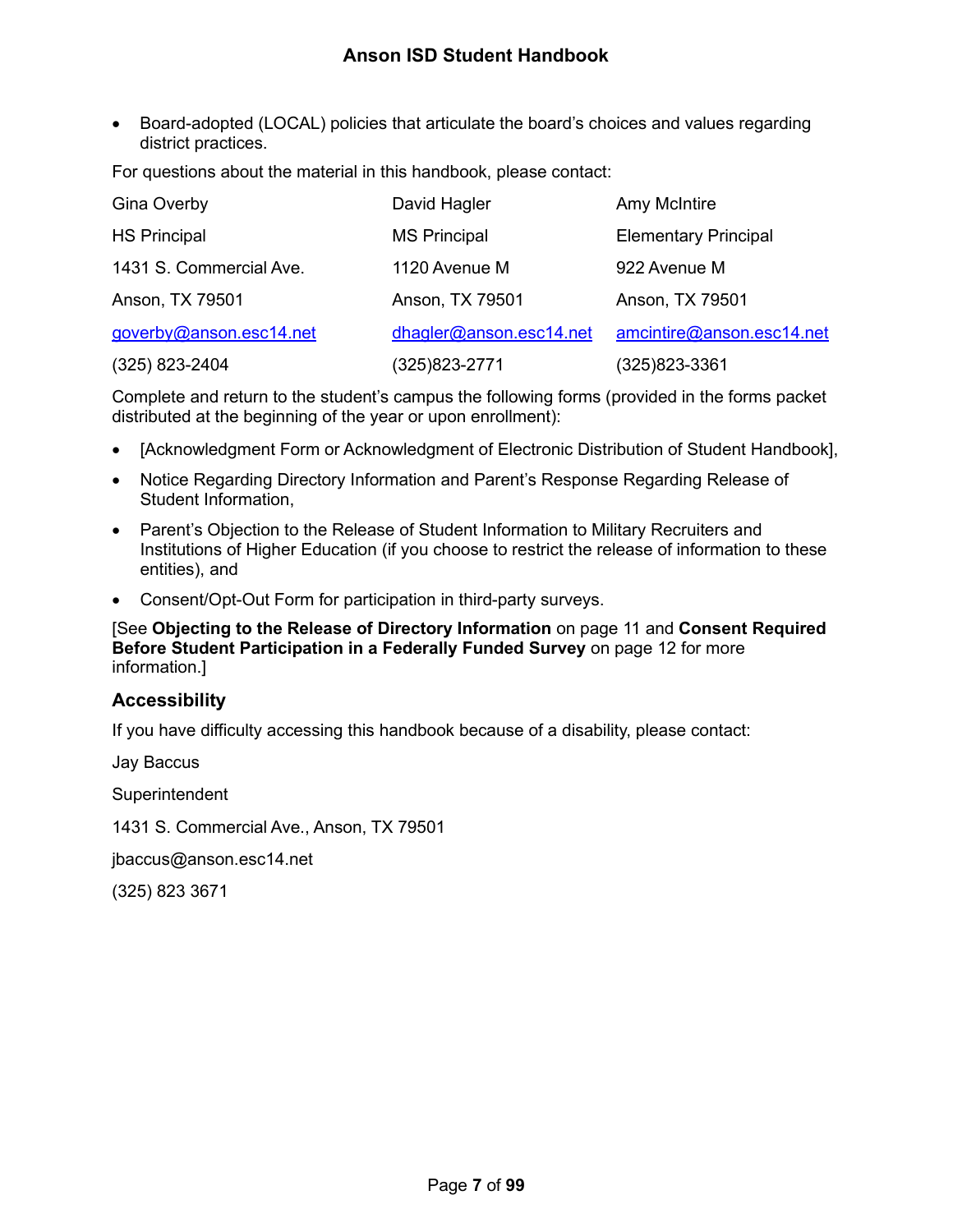# <span id="page-8-0"></span>**Section One: Parental Rights**

This section describes certain parental rights as specified in state or federal law.

#### <span id="page-8-1"></span>**Consent, Opt-Out, and Refusal Rights**

#### <span id="page-8-2"></span>**Consent to Conduct a Psychological Evaluation**

Unless required under state or federal law, a district employee will not conduct a psychological examination, test, or treatment without obtaining prior written parental consent.

**Note:** An evaluation may be legally required under special education rules or by the Texas Education Agency for child abuse investigations and reports.

#### <span id="page-8-3"></span>**Consent to Human Sexuality Instruction**

#### *Annual Notification*

As a part of the district's curriculum, students receive instruction related to human sexuality. The School Health Advisory Council (SHAC) makes recommendations for curriculum materials, and the school board adopts the materials and determines the specific content of the instruction.

Worth the Wait is a Scott & White wellness and sexual health program. The curriculum is designed for age-appropriate information. This will be presented during selected classes for 6th, 7th, and 8th graders. This is an abstinence-based wellness program that will be presented by the Coaches and/or Counselor. The program complies with the Teks for curriculum in classes selected for the presentations and is based on evidence research.

Scott & White Wellness and Sexual Health Program empowers teens with information necessary to develop healthy habits and relationships. Previously known as Scott & White Worth the Wait, the program continues with the all-inclusive, data-driven curriculum founded on the medical, legal, psychological and socioeconomic information regarding adolescent health risk behaviors.

Based on the probable consequences of adolescent risk behaviors, the safest and healthiest choice for teens is to promote risk avoidance by establishing healthy habits and relationships. The in-school intervention program is offered for middle and high school students, with components for parents, healthcare providers and the community.

It is offered during the spring semester and consists of 10 lessons.

For further information, see the district's human sexuality instruction website at [www.ansontigers.com.](http://www.ansontigers.com/)

In accordance with state law, a parent may:

- Review, receive a copy of, or purchase a copy of curriculum materials depending on the copyright of the materials.
- Remove his or her child from any part of the human sexuality instruction without academic, disciplinary, or other penalties.
- Become involved in the development of this curriculum by becoming a member of the district's SHAC or attending SHAC meetings. (See the campus principal for details.)
- Use the district's grievance procedure concerning a complaint. See **Complaints and Concerns (All Grade Levels)** on page [39](#page-39-2) and FNG(LOCAL).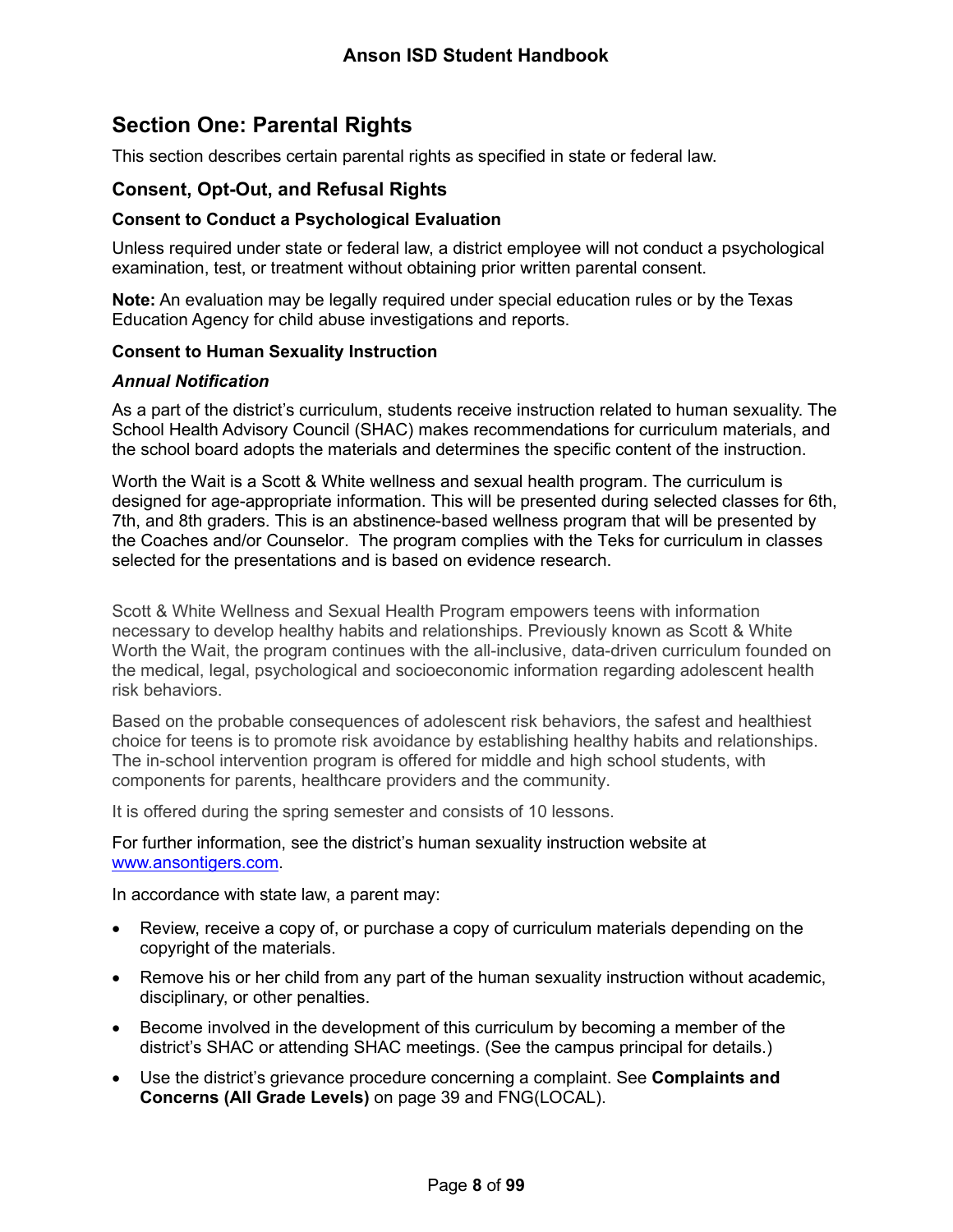State law also requires that instruction related to human sexuality, sexually transmitted diseases, or human immunodeficiency virus (HIV) or acquired immune deficiency syndrome (AIDS):

- Present abstinence from sexual activity as the preferred choice in relationship to all sexual activity for unmarried persons of school age;
- Devote more attention to abstinence from sexual activity than to any other behavior;
- Emphasize that abstinence, if used consistently and correctly, is the only method that is 100 percent effective in preventing pregnancy, sexually transmitted infections, and the emotional trauma associated with adolescent sexual activity;
- Direct adolescents to abstain from sexual activity before marriage as the most effective way to prevent pregnancy and sexually transmitted diseases; and
- If included in the content of the curriculum, teach contraception and condom use in terms of human use reality rates instead of theoretical laboratory rates.

#### *Consent Before Instruction*

Before a student receives human sexuality instruction, the district must obtain written consent from the student's parent. Parents will be sent a request for written consent at least 14 days before the instruction.

#### <span id="page-9-0"></span>**Consent to Provide a Mental Health Care Service**

The district will not provide a mental health care service to a student or conduct a medical screening of a student as part of the district's intervention procedures except as permitted by law.

The district has established procedures for recommending to a parent an intervention for a student with early warning signs of mental health concerns, substance abuse, or suicide risk. The district's mental health liaison will notify the student's parent within a reasonable amount of time after the liaison learns that a student has displayed early warning signs and provide information about available counseling options.

The district has also established procedures for staff to notify the mental health liaison regarding a student who may need intervention.

The mental health liaison can be reached at:

Sherity Meek

High School Counselor

1509 S. Commercial Ave, Anson, TX 79501

smeek@anson.esc14.net

(325) 823-4408

The mental health liaison can provide further information regarding these procedures as well as educational materials on identifying risk factors, accessing resources for treatment or support on and off campus, and accessing available student accommodations provided on campus.

[See **Mental Health Support** on page [64.](#page-64-2)]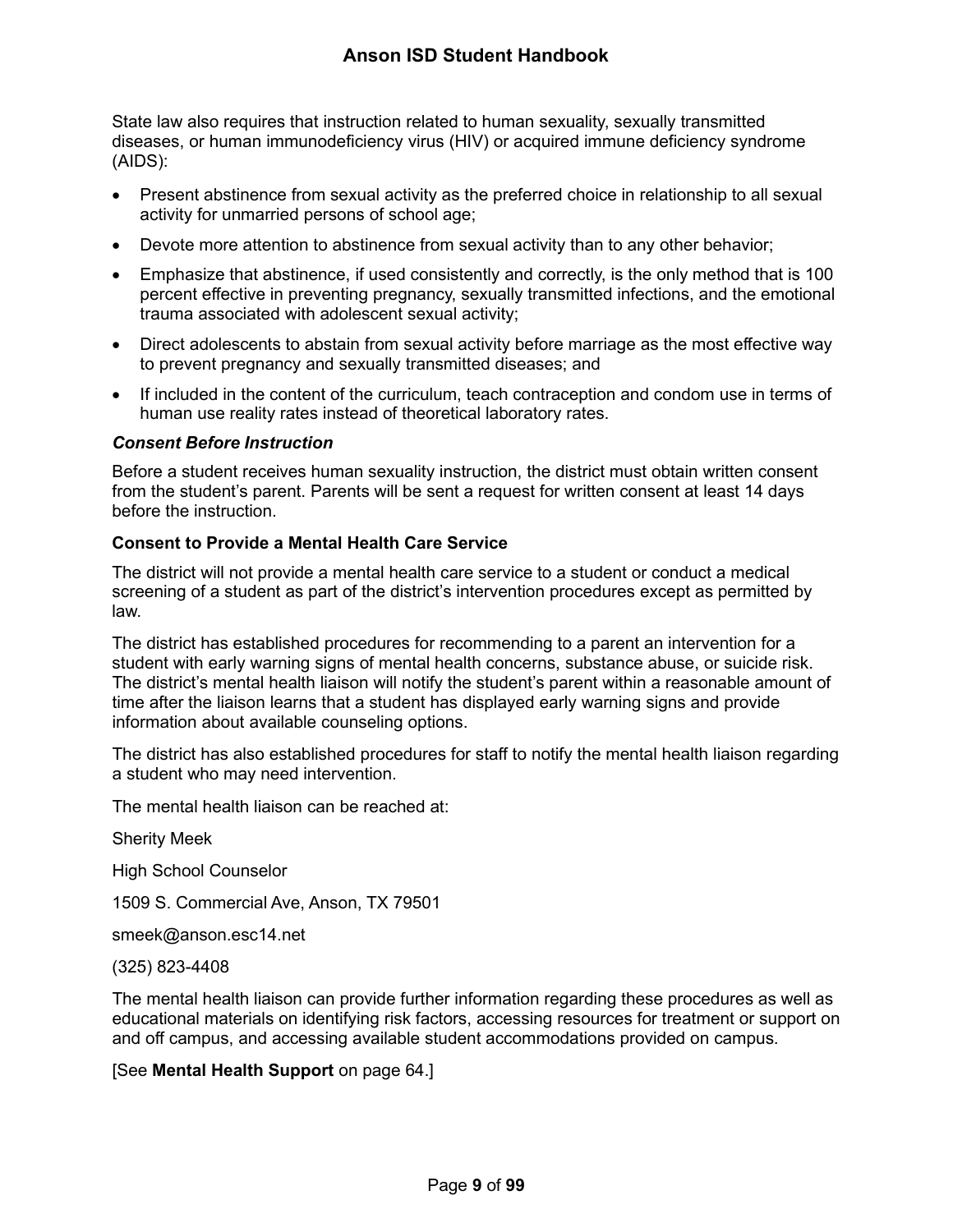#### <span id="page-10-0"></span>**Consent to Display a Student's Original Works and Personal Information**

Teachers may display a student's work in classrooms or elsewhere on campus as recognition of student achievement without seeking prior parental consent. These displays may include personally identifiable student information. Student work includes:

- Artwork,
- Special projects,
- Photographs,
- Original videos or voice recordings, and
- Other original works.

However, the district will seek parental consent before displaying a student's work on the district's website, a website affiliated or sponsored by the district (such as a campus or classroom website), or in district publications, which may include printed materials, videos, or other methods of mass communication.

#### <span id="page-10-1"></span>**Consent to Receive Parenting and Paternity Awareness Instruction if a Student is under Age 14**

A student under age 14 must have parental permission to participate in the district's parenting and paternity awareness program. This program was developed by the Office of the Texas Attorney General and the State Board of Education (SBOE) to be incorporated into health education classes.

#### <span id="page-10-2"></span>**Consent to Video or Audio Record a Student when Not Already Permitted by Law**

State law permits the school to make a video or voice recording without parental permission when it:

- Is to be used for school safety,
- Relates to classroom instruction or a cocurricular or extracurricular activity,
- Relates to media coverage of the school, or
- Relates to the promotion of student safety as provided by law for a student receiving special education services in certain settings.

In other circumstances, the district will seek written parental consent before making a video or voice recording of a student.

Please note that parents and visitors to a classroom, both virtual and in person, may not record video or audio or take photographs or other still images without permission from the teacher or other school official.

#### <span id="page-10-3"></span>**Prohibiting the Use of Corporal Punishment**

Corporal punishment—spanking or paddling a student—may be used as a discipline management technique in accordance with the Student Code of Conduct and district policy FO(LOCAL).

However, in accordance with law, the district may not administer corporal punishment if a student's parent submits a signed, written statement prohibiting its use.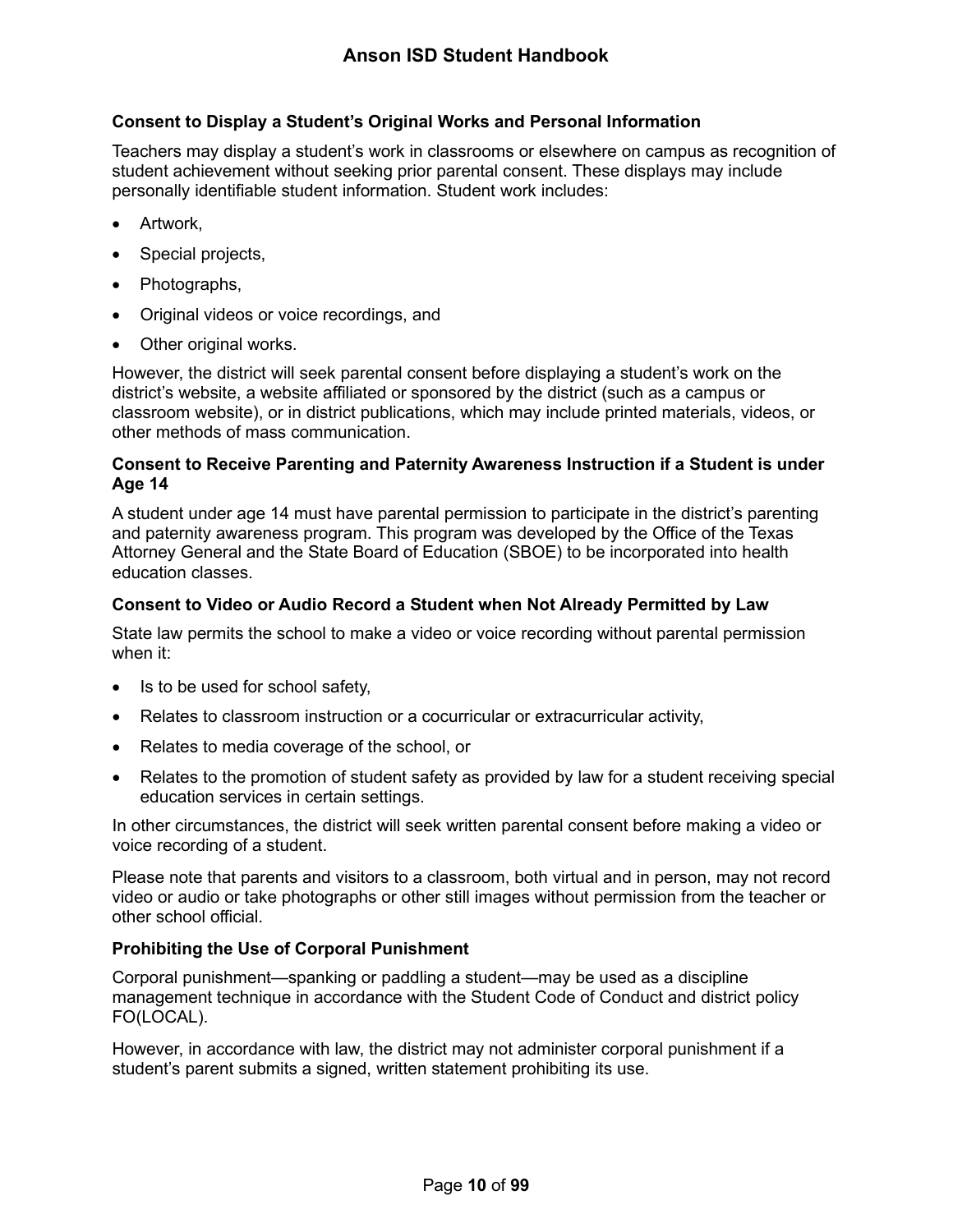A parent who does not want corporal punishment administered to his or her child must return the form included in the forms packet. This signed statement must be submitted each school year. A parent may revoke this prohibition at any time during the school year by providing a signed statement to the campus principal.

#### **Note:**

- District personnel may use discipline methods other than corporal punishment if a parent requests that corporal punishment not be used.
- If the district knows that a student is in temporary or permanent custody of the state (through foster care, kinship care, or other arrangements), corporal punishment will not be administered, even when the student's caregiver or caseworker has not submitted a signed statement prohibiting its use.

#### <span id="page-11-0"></span>**Limiting Electronic Communications between Students and District Employees**

The district permits teachers and other approved employees to use electronic communications with students within the scope of professional responsibilities, as described by district guidelines.

For example, a teacher may create a social networking page for his or her class to relay information regarding class work, homework, and tests. A parent is welcome to access such a page.

However, text messages sent to an individual student are only allowed if a district employee with responsibility for an extracurricular activity must communicate with a student participating in that activity.

The employee is required to include the student's parent as a recipient on all text messages.

A parent who does not want his or her child to receive one-to-one electronic communications from a district employee should contact the campus principal.

#### <span id="page-11-1"></span>**Objecting to the Release of Directory Information**

The Family Educational Rights and Privacy Act, or FERPA, permits the district to disclose appropriately designated "directory information" from a student's education records without written consent.

"Directory information" is information that, if released, is generally not considered harmful or an invasion of privacy. Examples include:

- A student's photograph (for publication in the school yearbook);
- A student's name and grade level (for communicating class and teacher assignments);
- The name, weight, and height of an athlete (for publication in a school athletic program);
- A list of student birthdays (for generating schoolwide or classroom recognition),
- A student's name and photograph (posted on a district-approved and -managed social media platform); and
- The names and grade levels of students submitted by the district to a local newspaper or other community publication (to recognize the A/B honor roll for a specific grading period.)

Directory information will be released to anyone who follows procedures for requesting it.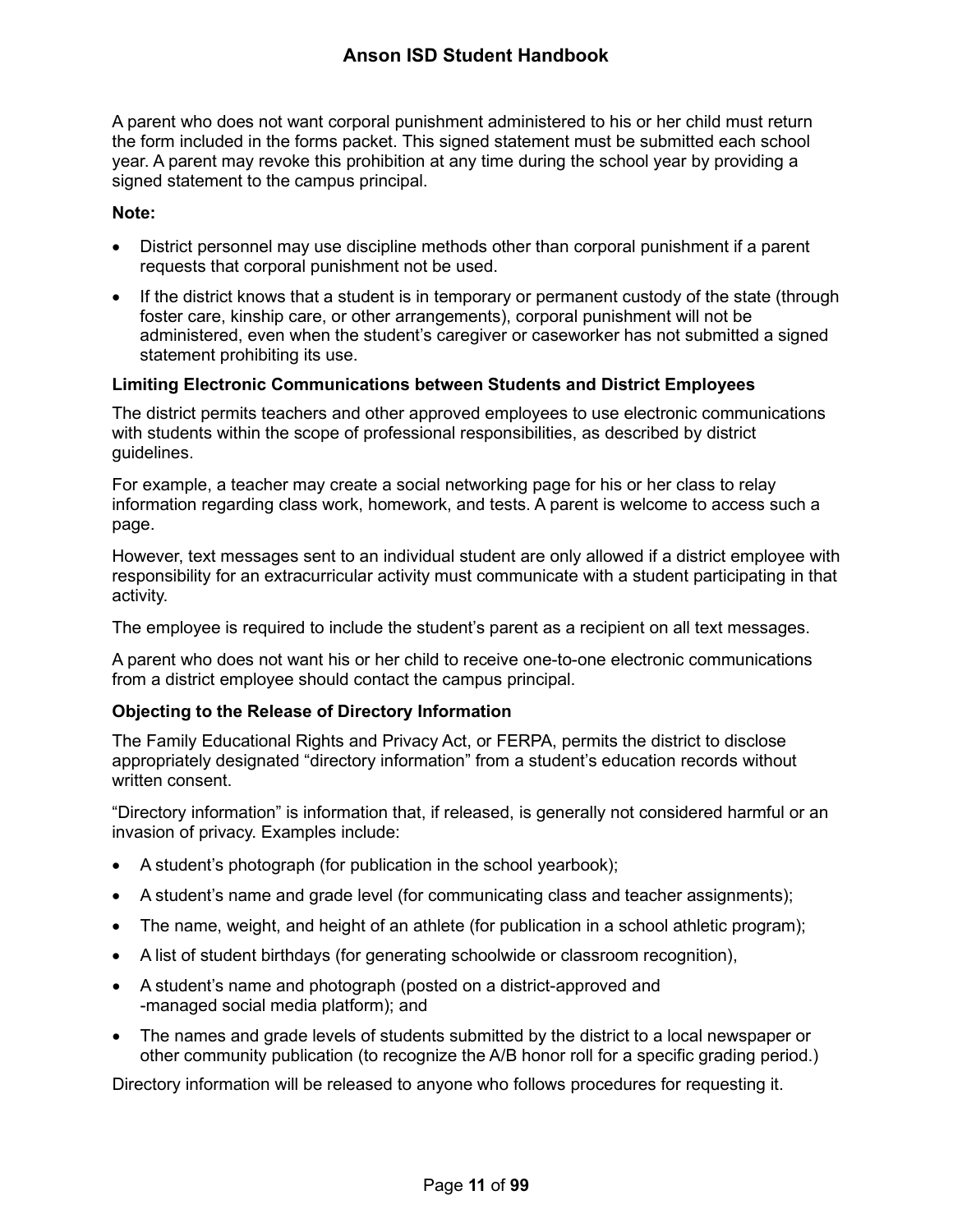However, a parent or eligible student may object to the release of this information. Any objection must be made in writing to the principal within ten school days of the student's first day of instruction for this school year*.* [See **Notice Regarding Directory Information and Parent's Response Regarding Release of Student Information**, included in the forms packet.]

The district requests that families living in a shelter for survivors of family violence or trafficking notify district personnel that the student currently resides in such a shelter. Families may want to opt out of the release of directory information so that the district does not release any information that might reveal the location of such a shelter.

As allowed by state law, the district has identified two directory information lists—one for schoolsponsored purposes and a second for all other requests. For district publications and announcements, the district has designated the following as directory information: name, photograph, age, grade level, dates of attendance, honors and awards received, participation in officially recognized activities and sports, and weight and height of athletic team members. If a parent does not object to the use of his or her child's information for these school-sponsored purposes, the school will not ask permission each time the district wants to use the information for these purposes.

For all other purposes, the district has identified the following as directory information: student name and grade level. If a parent does not object to the use of the student's information for these purposes, the school **must** release this information when requested by an outside entity or individual.

**Note:** Review **Authorized Inspection and Use of Student Records** on page [16.](#page-16-0)

#### <span id="page-12-0"></span>**Objecting to the Release of Student Information to Military Recruiters and Institutions of Higher Education (Secondary Grade Levels Only)**

Unless a parent has advised the district not to release his or her student's information, the Every Student Succeeds Act (ESSA) requires the district to comply with requests from military recruiters or institutions of higher education for the student's:

- Name.
- Address, and
- Telephone listing.

Military recruiters may also have access to a student's district-provided email address, unless a parent has advised the district not to release this information.

#### [See **Parent's Objection to the Release of Student Information to Military Recruiters and Institutions of Higher Education**, included in the forms packet.]

#### <span id="page-12-1"></span>**Participation in Third-Party Surveys**

#### <span id="page-12-2"></span>*Consent Required Before Student Participation in a Federally Funded Survey*

The Protection of Pupil Rights Amendment (PPRA) provides parents certain rights regarding participation in surveys, the collection and use of information for marketing purposes, and certain physical exams.

A parent has the right to consent before a student is required to submit to a survey funded by the U.S. Department of Education that concerns any of the following protected areas:

• Political affiliations or beliefs of the student or the student's parent;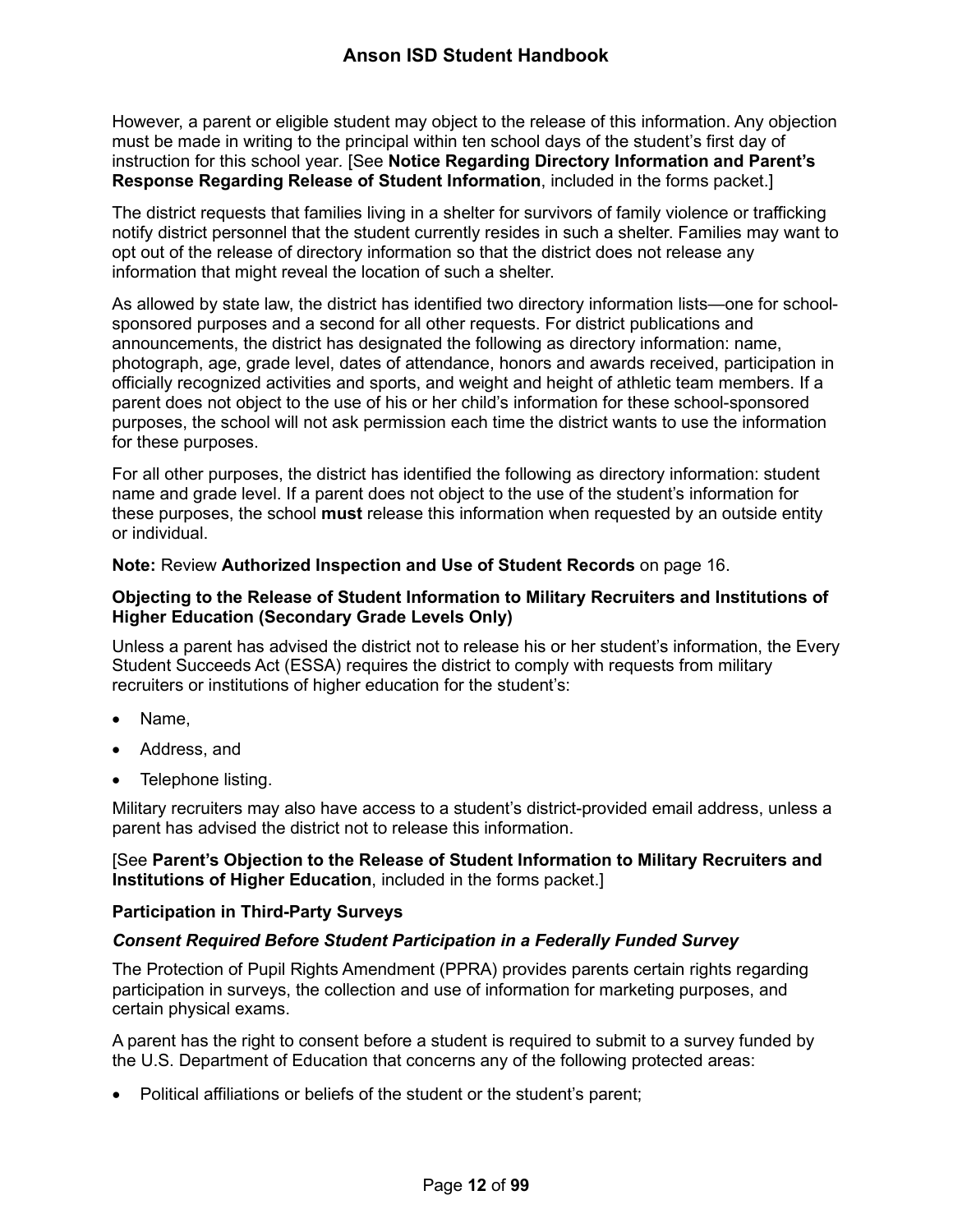- Mental or psychological problems of the student or the student's family;
- Sex behavior or attitudes;
- Illegal, antisocial, self-incriminating, or demeaning behavior;
- Critical appraisals of individuals with whom the student has a close family relationship;
- Legally recognized privileged relationships, such as with lawyers, doctors, and ministers;
- Religious practices, affiliations, or beliefs of the student or parent; or
- Income, except when the information is required by law and will be used to determine the student's eligibility for a program.

A parent can inspect the survey or other instrument and any corresponding instructional materials used in connection with such a survey. [See policy EF(LEGAL) for more information.]

#### *"Opting Out" of Participation in Other Types of Surveys or Screenings and the Disclosure of Personal Information*

The PPRA gives parents the right to receive notice and an opportunity to opt a student out of:

- Activities involving the collection, disclosure, or use of personal information gathered from the child for the purpose of marketing, selling, or otherwise disclosing that information to others.
- Any nonemergency, invasive physical examination or screening required as a condition of attendance, administered by the school or its agent, and not necessary to protect the immediate health and safety of the student.

Exceptions are hearing, vision, or spinal screenings, or any physical examination or screening permitted or required under state law. [See policies EF and FFAA for more information.]

A parent may inspect:

- Protected information surveys of students and surveys created by a third party;
- Instruments used to collect personal information from students for any of the above marketing, sales, or other distribution purposes; and
- Instructional material used as part of the educational curriculum.

The ED provides extensive information about the [Protection of Pupil Rights Amendment,](https://studentprivacy.ed.gov/resources/protection-pupil-rights-amendment-ppra-general-guidance) including a **PPRA Complaint Form**.

#### <span id="page-13-0"></span>**Removing a Student from Instruction or Excusing a Student from a Required Component of Instruction**

#### <span id="page-13-1"></span>**Reciting a Portion of the Declaration of Independence in Grades 3–12**

State law designates the week of September 17 as Celebrate Freedom Week and requires all social studies classes provide:

- Instruction concerning the intent, meaning, and importance of the Declaration of Independence and the U.S. Constitution, and
- A specific recitation from the Declaration of Independence for students in grades 3–12.

Per state law, a student may be excused from recitation of a portion of the Declaration of Independence if: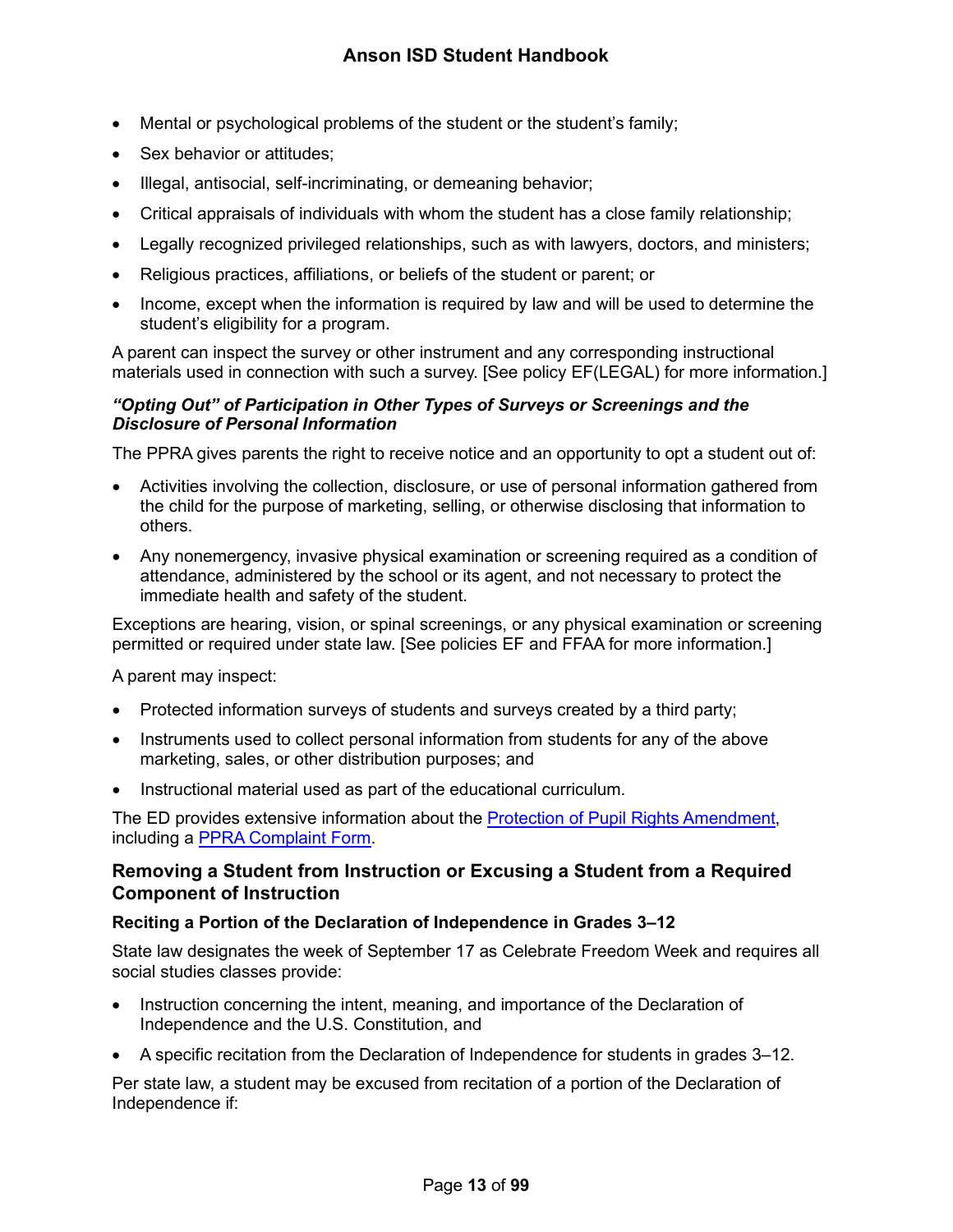- A parent provides a written statement requesting that his or her child be excused,
- The district determines that the student has a conscientious objection to the recitation, or
- A parent is a representative of a foreign government to whom the U.S. government extends diplomatic immunity.

[See policy EHBK(LEGAL) for more information.]

#### <span id="page-14-0"></span>**Reciting the Pledges to the U.S. and Texas Flags**

A parent may request that his or her child be excused from participation in the daily recitation of the Pledge of Allegiance to the U.S. flag and the Pledge of Allegiance to the Texas flag. The request must be made in writing.

State law, however, requires that all students participate in one minute of silence following recitation of the pledges.

[See **Pledges of Allegiance and a Minute of Silence** on page [76](#page-76-1) and policy EC(LEGAL) for more information.]

#### <span id="page-14-1"></span>**Religious or Moral Beliefs**

A parent may remove his or her child temporarily from the classroom if a scheduled instructional activity conflicts with the parent's religious or moral beliefs.

The removal may not be used to avoid a test and may not extend for an entire semester. Further, the student must satisfy grade-level and graduation requirements as determined by the school and by state law.

#### <span id="page-14-2"></span>**Tutoring or Test Preparation**

A teacher may determine that a student needs additional targeted assistance for the student to achieve mastery in state-developed essential knowledge and skills based on:

- Informal observations,
- Evaluative data such as grades earned on assignments or tests, or
- Results from diagnostic assessments.

The school will always attempt to provide tutoring and strategies for test-taking in ways that prevent removal from other instruction as much as possible.

In accordance with state law and policy EC, districts must obtain parental permission before removing a student from a regularly scheduled class for remedial tutoring or test preparation for more than ten percent of the days the class is offered.

Under state law, students with grades below 70 for a reporting period are required to attend tutorial services—if the district offers these services.

[For questions about school-provided tutoring programs, contact the student's teacher and see policies EC and EHBC. See **Standardized Testing** on page [85](#page-85-0) for information regarding required accelerated instruction after a student fails to perform satisfactorily on certain statemandated tests.]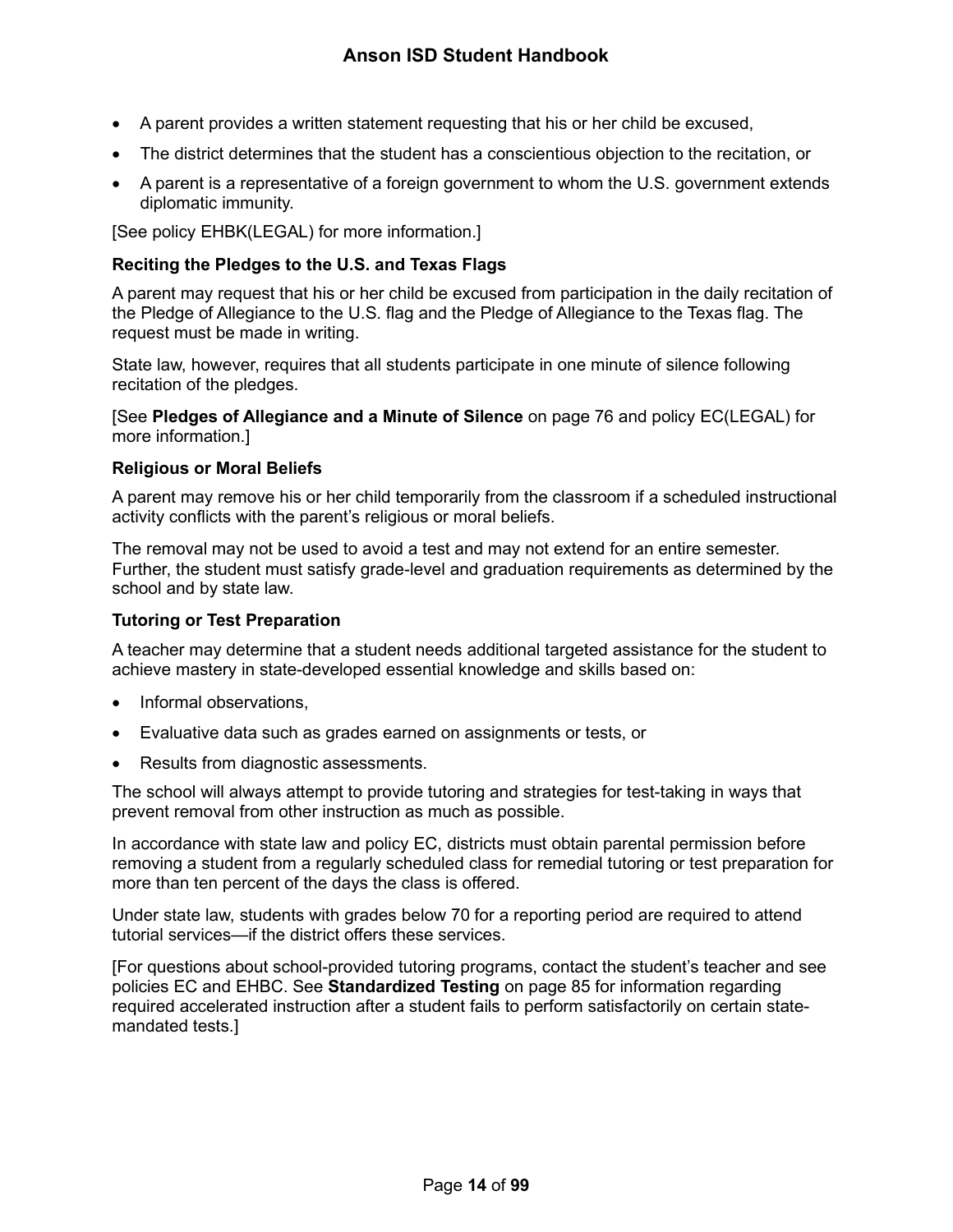#### <span id="page-15-0"></span>**Right of Access to Student Records, Curriculum Materials, and District Records/Policies**

#### <span id="page-15-1"></span>**Instructional Materials**

A parent has the right to review teaching materials, textbooks, and other teaching aids and instructional materials used in the curriculum, and to examine tests that have been administered, whether instruction is delivered in-person, virtually, or remotely.

A parent is also entitled to request that the school allow the student to take home instructional materials the student uses. The school may ask the student to return the materials at the beginning of the next school day.

A school must provide printed versions of electronic instructional materials to a student if the student does not have reliable access to technology at home.

#### <span id="page-15-2"></span>**Notices of Certain Student Misconduct to Noncustodial Parent**

A noncustodial parent may request in writing that he or she be provided, for the remainder of the school year, a copy of any written notice usually provided to a parent related to his or her child's misconduct that may involve placement in a disciplinary alternative education program (DAEP) or expulsion. [See the Student Code of Conduct and policy FO(LEGAL) for more information.]

#### <span id="page-15-3"></span>**Participation in Federally Required, State-Mandated, and District Assessments**

In accordance with the Every Student Succeeds Act (ESSA), a parent may request information regarding any federal, state, or district policy related to his or her child's participation in required assessments.

#### <span id="page-15-4"></span>**Student Records**

#### *Accessing Student Records*

A parent may review his or her child's records. These records include:

- Attendance records.
- Test scores,
- Grades,
- Disciplinary records,
- Counseling records,
- Psychological records,
- Applications for admission,
- Health and immunization information,
- Other medical records,
- Teacher and school counselor evaluations,
- Reports of behavioral patterns,
- Records relating to assistance provided for learning difficulties, including information collected regarding any intervention strategies used with the child, as the term "intervention strategy" is defined by law,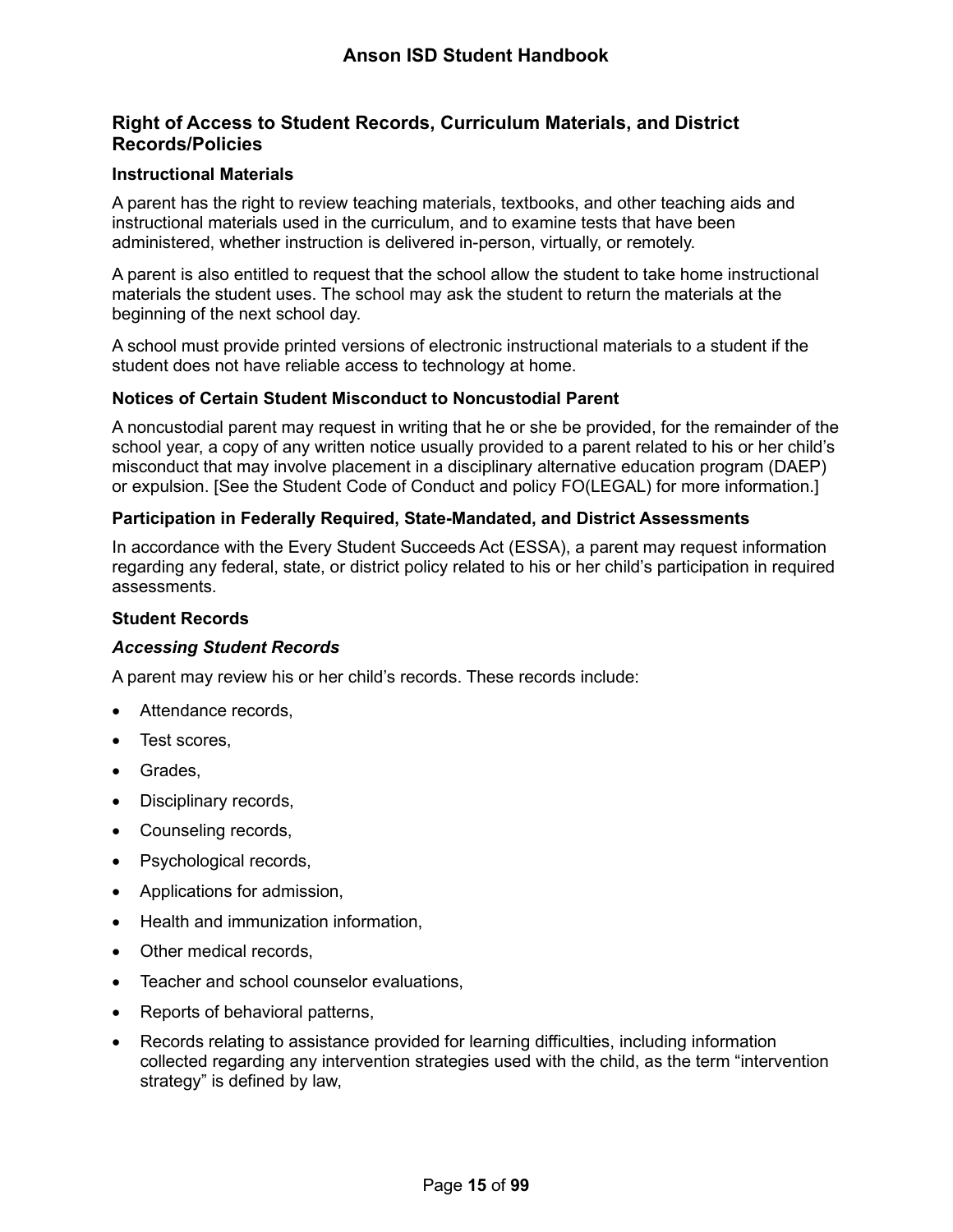- State assessment instruments that have been administered to the child, and
- Teaching materials and tests used in the child's classroom.

#### <span id="page-16-0"></span>*Authorized Inspection and Use of Student Records*

The Family Educational Rights and Privacy Act (FERPA) affords parents and eligible students certain rights regarding student education records.

For purposes of student records, an "eligible" student is anyone age 18 or older or who attends a postsecondary educational institution. These rights, as discussed here and at **Objecting to the Release of Directory Information** on page [11,](#page-11-1) are the right to:

- Inspect and review student records within 45 days after the day the school receives a request for access;
- Request an amendment to a student record the parent or eligible student believes is inaccurate, misleading, or otherwise in violation of FERPA;
- Provide written consent before the school discloses personally identifiable information from the student's records, except to the extent that FERPA authorizes disclosure without consent; and
- File a complaint with the U.S. Department of Education concerning failures by the school to comply with FERPA requirements.
- For more information about how to file a complaint, see [https://studentprivacy.ed.gov/file-a](https://studentprivacy.ed.gov/file-a-complaint)[complaint.](https://studentprivacy.ed.gov/file-a-complaint)

Both FERPA and state laws safeguard student records from unauthorized inspection or use and provide parents and eligible students certain rights of privacy.

Before disclosing personally identifiable information from a student's records, the district must verify the identity of the person, including a parent or the student, requesting the information.

Virtually all information pertaining to student performance—including grades, test results, and disciplinary records—is considered confidential educational records.

Inspection and release of student records is restricted to an eligible student or a student's parent unless the school receives a copy of a court order terminating parental rights or the right to access a student's education records. A parent's rights regarding access to student records are not affected by the parent's marital status.

Federal law requires that control of the records goes to the student as soon as the student:

- Reaches the age of 18,
- Is emancipated by a court, or
- Enrolls in a postsecondary educational institution.

However, the parent may continue to have access to the records if the student is a dependent for tax purposes and, under limited circumstances, when there is a threat to the health and safety of the student or other individuals.

FERPA permits the disclosure of personally identifiable information from a student's education records without written consent of the parent or eligible student when school officials have what federal law refers to as a "legitimate educational interest" in a student's records.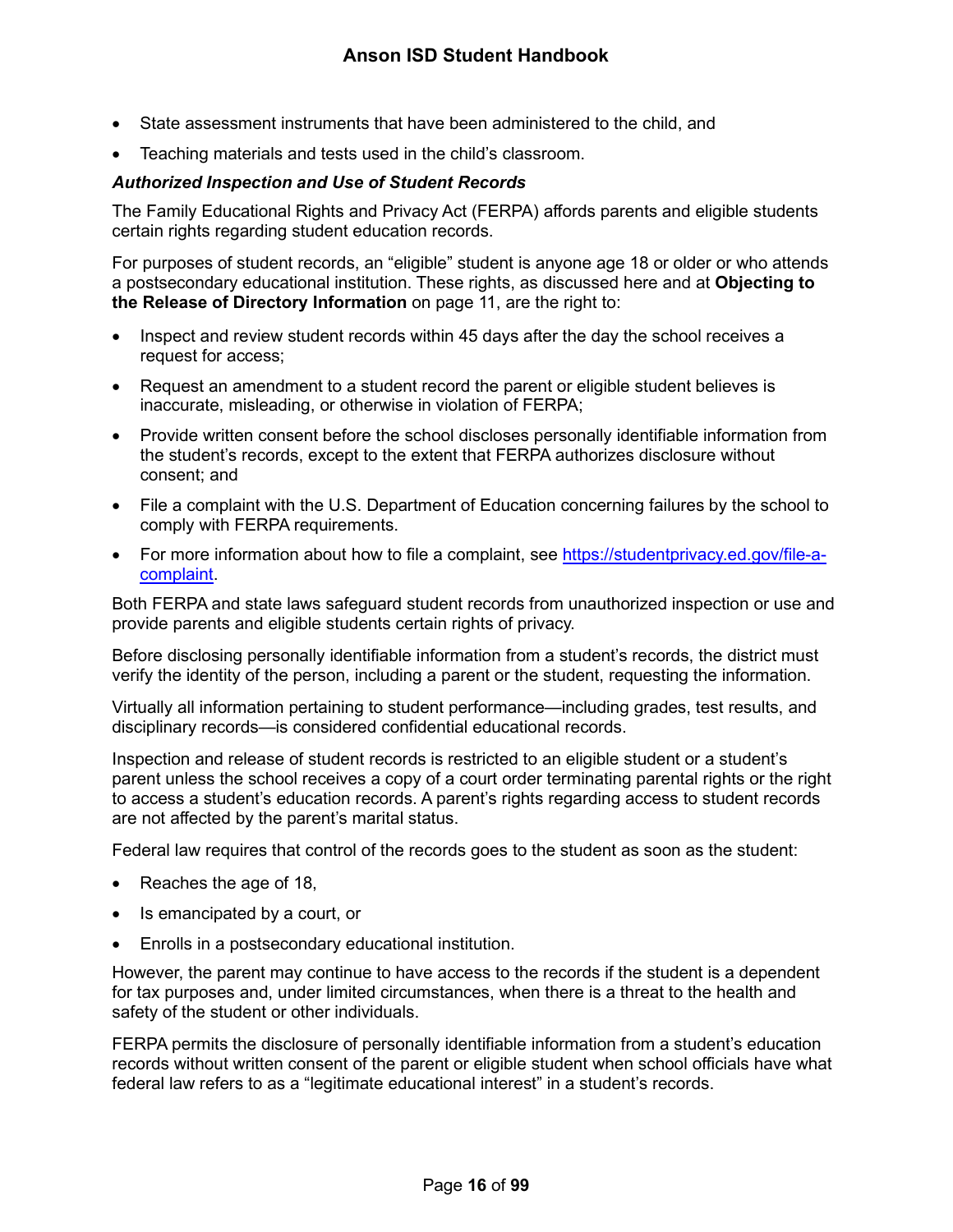- Legitimate educational interest may include:
	- Working with the student;
	- Considering disciplinary or academic actions, the student's case, or an individualized education program for a student with disabilities;
	- Compiling statistical data;
	- Reviewing an educational record to fulfill the official's professional responsibility; or
	- Investigating or evaluating programs.
- School officials may include:
	- Board members and employees, such as the superintendent, administrators, and principals;
	- Teachers, school counselors, diagnosticians, and support staff (including district health or medical staff);
	- A person or company with whom the district has contracted or allowed to provide a specific institutional service or function (such as an attorney, consultant, third-party vendor that offers online programs or software, auditor, medical consultant, therapist, school resource officer, or volunteer);
	- A person appointed to serve on a team to support the district's safe and supportive school program;
	- A parent or student serving on a school committee; or
	- A parent or student assisting a school official in the performance of his or her duties.

FERPA also permits the disclosure of personally identifiable information without written consent:

- To authorized representatives of various governmental agencies, including juvenile service providers, the U.S. Comptroller General's office, the U.S. Attorney General's office, the U.S. Secretary of Education, the Texas Education Agency, the U.S. Secretary of Agriculture's office, and Child Protective Services (CPS) caseworkers or, in certain cases, other child welfare representatives.
- To individuals or entities granted access in response to a subpoena or court order.
- To another school, district/system, or postsecondary educational institution to which a student seeks or intends to enroll or in which the student already is enrolled.
- In connection with financial aid for which a student has applied or has received.
- To accrediting organizations to carry out accrediting functions.
- To organizations conducting studies for, or on behalf of, the school to develop, validate, or administer predictive tests; administer student aid programs; or improve instruction.
- To appropriate officials in connection with a health or safety emergency.
- When the district discloses directory information-designated details. [See **Objecting to the Release of Directory Information** on page [11](#page-11-1) to prohibit this disclosure.]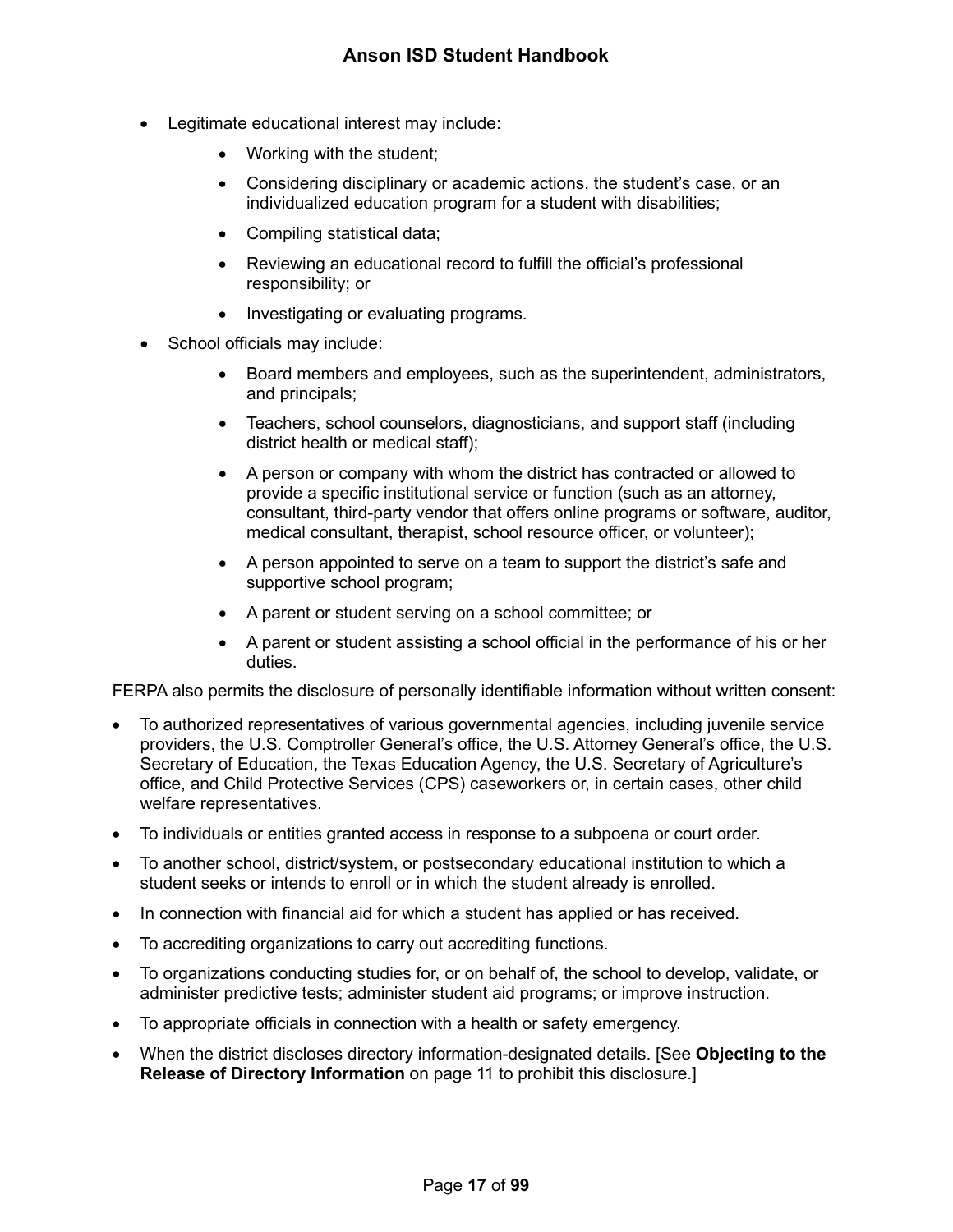Release of personally identifiable information to any other person or agency—such as a prospective employer or for a scholarship application—will occur only with parental or student permission as appropriate.

The campus principal is custodian of all records for currently enrolled students at the assigned school. The campus principal is the custodian of all records for students who have withdrawn or graduated.

A parent or eligible student who wants to inspect the student's records should submit a written request to the custodian of records identifying the records he or she wants to inspect.

Records may be reviewed in person during regular school hours. The records custodian or designee will be available to explain the record and to answer questions.

A parent or eligible student who submits a written request and pays copying costs of ten cents per page may obtain copies. If circumstances prevent inspection during regular school hours and the student qualifies for free or reduced-price meals, the district will either provide a copy of the records requested or make other arrangements for the parent or student to review the records.

You may contact the custodian of records for currently enrolled students at:

| <b>Gina Overby</b>    | David Hagler        | Amy McIntire            |
|-----------------------|---------------------|-------------------------|
| Principal             | Principal           | Principal               |
| Anson High School     | Anson Middle School | <b>Anson Elementary</b> |
| 1509 S Commercial Ave | 1120 Avenue M       | 922 Avenue M            |
| Anson, TX 79501       | Anson, TX 79501     | Anson, TX 79501         |
| $(325)823 - 2404$     | (325)823-2771       | (325) 823-3361          |

You may contact the custodian of records for students who have withdrawn or graduated at:

| <b>Gina Overby</b>    | David Hagler        | Amy McIntire            |
|-----------------------|---------------------|-------------------------|
| Principal             | Principal           | Principal               |
| Anson High School     | Anson Middle School | <b>Anson Elementary</b> |
| 1509 S Commercial Ave | 1120 Avenue M       | 922 Avenue M            |
| Anson, TX 79501       | Anson, TX 79501     | Anson, TX 79501         |
| (325) 823-2404        | (325)823-2771       | (325)823-3361           |

A parent or eligible student may inspect the student's records and request a correction or amendment if the records are considered inaccurate, misleading, or otherwise in violation of the student's privacy rights.

A request to correct a student's record should be submitted to the appropriate records custodian. The request must clearly identify the part of the record that should be corrected and include an explanation of how the information is inaccurate. If the district denies the request to amend the records, the parent or eligible student has the right to request a hearing. If after the hearing the records are not amended, the parent or eligible student has 30 school days to place a statement in the student's record.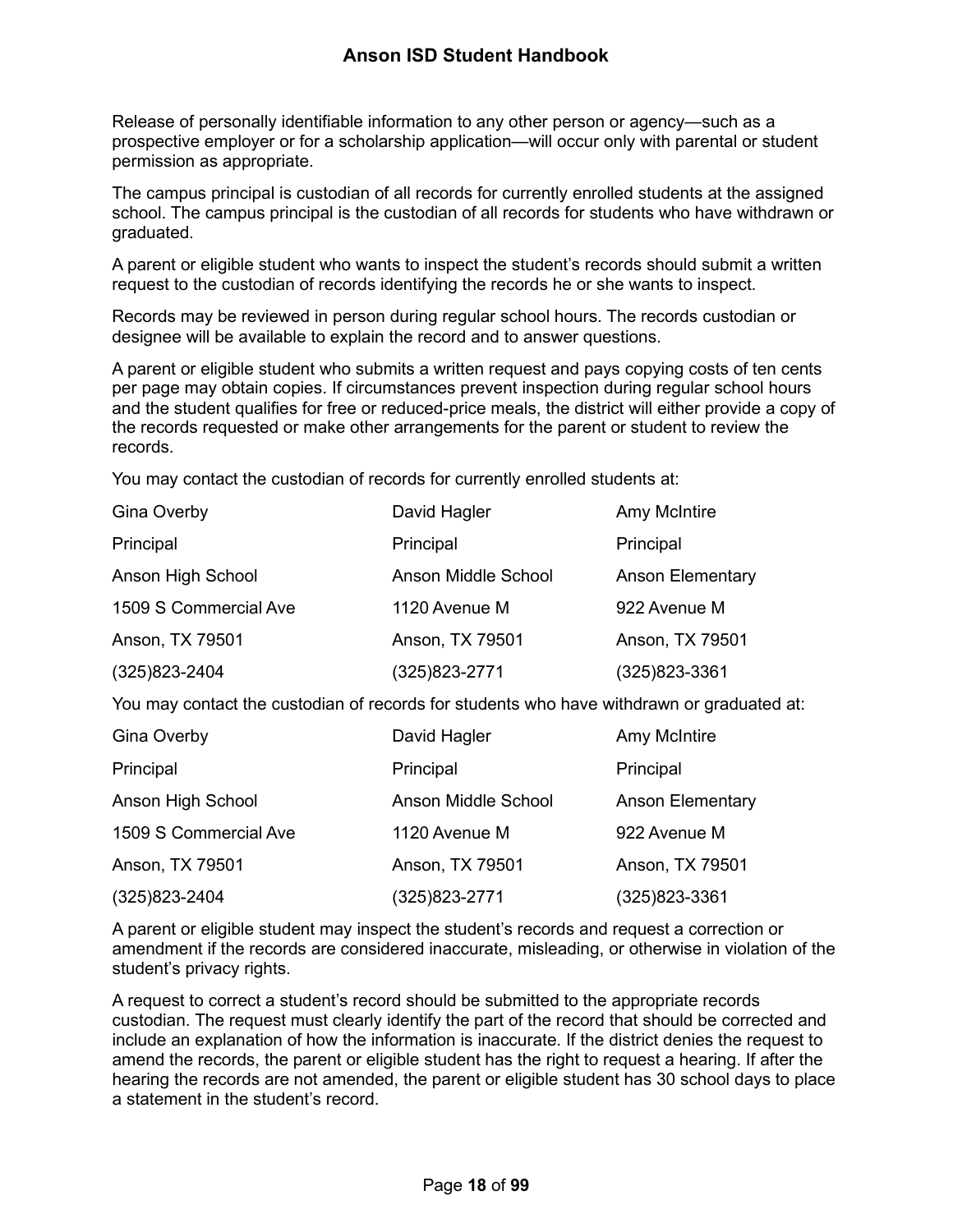Although improperly recorded grades may be challenged, contesting a student's grade in a course or on an examination is handled through the complaint process found in policy FNG(LOCAL). A grade issued by a teacher can be changed only if, as determined by the board of trustees, the grade is arbitrary, erroneous, or inconsistent with the district's grading guidelines.

[See **Report Cards/Progress Reports and Conferences** on page [77,](#page-77-4) **Complaints and Concerns** on page [39,](#page-39-2) and Finality of Grades at policy FNG(LEGAL).]

The district's student records policy is found at policy FL(LEGAL) and (LOCAL) and is available at the principal's or superintendent's office or [www.ansontigers.com.](http://www.ansontigers.com/)

**Note:** The parent's or eligible student's right of access to and copies of student records does not extend to all records. Materials that are not considered educational records—such as a teacher's personal notes about a student shared only with a substitute teacher—do not have to be made available.

#### <span id="page-19-0"></span>**Teacher and Staff Professional Qualifications**

A parent may request information regarding the professional qualifications of his or her child's teachers, including whether the teacher:

- Has met state qualification and licensing criteria for the grade levels and subject areas in which the teacher provides instruction,
- Has an emergency permit or other provisional status for which state requirements have been waived, and
- Is currently teaching in the field of discipline of his or her certification.

The parent also has the right to request information about the qualifications of any paraprofessional who may provide services to the child.

### <span id="page-19-1"></span>**A Student with Exceptionalities or Special Circumstances**

#### <span id="page-19-2"></span>**Children of Military Families**

The Interstate Compact on Educational Opportunities for Military Children entitles children of military families to flexibility regarding certain district and state requirements, including:

- Immunization requirements;
- Grade level, course, or educational program placement;
- Eligibility requirements for participation in extracurricular activities;
- Enrollment in the Texas Virtual School Network (TXVSN); and
- Graduation requirements.

The district will excuse absences related to a student visiting a parent, including a stepparent or legal guardian, who is:

- Called to active duty,
- On leave, or
- Returning from a deployment of at least four months.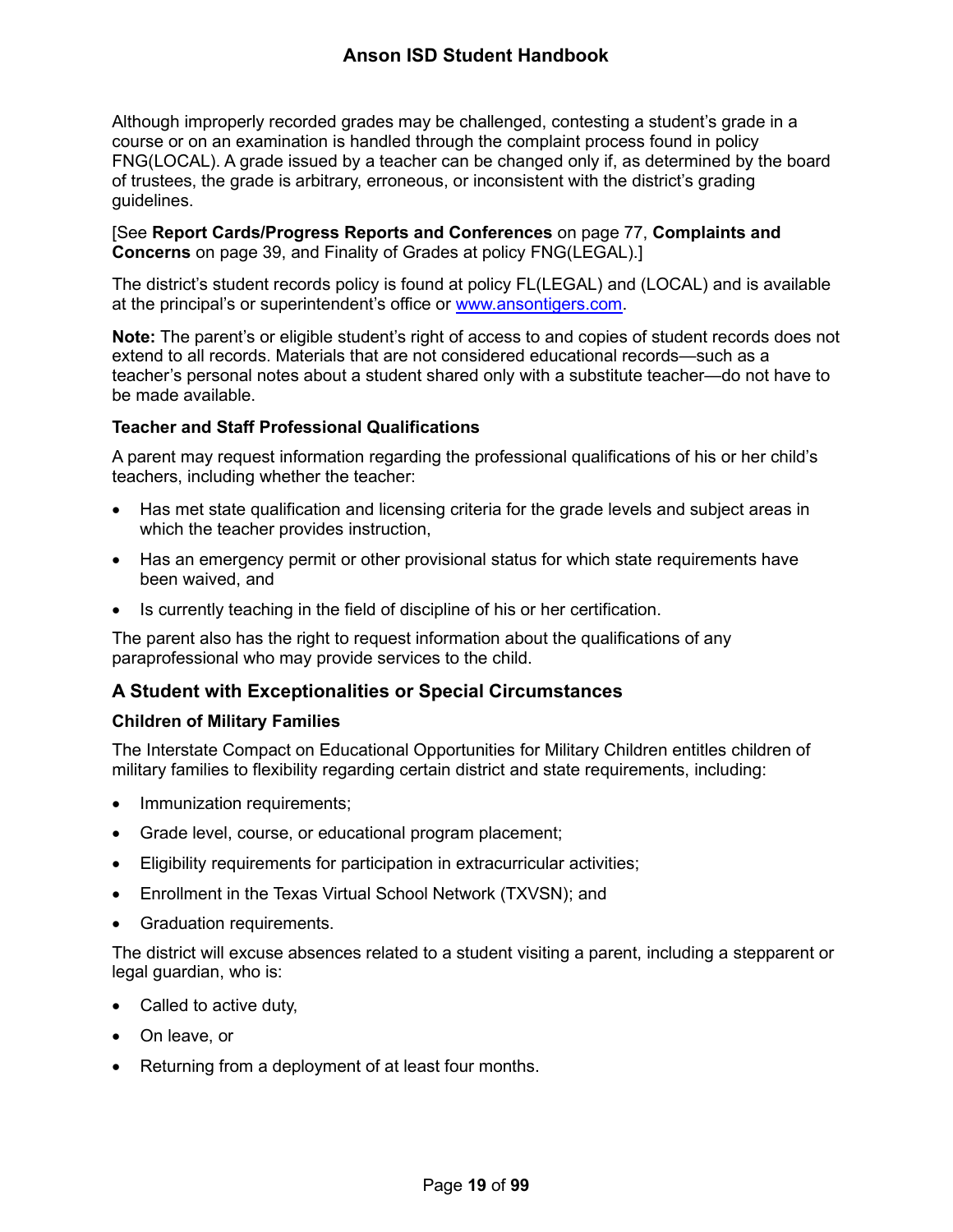The district will permit **no more than five** excused absences per year for this purpose. For the absence to be excused, the absence must occur no earlier than the 60th day before deployment or no later than the 30th day after the parent's return from deployment.

Additional information may be found at [Military Family Resources at the Texas Education](http://tea.texas.gov/index2.aspx?id=7995)  [Agency.](http://tea.texas.gov/index2.aspx?id=7995)

#### <span id="page-20-0"></span>**Parental Role in Certain Classroom and School Assignments**

#### *Multiple-Birth Siblings*

State law permits a parent of multiple-birth siblings (e.g., twins, triplets) assigned to the same grade and campus to request in writing that the children be placed in either the same classroom or separate classrooms.

Written requests must be submitted by the 14th day after the students' enrollment. [See policy FDB(LEGAL) for more information.]

#### <span id="page-20-3"></span>*Safety Transfers/Assignments*

The board or its designee will honor a parent's request to transfer his or her child to another classroom or campus if the district has determined that the child has been a victim of bullying, including cyberbullying, as defined by Education Code 37.0832.

The board may transfer a student who has engaged in bullying to another classroom.

Transportation is not provided for a transfer to another campus. See the campus principal for more information.

[See **Bullying** on page [31,](#page-31-2) and policies FDB and FFI for more information.]

The district will honor a parent's request for the transfer of his or her child to a safe public school in the district if the child attends a school identified by the Texas Education Agency as persistently dangerous or if the child has been a victim of a violent criminal offense while at school or on school grounds.

[See policy FDE for more information.]

The board will honor a parent's request for the transfer of his or her child to a neighboring district] if the child has been the victim of sexual assault by another student assigned to the same campus, whether the assault occurred on or off campus, and that student has been convicted of or placed on deferred adjudication for the assault. In accordance with policy FDE, if the victim does not wish to transfer, the board will transfer the assailant.

#### <span id="page-20-1"></span>**Student Use of a Service/Assistance Animal**

A parent of a student who uses a service/assistance animal because of the student's disability must submit a written request to the principal before bringing the service/assistance animal on campus. The district will try to accommodate a request as soon as possible but will do so within ten district business days.

#### <span id="page-20-2"></span>**A Student in the Conservatorship of the State (Foster Care)**

A student in the conservatorship (custody) of the state who enrolls in the district after the beginning of the school year will be allowed credit-by-examination opportunities at any point during the year.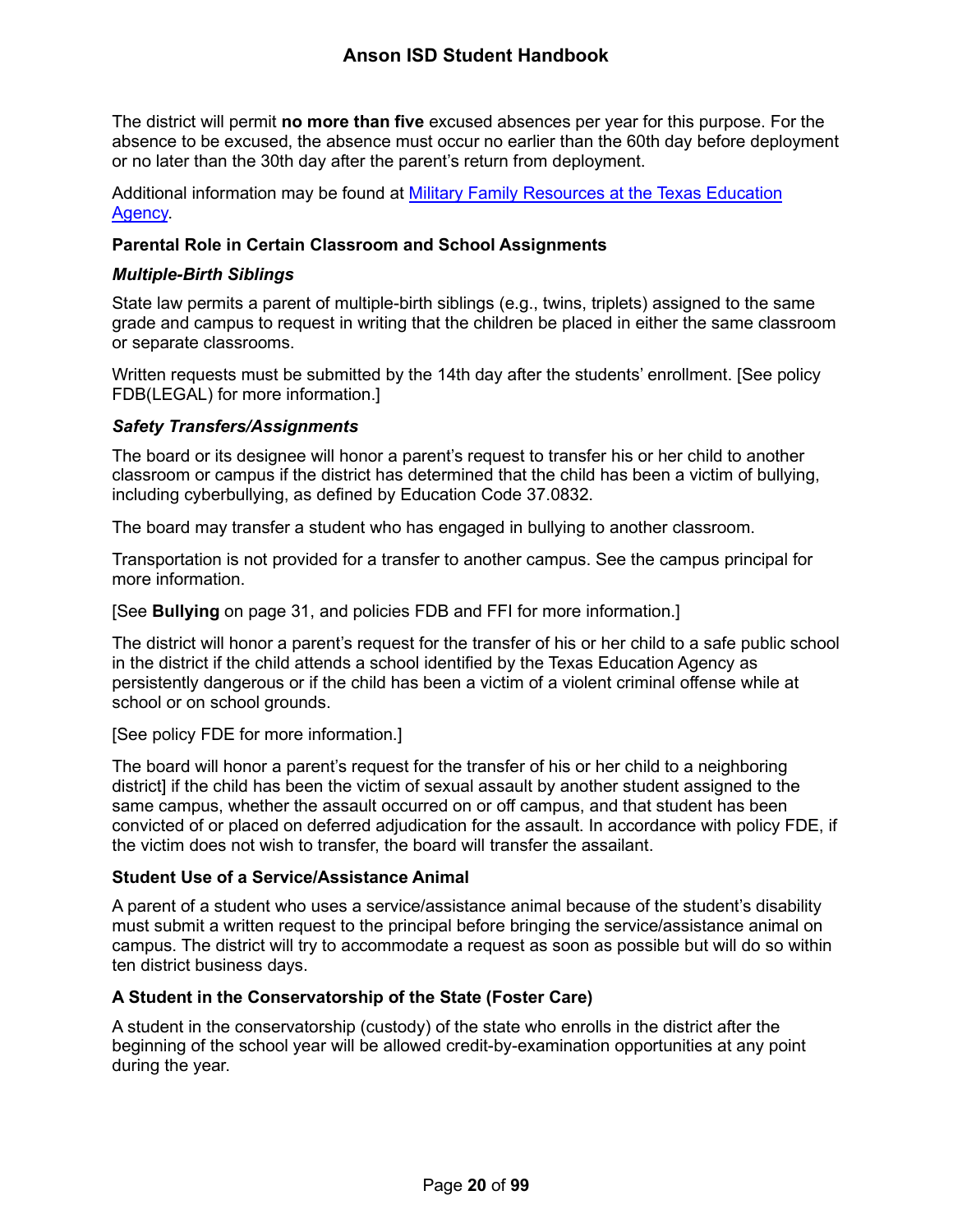The district will assess the student's available records to determine transfer of credit for subjects and courses taken before the student's enrollment in the district.

The district will award partial course credit when the student only passes one half of a two-half course.

A student in the conservatorship of the state who is moved outside the district's or school's attendance boundaries—or who is initially placed in the conservatorship of the state and moved outside the district's or school's boundaries—is entitled to remain at the school the student was attending prior to the placement or move until the student reaches the highest grade level at that particular school.

If a student in grade 11 or 12 transfers to another district but does not meet the graduation requirements of the receiving district, the student can request a diploma from the previous district if the student meets its graduation criteria.

For a student in the conservatorship of the state who is eligible for a tuition and fee exemption under state law and likely to be in care on the day preceding the student's 18th birthday, the district will:

- Assist the student with the completion of applications for admission or financial aid;
- Arrange and accompany the student on campus visits;
- Assist in researching and applying for private or institution-sponsored scholarships;
- Identify whether the student is a candidate for appointment to a military academy;
- Assist the student in registering and preparing for college entrance examinations, including (subject to the availability of funds) arranging for the payment of examination fees by the Texas Department of Family and Protective Services (DFPS); and
- Coordinate contact between the student and a liaison officer for students formerly in the conservatorship of the state.

[See **Credit by Examination for Advancement/Acceleration** on page [43,](#page-43-0) **Course Credit** on page [42,](#page-42-1) and **Students in Foster Care** on page [87.](#page-87-0)]

#### <span id="page-21-0"></span>**A Student Who Is Homeless**

A student who is homeless will be provided flexibility regarding certain district provisions, including:

- Proof of residency requirements;
- Immunization requirements;
- Educational program placement (if the student is unable to provide previous academic records or misses an application deadline during a period of homelessness);
- Credit-by-examination opportunities at any point during the year (if the student enrolled in the district after the beginning of the school year), per State Board of Education (SBOE) rules;
- Assessment of the student's available records to determine transfer of credit for subjects and courses taken before the student's enrollment in the district;
- Awarding partial credit when a student passes only one half of a two-half course;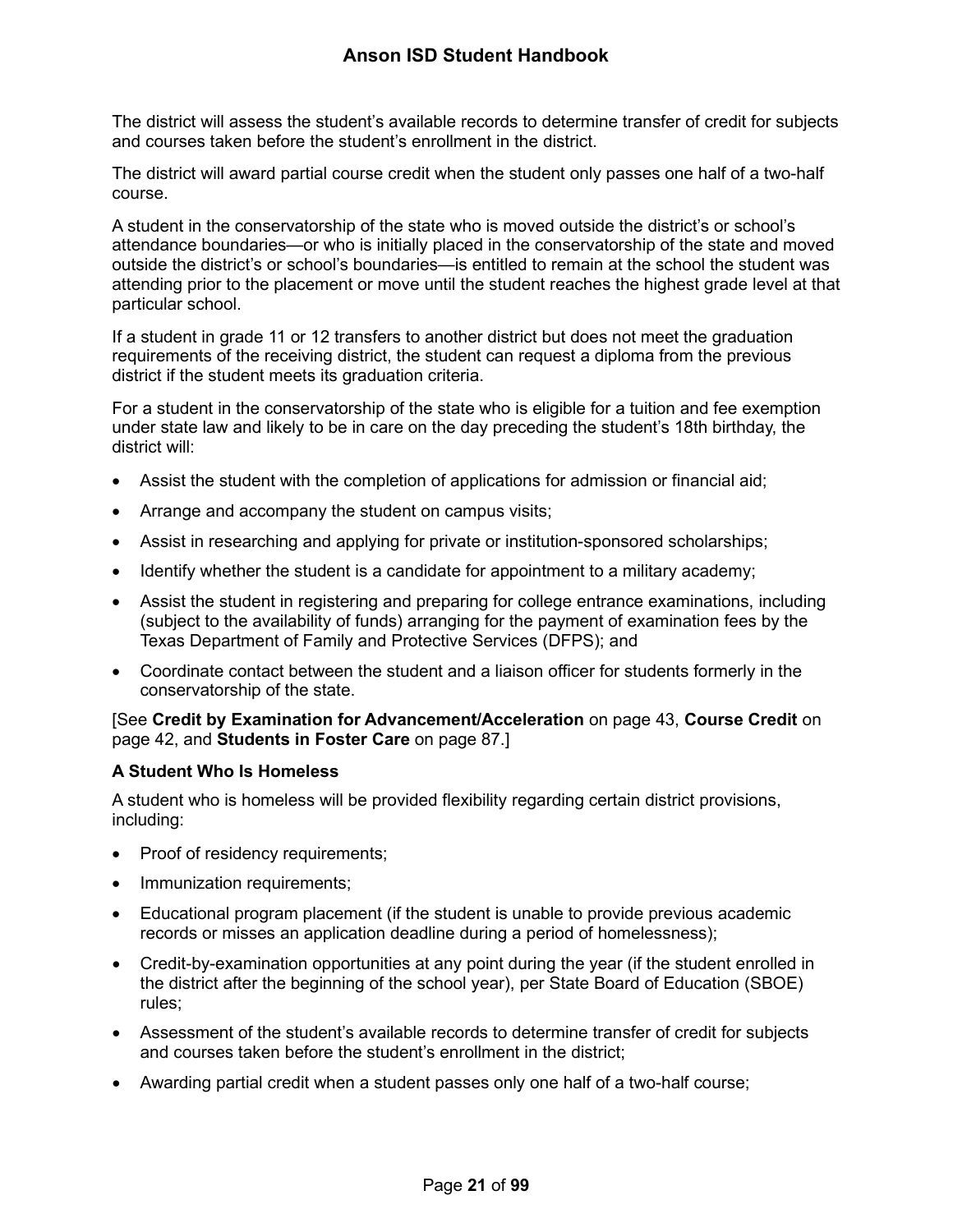- Eligibility requirements for participation in extracurricular activities; and
- Graduation requirements.

Federal law allows a student who is homeless to remain enrolled in the "school of origin" or to enroll in a new school in the attendance area where the student is currently residing.

If a student who is homeless in grade 11 or 12 transfers to another district but does not meet the graduation requirements of the receiving district, state law allows the student to request a diploma from the previous district if the student meets the criteria to graduate from the previous district.

A student or parent who is dissatisfied by the district's eligibility, school selection, or enrollment decision may appeal through policy FNG(LOCAL). The district will expedite local timelines, when possible, for prompt dispute resolution.

[See **Credit by Examination for Advancement/Acceleration** on page [43,](#page-43-0) **Course Credit** on page [42,](#page-42-1) and **Students who are Homeless** on page [88.](#page-88-0)]

#### <span id="page-22-0"></span>**A Student Who Has Learning Difficulties or Who Needs Special Education or Section 504 Services**

For those students who are having difficulty in the regular classroom, all school districts must consider tutorial, compensatory, and other academic or behavior support services that are available to all students, including a process based on Response to Intervention (RtI). The implementation of RtI has the potential to have a positive impact on the ability of districts to meet the needs of all struggling students.

If a student is experiencing learning difficulties, his or her parent may contact the individuals listed below to learn about the school's overall general education referral or screening system for support services.

This system links students to a variety of support options, including making a referral for a special education evaluation or for a Section 504 evaluation to determine whether the student needs specific aids, accommodations, or services. A parent may request an evaluation for special education or Section 504 services at any time.

#### *Special Education Referrals*

If a parent makes a written request for an initial evaluation for special education services to the director of special education services or to a district administrative employee of the school district, the district must respond no later than 15 school days after receiving the request. At that time, the district must give the parent prior written notice of whether it agrees or refuses to evaluate the student, along with a copy of the *Notice of Procedural Safeguards*. If the district agrees to evaluate the student, it must also give the parent the opportunity to give written consent for the evaluation.

**Note:** A request for a special education evaluation may be made verbally; it does not need to be made in writing. Districts must still comply with all federal prior-written notices and procedural safeguard requirements as well as the requirements for identifying, locating, and evaluating children who are suspected of having a disability and in need of special education. However, a verbal request does not require the district to respond within the 15 school-day timeline.

If the district decides to evaluate the student, it must complete the student's initial evaluation and evaluation report no later than 45 school days from the day it receives a parent's written consent. However, if the student is absent from school during the evaluation period for three or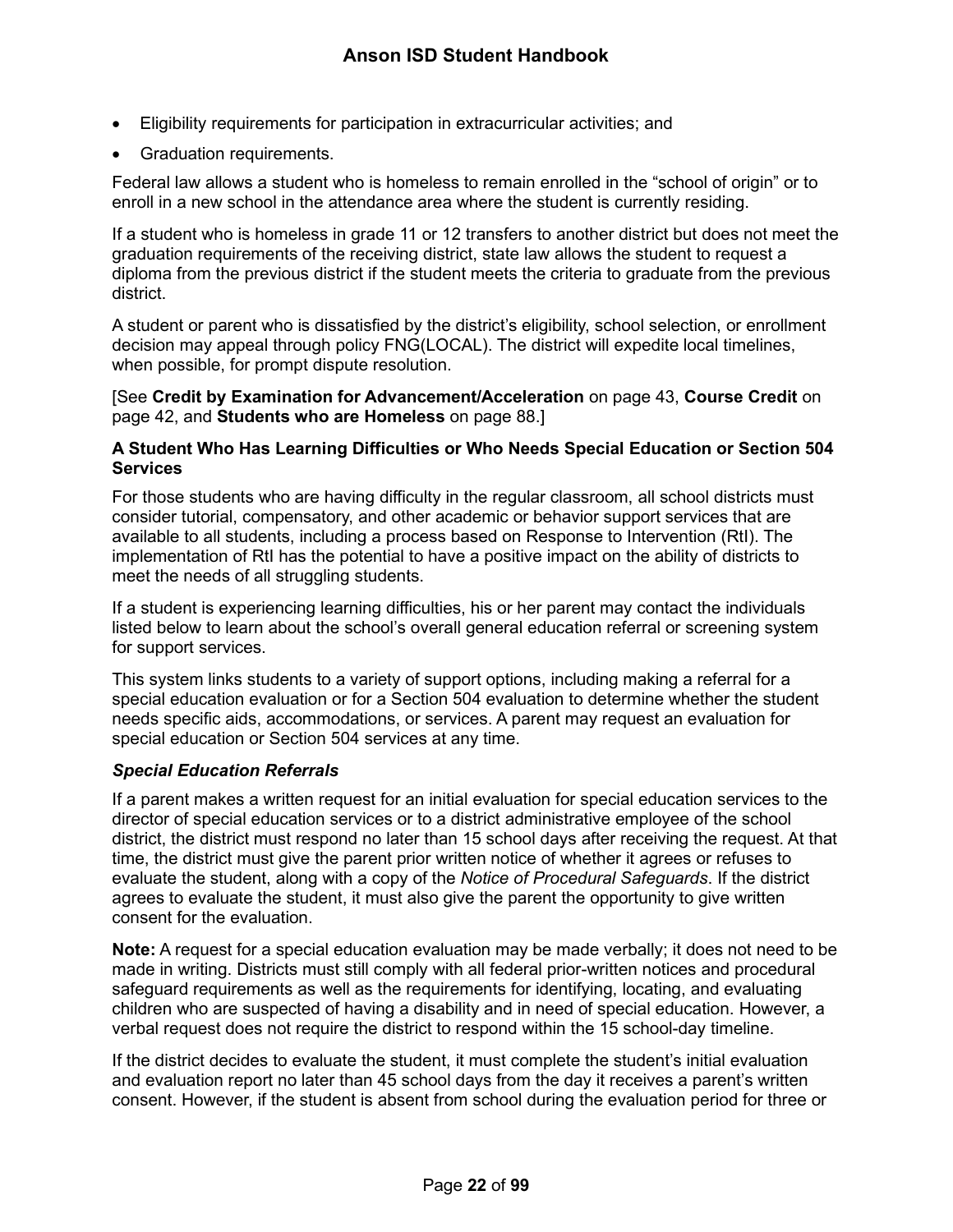more school days, the evaluation period will be extended by the number of school days equal to the number of school days that the student is absent.

There is an exception to the 45-school-day timeline. If the district receives a parent's consent for the initial evaluation at least 35 but less than 45 school days before the last instructional day of the school year, it must complete the written report and provide a copy of the report to the parent by June 30 of that year. However, if the student is absent from school for three or more days during the evaluation period, the June 30 due date no longer applies. Instead, the general timeline of 45 school days plus extensions for absences of three or more days will apply.

Upon completing the evaluation, the district must give the parent a copy of the evaluation report at no cost.

Additional information regarding special education is available from the school district in a companion document titled *Parent's Guide to the Admission, Review, and Dismissal Process*.

#### *Contact Person for Special Education Referrals*

The designated contact person regarding options for a student experiencing learning difficulties or regarding a referral for evaluation for special education services is:

| Anson High School     | Anson Middle School | <b>Anson Elementary</b> |
|-----------------------|---------------------|-------------------------|
| <b>Sherity Meek</b>   | Kaci Murphy         | Priscilla Cook          |
| 1509 S Commercial Ave | 1120 Avenue M       | 922 Avenue M            |
| Anson, TX 79501       | Anson, TX 79501     | Anson, TX 79501         |
| (325) 823-2404        | (325) 823-2771      | $(325)823-3361$         |

For questions regarding post-secondary transitions, including the transition from education to employment, for students receiving special education services, contact the district's transition and employment designee:

Brooke Benavides

**Diagnostician** 

1509 S. Commercial Ave.

Anson, TX 79501

[bbenavides@tricty.esc14.net](mailto:bbenavides@tricty.esc14.net)

325-823-2404

#### *Section 504 Referrals*

Each school district must have standards and procedures in place for the evaluation and placement of students in the district's Section 504 program. Districts must also implement a system of procedural safeguards that includes:

- Notice.
- An opportunity for a parent or guardian to examine relevant records,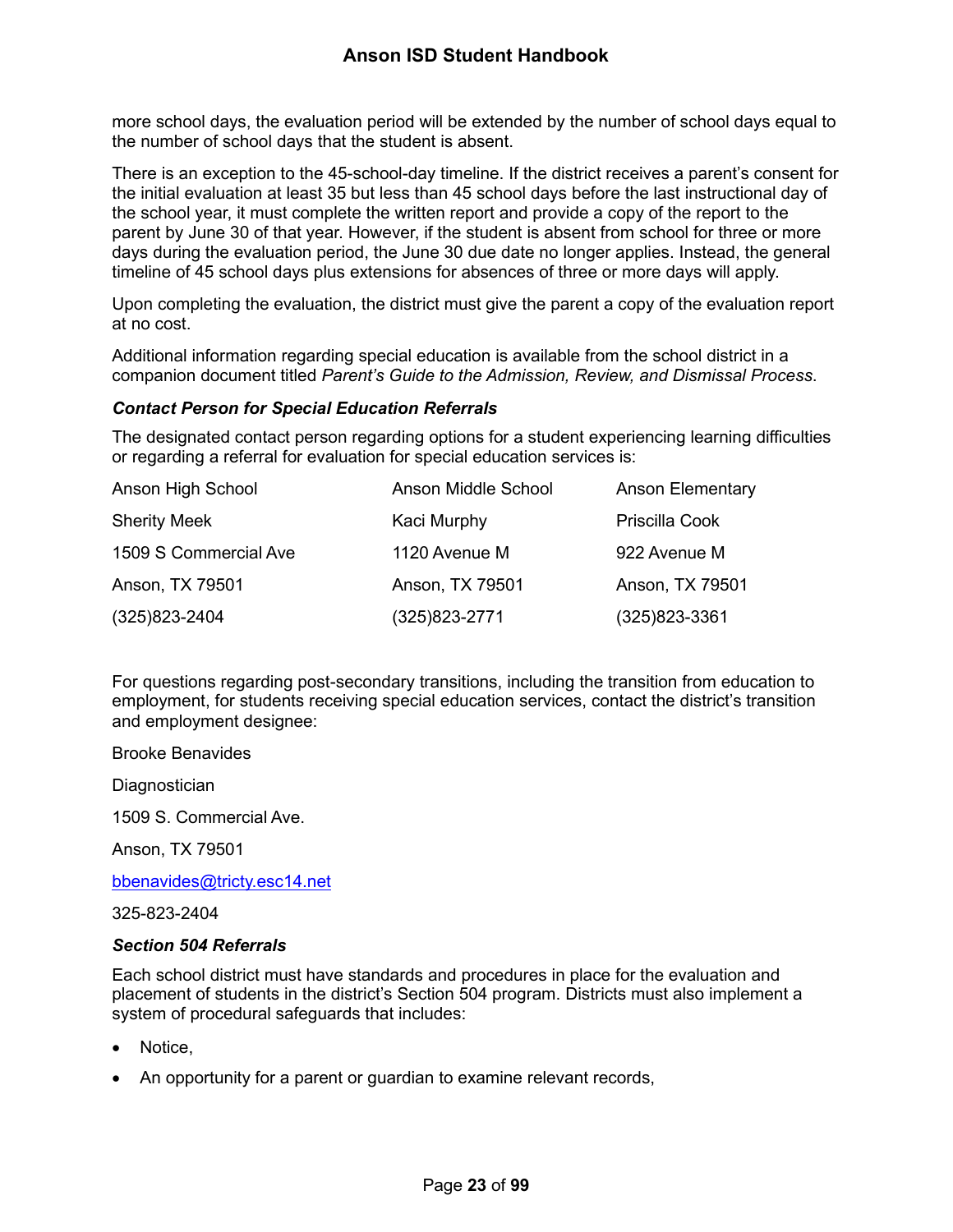- An impartial hearing with an opportunity for participation by the parent or guardian and representation by counsel, and
- A review procedure.

#### *Contact Person for Section 504 Referrals*

The designated person to contact regarding options for a student experiencing learning difficulties or regarding a referral for evaluation for Section 504 services is:

| Anson High School     | Anson Middle School | <b>Anson Elementary</b> |
|-----------------------|---------------------|-------------------------|
| <b>Sherity Meek</b>   | Kaci Murphy         | Priscilla Cook          |
| 1509 S Commercial Ave | 1120 Avenue M       | 922 Avenue M            |
| Anson, TX 79501       | Anson, TX 79501     | Anson, TX 79501         |
| $(325)823 - 2404$     | (325)823-2771       | $(325)823 - 3361$       |

#### [See **A Student with Physical or Mental Impairments Protected under Section 504** on page [25.](#page-25-0)]

Visit these websites for information regarding students with disabilities and the family:

- [Legal Framework for the Child-Centered Special Education Process](http://framework.esc18.net/display/Webforms/LandingPage.aspx)
- [Partners Resource Network](http://www.partnerstx.org/)
- **[Special Education Information Center](http://www.spedtex.org/)**
- [Texas Project First](http://www.texasprojectfirst.org/)

#### *Notification to Parents of Intervention Strategies for Learning Difficulties Provided to Students in General Education*

In accordance with state law, the district will annually notify parents if their child receives assistance for learning difficulties. Details of such assistance can include intervention strategies. This notice is not intended for those students already enrolled in a special education program.

#### <span id="page-24-0"></span>**A Student Who Receives Special Education Services with Other School-Aged Children in the Home**

If a student is receiving special education services at a campus outside his or her attendance zone, state law permits the parent or guardian to request that other students residing in the household be transferred to the same campus—if the grade level for the transferring student is offered on that campus.

The student receiving special education services would be entitled to transportation; however, the district is not required to provide transportation to other children in the household.

The parent or guardian should contact the school principal regarding transportation needs prior to requesting a transfer for other children in the home. [See policy FDB(LOCAL) for more information.]

#### <span id="page-24-1"></span>**A Student Who Speaks a Primary Language Other than English**

A student may be eligible to receive specialized support if his or her primary language is not English, and the student has difficulty performing ordinary class work in English.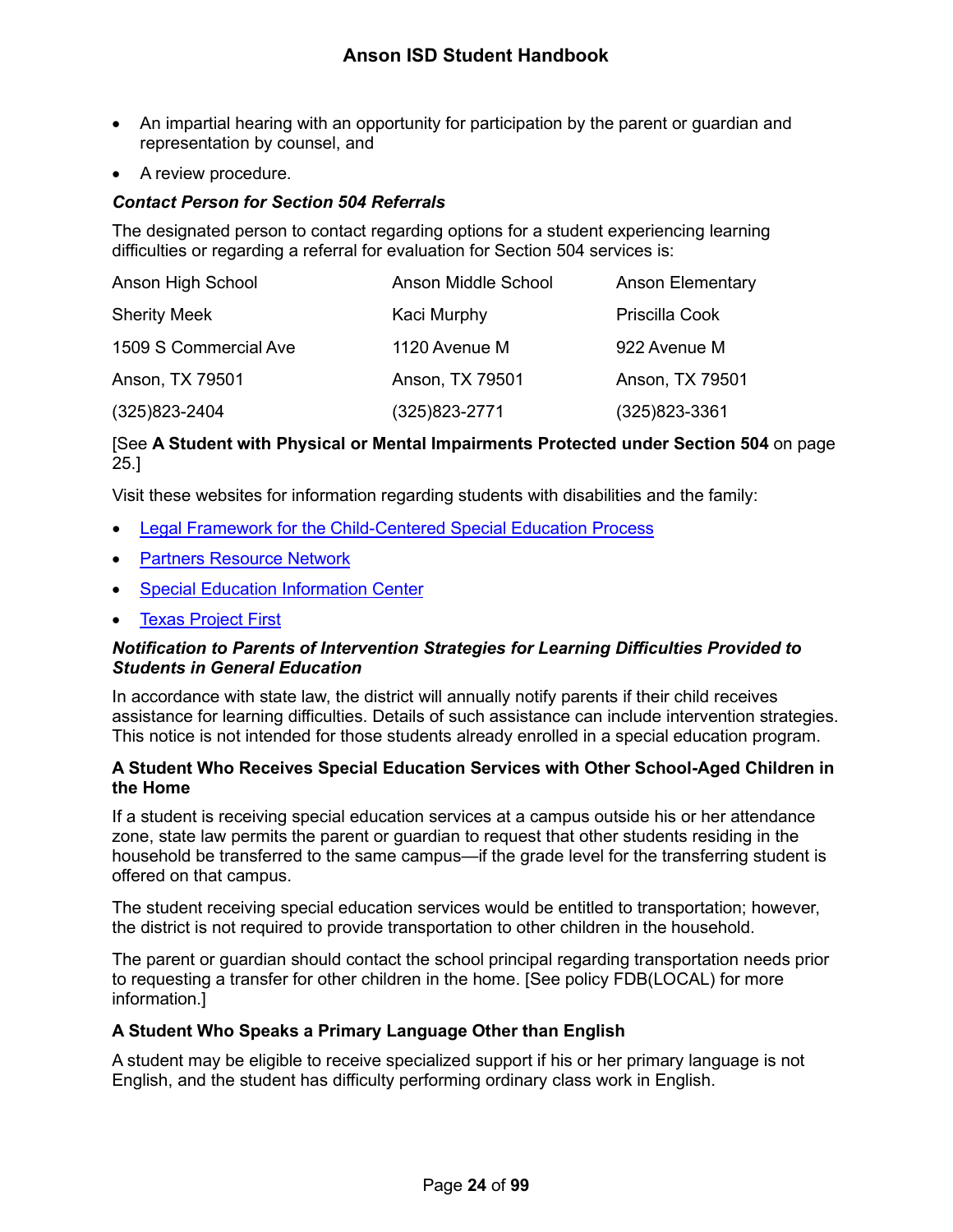If the student qualifies for these services, the Language Proficiency Assessment Committee (LPAC) will determine the types of services the student needs, including accommodations or modifications related to classroom instruction, local assessments, and state-mandated assessments.

#### [See **English Learners** on page [51](#page-51-4) and **Special Programs** on page [84.](#page-84-2)]

#### <span id="page-25-0"></span>**A Student with Physical or Mental Impairments Protected under Section 504**

A student with a physical or mental impairment that substantially limits a major life activity, as defined by law—and who does not otherwise qualify for special education services—may qualify for protections under Section 504 of the Rehabilitation Act.

Section 504 is a federal law designed to prohibit discrimination against individuals with disabilities.

When an evaluation is requested, a committee will be formed to determine whether the student needs services and supports under Section 504 in order to receive a free appropriate public education (FAPE), as defined in federal law.

[See **A Student Who Has Learning Difficulties or Who Needs Special Education or Section 504 Services** on page [22](#page-22-0) and policy FB for more information.]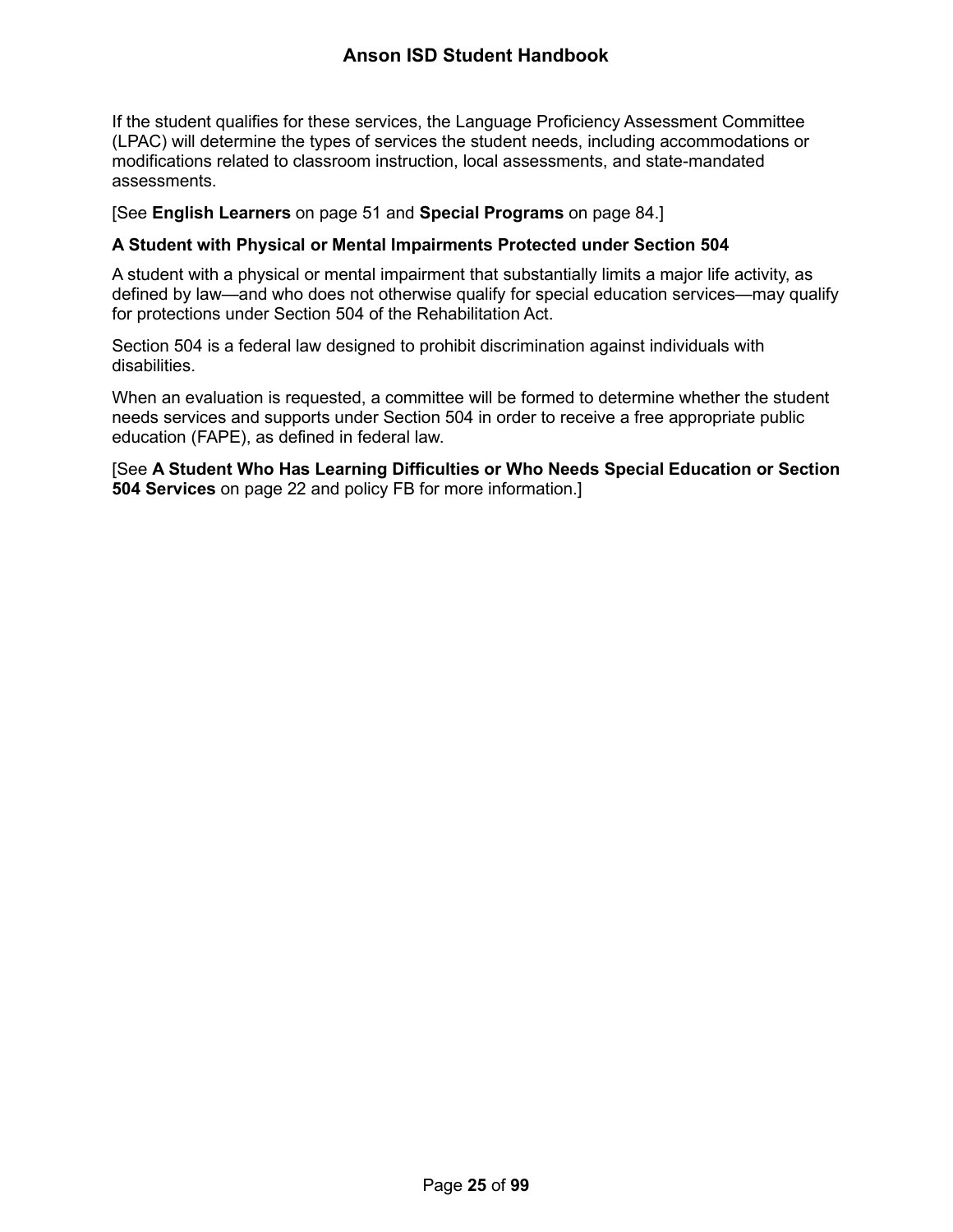# <span id="page-26-0"></span>**Section Two: Other Important Information for Parents and Students**

This section contains important information on academics, school activities, and school operations and requirements.

It is organized alphabetically to serve as a quick-reference guide. Where applicable, the topics are further organized by grade level.

Parents and children should take a moment together to become familiar with the issues addressed in this section. For guidance on a particular topic, please contact the campus principal.

#### <span id="page-26-1"></span>**Absences/Attendance**

Regular school attendance is essential. Absences from class may result in serious disruption of a student's education. The student and parent should avoid unnecessary absences.

Two important state laws—one dealing with compulsory attendance and the other with how attendance affects the award of a student's final grade or course credit—are discussed below.

#### <span id="page-26-2"></span>**Compulsory Attendance**

#### *Prekindergarten and Kindergarten*

Students enrolled in prekindergarten or kindergarten are required to attend school and are subject to the compulsory attendance requirements as long as they remain enrolled.

#### *Ages 6–18*

State law requires that a student who is at least six years of age, or who is younger than six years of age and has previously been enrolled in first grade, and who has not yet reached their 19th birthday, shall attend school, as well as any applicable accelerated instruction program, extended-year program, or tutorial session, unless the student is otherwise excused from attendance or legally exempt.

State law requires a student in kindergarten–grade 2 to attend any assigned accelerated reading instruction program. Parents will be notified in writing if their child is assigned to an accelerated reading instruction program based on a diagnostic reading instrument.

A student will be required to attend any assigned accelerated instruction program before or after school or during the summer if the student does not meet the passing standards on an applicable subject area state assessment.

#### *Age 19 and Older*

A student who voluntarily attends or enrolls after his or her 19th birthday is required to attend each school day until the end of the school year. If the student incurs more than five unexcused absences in a semester, the district may revoke the student's enrollment. The student's presence on school property thereafter would be unauthorized and may be considered trespassing. [See policy FEA for more information.]

#### <span id="page-26-3"></span>**Compulsory Attendance—Exemptions**

#### *All Grade Levels*

State law allows exemptions to the compulsory attendance requirements for the following activities and events, as long as the student makes up all work:

• Religious holy days;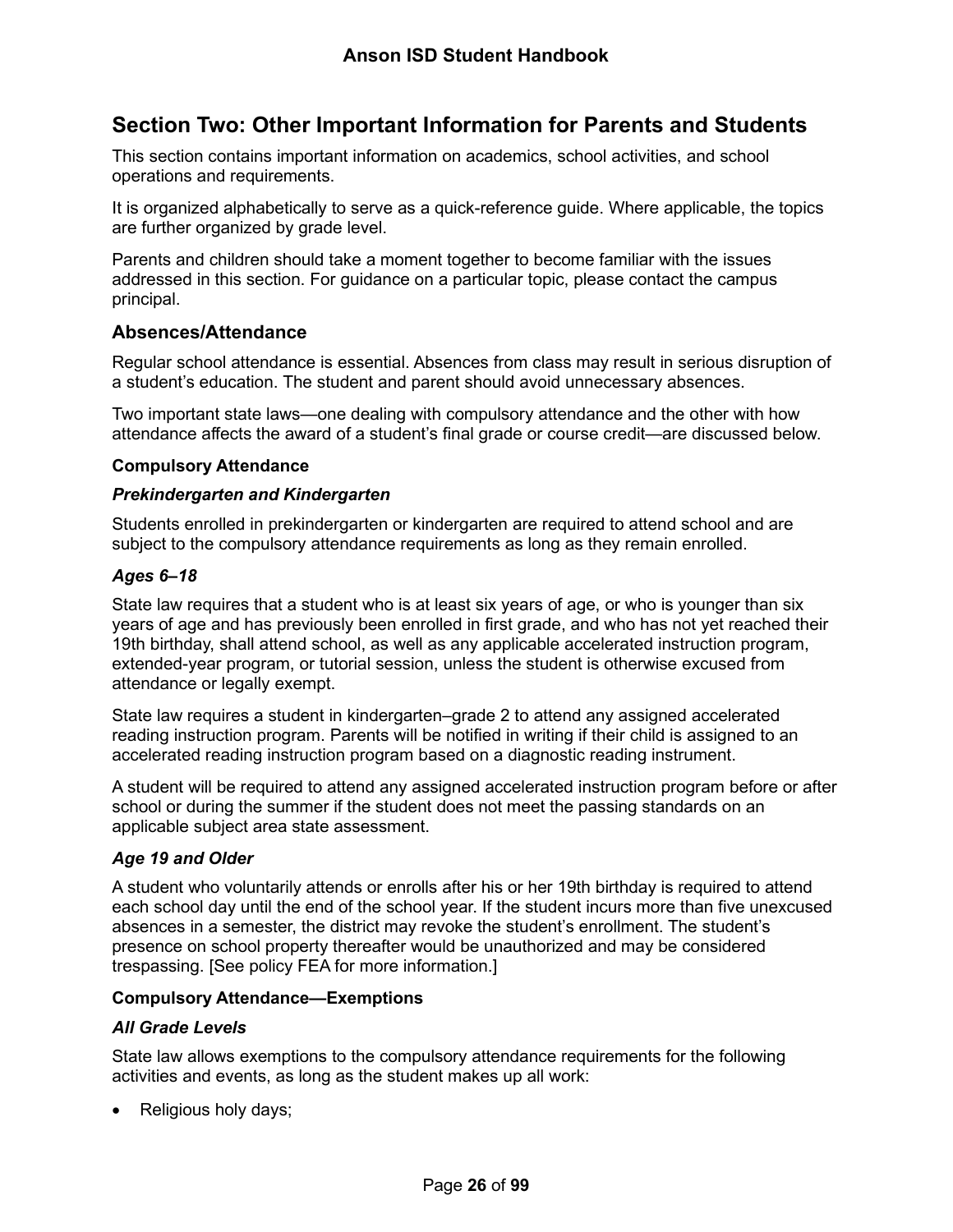- Required court appearances;
- Activities related to obtaining U.S. citizenship;
- Documented health-care appointments for the student or a child of the student, including absences related to autism services, if the student returns to school on the same day of the appointment and brings a note from the health-care provider;
- Absences resulting from a serious or life-threatening illness or related treatment that makes a student's attendance infeasible, with certification by a physician;
- For students in the conservatorship of the state,
	- An activity required under a court-ordered service plan; or
	- Any other court-ordered activity, provided it is not practicable to schedule the student's participation in the activity outside of school hours.

For children of military families, absences of up to five days will be excused for a student to visit a parent, stepparent, or legal guardian going to, on leave from, or returning from certain deployments. [See **Children of Military Families** on page [19.](#page-19-2)]

#### *Secondary Grade Levels*

The district will allow a student who is 15 years of age or older to be absent for one day to obtain a learner license and one day to obtain a driver's license, provided that the board has authorized such excused absences under policy FEA(LOCAL). The student will be required to provide documentation of his or her visit to the driver's license office for each absence and must make up any work missed. [See **Driver License Attendance Verification** on page [30.](#page-30-1)]

The district will allow junior and senior students to be absent for up to two days per year to visit a college or university, provided:

- The board has authorized such excused absences under policy FEA(LOCAL);
- The principal has approved the student's absence; and
- The student follows campus procedures to verify the visit and makes up any work missed.

The district will allow a student 17 years old or older to be absent for up to four days during the period the student is enrolled in high school to pursue enlistment in the U.S. armed services or Texas National Guard, provided the student verifies these activities to the district.

The district will allow a student to be absent for up to two days per school year to serve as:

- An early voting clerk, provided the district's board has authorized this in policy FEA(LOCAL), the student notifies his or her teachers, and the student receives approval from the principal prior to the absences; or
- An election clerk, if the student makes up any work missed.

The district will allow a student in grades 6–12 to be absent for the purpose of sounding "Taps" at a military honors funeral for a deceased veteran.

#### <span id="page-27-0"></span>**Compulsory Attendance—Failure to Comply**

#### *All Grade Levels*

School employees must investigate and report violations of the compulsory attendance law.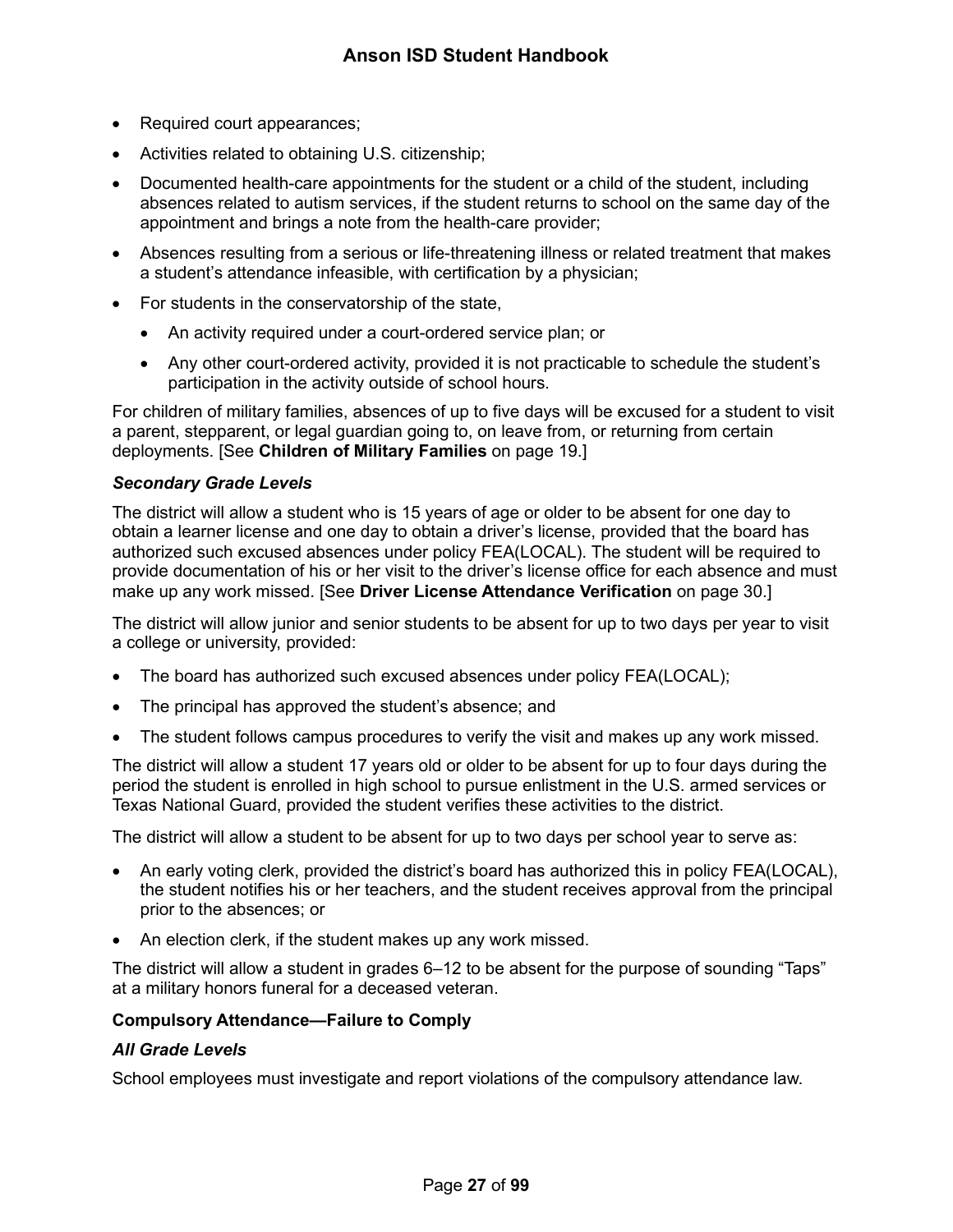A student absent without permission from school, any class, any required special program, or any required tutorial will be considered in violation of the compulsory attendance law and subject to disciplinary action.

#### *Students with Disabilities*

If a student with a disability is experiencing attendance issues, the student's ARD or Section 504 committee will determine whether the attendance issues warrant an evaluation, a reevaluation, and/or modifications to the student's individualized education program or Section 504 plan, as appropriate.

#### *Ages 6–18*

When a student ages 6–18 incurs three or more unexcused absences within a four-week period, the law requires the school to send notice to the parent.

The notice will:

- Remind the parent of his or her duty to monitor the student's attendance and require the student to attend school;
- Request a conference between school administrators and the parent; and
- Inform the parent that the district will initiate truancy prevention measures, including a behavior improvement plan, school-based community service, referrals to counseling or other social services, or other appropriate measures.

The truancy prevention facilitator for the district is:

| Gina Overby           | David Hagler        | Amy McIntire                |
|-----------------------|---------------------|-----------------------------|
| <b>HS Principal</b>   | <b>MS Principal</b> | <b>Elementary Principal</b> |
| 1509 S Commercial Ave | 1120 Avenue M       | 922 Avenue M                |
| Anson, TX 79501       | Anson, TX 79501     | Anson, TX 79501             |
| $(325)823 - 2404$     | (325)823-2771       | $(325)823 - 3361$           |

For any questions about student absences, parents should contact the facilitator or any other campus administrator.

A court of law may impose penalties against the parent if a school-aged student is deliberately not attending school. The district may file a complaint against the parent if the student incurs ten or more unexcused absences within a six-month period in the same school year.

If a student age 12–18 incurs ten or more unexcused absences within a six-month period in the same school year, the district, in most circumstances, will refer the student to truancy court.

[See policies FEA(LEGAL) and FED(LEGAL) for more information.]

#### *Age 19 and Older*

After a student age 19 or older incurs a third unexcused absence, the district is required by law to send the student a letter explaining that the district may revoke the student's enrollment for the remainder of the school year if the student has more than five unexcused absences in a semester. As an alternative to revoking a student's enrollment, the district may implement a behavior improvement plan.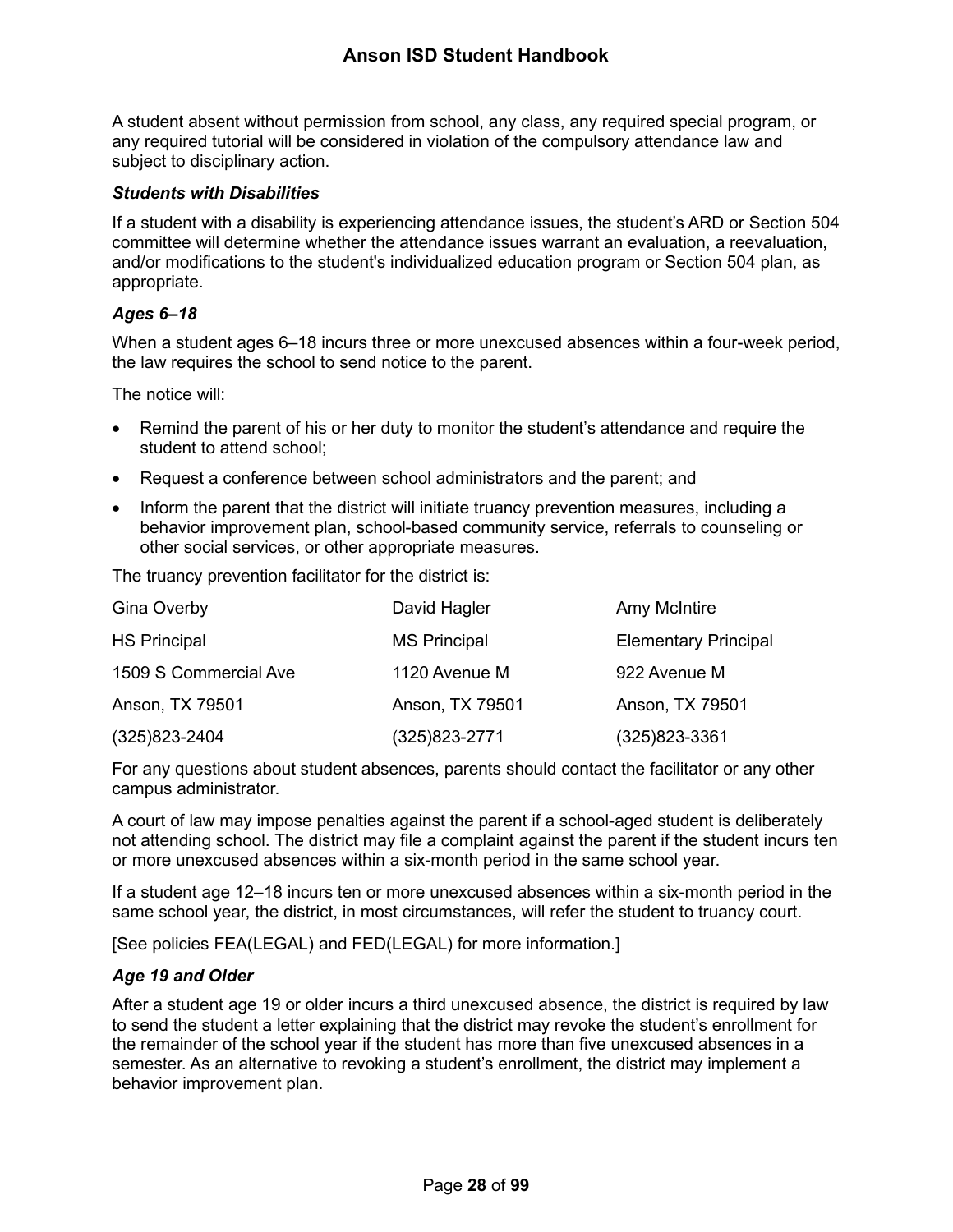#### <span id="page-29-0"></span>**Attendance for Credit or Final Grade (All Grade Levels)**

To receive credit or a final grade in a class, a student must attend the class at least 90 percent of the days it is offered. A student who attends at least 75 percent but fewer than 90 percent of the days may receive credit or a final grade if he or she completes a plan, approved by the principal, that allows the student to fulfill the class's instructional requirements. If a student is involved in a criminal or juvenile court proceeding, the judge presiding over the case must also approve the plan before the student receives credit or a final grade.

If a student attends fewer than 75 percent of the class days or does not complete the principalapproved plan, then the attendance review committee will determine whether there are extenuating circumstances for the absences and how the student can regain credit or a final grade. [See policy FEC for more information.]

With the exception of absences due to serious or life-threatening illness or related treatment, all absences, excused or unexcused, may be held against a student's attendance requirement. To determine whether there were extenuating circumstances for any absences, the attendance committee will use the following guidelines:

- If makeup work is completed, absences listed under **Compulsory Attendance— Exemptions** on page [26](#page-26-3) will be considered extenuating circumstances.
- A transfer or migrant student incurs absences only after he or she has enrolled in the district.
- Absences incurred due to the student's participation in board-approved extracurricular activities will be considered by the attendance committee as extenuating circumstances if the student makes up the work missed in each class.
- The committee will consider the acceptability and authenticity of documented reasons for the student's absences.
- The committee will consider whether the student or student's parent had any control over the absences.
- The committee will consider the extent to which the student has completed all assignments, mastered the essential knowledge and skills, and maintained passing grades in the course or subject.
- The student or parent will be given an opportunity to present any information to the committee about the absences and discuss ways to earn or regain credit or a final grade.

The student or parent may appeal the committee's decision to the board by following policy FNG(LOCAL).

#### <span id="page-29-1"></span>**Official Attendance-Taking Time (All Grade Levels)**

The district will take official attendance every day at 9:30 a.m.

A student absent for any portion of the day, should follow the procedures below to provide documentation of the absence.

#### <span id="page-29-2"></span>**Documentation after an Absence (All Grade Levels)**

A parent must provide an explanation for any absence upon the student's arrival or return to school. The student must submit a note signed by the parent. The campus may accept a phone call from the parent but reserves the right to require a written note.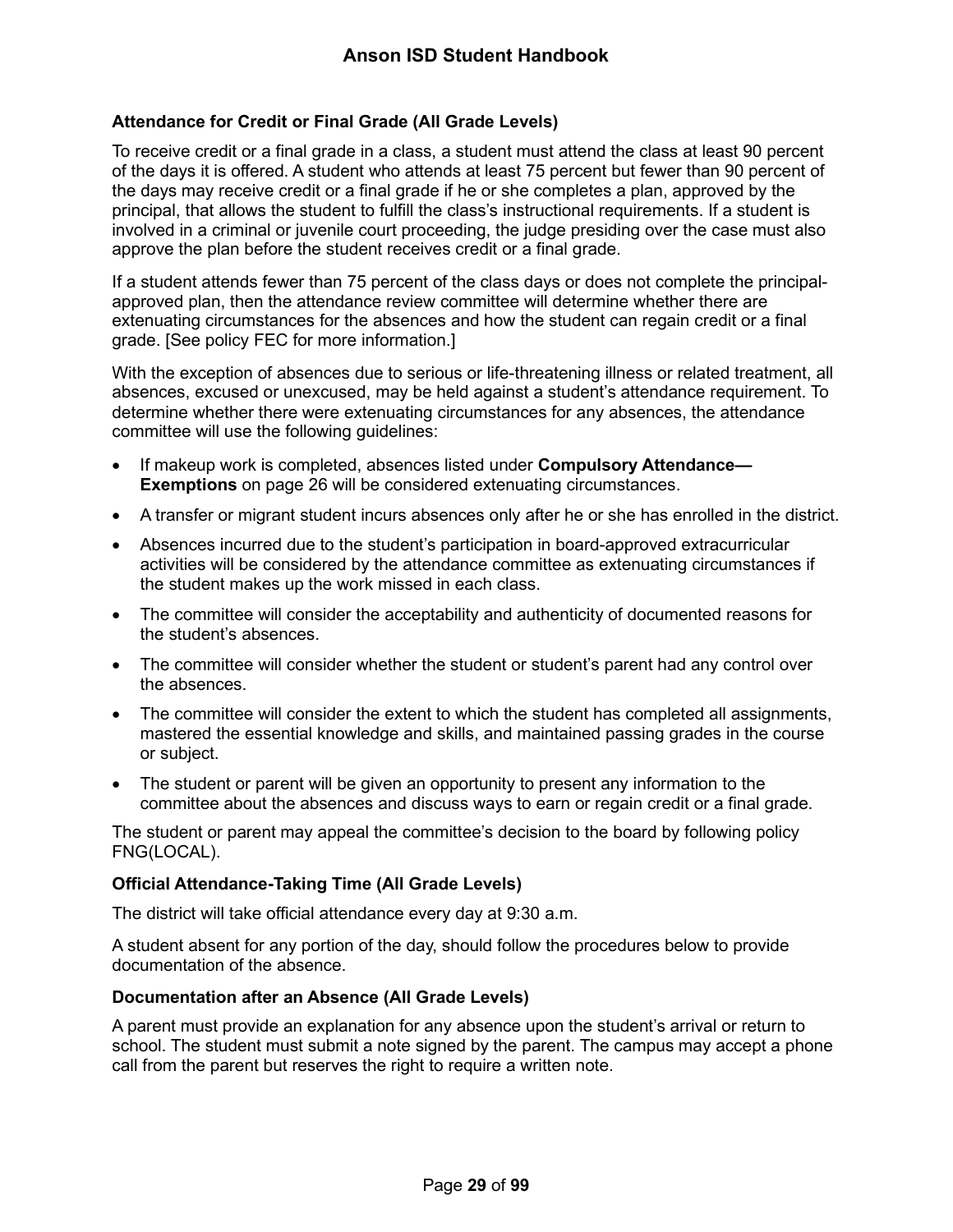A note signed by the student will not be accepted unless the student is age 18 or older or is an emancipated minor under state law.

The campus will document in its attendance records whether the absence is excused or unexcused.

**Note:** The district is not required to excuse any absence, even if the parent provides a note explaining the absence, unless the absence is an exemption under compulsory attendance laws.

#### <span id="page-30-0"></span>**Doctor's Note after an Absence for Illness (All Grade Levels)**

Within two (2) days of returning to school, a student absent for more than two (2) consecutive days because of a personal illness must bring a statement from a doctor or health clinic verifying the illness or condition that caused the absence. Otherwise, the absence may be considered unexcused and in violation of compulsory attendance laws.

Should the student develop a questionable pattern of absences, the principal or attendance committee may require a statement from a doctor or health clinic verifying the illness or condition that caused the absence to determine whether an absence will be excused or unexcused.

#### *Certification of Absence Due to Severe Illness or Treatment*

If a student is absent because of a serious or life-threatening illness or related treatment that makes a student's attendance infeasible, a parent must provide certification from a physician licensed to practice in Texas specifying the student's illness and the anticipated period of absence related to the illness or treatment.

#### <span id="page-30-1"></span>**Driver License Attendance Verification (Secondary Grade Levels Only)**

A currently enrolled student seeking a driver's license shall submit the Texas Department of Public Safety Verification of Enrollment and Attendance Form (VOE), signed by the parent, to the campus central office at least 10 days before it is needed. The district will issue a VOE only if the student meets class credit or attendance requirements. The VOE form is available at: [https://www.tdlr.texas.gov/driver/forms/VOE.pdf.](https://www.tdlr.texas.gov/driver/forms/VOE.pdf)

Further information may be found on the Texas Department of Public Safety website: [https://www.dps.texas.gov/section/driver-license.](https://www.dps.texas.gov/section/driver-license)

See **Compulsory Attendance—Exemptions for Secondary Grade Levels** on page [26](#page-26-3) for information on excused absences for obtaining a learner license or driver's license.

#### <span id="page-30-2"></span>**Accountability under State and Federal Law (All Grade Levels)**

Anson ISD and each of its campuses are held to certain standards of accountability under state and federal law. A key component of accountability is the dissemination and publication of certain reports and information, including:

- The Texas Academic Performance Report (TAPR) for the district, compiled by the Texas Education Agency (TEA), based on academic factors and ratings;
- A School Report Card (SRC) for each campus in the district, compiled by TEA;
- The district's financial management report, which includes the financial accountability rating assigned to the district by TEA; and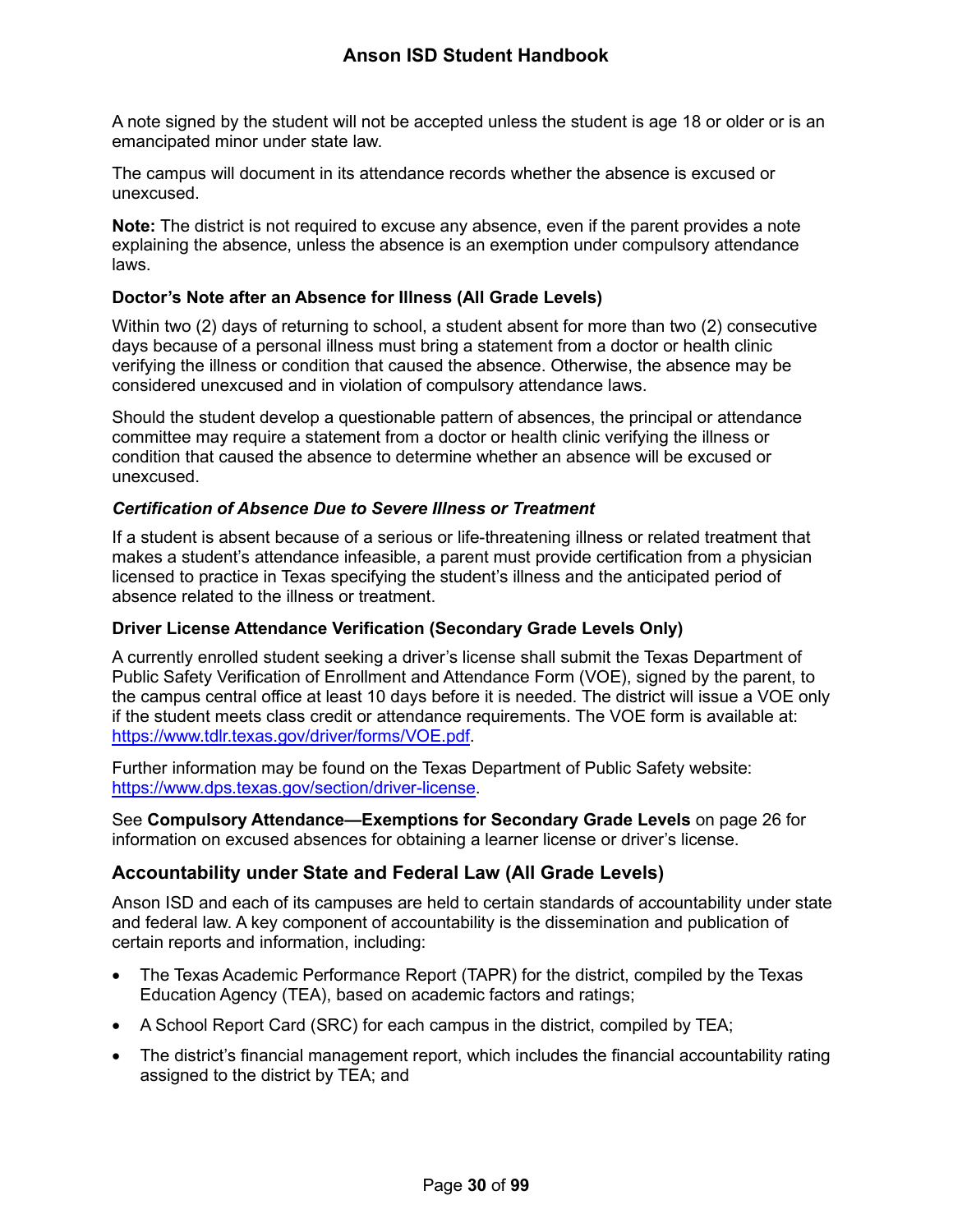• Information compiled by TEA for the submission of a federal report card that is required by federal law.

Accountability information can be found on the district's website at [www.ansontigers.com.](http://www.ansontigers.com/) Hard copies of any reports are available upon request to the district's administration office.

TEA maintains additional accountability and accreditation information at [TEA Performance](http://www.tea.texas.gov/perfreport/)  [Reporting Division.](http://www.tea.texas.gov/perfreport/)

### <span id="page-31-0"></span>**Armed Services Vocational Aptitude Battery Test (Grades 10–12)**

A student in grades 10–12 will be offered an opportunity to take the Armed Services Vocational Aptitude Battery test and consult with a military recruiter.

The test shall be offered on Wednesday, January 19 at 9:00 at Anson High School.

Contact the principal for information about this opportunity.

#### <span id="page-31-1"></span>**Awards and Honors (All Grade Levels)**

Each campus holds an Awards Day Ceremony in the Spring Semester. In addition, Anson High School holds an Academic Banquet in the spring.

#### <span id="page-31-2"></span>**Bullying (All Grade Levels)**

The district strives to prevent bullying, in accordance with the district's policies, by promoting a respectful school climate; encouraging reporting of bullying incidents, including anonymous reporting; and investigating and addressing reported bullying incidents.

Bullying is defined in state law as a single significant act or a pattern of acts by one or more students directed at another student that exploits an imbalance of power and involves engaging in written or verbal expression, expression through electronic means, or physical conduct that:

- Has the effect or will have the effect of physically harming a student, damaging a student's property, or placing a student in reasonable fear of harm to the student's person or of damage to the student's property;
- Is sufficiently severe, persistent, or pervasive enough that the action or threat creates an intimidating, threatening, or abusive educational environment for a student;
- Materially and substantially disrupts the educational process or the orderly operation of a classroom or school; or
- Infringes on the rights of the victim at school.

Bullying includes cyberbullying. Cyberbullying is defined in state law as bullying that is done through the use of any electronic communication device, including through the use of:

- A cellular or other type of telephone
- A computer
- A camera
- Electronic mail
- Instant messaging
- Text messaging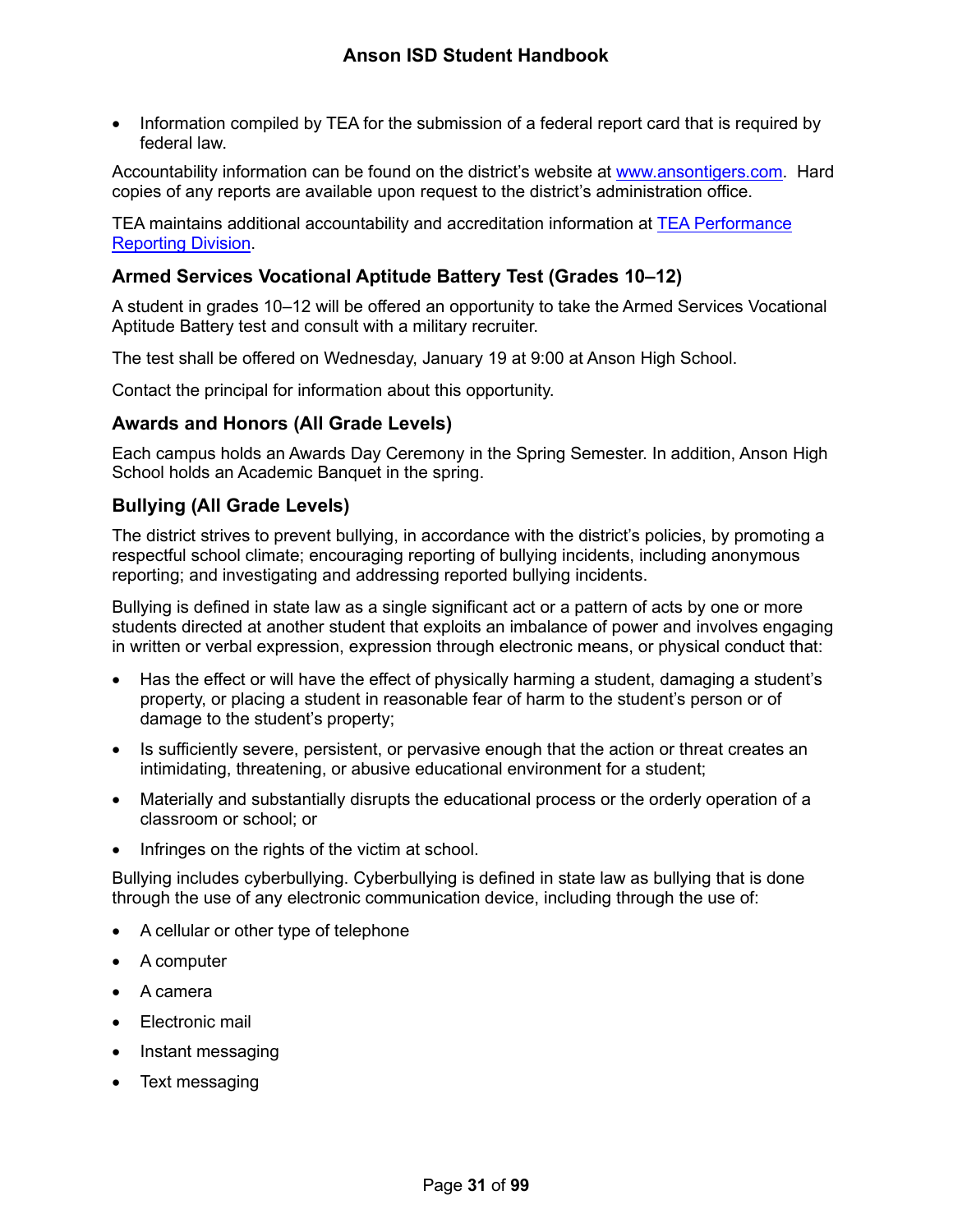- A social media application
- An internet website
- Any other internet-based communication tool.

Bullying is prohibited by the district and could include:

- Hazing
- **Threats**
- **Taunting**
- **Teasing**
- Confinement
- Assault
- Demands for money
- Destruction of property
- Theft of valued possessions
- Name-calling
- Rumor-spreading
- Ostracism.

If a student believes that he or she has experienced bullying or witnesses the bullying of another student, the student or parent should notify a teacher, school counselor, principal, or another district employee as soon as possible. Procedures for reporting allegations of bullying may be found on the district's website.

A student may anonymously report an alleged incident of bullying by using the School Messenger Quick Tip found on the district website at [www.ansontigers.com.](http://www.ansontigers.com/)

The administration will investigate any allegations of bullying and related misconduct. The district will also provide notice to the parent of the alleged victim and the parent of the student alleged to have engaged in bullying.

If an investigation determines that bullying occurred, the administration will take appropriate disciplinary action and may, in certain circumstances, notify law enforcement. Disciplinary or other action may be taken even if the conduct did not rise to the level of bullying.

Available counseling options will be provided to the affected individuals, including any student who witnessed the bullying.

Any retaliation against a student who reports an incident of bullying is prohibited.

Upon recommendation of the administration, the board may transfer a student found to have engaged in bullying to another classroom at the campus. In consultation with the student's parent, the board may transfer the student to another campus in the district.

The parent of a student who has been determined to be a victim of bullying may request that the student be transferred to another classroom or campus within the district. [See **Safety Transfers/Assignments** on page [20.](#page-20-3)]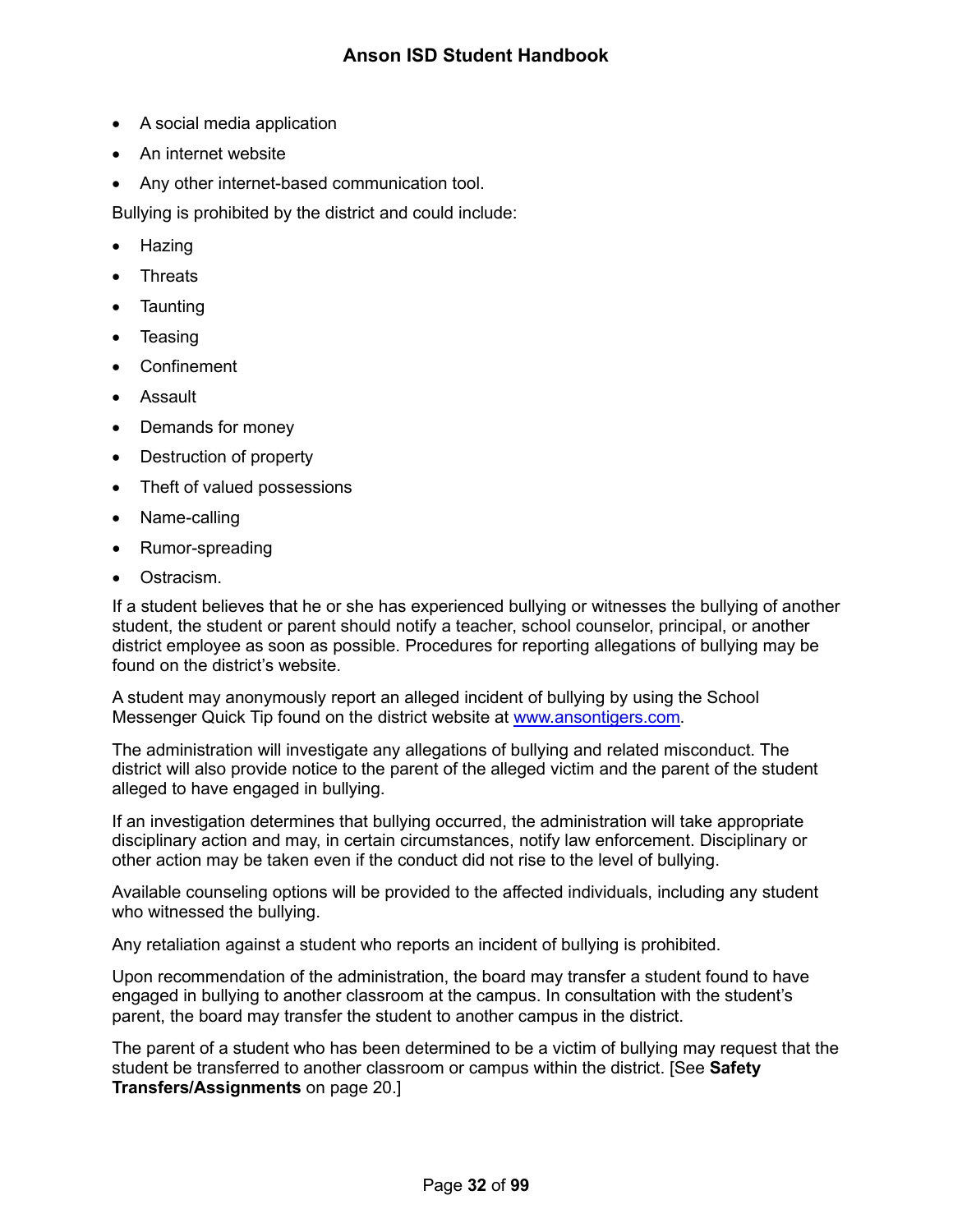A copy of the district's bullying policy is available in the principal's office, superintendent's office, and on the district's website, and is included at the end of this handbook as an appendix.

A student or parent who is dissatisfied with the outcome of an investigation may appeal through policy FNG(LOCAL).

[See **Safety Transfers/Assignments** on page [20,](#page-20-3) **Dating Violence, Discrimination, Harassment, and Retaliation** on page [44,](#page-44-0) **Hazing** on page [61,](#page-61-1) policy FFI, the district's Student Code of Conduct, and the district improvement plan, a copy of which can be viewed in the campus office.]

#### <span id="page-33-0"></span>**Career and Technical Education (CTE) and Other Work-Based Programs (Secondary Grade Levels Only)**

The district offers career and technical education programs in the following areas:

- Agricultural Science.
- Business Education.
- Family Consumer Sciences.
- Teaching and Training.
- Early Learning.

Admission to these programs is based on student interest and their four-year plan.

District policy prohibits discrimination on the basis of race, color, national origin, sex, or handicap in its vocational programs, services, or activities, as required by Title VI of the Civil Rights Act of 1964, as amended; Title IX of the Education Amendments of 1972; and Section 504 of the Rehabilitation Act of 1973, as amended.

District policy also prohibits discrimination on the basis of race, color, national origin, sex, handicap, or age in its employment practices as required by Title VI of the Civil Rights Act of 1964, as amended; Title IX of the Education Amendments of 1972; the Age Discrimination Act of 1975, as amended; and Section 504 of the Rehabilitation Act of 1973, as amended.

The district will take steps to assure that lack of English language skills will not be a barrier to admission or participation in all educational and vocational programs.

For information about your rights or grievance procedures, contact the Title IX coordinator and the ADA/Section 504 coordinator.

[See **Nondiscrimination Statement** on page [73](#page-73-2) for the name and contact information for the Title IX coordinator and ADA/Section 504 coordinator.]

#### <span id="page-33-1"></span>**Celebrations (All Grade Levels)**

Although a parent or grandparent may provide food to share for a school-designated function or for a student's birthday, please be aware that children in the school may have severe allergies to certain food products. Therefore, it is imperative to discuss any classroom allergies with the teacher before bringing food to share.

Occasionally, the school or a class may host functions or celebrations tied to the curriculum that involve food. The school or teacher will notify students and parents of any known food allergies when soliciting potential volunteers to provide food. [See **Food Allergies** on page [67.](#page-67-1)]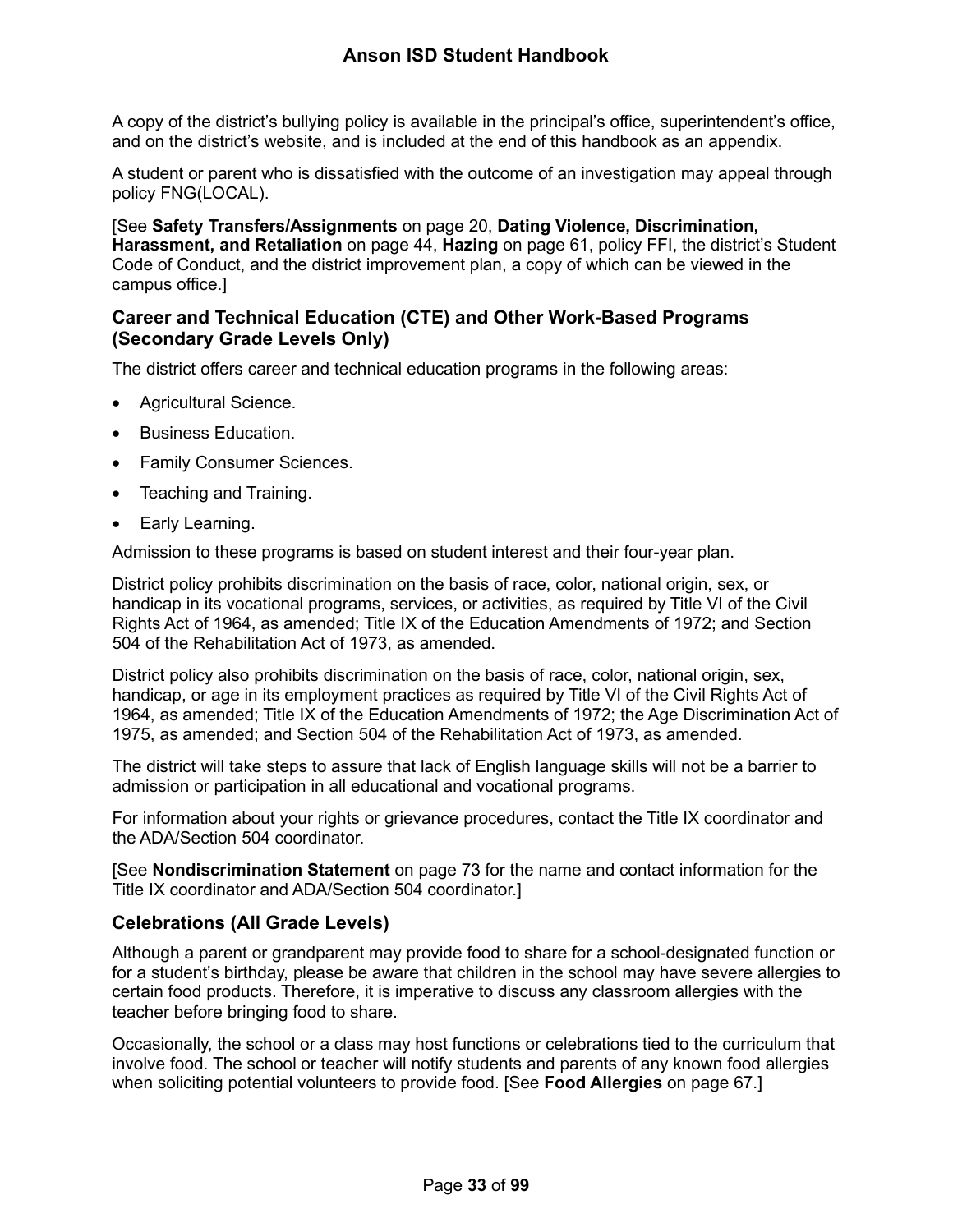#### <span id="page-34-0"></span>**Child Sexual Abuse, Trafficking, and Other Maltreatment of Children (All Grade Levels)**

The district has established a plan for addressing child sexual abuse, trafficking, and other maltreatment of children, which may be accessed at [https://www.ansontigers.com/page/Title\\_I.](https://www.ansontigers.com/page/Title_I) Trafficking includes both sex and labor trafficking.

#### <span id="page-34-1"></span>**Warning Signs of Sexual Abuse**

Sexual abuse in the Texas Family Code is defined as any sexual conduct harmful to a child's mental, emotional, or physical welfare as well as a failure to make a reasonable effort to prevent sexual conduct with a child. A person who compels or encourages a child to engage in sexual conduct commits abuse. It is illegal to make or possess child pornography or to display such material to a child.

Anyone who suspects that a child has been or may be abused or neglected has a legal responsibility, under state law, to report the suspected abuse or neglect to law enforcement or to Child Protective Services (CPS).

A child who has been or is being sexually abused may exhibit physical, behavioral, or emotional warning signs, including:

- Difficulty sitting or walking, pain in the genital areas, and claims of stomachaches and headaches;
- Verbal references or pretend games of sexual activity between adults and children, fear of being alone with adults of a particular gender, or sexually suggestive behavior; or
- Withdrawal, depression, sleeping and eating disorders, and problems in school.

Be aware that children and adolescents who have experienced dating violence may show similar physical, behavioral, and emotional warning signs. [See **Dating Violence, Discrimination, Harassment, and Retaliation** on page [44.](#page-44-0)]

#### <span id="page-34-2"></span>**Warning Signs of Trafficking**

Child trafficking of any sort is prohibited by the Penal Code. Sex trafficking involves forcing a person, including a child, into sexual abuse, assault, indecency, prostitution, or pornography. Labor trafficking involves forcing a person, including a child, to engage in forced labor or services.

Traffickers are often trusted members of a child's community, such as friends, romantic partners, family members, mentors, and coaches, although traffickers frequently make contact with victims online.

Possible warning signs of sexual trafficking in children include:

- Changes in school attendance, habits, friend groups, vocabulary, demeanor, and attitude;
- Sudden appearance of expensive items (for example, manicures, designer clothes, purses, technology);
- Tattoos or branding;
- Refillable gift cards;
- Frequent runaway episodes;
- Multiple phones or social media accounts;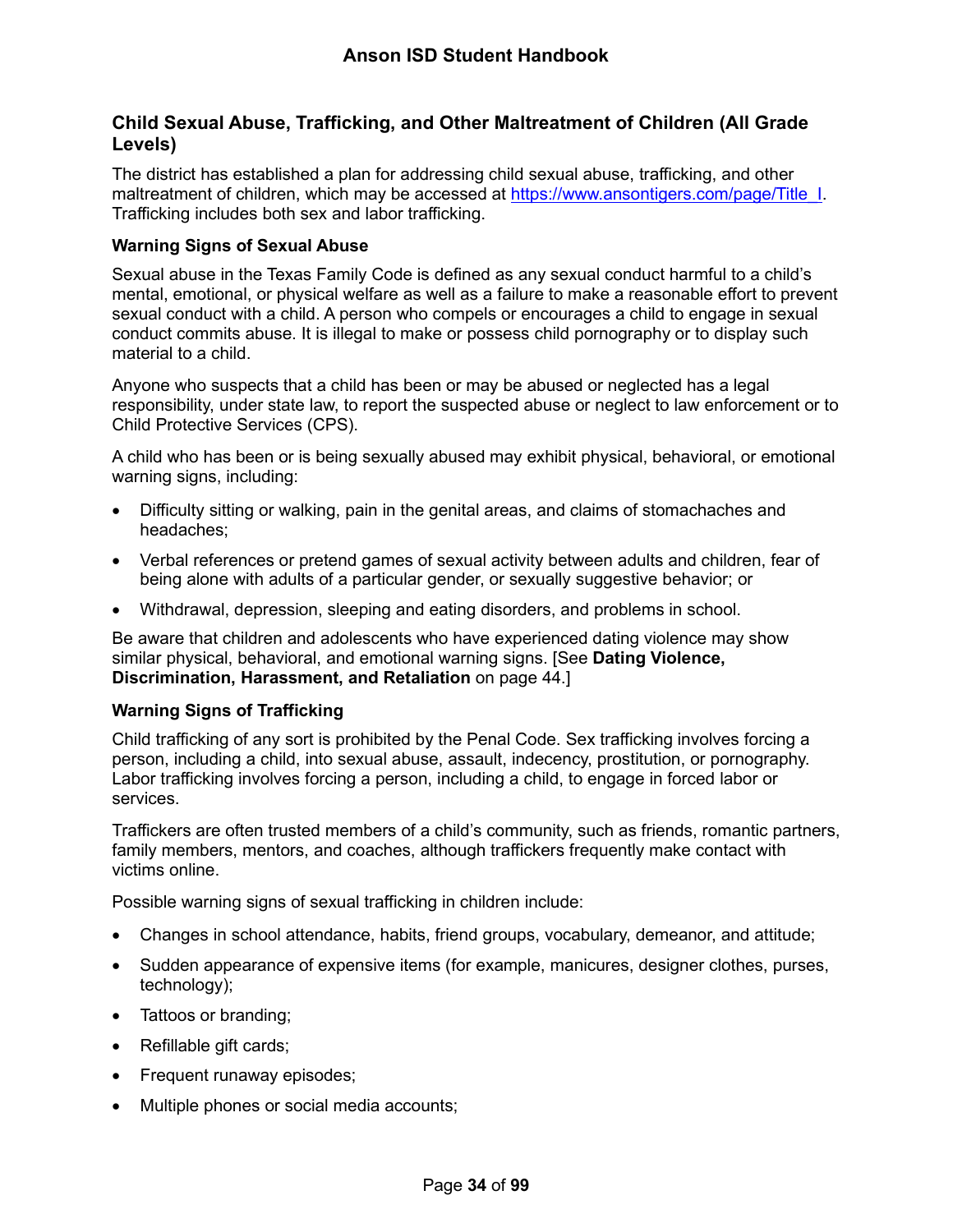- Provocative pictures posted online or stored on the phone;
- Unexplained injuries;
- Isolation from family, friends, and community; and
- Older boyfriends or girlfriends.

Additional warning signs of labor trafficking in children include:

- Being unpaid, paid very little, or paid only through tips;
- Being employed but not having a school-authorized work permit;
- Being employed and having a work permit but clearly working outside the permitted hours for students;
- Owing a large debt and being unable to pay it off;
- Not being allowed breaks at work or being subjected to excessively long work hours;
- Being overly concerned with pleasing an employer and/or deferring personal or educational decisions to a boss;
- Not being in control of his or her own money;
- Living with an employer or having an employer listed as a student's caregiver; and
- A desire to quit a job but not being allowed to do so.

#### <span id="page-35-0"></span>**Reporting and Responding to Sexual Abuse, Trafficking, and Other Maltreatment of Children**

Anyone who suspects that a child has been or may be abused, trafficked, or neglected has a legal responsibility, under state law, to report the suspected abuse or neglect to law enforcement or to Child Protective Services (CPS).

A child who has experienced sexual abuse or any other type of abuse or neglect should be encouraged to seek out a trusted adult. Children may be more reluctant to disclose sexual abuse than physical abuse and neglect and may only disclose sexual abuse indirectly. As a parent or trusted adult, it is important to be calm and comforting if your child or another child confides in you. Reassure the child that he or she did the right thing by telling you.

If your child is a victim of sexual abuse, trafficking, or other maltreatment, the school counselor or principal will provide information on counseling options for you and your child available in your area. The Texas Department of Family and Protective Services (DFPS) also manages early intervention counseling programs.

To find out what services may be available in your county, see [Texas Department of Family and](http://www.dfps.state.tx.us/Prevention_and_Early_Intervention/Programs_Available_In_Your_County/default.asp)  [Protective Services, Programs Available in Your County.](http://www.dfps.state.tx.us/Prevention_and_Early_Intervention/Programs_Available_In_Your_County/default.asp)

Reports of abuse, trafficking, or neglect may be made to the CPS division of the DFPS at1-800- 252-5400 or on the web at [Texas Abuse Hotline Website.](http://www.txabusehotline.org/)

#### <span id="page-35-1"></span>**Further Resources on Sexual Abuse, Trafficking, and Other Maltreatment of Children**

The following websites might help you become more aware of child abuse and neglect, sexual abuse, trafficking, and other maltreatment of children:

• [Child Welfare Information Gateway Factsheet](https://www.childwelfare.gov/pubs/factsheets/whatiscan.pdf)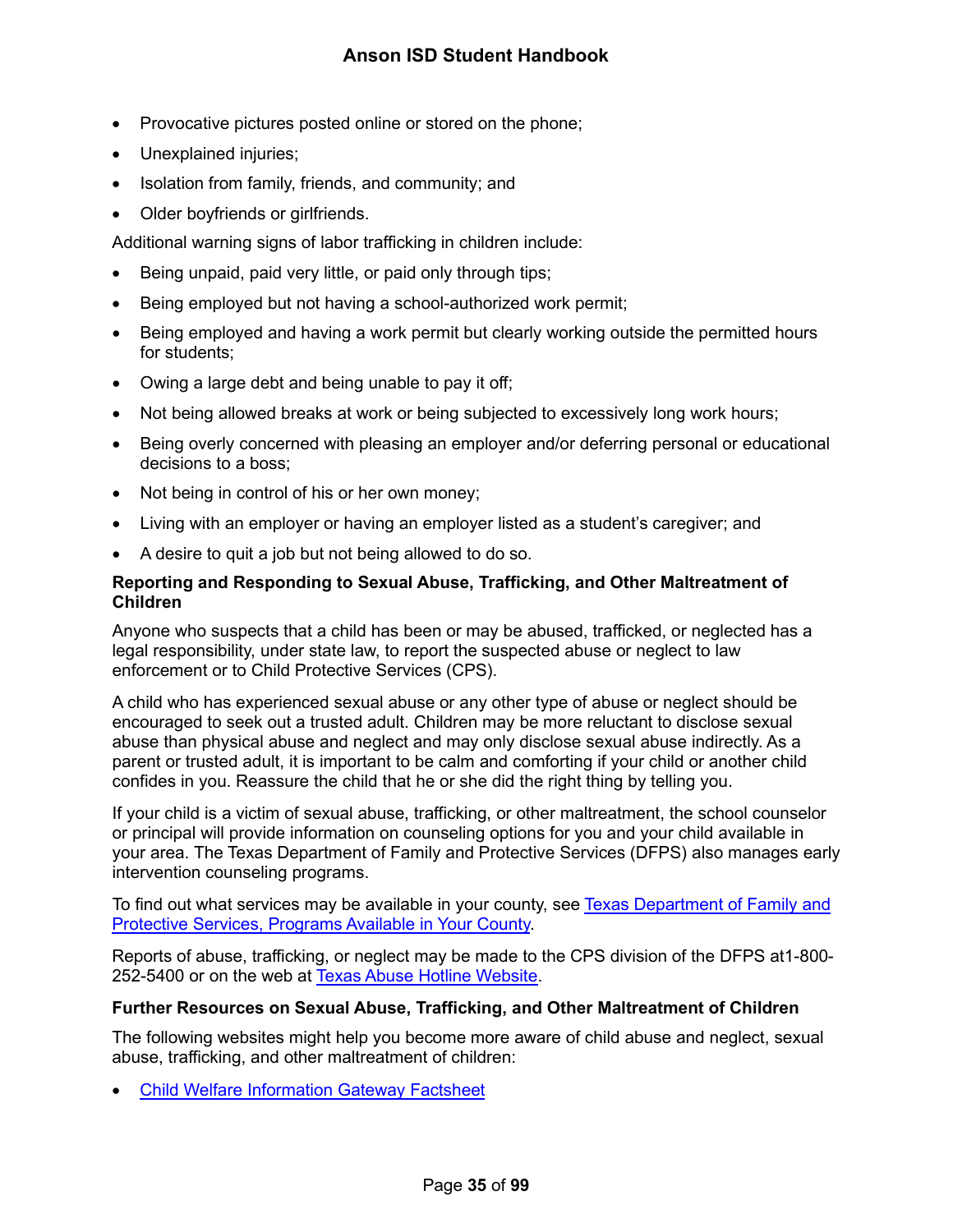- [KidsHealth, For Parents, Child Abuse](http://kidshealth.org/en/parents/child-abuse.html)
- [Office of the Texas Governor's Child Sex Trafficking Team](https://gov.texas.gov/organization/cjd/childsextrafficking)
- [Human Trafficking of School-aged Children](https://tea.texas.gov/About_TEA/Other_Services/Human_Trafficking_of_School-aged_Children/)
- [Child Sexual Abuse: A Parental Guide from the Texas Association Against Sexual Assault](http://taasa.org/product/child-sexual-abuse-parental-guide/)
- [National Center of Safe Supportive Learning Environments: Child Labor Trafficking](https://safesupportivelearning.ed.gov/human-trafficking-americas-schools/child-labor-trafficking)

# <span id="page-36-0"></span>**Class Rank/Highest-Ranking Student (Secondary Grade Levels Only)**

- The Valedictorian shall be the highest ranked student in the graduating class. The Salutatorian shall be the second highest ranked student in the graduating class.
- In determining the high school Valedictorian and Salutatorian it is the policy of Anson ISD to use the semester grades for the students' four years in high school. However, the last six-weeks of the students' Senior year will not be used to determine class rank. To determine the GPA ranking for the students' Senior year, the average of the first semester and fourth and fifth six weeks grades will be used along with the previous three years' grades.
- A student must have been in attendance and a full-time student at Anson High School for his/her junior and senior year to be eligible for these honors. For the purpose of these provisions, a full-time student must be enrolled in four or more classes for the semester.
- All regular and special education students are eligible for consideration as Valedictorian and Salutatorian.
- The Valedictorian and Salutatorian must be Seniors in their fourth year of high school.
- At Anson High School, there is a strong emphasis placed on students to take a rigorous academic route. With this in mind, students taking weighted courses have an advantage over students in regular classes. There are also courses that have very little academic requirements, and those courses are not counted in the calculation of the students' GPA.
- The following list of high school courses will not count toward the calculation of a students' grade point average and class rank, and these courses will not require a semester final: Athletics/PE, Band, Career Prep, PALS, Pre-Vocational, Career Connect, and Vocational Experience.
- Also, courses taken at the middle school level for high school credit will not count toward a students' GPA.
- Any course taken during summer, including any high school course, credit recovery, any college class, or any type of high school supplemental program will not count toward a student's GPA.
- Courses considered advanced at Anson High School are college preparatory courses. Students enrolling in these courses should expect a higher degree of academic difficulty. A ten-point adjustment will not be reflected on report cards or academic records. The grade adjustment will be used for calculating class rank and GPA. Advanced courses include the following: **Advanced English I-II, Dual Credit English III-IV, Dual Credit US History, Dual Credit Government, Dual Credit Economics, Spanish III, Anatomy and Physiology, Accounting, Pre-Calculus, and Advanced Ag Courses.** Courses in **bold print** are exempt from No Pass/No Play.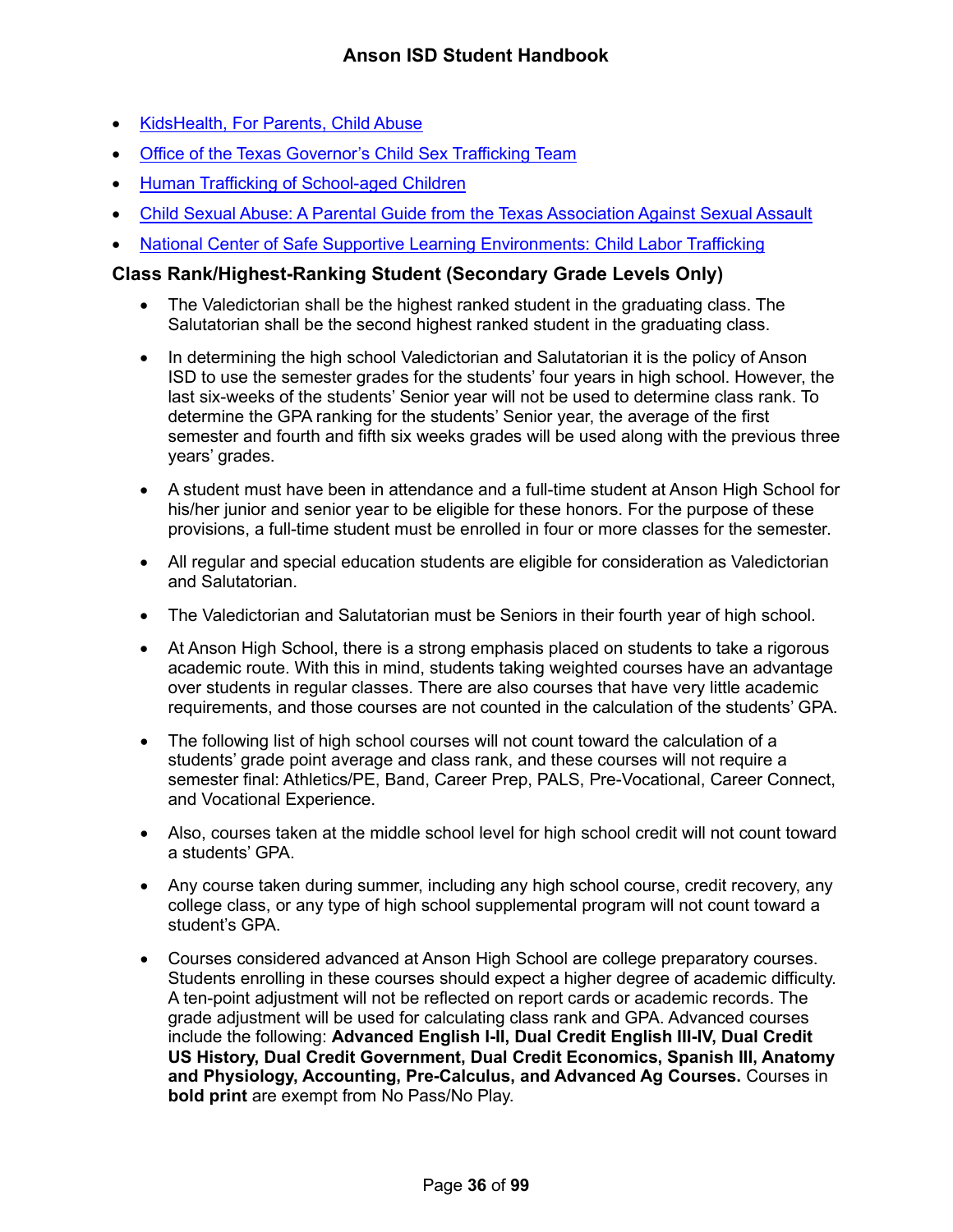- $\circ$  Any score below 70 in a weighted course will not receive additional grade points.
- $\circ$  For the purpose of class rank, only those advanced course that Anson High School students have had the opportunity to take at Anson High School will receive a weighted value when calculating the students' GPA.

[See policy EIC for more information.]

# **Class Schedules (Secondary Grade Levels Only)**

All students are expected to attend school for the entire school day and maintain a full class schedule. Exceptions may be made occasionally by the campus principal for students in grades 9–12 who meet specific criteria and receive parental consent to enroll in less than a full-day schedule.

[See **Schedule Changes** on page [80](#page-80-0) for information related to student requests to revise their course schedule.]

## **College and University Admissions and Financial Aid (All Grade Levels)**

For two school years following graduation, a district student who graduates as valedictorian or in the top ten percent of his or her class is eligible for automatic admission into four-year public universities and colleges in Texas if the student:

- Completes the distinguished level of achievement under the foundation graduation program (a student must graduate with at least one endorsement and must have taken Algebra II as one of the four required math courses); or
- Satisfies the ACT College Readiness Benchmarks or earns at least a 1500 out of 2400 on the SAT.

The student is ultimately responsible for meeting the admission requirements of the university or college, including timely submission of a completed application.

Should a college or university adopt an admissions policy that automatically accepts the top 25 percent of a graduating class, the provisions above will also apply to a student ranked in the top 25 percent of his or her class.

The University of Texas at Austin may limit the number of automatically admitted students to 75 percent of the University's enrollment capacity for incoming resident freshmen. During the summer and fall 2021 terms and spring 2022 term, the University will admit the top six percent of a high school's graduating class who meet the above requirements. Additional applicants will be considered by the University through a holistic review process.

As required by law, the district will provide written notice concerning:

- Automatic college admission
- Curriculum requirements for financial aid
- Benefits of completing the requirements for automatic admission and financial aid
- The Texas First Early High School Completion Program and the Texas First Scholarship Program

Parents and students will be asked to sign an acknowledgment that they received this information.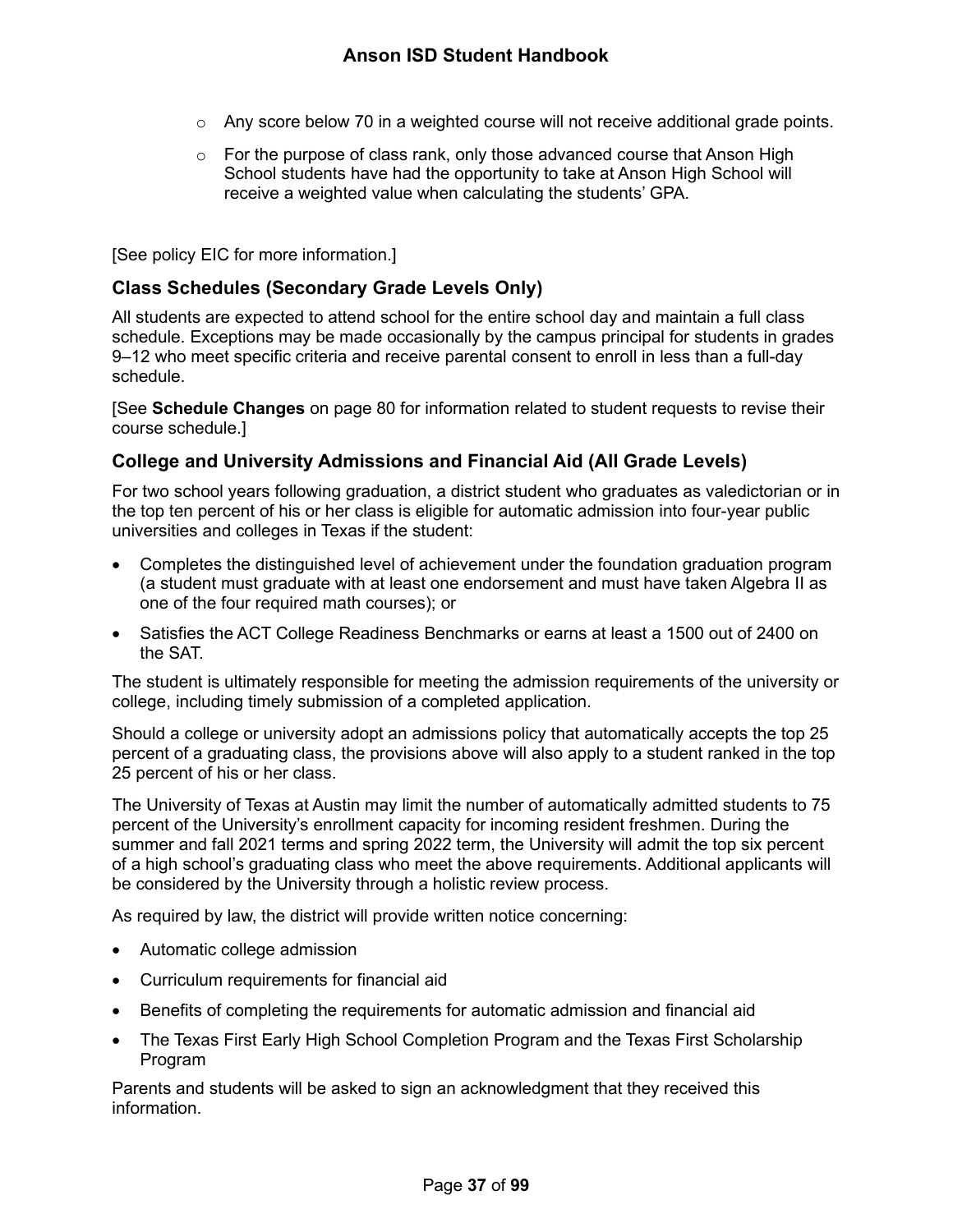Students and parents should contact the school counselor for further information about automatic admissions, the application process, and deadlines.

[See **Class Rank/Highest-Ranking Student** on page [36](#page-36-0) for information specifically related to how the district calculates a student's rank in class, and requirements for **Graduation** on page [55](#page-55-0) for information associated with the foundation graduation program.]

[See **Students in the Conservatorship of the State (Foster Care)** on page [20](#page-20-0) for information on assistance in transitioning to higher education for students in foster care.]

# **College Credit Courses (Secondary Grade Levels Only)**

Students in grades 9–12 may earn college credit through the following opportunities:

- Certain courses taught at the high school campus, which may include courses termed dual credit, Advanced Placement (AP), International Baccalaureate (IB), or college preparatory;
- Enrollment in AP or dual credit courses through the Texas Virtual School Network (TXVSN);
- Enrollment in courses taught in conjunction and in partnership with Cisco College and TSTC, which may be offered on or off campus; and
- Enrollment in courses taught at other colleges or universities.

Enrollment in these programs is based on interest, teacher recommendation and test scores.

A student may be eligible for subsidies based on financial need for AP or IB exam fees. See **Fees (All Grade Levels)** on page [53](#page-53-0) for more information.

A student may also earn college credit for certain Career and Technical Education (CTE) courses. See **Career and Technical Education (CTE) and Other Work-Based Programs (Secondary Grade Levels Only)** on page [33](#page-33-0) for information on CTE and other work-based programs.

All these methods have eligibility requirements and must be approved prior to enrollment in the course. Please see the school counselor for more information. Depending on the student's grade level and the course, a state-mandated end-of-course assessment may be required for graduation.

Not all colleges and universities accept credit earned in all dual credit or AP courses taken in high school for college credit. Students and parents should check with the prospective college or university to determine if a particular course will count toward the student's desired degree plan.

# **Communications (All Grade Levels)**

## **Parent Contact Information**

A parent is legally required to provide in writing the parent's contact information, including address, phone number, and email address.

A parent must provide the contact information to the district upon enrollment and again within two weeks after the beginning of each following school year while the student is enrolled in the district.

If the parent's contact information changes during the school year, the parent must update the information in writing no more than two weeks after the date the information changes.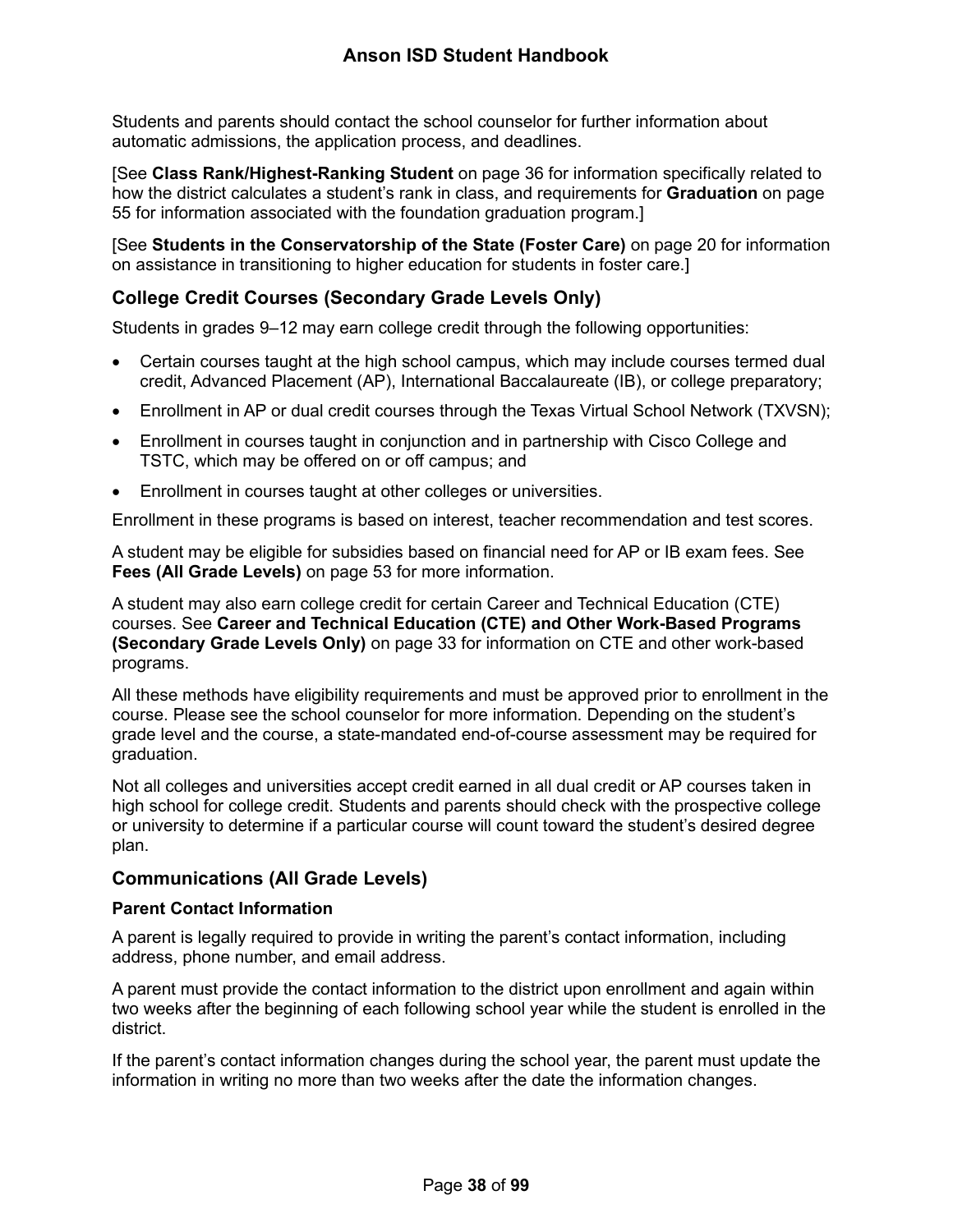A parent may update contact information by calling the campus secretary.

## **Automated Emergency Communications**

The district will rely on contact information on file with the district to communicate with parents in an emergency situation, which may include real-time or automated messages. An emergency situation may include early dismissal, delayed opening, or restricted access to the campus due to severe weather, another emergency, or a security threat. It is crucial to notify your child's school when a phone number changes.

[See **Safety** on page [78](#page-78-0) for information regarding contact with parents during an emergency situation.]

## **Automated Nonemergency Communications**

Your child's school periodically sends information by automated or pre-recorded messages, text messages, or real-time phone or email communications that are closely related to the school's mission and specific to your child, your child's school, or the district.

Standard messaging rates of your wireless phone carrier may apply.

If you do not wish to receive such communications, please contact your child's principal. [See **Safety** on page [78](#page-78-0) for information regarding contact with parents during an emergency.]

# **Complaints and Concerns (All Grade Levels)**

Usually student or parent complaints or concerns can be addressed informally by a phone call or a conference with the teacher or principal.

For those complaints and concerns that cannot be resolved informally, the board has adopted a Student and Parent Complaints/Grievances policy FNG(LOCAL). This policy can be viewed in the district's policy manual, available online at [www.ansontigers.com.](http://www.ansontigers.com/) The complaint forms can be accessed online at [www.ansontigers.com](http://www.ansontigers.com/) at the principal's or superintendent's office.

To file a formal complaint a parent or student should complete and submit the complaint form. In general, the written complaint form should be completed and submitted to the campus principal in a timely manner.

If the concern is not resolved, a parent or student may request a conference with the superintendent.

If the concern is still unresolved, the district provides a process for parents and students to appeal to the board of trustees.

# **Conduct (All Grade Levels)**

## **Applicability of School Rules**

The board has adopted a Student Code of Conduct that defines standards of acceptable behavior—on and off campus, during remote and in-person instruction, and on district vehicles—and outlines consequences for violation of these standards. The district has disciplinary authority over a student in accordance with the Student Code of Conduct. Students and parents should be familiar with the standards set out in the Student Code of Conduct, as well as campus and classroom rules.

During summer instruction, the Student Handbook and Student Code of Conduct in place for the school year immediately preceding the summer period shall apply, unless the district amends either or both documents for the purposes of summer instruction.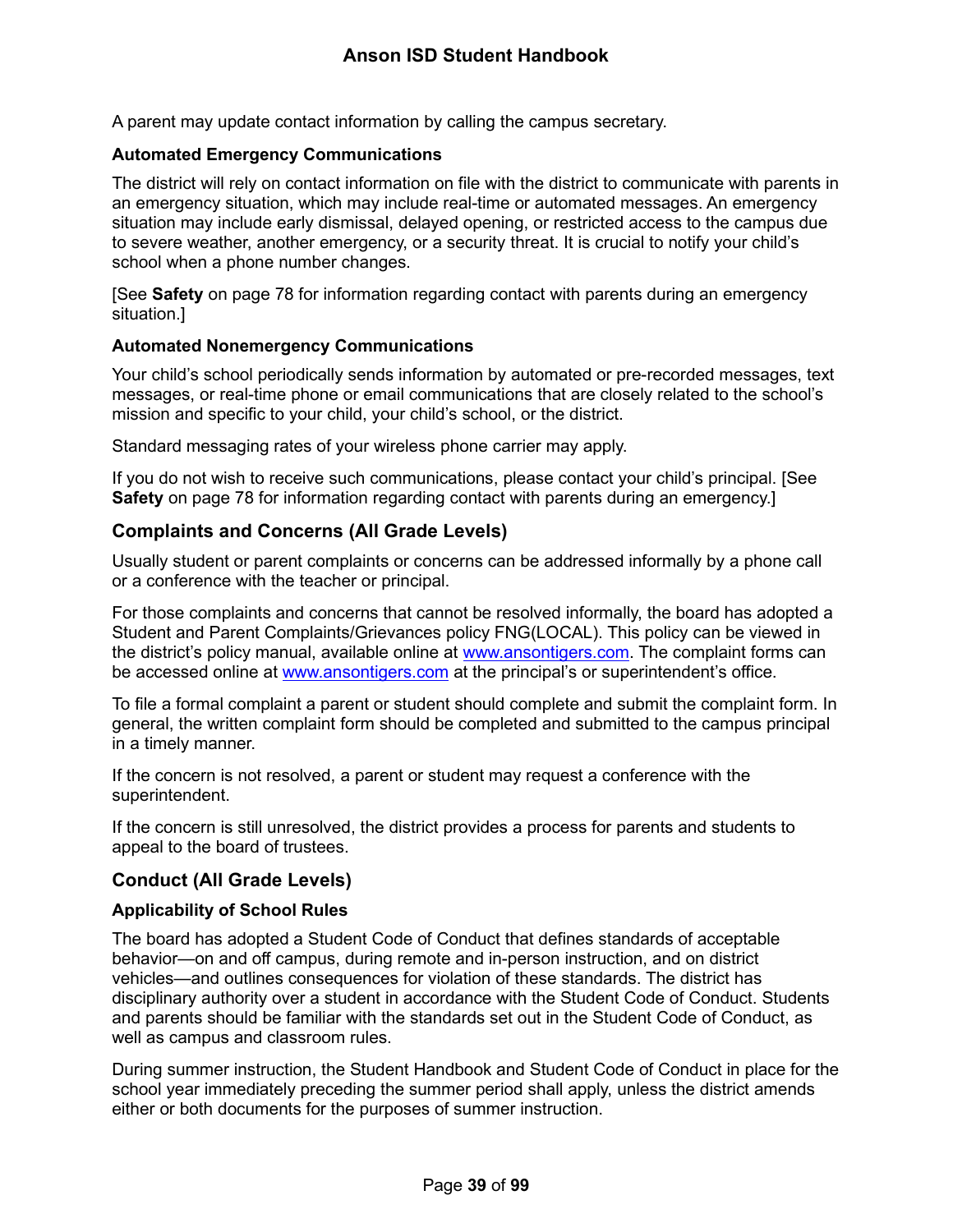## **Campus Behavior Coordinator**

Each campus has a campus behavior coordinator to apply discipline management techniques and administer consequences for certain student misconduct, as well as provide a point of contact for student misconduct. The contact information for each campus behavior coordinator is available on the district's website at [www.ansontigers.com](http://www.ansontigers.com/) and the coordinator for this campus is listed below:

| Gina Overby             | David Hagler            | <b>Amy McIntire</b>         |
|-------------------------|-------------------------|-----------------------------|
| <b>HS Principal</b>     | <b>MS Principal</b>     | <b>Elementary Principal</b> |
| 1509 S Commercial Ave   | 1120 Avenue M           | 922 Avenue M                |
| Anson, TX 79501         | Anson, TX 79501         | Anson, TX 79501             |
| goverby@anson.esc14.net | dhagler@anson.esc14.net | amcintire@anson.esc14.net   |
| $(325)823 - 2404$       | (325)823-2771           | (325)823-3361               |

### **Deliveries**

Except in emergencies, delivery of messages or packages to students will not be allowed during instructional time. A parent may leave a message or a package, such as a forgotten lunch, for the student to pick up from the front office during a passing period or lunch.

## **Disruption of School Operations**

Disruption of school operations is not tolerated and may constitute a misdemeanor offense. As identified by state law, disruptions include the following:

- Interference with the movement of people at an exit, entrance, or hallway of a district building without authorization from an administrator.
- Interference with an authorized activity by seizing control of all or part of a building.
- Use of force, violence, or threats in an attempt to prevent participation in an authorized assembly.
- Use of force, violence, or threats to cause disruption during an assembly.
- Interference with the movement of people at an exit or an entrance to district property.
- Use of force, violence, or threats in an attempt to prevent people from entering or leaving district property without authorization from an administrator.

Disruption of classes or other school activities while on or within 500 feet of district property includes:

- Making loud noises;
- Trying to entice a student away from, or to prevent a student from attending, a required class or activity; and
- Entering a classroom without authorization and disrupting the activity with loud or profane language or any misconduct.

Interference with the transportation of students in vehicles owned or operated by the district is also considered a disruption.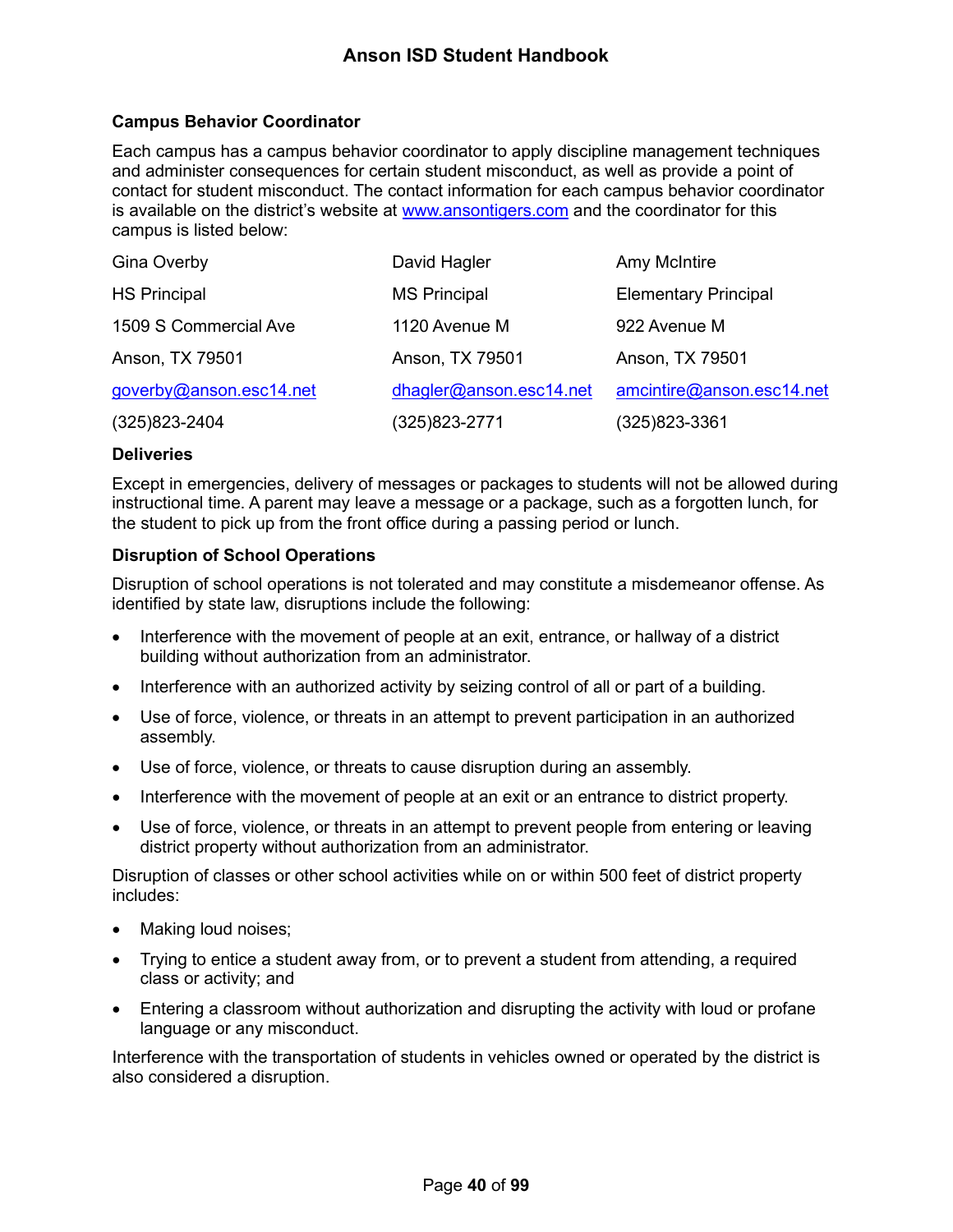## **Social Events**

School rules apply to all school social events. Guests attending these events are expected to observe the same rules as students, and a student inviting a guest will share responsibility for the conduct of his or her guest.

A student attending a social event will be asked to sign out when leaving before the end of the event and will not be readmitted.

A parent interested in serving as a chaperone for any school social events should contact the campus principal.

## <span id="page-41-0"></span>**Counseling**

The district has a comprehensive school counseling program that includes:

- A guidance curriculum to help students develop their full educational potential, including the student's interests and career objectives;
- A responsive services component to intervene on behalf of any student whose immediate personal concerns or problems put the student's continued educational, career, personal, or social development at risk;
- An individual planning system to guide a student as the student plans, monitors, and manages the student's own educational, career, personal, and social development; and
- Systems to support the efforts of teachers, staff, parents, and other members of the community in promoting the educational, career, personal, and social development of students.

The district will make a preview of the program, including all materials and curriculum, available to parents to review during school hours.

## **Academic Counseling**

### *Elementary and Middle/Junior High School Grade Levels*

The school counselor will provide information to students and parents about college and university admissions and the importance of planning for postsecondary education, including appropriate coursework and financial aid availability and requirements.

In either grade 7 or 8, each student will receive instruction on how best to prepare for high school, college, and a career.

### *High School Grade Levels*

High school students and their parents are encouraged to talk with a school counselor, teacher, or principal to learn more about course offerings, graduation requirements, and early graduation procedures.

Each year, high school students will be provided information on anticipated course offerings for the next school year, how to make the most of academic and career and technical education (CTE) opportunities, and the importance of postsecondary education.

The school counselor will also provide information each year a student is enrolled in high school regarding:

• The importance of postsecondary education;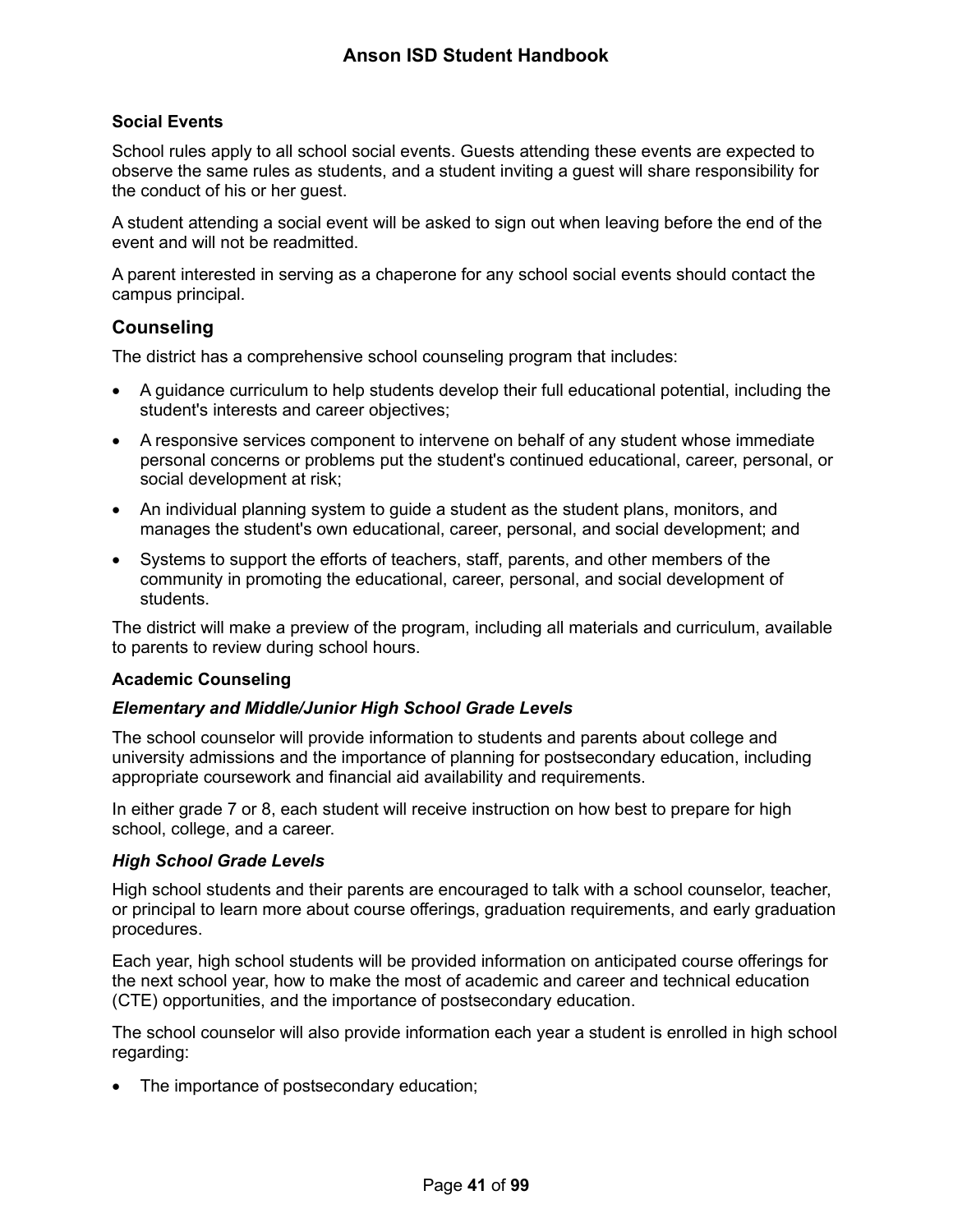- The advantages of earning an endorsement and completing the foundation program with the distinguished level of achievement;
- The disadvantages of pursuing a high school equivalency exam (GED) as opposed to earning a high school diploma;
- Financial aid eligibility and how to apply for financial aid;
- Automatic admission to state-funded Texas colleges and universities;
- Eligibility requirements for the TEXAS Grant;
- Availability of district programs that allow students to earn college credit;
- Availability of tuition and fee assistance for postsecondary education for students in foster care; and
- Availability of college credit awarded by institutions of higher education to veterans and military service members for military experience, education, and training.

Additionally, the school counselor can provide information about workforce opportunities after graduation or technical and trade school opportunities, including opportunities to earn industryrecognized certificates and licenses.

## **Personal Counseling (All Grade Levels)**

The school counselor is available to assist students with a wide range of personal, social, and family concerns, including emotional or mental health issues and substance abuse. A student who wishes to meet with the school counselor should conduct the teacher, the campus principal, and/or the campus counselor. As a parent, if you are concerned about your child's mental or emotional health, please speak with the school counselor for a list of resources that may be of assistance.

If your child has experienced trauma, contact the school counselor for more information.

[See **Mental Health Support** on page [64,](#page-64-0) and **Child Sexual Abuse, Trafficking, and Other Maltreatment of Children** on page [34](#page-34-0) and **Dating Violence** on page [44.](#page-44-0)]

# **Course Credit (Secondary Grade Levels Only)**

A student at any grade level enrolled in a high school course will earn credit for the course only if the final grade is 70 or above. For a two-part (two-semester, 1-credit course), the student's grades from both halves (semesters) will be averaged and credit will be awarded if the combined average is 70 or above. If the student's combined average is less than 70, the student will be awarded credit only for the half (semester) with the passing grade.

# **Credit by Examination—If a Student Has Taken the Course/Subject (Grades 6–12)**

A student who has previously taken a course or subject but did not receive credit or a final grade for it may, in circumstances determined by the principal or attendance committee, be permitted to earn credit or a final grade by passing an examination approved by the district's board of trustees on the essential knowledge and skills defined for that course or subject.

Examples of prior instruction include incomplete coursework due to a failed course or excessive absences, homeschooling, or coursework by a student transferring from a nonaccredited school. The opportunity to earn credit by examination after the student has had prior instruction is sometimes referred to as "credit recovery."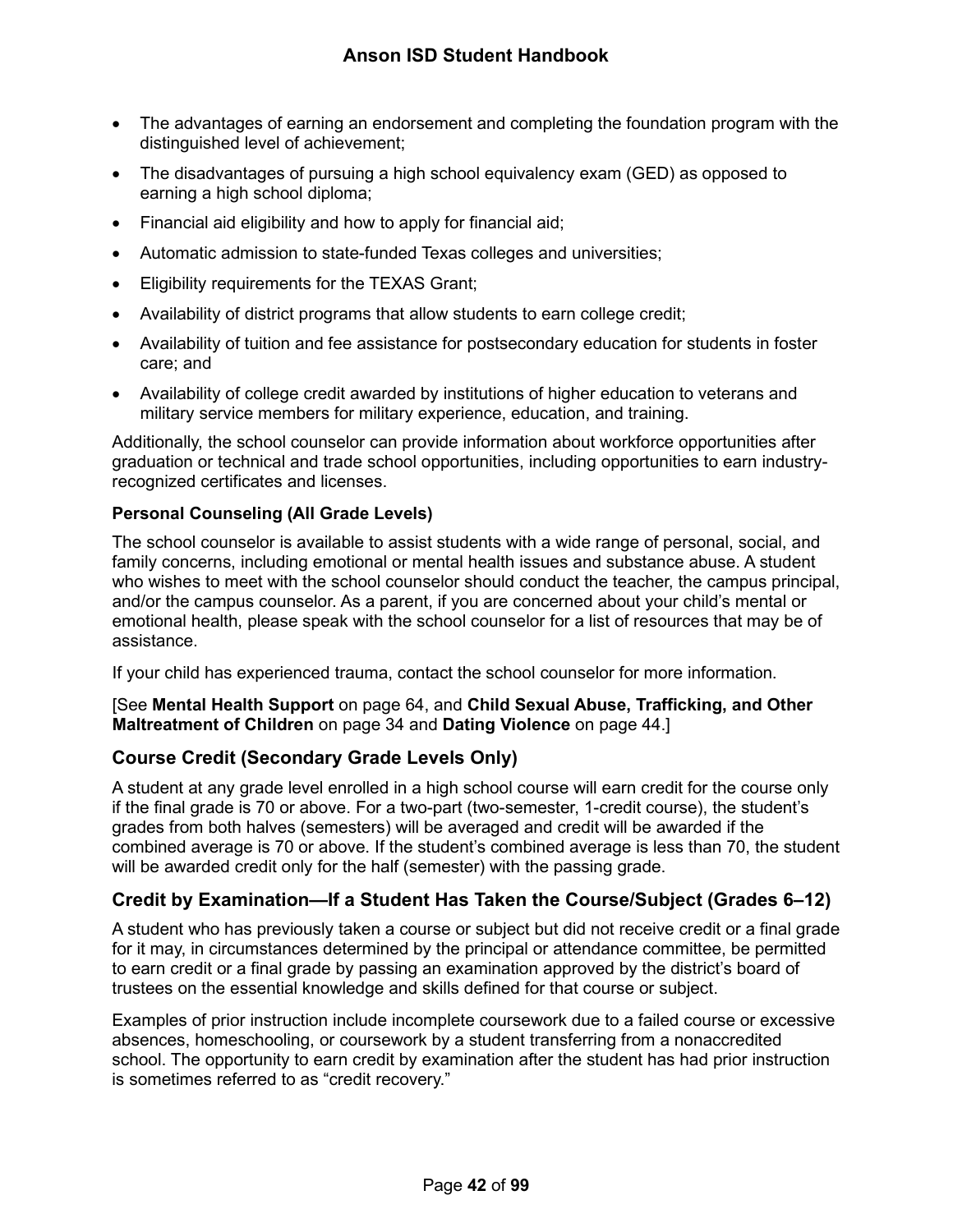# **Anson ISD Student Handbook**

The attendance review committee may also offer a student with excessive absences an opportunity to earn credit for a course by passing an examination.

If a student is granted approval to take an examination for credit, the student must score at least 70 on the examination to receive credit for the course or subject.

[See the school counselor and policy EHDB(LOCAL) for more information.]

# **Credit by Examination for Advancement/Acceleration—If a Student Has Not Taken the Course/Subject**

A student will be permitted to earn credit by examination for an academic course or subject area for which the student had no prior instruction for advancement or to accelerate to the next grade level.

The examinations offered by the district are approved by the district's board of trustees. Testing windows for these examinations will be published in district publications and on the district's website. A student may take a specific examination only once per testing window.

The only exceptions to the published testing windows will be for examinations administered by another entity or to accommodate a student experiencing homelessness or a student involved in the foster care system.

When another entity administers an examination, the student and the district must comply with the testing schedule of the other entity.

If a student plans to take an examination, the student or parent must register with the school counselor no later than 30 days prior to the scheduled testing date. [See policy EHDC for more information.]

## **Kindergarten Acceleration**

A child who is five years old at the beginning of the school year to be assigned initially to grade 1 rather than kindergarten. Criteria for acceleration may include:

1. Scores on readiness tests or achievement tests that may be administered by

appropriate District personnel.

- 2. Recommendation of the kindergarten or preschool the student has attended.
- 3. Chronological age and observed social and emotional development of the student.
- 4. Other criteria deemed appropriate by the principal and Superintendent.

### **Students in Grades 1–5**

A student in elementary school is eligible to accelerate to the next grade level if:

- The student scores at least an 80 on each examination in the subject areas of language arts, mathematics, science, and social studies;
- A district administrator recommends that the student be accelerated; and
- The student's parent gives written approval of the grade advancement.

### **Students in Grades 6–12**

A student in grade 6 or above is eligible to earn course credit with:

• A passing score of at least 80 on an examination approved by the board; or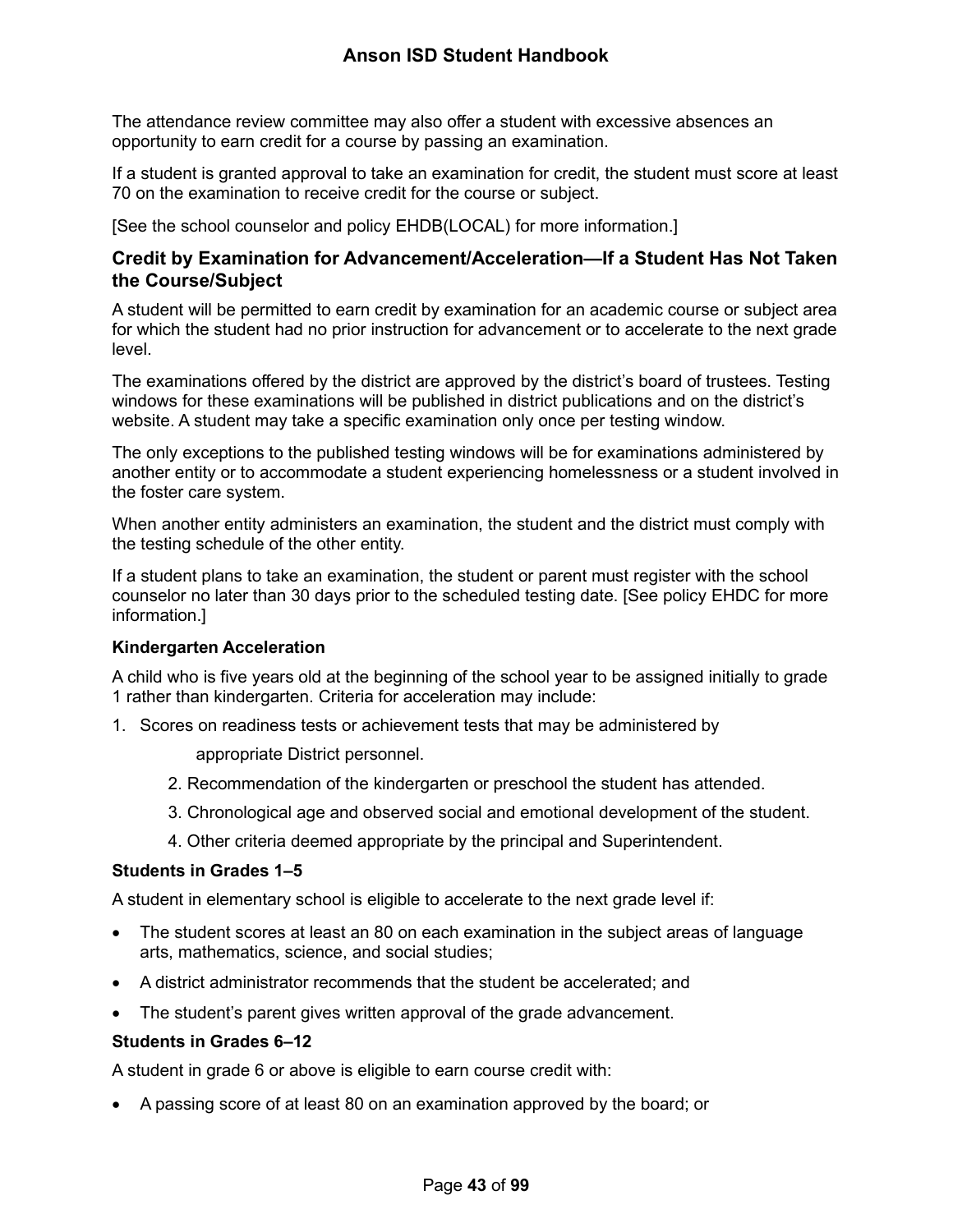- A scaled score of 50 or higher on an examination administered through the College Level Examination Program (CLEP), or
- A score of 3 or higher on an AP examination, as applicable.

A student may take an examination to earn high school course credit no more than twice. If a student fails to achieve the designated score on the applicable exam before the beginning of the school year in which the student would need to enroll in the course according to the school's high school course sequence, the student must complete the course.

## <span id="page-44-1"></span>**Dating Violence, Discrimination, Harassment, and Retaliation (All Grade Levels)**

Students learn best, and their welfare is best served, in a school environment that is free from dating violence, discrimination, harassment, and retaliation.

Students are expected to treat peers and district employees with courtesy and respect, avoid offensive behaviors, and stop those behaviors as directed. District employees are likewise expected to treat students with courtesy and respect.

The board has established policies and procedures to prohibit and promptly address inappropriate and offensive behaviors that are based on a person's race, color, religion, sex, gender, national origin, age, disability, or any other basis prohibited by law. A copy of the district's policy is available in the principal's office and in the superintendent's office [www.ansontigers.com.](http://www.ansontigers.com/) [See policy FFH for more information.]

### <span id="page-44-0"></span>**Dating Violence**

Dating violence occurs when a person in a current or past dating relationship uses physical, sexual, verbal, or emotional abuse to harm, threaten, intimidate, or control the other person in the relationship or any of the person's past or subsequent partners. This type of conduct is considered harassment if it is so severe, persistent, or pervasive that it affects a student's ability to participate in or benefit from an educational program or activity; creates an intimidating, threatening, hostile, or offensive educational environment; or substantially interferes with the student's academic performance.

Examples of dating violence against a student may include, but are not limited to:

- Physical or sexual assaults;
- Name-calling;
- Put-downs;
- Threats to hurt the student, the student's family members, or members of the student's household;
- Destroying property belonging to the student;
- Threats to commit suicide or homicide if the student ends the relationship;
- Threats to harm a student's past or current dating partner;
- Attempts to isolate the student from friends and family;
- Stalking; or
- Encouraging others to engage in these behaviors.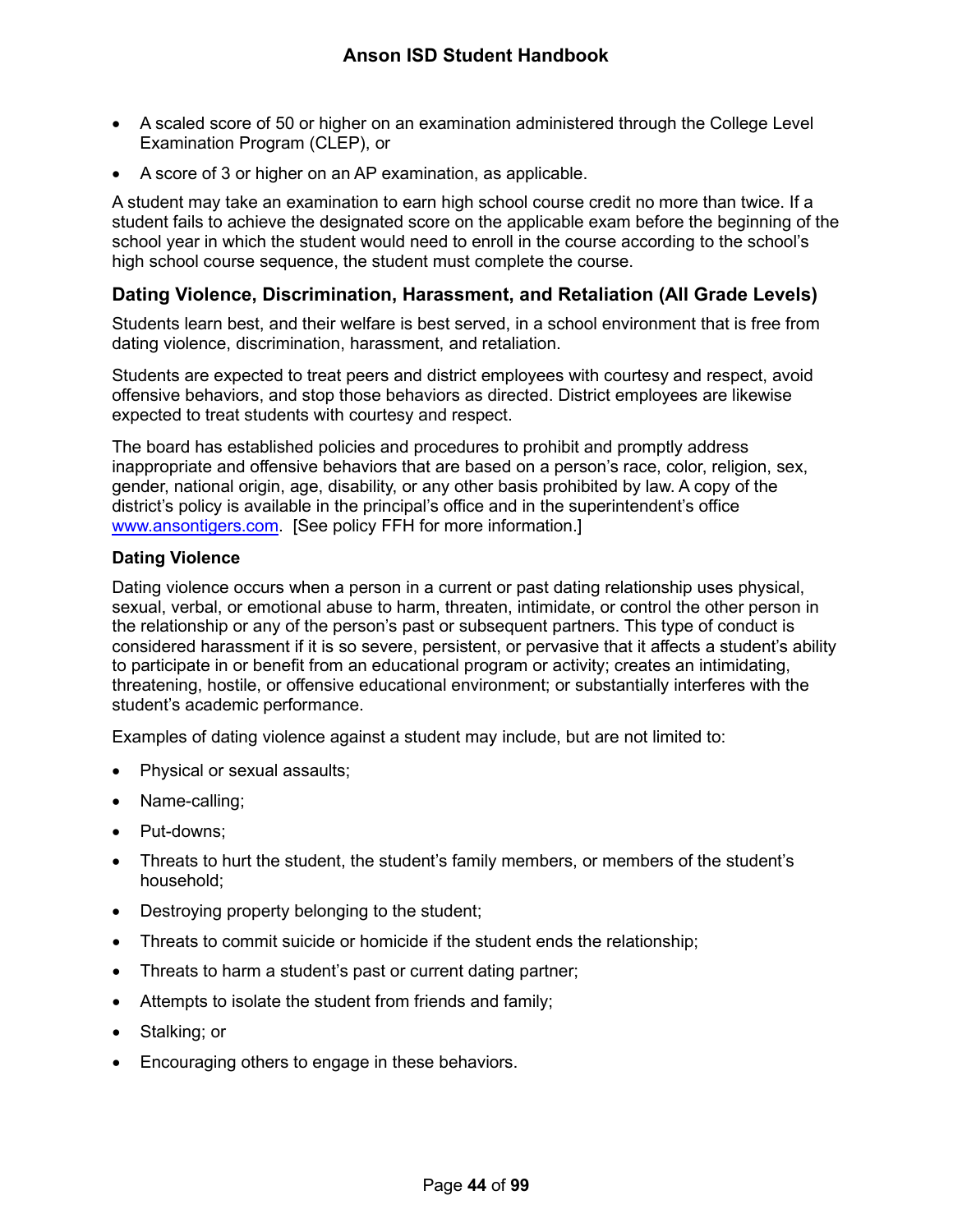A [flier](https://www.texasattorneygeneral.gov/sites/default/files/files/child-support/papa/session%2010/recognizing-relationship-violence-en.pdf) from the Texas Attorney General's office includes information on recognizing and responding to dating violence, including contact information for help. The counselor's office has additional information about the dangers of dating violence and resources for seeking help.

For more information on dating violence, see the CDC's [Preventing Teen Dating](https://www.cdc.gov/violenceprevention/intimatepartnerviolence/teendatingviolence/fastfact.html) Violence.

### **Discrimination**

Discrimination is defined as any conduct directed at a student on the basis of race, color, religion, sex, gender, national origin, age, disability, or any other basis prohibited by law that negatively affects the student.

### **Harassment**

Harassment, in general terms, is conduct so severe, persistent, or pervasive that it affects a student's ability to participate in or benefit from an educational program or activity; creates an intimidating, threatening, hostile, or offensive educational environment; or substantially interferes with the student's academic performance.

Examples of harassment may include, but are not limited to:

- Offensive or derogatory language directed at a person's religious beliefs or practices, accent, skin color, or need for accommodation;
- Threatening, intimidating, or humiliating conduct;
- Offensive jokes, name-calling, slurs, or rumors;
- Physical aggression or assault;
- Graffiti or printed material promoting racial, ethnic, or other negative stereotypes; or
- Other kinds of aggressive conduct such as theft or damage to property.

## **Sexual Harassment and Gender-Based Harassment**

Sexual harassment and gender-based harassment of a student by an employee, volunteer, or another student are prohibited.

Examples of sexual harassment may include, but are not limited to:

- Touching private body parts or coercing physical contact that is sexual in nature;
- Sexual advances:
- Jokes or conversations of a sexual nature; and
- Other sexually motivated conduct, communications, or contact.

Sexual harassment of a student by an employee or volunteer does not include necessary or permissible physical contact that a reasonable person would not construe as sexual in nature, such as comforting a child with a hug or taking the child's hand. However, romantic, sexual, and other inappropriate social relationships between students and district employees are prohibited, even if consensual.

Gender-based harassment includes physical, verbal, or nonverbal conduct based on a student's gender, the student's expression of characteristics perceived as stereotypical for the student's gender, or the student's failure to conform to stereotypical notions of masculinity or femininity.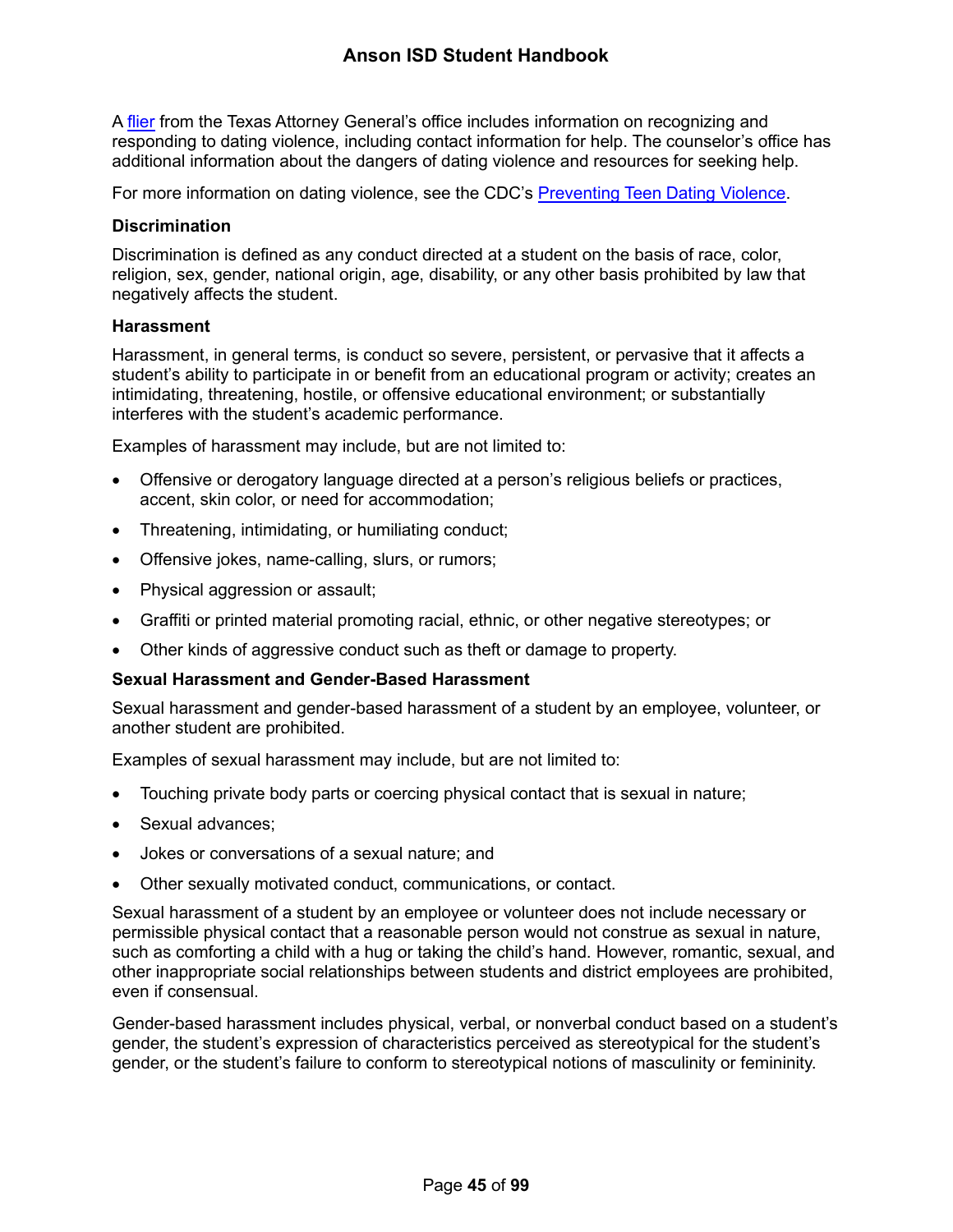Gender-based harassment can occur regardless of the student's or the harasser's actual or perceived sexual orientation or gender identity. Examples of gender-based harassment directed against a student may include, but are not limited to:

- Offensive jokes, name-calling, slurs, or rumors;
- Physical aggression or assault:
- Threatening or intimidating conduct; or
- Other kinds of aggressive conduct such as theft or damage to property.

### **Retaliation**

Retaliation against a person who makes a good-faith report or participates in an investigation of discrimination, harassment, or dating violence is prohibited. A person who makes a false claim, offers false statements, or refuses to cooperate with a district investigation, however, may be subject to appropriate discipline.

Examples of retaliation may include threats, rumor spreading, ostracism, assault, destruction of property, unjustified punishments, or unwarranted grade reductions. Unlawful retaliation does not include petty slights or annoyances.

### **Reporting Procedures**

Any student who believes that he or she has experienced dating violence, discrimination, harassment, or retaliation should immediately report the problem to a teacher, school counselor, principal, or other district employee. The report may be made by the student's parent. [See policy FFH(LOCAL) and (EXHIBIT) for other appropriate district officials to whom to make a report.]

Upon receiving a report, the district will determine whether the allegations, if proven, constitute prohibited conduct as defined by policy FFH. If not, the district will refer to policy FFI to determine whether the allegations, if proven, constitute bullying, as defined by law and policy FFI. If the alleged prohibited conduct also meets the statutory and policy definitions for bullying, an investigation of bullying will also be conducted. [See **Bullying** on page [31\]](#page-31-0)

The district will promptly notify the parent of any student alleged to have experienced prohibited conduct involving an adult associated with the district. In the event alleged prohibited conduct involves another student, the district will notify the parent of the student alleged to have experienced the prohibited conduct when the allegations, if proven, would constitute a violation as defined by policy FFH.

### **Investigation of Report**

Allegations of prohibited conduct, which includes dating violence, discrimination, harassment, and retaliation, will be promptly investigated.

To the extent possible, the district will respect the privacy of the student. However, limited disclosures may be necessary to conduct a thorough investigation and comply with law.

If a law enforcement or other regulatory agency notifies the district that it is investigating the matter and requests that the district delay its investigation, the district will resume its investigation at the conclusion of the agency's investigation.

During the course of an investigation and when appropriate, the district will take interim action to address the alleged prohibited conduct.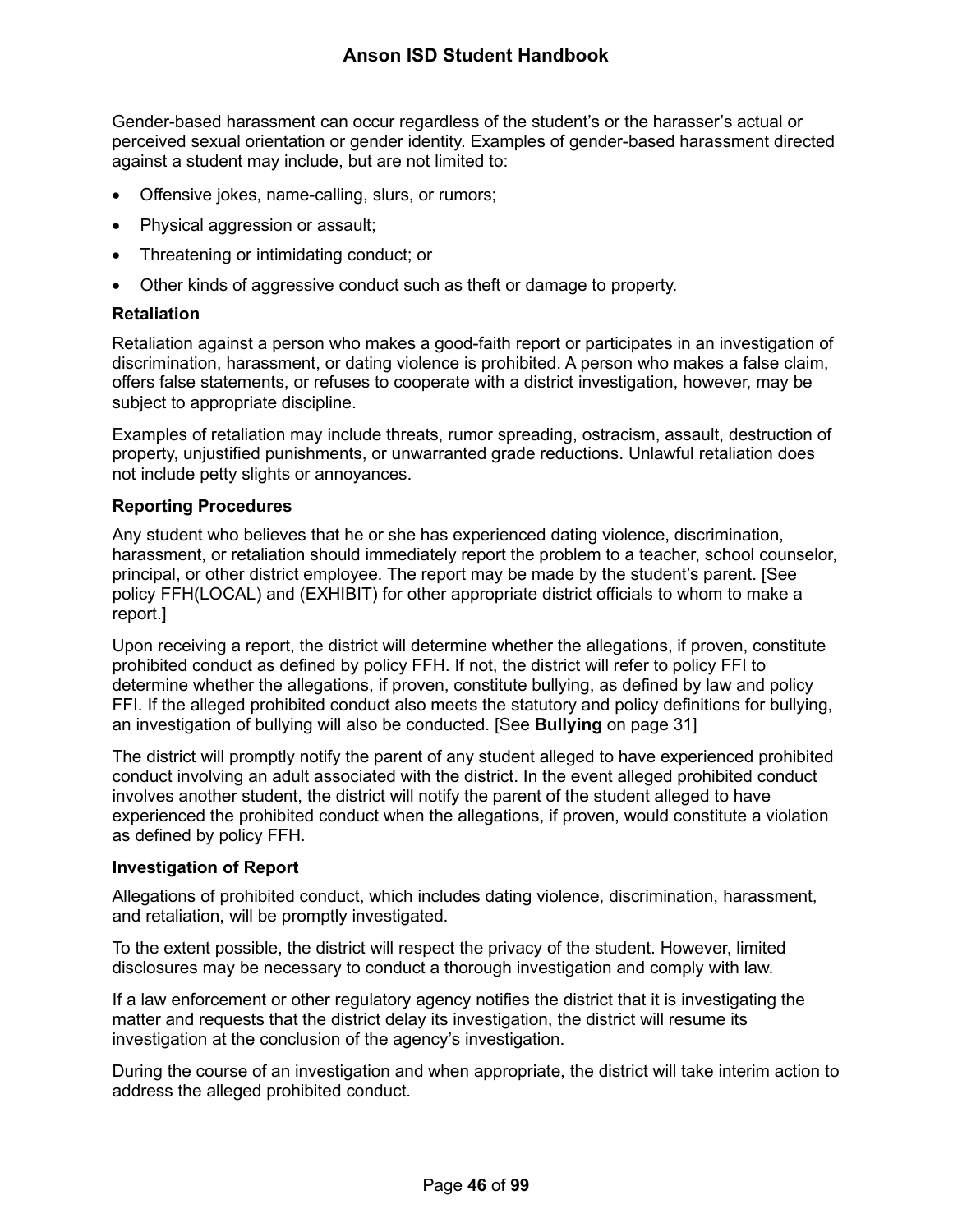If the district's investigation indicates that prohibited conduct occurred, appropriate disciplinary action and, in some cases, corrective action will be taken to address the conduct. The district may take disciplinary and corrective action even if the conduct was not unlawful.

All involved parties will be notified of the outcome of the district investigation within the parameters and limits allowed under the Family Educational Rights and Privacy Act (FERPA).

A student or parent who is dissatisfied with the outcome of the investigation may appeal in accordance with policy FNG(LOCAL).

# **Discrimination**

# [See **Dating Violence, Discrimination, Harassment, and Retaliation** on page [44.](#page-44-1)]

# **Distance Learning (All Grade Levels)**

Distance learning and correspondence courses include courses that encompass the staterequired essential knowledge and skills but are taught through multiple technologies and alternative methodologies such as mail, satellite, internet, video-conferencing, and instructional television.

If a student wishes to enroll in a correspondence course or a distance learning course that is not provided through the Texas Virtual School Network (TXVSN), as described below, to earn credit in a course or subject, the student must receive permission from the principal prior to enrolling in the course or subject. If the student does not receive prior approval, the district may not recognize and apply the course or subject toward graduation requirements or subject mastery.

## [See **Remote Instruction** on page [77.](#page-77-0)]

## **Texas Virtual School Network (TXVSN) (Secondary Grade Levels)**

The Texas Virtual School Network (TXVSN) has been established by the state as one method of distance learning. A student has the option, with certain limitations, to enroll in a course offered through the TXVSN to earn course credit for graduation.

Depending on the TXVSN course in which a student enrolls, the course may be subject to the "no pass, no play" rules. [See **Extracurricular Activities, Clubs, and Organizations** on page [52.](#page-52-0)] In addition, a student who enrolls in a TXVSN course for which an end-of-course (EOC) assessment is required must still take the corresponding EOC assessment.

A parent may ask questions or request that their child be enrolled in a TXVSN course by contacting the school counselor. Unless an exception is made by the campus principal a student will not be allowed to enroll in a TXVSN course if the school offers the same or a similar course.

A copy of policy EHDE addressing distance learning will be distributed to parents of middle and high school students at least once each year. If you do not receive a copy or have questions about this policy, please contact the Superintendent.

# **Distribution of Literature, Published Materials, or Other Documents (All Grade Levels)**

# **School Materials**

Publications prepared by and for the school may be posted or distributed, with the prior approval of the principal, sponsor, or teacher. Such items may include school posters, newspapers, yearbooks, brochures, flyers, etc.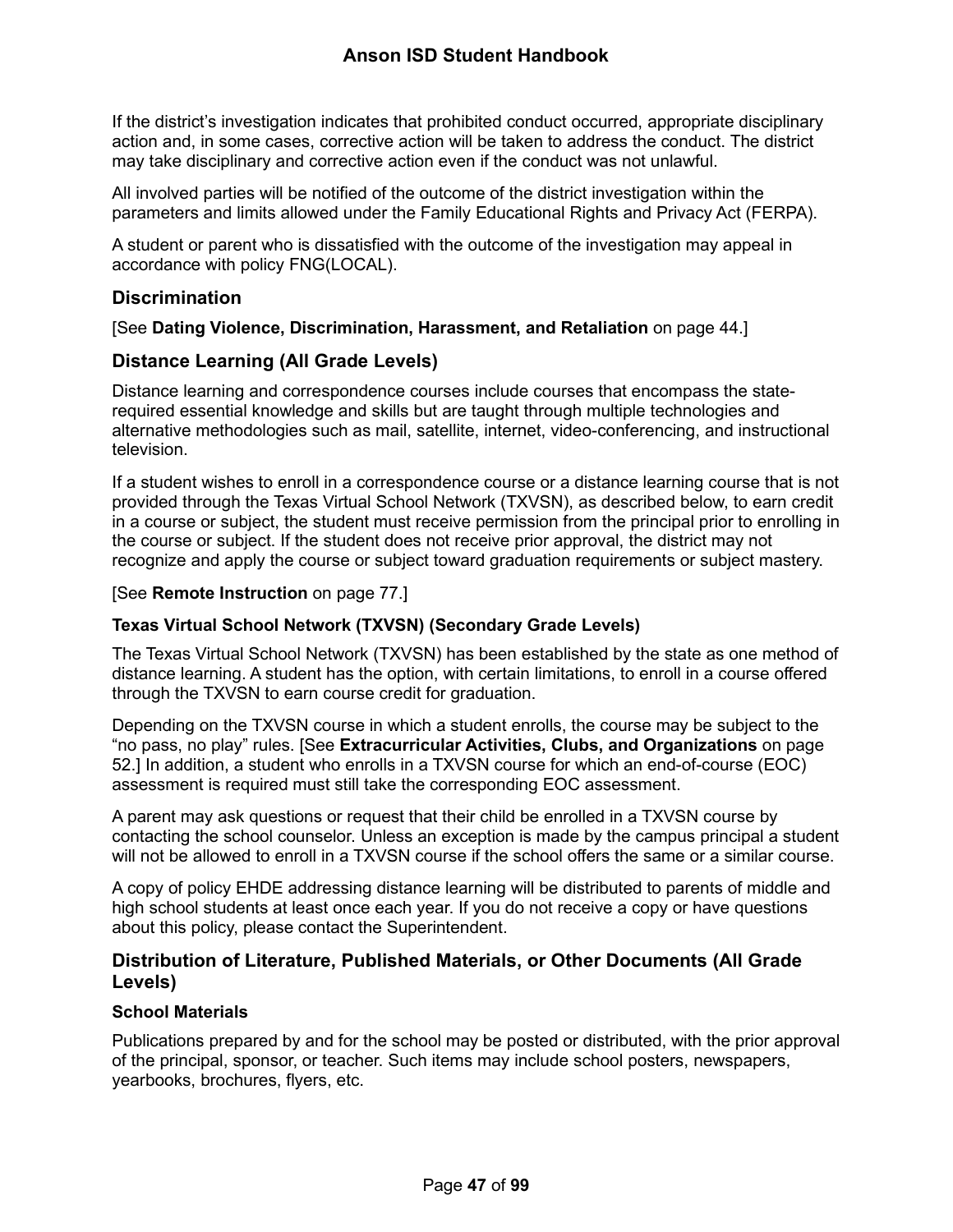All school publications are under the supervision of a teacher, sponsor, and the principal.

### **Nonschool Materials**

### *From Students*

Students must obtain prior approval from the campus principal before selling, posting, circulating, or distributing more than ten copies of written or printed materials, handbills, photographs, pictures, films, tapes, or other visual or auditory materials that were not developed under the oversight of the school. To be considered, any nonschool material must include the name of the sponsoring person or organization. Approval will be granted or denied within two school days.

The campus principal has designated the library as the location for approved nonschool materials to be placed for voluntary viewing or collection by students. [See policy FNAA for more information.]

A student may appeal a decision in accordance with policy FNG(LOCAL). Any student who sells, posts, circulates, or distributes nonschool material without prior approval will be subject to disciplinary action in accordance with the Student Code of Conduct. Materials displayed without approval will be removed.

[See policy FNG(LOCAL) for student complaint procedures.]

### *From Others*

No person or group will sell, circulate, distribute, or post on any district premises written or printed materials, handbills, photographs, pictures, films, tapes, or other visual or auditory materials that is not sponsored by the district or by a district-affiliated school-support organization, except as permitted by policy GKDA.

To be considered for distribution, any nonschool material must meet the limitations on content established in the policy, include the name of the sponsoring person or organization, and be submitted to the campus principal for prior review. The campus principal will approve or reject the materials within two school days of the time the materials are received. The requestor may appeal a rejection in accordance with the appropriate district complaint policy. [See policies DGBA or GF for more information.]

The campus principal has designated the library as the location for approved nonschool materials to be placed for voluntary viewing or collection.

Prior review will not be required for:

- Distribution of materials by an attendee to other attendees of a school-sponsored meeting intended for adults and held after school hours.
- Distribution of materials by an attendee to other attendees of a community group meeting held after school hours in accordance with policy GKD(LOCAL) or a noncurriculum-related student group meeting held in accordance with policy FNAB(LOCAL).
- Distribution for electioneering purposes during the time a school facility is being used as a polling place, in accordance with state law.

All nonschool materials distributed under these circumstances must be removed from district property immediately following the event at which the materials are distributed.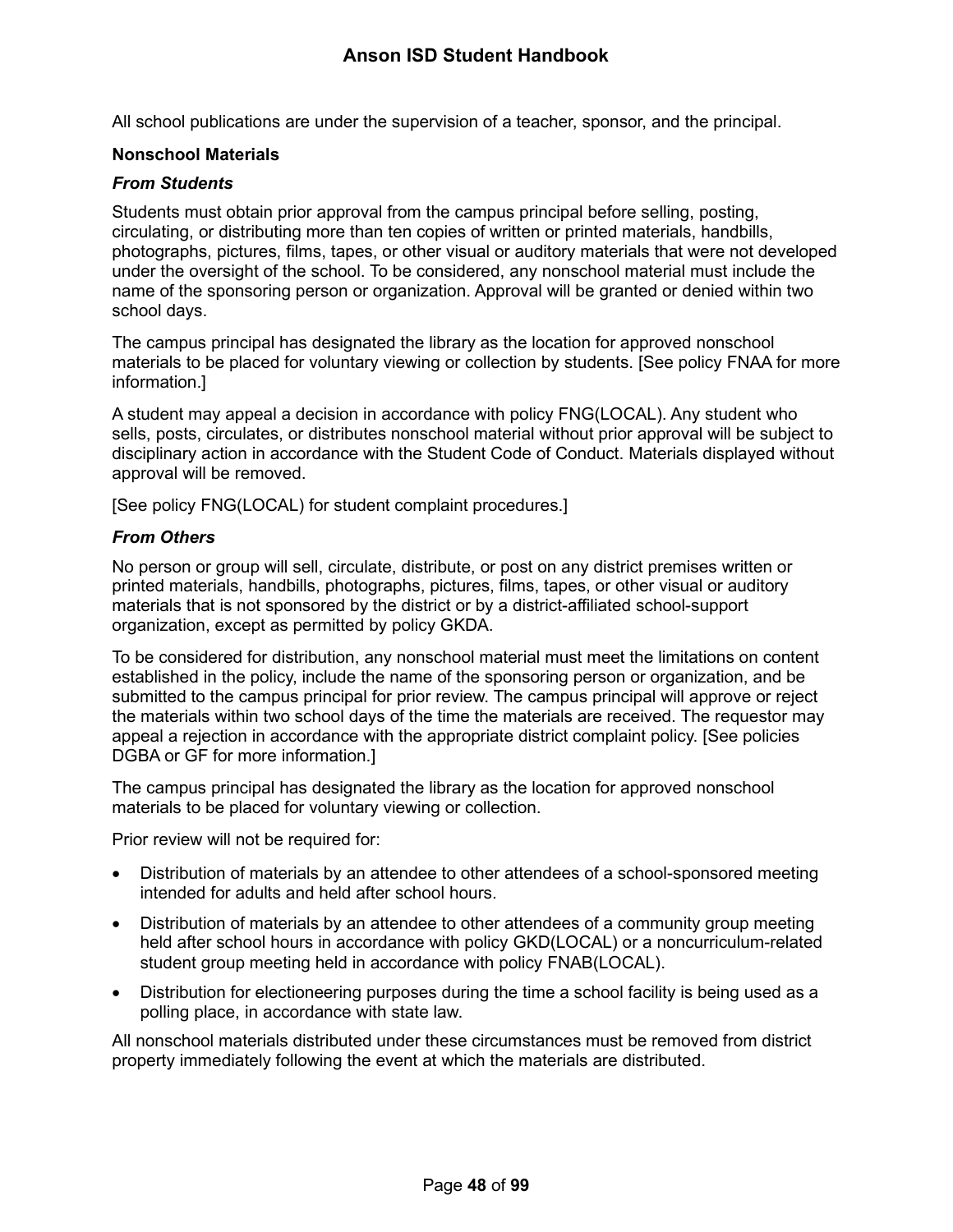# **Dress and Grooming (All Grade Levels)**

The district's dress code teaches grooming and hygiene, prevents disruption, minimizes safety hazards, and maintains a positive learning climate. Students and parents may determine a student's personal dress and grooming standards, provided that they comply with the following:

- The District prohibits pictures, symbols, emblems, or writing on clothing and accessories that:
	- o Are lewd, offensive, vulgar, or obscene
	- $\circ$  Advertise or depict tobacco products, alcoholic beverages, drugs, or any other illegal substance
	- o Refer to satanic, cult, or gang activities
	- $\circ$  Short, bare midriff, halter tops, tube tops, or tank tops are not permitted
	- o Boys will not wear sleeveless shirts.
- Tank tops with narrow straps (less than 1"), low-cut arms and neck openings may not be worn. Cut off shirts may not be worn.
- Appropriate undergarments are required.
- Sunglasses will not be worn in the building.
- Combs and head coverings are not to be worn in the building. This includes hats, caps, bandanas, headbands and sweatshirt hoods.
- Shoes should be laced and/or tied.
- See-through materials may not be worn.
- Students will not apply makeup in the classroom.
- Pants, shorts, and slacks shall be worn at the natural waist. Sagging will not be allowed.
- Shorts, skorts, and skirts may be worn at the natural waist. Sagging will not be allowed.
- Shorts, skorts, and skirts may be worn if they are the appropriate length (fingertip length, not including tights worn under the shorts).
- Cut-off pants are not acceptable.
- Torn pants with holes above the knee MUST have the holes covered.
- Tattoos or brands must be covered AT ALL TIMES.
- Pajamas and slippers are not allowed.
- Bluetooth devices such as earbuds, Air Pods, etc. shall not be worn in the building.
- Hair shall be neat, clean, and well-groomed at all times. Bangs should be cut above the eyes so that vision will not be obstructed. Hair fashions that disrupt the educational setting, impair vision, or include designs, symbols, or letters will not be allowed.
- Females shall have no body piercing other than the ear exposed. Adhesive strips or plugs will not be worn to cover the piercing.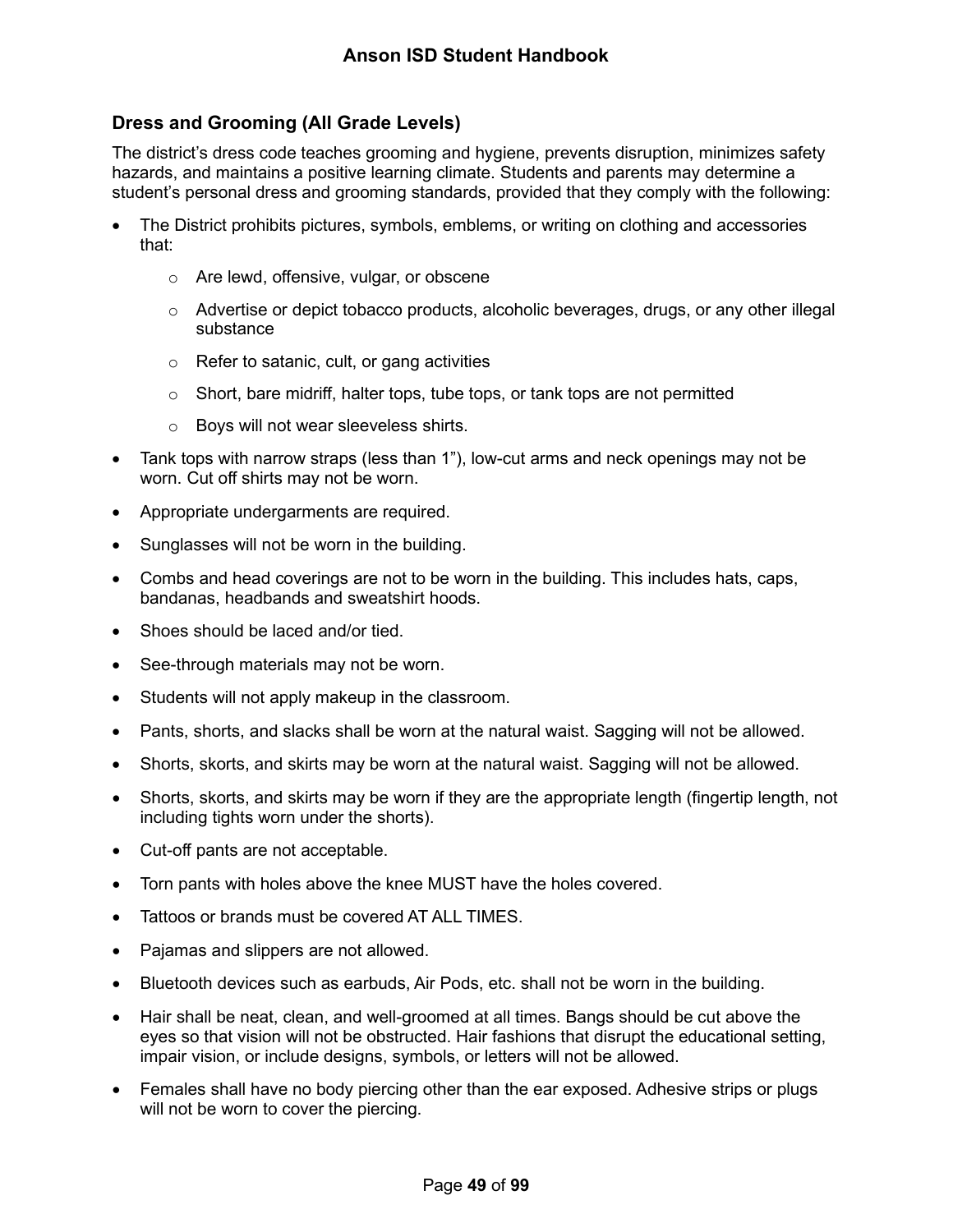- Males shall not have any body piercings exposed. Adhesive strips or plugs will not be worn to cover the piercing.
- Yoga pants/shorts may be worn only with a mid-thigh covering.
- No racer back tops may be worn.
- Students shall be clean shaven.
- Sideburns may extend to the bottom of the ear. Sideburns should not be flared.

If the principal determines that a student's grooming or clothing violates the school's dress code, the student will be given an opportunity to correct the problem at school and return to the classroom. If the problem cannot be corrected at school, the principal will work with the student and parent to obtain an acceptable change of clothing for the student in a way that minimizes loss of instructional time.

Repeated or severe offenses may result in more serious disciplinary action in accordance with the Student Code of Conduct.

## **Electronic Devices and Technology Resources (All Grade Levels)**

### **Possession and Use of Personal Telecommunications Devices, Including Cell Phones, and Other Electronic Devices**

The district permits students to possess personal cell phones for safety purposes; however, these devices must remain turned off during the instructional day, including during all testing, unless they are being used for approved instructional purposes. [See **Textbooks, Electronic Textbooks, Technological Equipment, and Other Instructional Materials** on page [88](#page-88-0) for graphing calculator applications on computing devices.]

A student must have approval to possess other personal telecommunications devices on campus such as laptops, tablets, or other portable computers.

Without such permission, teachers will collect the items and turn them in to the principal's office. The principal will determine whether to return items to students at the end of the day or to contact parents to pick up the items.

The use of cell phones or any device capable of capturing images is strictly prohibited in locker rooms or restroom areas while at school or at a school-related or school-sponsored event.

If a student uses a telecommunications device without authorization during the school day, the device will be confiscated. The parent may pick up the confiscated telecommunications device from the principal's office for a fee of \$15 at the end of the school day.

Confiscated telecommunications devices that are not retrieved by the student or the student's parent will be disposed of after the notice required by law. [See policy FNCE for more information.]

In limited circumstances and in accordance with law, a student's personal telecommunications device may be searched by authorized personnel. [See **Searches** on page [82](#page-82-0) and policy FNF for more information.]

Any disciplinary action will be in accordance with the Student Code of Conduct. The district is not responsible for damaged, lost, or stolen telecommunications devices.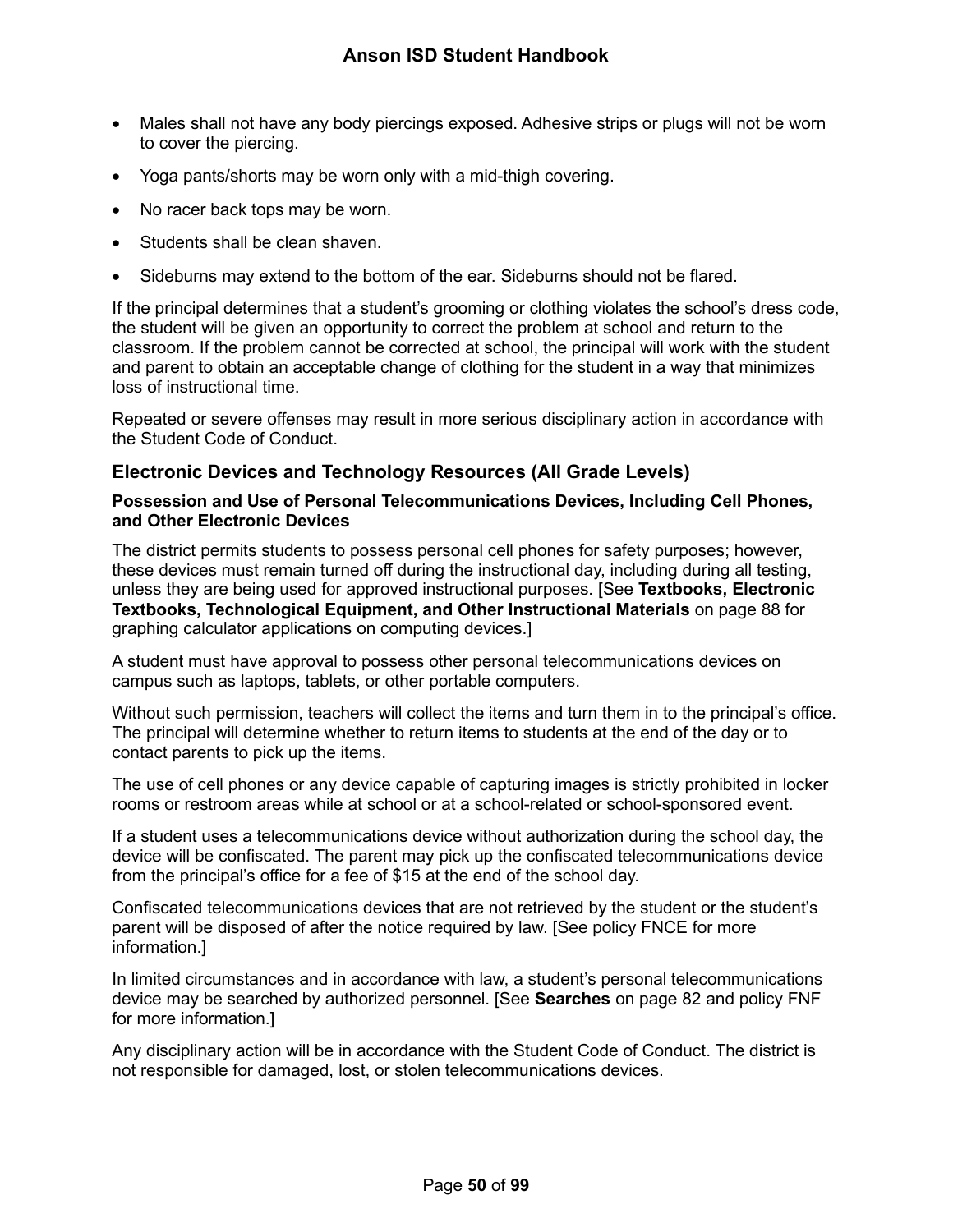### **Instructional Use of Personal Telecommunications and Other Electronic Devices**

Students must obtain prior approval to use personal telecommunications or other personal electronic devices for instructional purposes while on campus. Students must also sign a user agreement that contains applicable rules for use (separate from this handbook).

All personal devices must be turned off during the instructional day when not in use for approved instructional purposes. Violations of the user agreement may result in withdrawal of privileges and other disciplinary action.

### **Acceptable Use of District Technology Resources**

District-owned technology resources may be issued to individual students for instructional purposes. Use of the district's network systems and equipment is restricted to approved purposes only. Students and parents will be asked to sign a user agreement (separate from this handbook) regarding use of these district resources. Violations of the user agreement may result in withdrawal of privileges and other disciplinary action.

### **Unacceptable and Inappropriate Use of Technology Resources**

Students are prohibited from possessing, sending, forwarding, posting, accessing, or displaying electronic messages that are abusive, obscene, sexually oriented, threatening, harassing, damaging to another's reputation, or illegal. This prohibition also applies to conduct off school property, whether on district-owned or personally owned equipment, if it results in a substantial disruption to the educational environment.

Any person taking, disseminating, transferring, possessing, or sharing obscene, sexually oriented, lewd, or otherwise illegal images or other content—commonly referred to as "sexting"—will be disciplined in accordance with the Student Code of Conduct, may be required to complete an educational program related to the dangers of this type of behavior, and, in certain circumstances, may be reported to law enforcement.

This type of behavior may constitute bullying or harassment, as well as impede future endeavors of a student. We encourage parents to review with their child the ["Before You Text"](https://txssc.txstate.edu/tools/courses/before-you-text/)  [Sexting Prevention Course,](https://txssc.txstate.edu/tools/courses/before-you-text/) a state-developed program that addresses the consequences of sexting.

Any student who engages in conduct that results in a breach of the district's computer security will be disciplined in accordance with the Student Code of Conduct. In some cases, the consequence may be expulsion.

## **End-of-Course (EOC) Assessments**

[See **Graduation** on page [55](#page-55-0) and **Standardized Testing** on page [85.](#page-85-0)]

# **English Learners (All Grade Levels)**

A student who is an English learner is entitled to receive specialized services from the district. A Language Proficiency Assessment Committee (LPAC), consisting of both district personnel and at least one parent representative, will determine whether the student qualifies for services. The student's parent must consent to any services recommended by the LPAC. However, pending the receipt of parental consent or denial of services, an eligible student will receive the services to which the student is entitled and eligible.

To determine a student's level of proficiency in English, the LPAC will use information from a variety of assessments. If the student qualifies for services, and once a level of proficiency has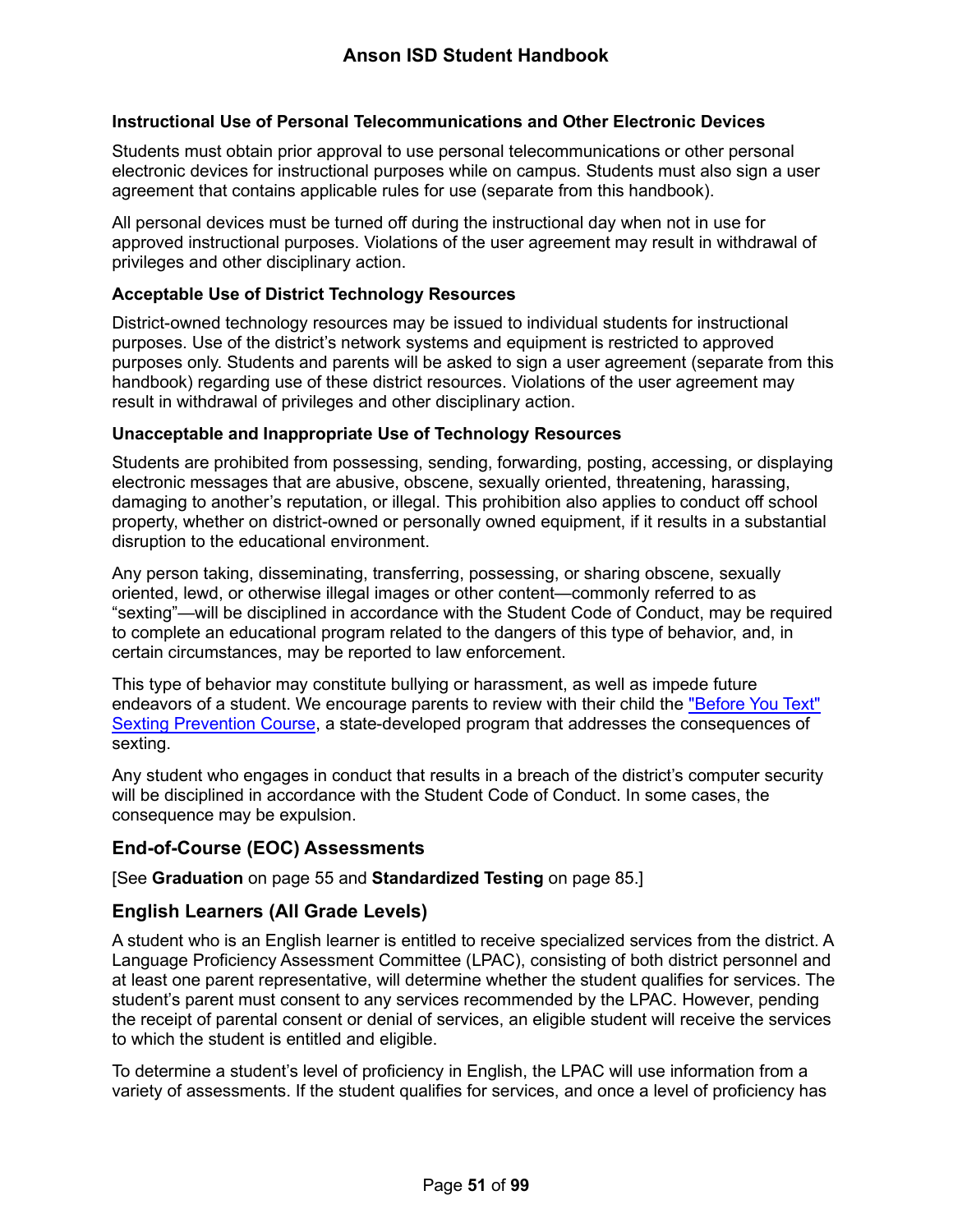been established, the LPAC will designate instructional accommodations or additional special programs that the student will require to eventually become proficient at grade level work in English. Ongoing assessments will be conducted to determine a student's continued eligibility for the program.

The LPAC will also determine whether certain accommodations are necessary for any statemandated assessments. The STAAR Spanish, as mentioned at **Standardized Testing** on page [85,](#page-85-0) may be administered to an English learner up to grade 5. In limited circumstances, a student's LPAC may exempt the student from an otherwise required state-mandated assessment or may waive certain graduation requirements related to the English I end-ofcourse (EOC) assessment. The Texas English Language Proficiency Assessment System (TELPAS) will also be administered to English learners who qualify for services.

If a student is considered an English learner and receives special education services because of a qualifying disability, the student's ARD committee will make instructional and assessment decisions in conjunction with the LPAC.

# <span id="page-52-0"></span>**Extracurricular Activities, Clubs, and Organizations (All Grade Levels)**

Participation in school-sponsored activities is an excellent way for a student to develop talents, receive individual recognition, and build strong friendships.

Some extracurricular activities may include off-campus events. Students are required to use transportation provided by the district to and from the events. Exceptions may only be made with the approval of the activity's coach or sponsor. [See **Transportation** on page [89.](#page-89-0)]

Eligibility for many of these activities is governed by state law and the rules of the University Interscholastic League (UIL), a statewide association overseeing interdistrict competition. If a student is involved in an academic, athletic, or music activity governed by UIL, the student and parent are expected to know and follow all rules of the UIL organization. Students and parents can access the UIL Parent Information Manual at [UIL Parent Information Manual.](https://www.uiltexas.org/athletics/manuals) A hard copy can be provided by the coach or sponsor of the activity on request.

To report alleged noncompliance with required safety training or an alleged violation of safety rules required by law and the UIL, please contact the curriculum division of TEA at (512) 463 9581 or [curriculum@tea.texas.gov.](mailto:curriculum@tea.state.tx.us)

[See [UIL Texas](http://www.uiltexas.org/) for additional information on all UIL-governed activities.]

Student safety in extracurricular activities is a priority of the district. Parents are entitled to review the district's records regarding the age of each football helmet used by the campus, including when a helmet has been reconditioned.

Generally, a student who receives a grade below 70 at the end of a grading period in any academic class may not participate in extracurricular activities for at least three school weeks.

However, if a student receives a grade below 70 at the end of a grading period in an Advanced Placement (AP) or International Baccalaureate (IB) course, or an honors or dual credit course in English language arts, mathematics, science, social studies, economics, or languages other than English, the student remains eligible for participation in all extracurricular activities.

If a student is enrolled in a state-approved course that requires demonstration of the mastery of an essential knowledge and skills in public performance and the student receives a grade below 70 in any course at the end of the grading period, the student may participate in a performance so long as the general public is invited.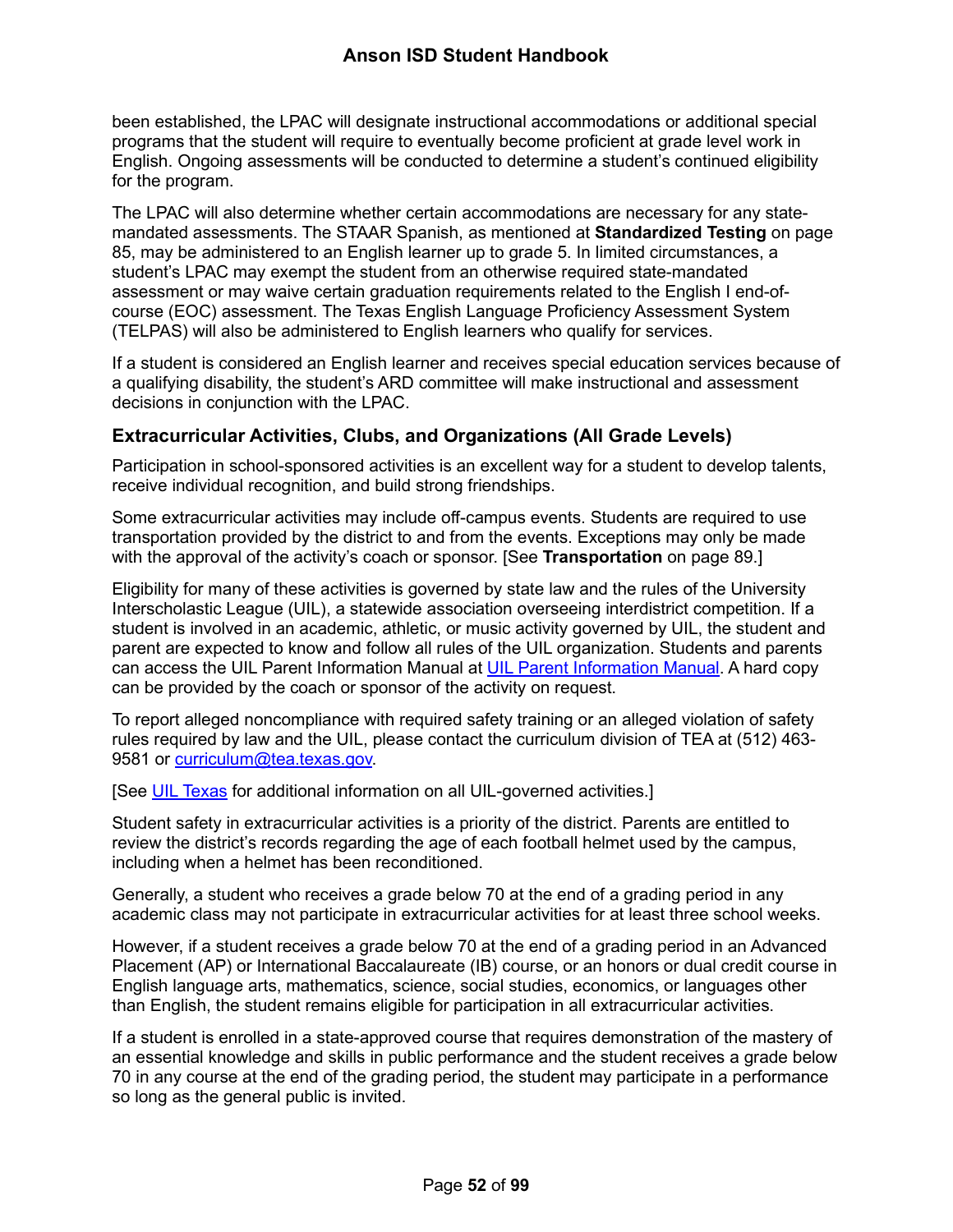In addition, the following applies to all extracurricular activities:

- A student who receives special education services and who fails to meet the standards in the individualized education program (IEP) may not participate for at least three school weeks.
- An ineligible student may practice or rehearse but may not participate in any competitive activity.
- A student is allowed in a school year up to 15 absences not related to post-district competition, a maximum of 5 absences for post-district competition prior to state, and a maximum of 5 absences for state competition. All extracurricular activities and public performances, whether UIL activities or other activities approved by the board, are subject to these restrictions.
- An absence for participation in an activity that has not been approved will be considered an unexcused absence.

### **Standards of Behavior**

Sponsors of student clubs and performing groups such as the band, choir, and drill and athletic teams may establish standards of behavior—including consequences for misbehavior—that are stricter than those for students in general. If a violation is also a violation of school rules, the consequences specified by the Student Code of Conduct or by board policy will apply in addition to any consequences specified by the organization's standards of behavior.

### **Offices and Elections**

<span id="page-53-0"></span>Certain clubs, organizations, and performing groups will hold elections for student officers. These groups include: FFA, Student Council, Spanish Club, NHS, Band, and classes by classification.

## **Fees (All Grade Levels)**

Basic educational program materials are provided at no charge to a student. However, a student is expected to provide his or her own supplies, such as pencils, paper, erasers, and notebooks. A student may also be required to pay certain other costs, fees, or deposits, including:

- Materials for a class project that the student will keep.
- Membership dues in voluntary clubs or student organizations.
- Admission fees to extracurricular activities.
- Security deposits.
- Personal physical education and athletic equipment and apparel.
- Voluntarily purchased pictures, publications, class rings, yearbooks, graduation announcements, etc.
- Voluntarily purchased student health and accident insurance.
- Musical instrument rental and uniform maintenance when uniforms are provided by the district.
- Personal apparel used in extracurricular activities that becomes the property of the student.
- Parking fees and student identification cards.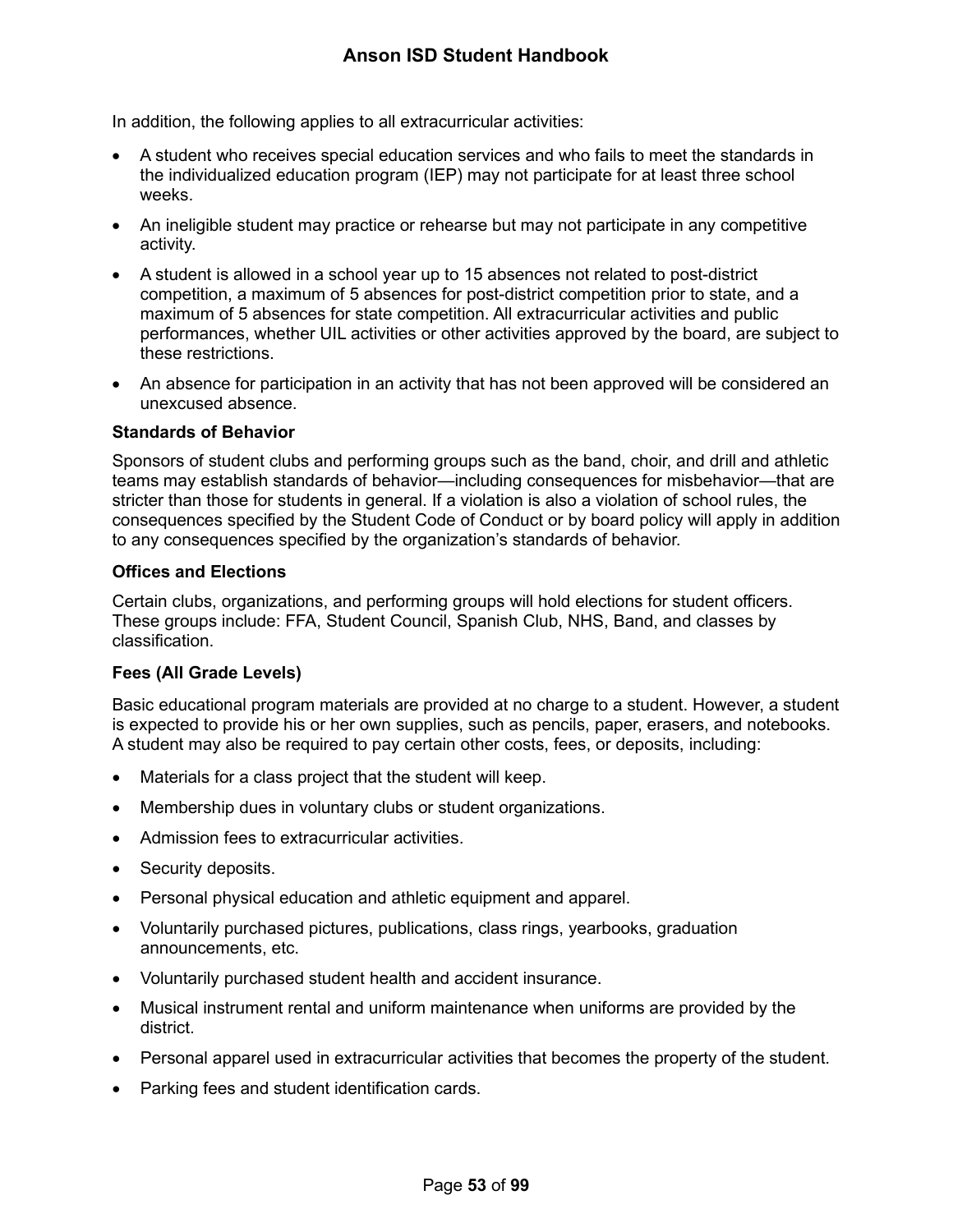- Fees for lost, damaged, or overdue library books.
- Fees for driver training courses.
- Fees for optional courses offered for credit that require use of facilities not available on district premises.
- Summer school for courses that are offered tuition-free during the regular school year.
- A reasonable fee for providing transportation to a student who lives within two miles of the school. [See **Buses and Other School Vehicles** on page [89.](#page-89-1)]
- A fee not to exceed \$50 for an educational program outside of regular school hours for a student who has lost credit or has not been awarded a final grade because of absences and whose parent chooses the program for the student to meet the 90 percent attendance requirement. The fee will be charged only if the parent or guardian signs a district-provided request form.
- In some cases, a fee for a course taken through the Texas Virtual School Network (TXVSN).

Any required fee or deposit may be waived if the student and parent are unable to pay. Application for such a waiver may be made to the campus principal. [See policy FP for more information.]

# **Fundraising (All Grade Levels)**

Student groups or classes and/or parent groups may be permitted to conduct fundraising drives for approved school purposes in accordance with administrative regulations. [See policies FJ and GE for more information.]

# **Gang-Free Zones (All Grade Levels)**

Certain criminal offenses, including gang-related crimes, will be enhanced to the next-highest category of offense if they are committed in a gang-free zone. Gang-free zones include a school bus and any location in, on, or within 1,000 feet of any district-owned or leased property or campus playground.

## **Gender-Based Harassment**

[See **Dating Violence, Discrimination, Harassment, and Retaliation** on page [44.](#page-44-1)]

## **Grade-Level Classification (Grades 9–12 Only)**

After the ninth grade, students are classified according to the number of credits earned toward graduation.

| <b>Credits Earned</b> | <b>Classification</b>   |
|-----------------------|-------------------------|
|                       | Grade 10<br>(Sophomore) |
| 10                    | Grade 11 (Junior)       |
| 15                    | Grade 12 (Senior)       |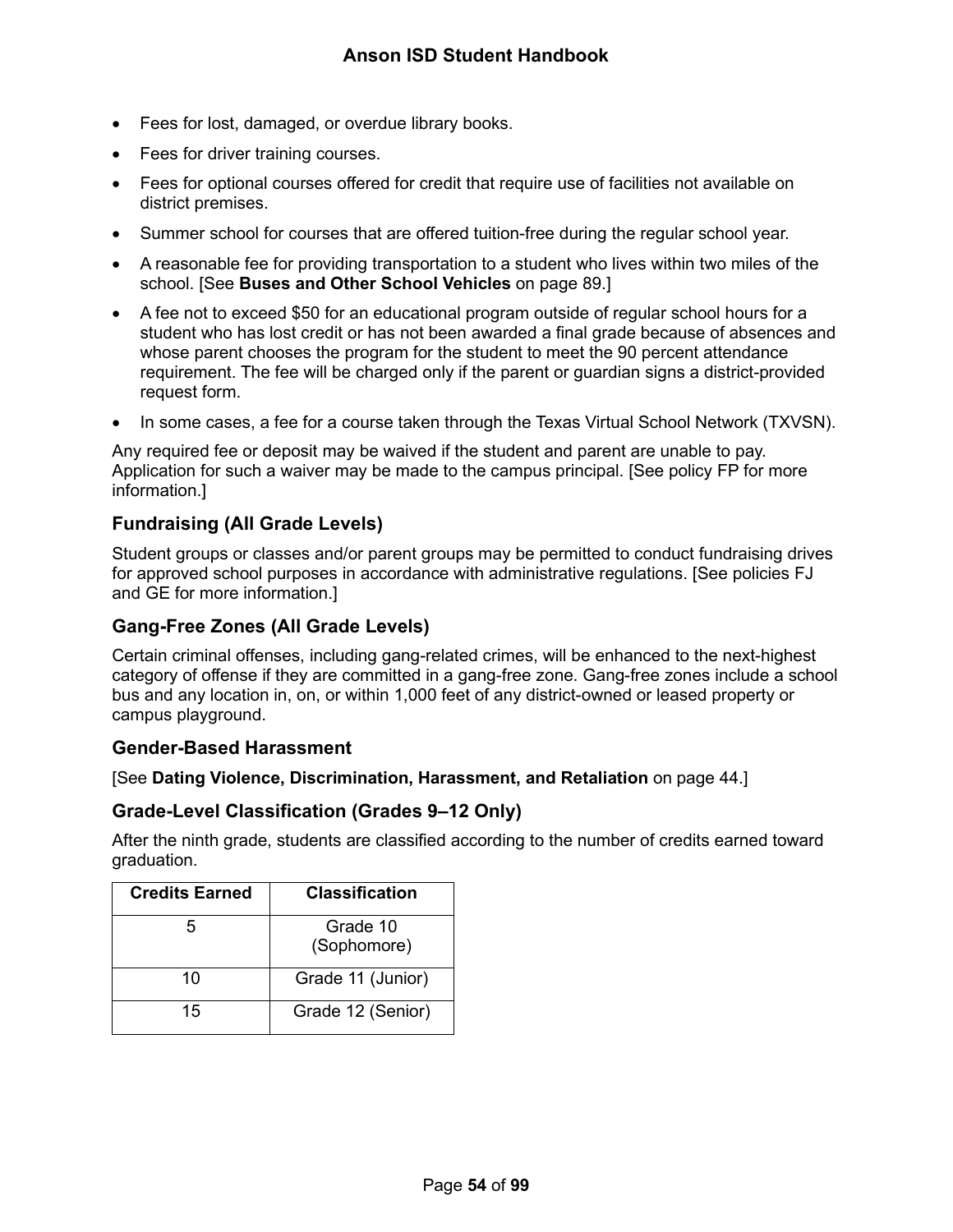# **Grading Guidelines (All Grade Levels)**

Approved grading guidelines for each grade level or course will be communicated to students and their parents by the classroom teacher. These guidelines establish:

- The minimum number of assignments, projects, and examinations required for each grading period;
- How the student's mastery of concepts and achievement will be communicated (i.e., letter grades, numerical averages, checklist of required skills, etc.);
- Circumstances under which a student will be allowed to redo an assignment or retake an examination the student originally failed; and
- Procedures for a student to follow after an absence.

[See **Report Cards/Progress Reports and Conferences** on page [77](#page-77-1) for additional information on grading guidelines.]

## <span id="page-55-0"></span>**Graduation (Secondary Grade Levels Only)**

### **Requirements for a Diploma**

A student must meet the following requirements to receive a high school diploma from the district:

- Achieve passing scores on certain end-of-course (EOC) assessments or approved substitute assessments, unless specifically waived as permitted by state law;
- Complete the required number of credits established by the state and any additional credits required by the district;
- Complete any locally required courses in addition to the courses mandated by the state;
- Demonstrate proficiency, as determined by the district, in the specific communication skills required by the State Board of Education (SBOE); and
- Complete and submit a free application for federal student aid (FAFSA) or a Texas application for state financial aid (TASFA).

## **Testing Requirements for Graduation**

Students are required, with limited exceptions and regardless of graduation program, to perform satisfactorily on EOC assessments in:

- English I,
- English II,
- Algebra I,
- Biology, and
- U.S. History.

A student who does not achieve a sufficient score will have opportunities to retake an assessment.

State law allows a student to meet EOC requirements by substituting satisfactory performance on approved national standardized assessments or on the state-developed assessment used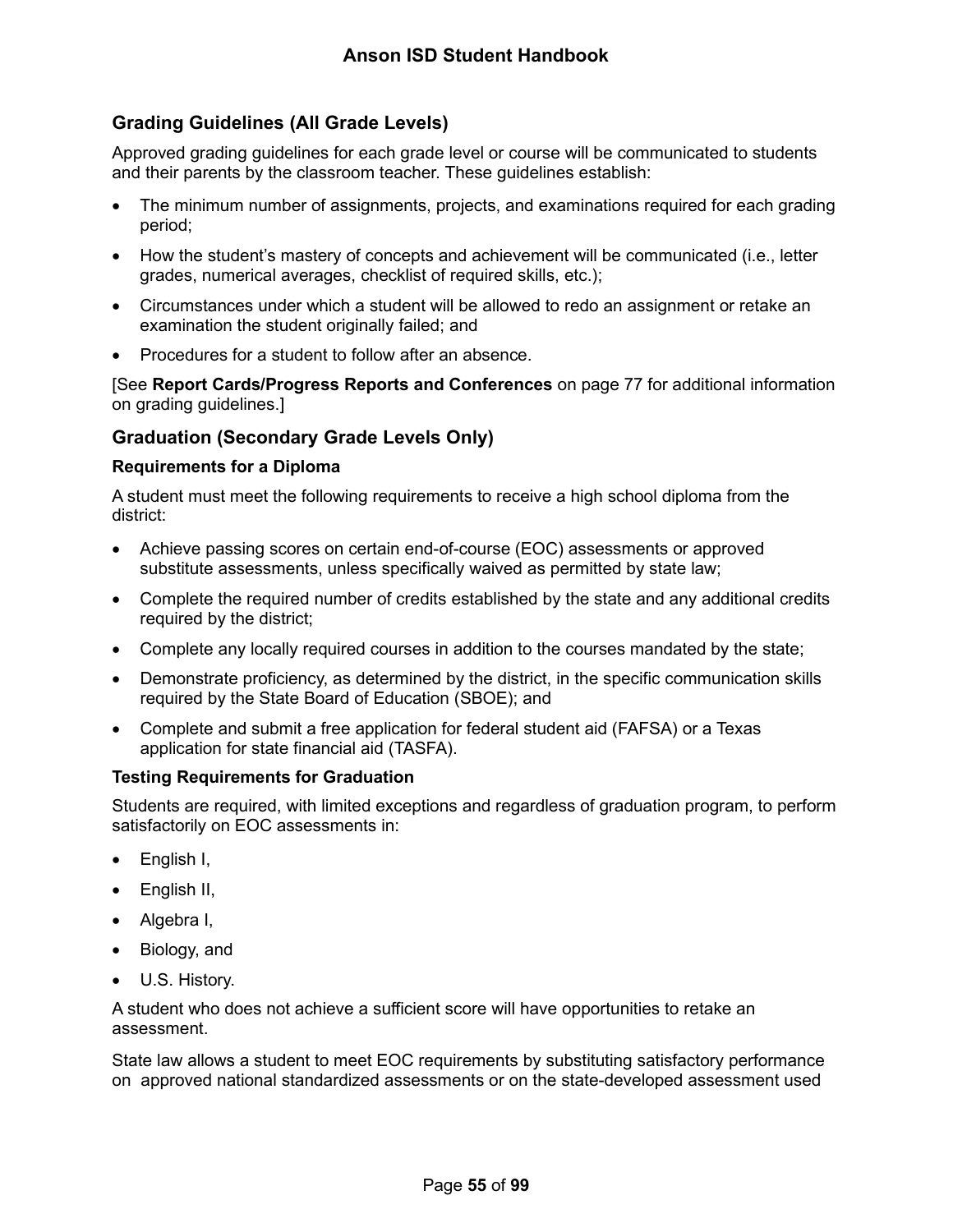# **Anson ISD Student Handbook**

for entrance into Texas public universities. [See the school counselor for more information on the state testing requirements for graduation.]

If a student fails to perform satisfactorily on an EOC assessment, the district will provide remediation in the applicable content area. This may require the student's participation outside normal school operating times.

In limited circumstances, a student who fails to demonstrate proficiency on two or fewer of the required assessments may still be eligible to graduate if an individual graduation committee, formed in accordance with state law, unanimously determines that the student is eligible to graduate.

### [See **Standardized Testing** on page [85.](#page-85-0)]

### *Foundation Graduation Program*

Every Texas public school student will graduate under the foundation graduation program. The foundation graduation program features endorsements, which are paths of interest that include:

- Science, Technology, Engineering, and Mathematics (STEM);
- Business and Industry;
- Public Service;
- Arts and Humanities; and
- Multidisciplinary Studies.

Endorsements earned by a student will be noted on the student's transcript.

A student can complete the foundation graduation program with a "distinguished level of achievement," which reflects the completion of at least one endorsement and Algebra II as one of the required advanced mathematics credits.

A **Personal Graduation Plan** will be completed for each high school student, as described on page [58.](#page-58-0)

State law prohibits a student from graduating solely under the foundation graduation program without an endorsement unless, after the student's sophomore year, the student and student's parent are advised of the specific benefits of graduating with an endorsement and submit written permission to the school counselor for the student to graduate without an endorsement. A student who wishes to attend a four-year university or college after graduation must carefully consider whether graduation under the foundation program without an endorsement will satisfy the admission requirements of the student's desired college or university.

A student graduating under the foundation graduation program can also earn performance acknowledgments on his or her transcript. Performance acknowledgments are available for outstanding performance in bilingualism and biliteracy, in a dual credit course, on an AP or IB examination, on certain national college preparatory and readiness or college entrance examinations, or for earning a license or certificate recognized at the state, national, or international level. The school counselor can provide more information about these acknowledgments.

A student is not required to complete an Algebra II course to graduate under the foundation graduation program, and the district will annually notify a student's parent of this fact. However, not taking Algebra II will make a student ineligible for automatic admission to four-year public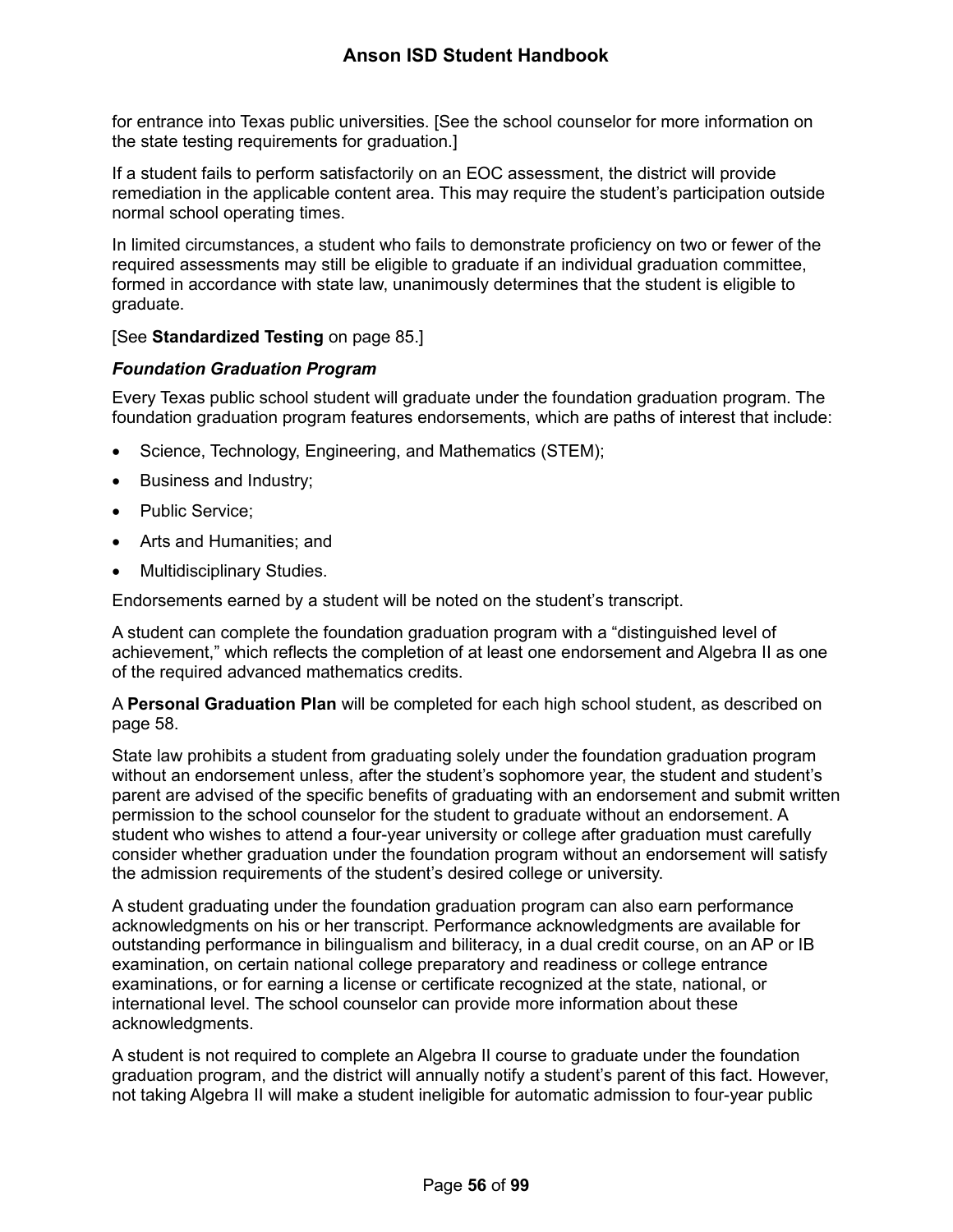universities and colleges in Texas and for certain financial aid and grants while attending those institutions.

A school district will permit a student to satisfy the curriculum requirements for graduation under the foundation program with the distinguished level of achievement, including an endorsement, by successfully completing courses in the core curriculum of a public Texas institution of higher education. Please see your counselor for more information.

## *Credits Required*

The foundation graduation program requires completion of the following credits:

| <b>Course Area</b>                      | <b>Number of Credits:</b><br><b>Foundation</b><br><b>Graduation</b><br>Program | <b>Number of Credits:</b><br><b>Foundation</b><br><b>Graduation</b><br>Program with an<br><b>Endorsement</b> |
|-----------------------------------------|--------------------------------------------------------------------------------|--------------------------------------------------------------------------------------------------------------|
| English/Language<br>Arts                | 4                                                                              | 4                                                                                                            |
| <b>Mathematics</b>                      | 3                                                                              | 4                                                                                                            |
| Science                                 | 3                                                                              | 4                                                                                                            |
| <b>Social Studies</b>                   | 3                                                                              | 3                                                                                                            |
| <b>Physical Education</b>               | 1                                                                              | 1                                                                                                            |
| Languages other<br>than English         | $\overline{2}$                                                                 | $\overline{2}$                                                                                               |
| <b>Fine Arts</b>                        | 1                                                                              | 1                                                                                                            |
| Technology Credit,<br>local requirement | 1                                                                              | 1                                                                                                            |
| Electives                               | 4                                                                              | 6                                                                                                            |
| <b>Total</b>                            | 22 credits                                                                     | 26 credits                                                                                                   |
|                                         |                                                                                |                                                                                                              |

Additional considerations apply in some course areas, including:

- **Mathematics.** To obtain the distinguished level of achievement under the foundation graduation program, a student must complete an endorsement and take Algebra II as one of the 4 mathematics credits. A student's completion of the distinguished level of achievement is a requirement to be considered for automatic admission to a Texas four-year college or university and will be included on a student's transcript.
- **Physical education.** A student who is unable to participate in physical activity due to a disability or illness may be able to substitute a course in English language arts, mathematics, science, social studies, or another locally determined credit-bearing course for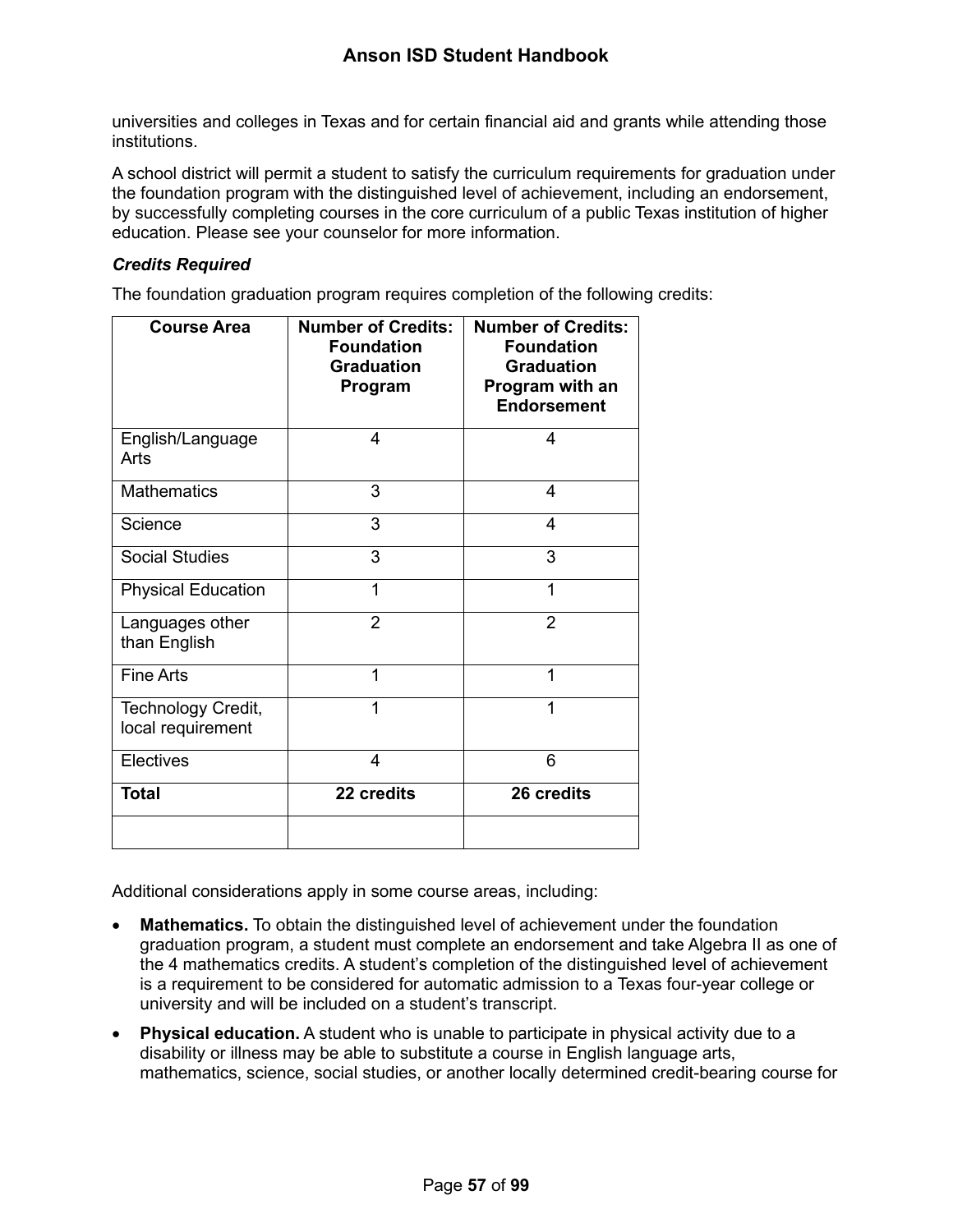the required credit of physical education. This determination will be made by the student's ARD committee, Section 504 committee, or other campus committee, as applicable.

- **Languages other than English.** Students are required to earn 2 credits in the same language other than English to graduate. Any student may substitute computer programming languages for these credits.
	- A student may satisfy one of the two required credits by successfully completing in elementary school a dual language immersion program or a course in American Sign Language.
	- In limited circumstances, a student may be able to substitute this requirement with other courses, as determined by a district committee authorized by law to make these decisions for the student.

## *Available Endorsements*

A student must specify upon entering grade 9 which endorsement he or she wishes to pursue.

# *FAFSA or TASFA*

Before graduating from high school, each student must complete and submit a free application for federal student aid (FAFSA) or a Texas application for state financial aid (TASFA).

Anson ISD offers evening workshops for parents to come and receive assistance when filling out the FAFSA. The District also provides appointments during the day for these services.

A student is not required to complete and submit a FAFSA or TASFA if:

- The student's parent submits a form provided by the district indicating that the parent authorizes the student to opt out;
- A student who is 18 years of age or older or a legally independent minor submits a form provided by the district indicating that the student opts out; or
- A school counselor authorizes the student to opt out for good cause.

Please contact the school counselor for more information.

The district will confirm that a student has completed and submitted a FAFSA in accordance with TEA guidance. To confirm that a student has completed and submitted a TASFA, the student must submit *[describe what the student must submit to prove that he or she has completed the TASFA.]*

## <span id="page-58-0"></span>*Personal Graduation Plans*

A personal graduation plan will be developed for each high school student.

The district encourages all students to pursue a personal graduation plan that includes the completion of at least one endorsement and to graduate with the distinguished level of achievement. Attainment of the distinguished level of achievement entitles a student to be considered for automatic admission to a public four-year college or university in Texas, depending on his or her rank in class.

The school will review personal graduation plan options with each student entering grade 9 and his or her parent. Before the end of grade 9, a student and his or her parent will be required to sign off on a personal graduation plan that promotes college and workforce readiness, promotes career placement and advancement, and facilitates the transition from secondary to postsecondary education.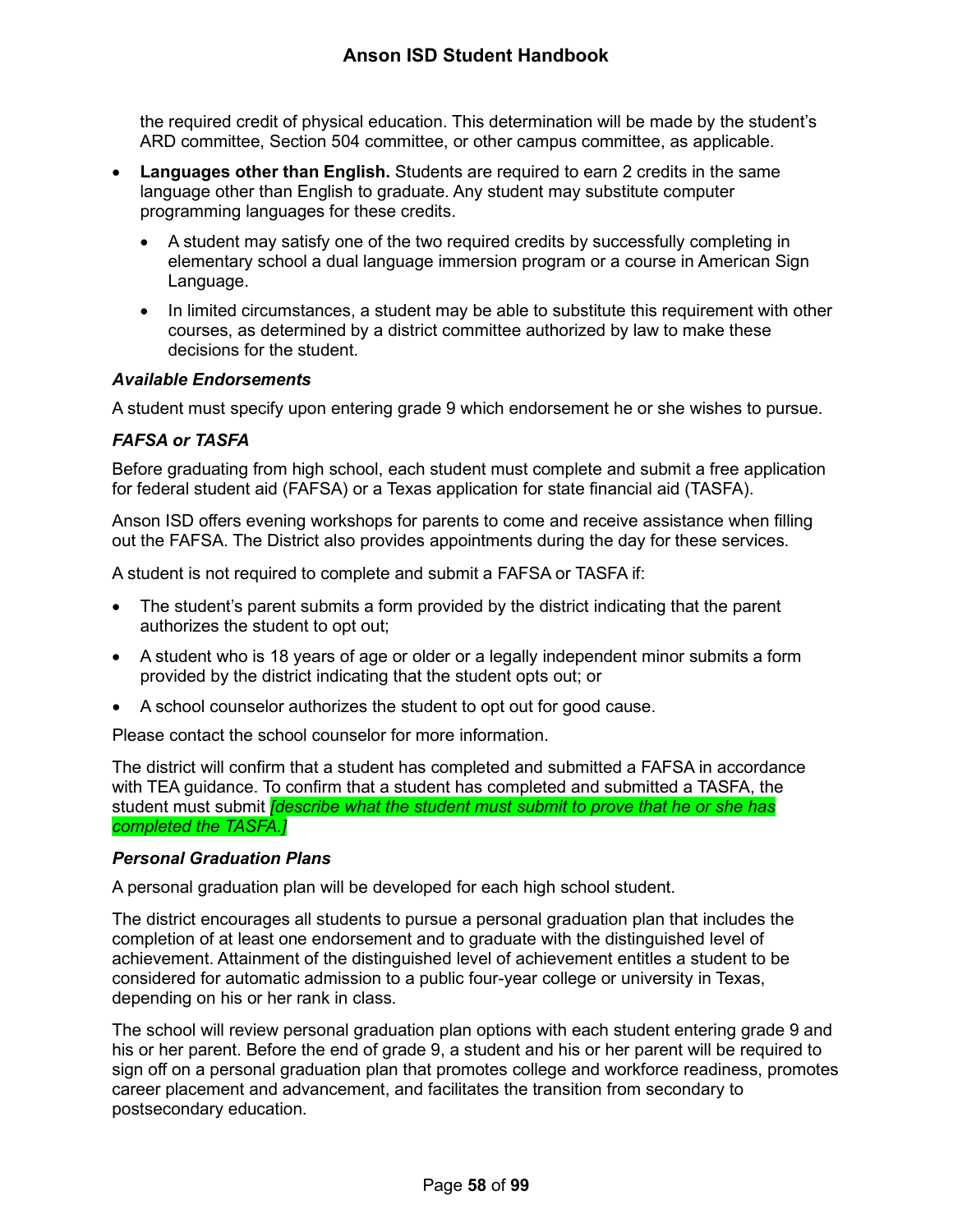The student's personal graduation plan will outline an appropriate course sequence based on the student's choice of endorsement.

Please review [TEA's Graduation Toolkit.](https://tea.texas.gov/about-tea/news-and-multimedia/brochures/tea-brochures)

A student may, with parental permission, amend his or her personal graduation plan after the initial confirmation.

### **Available Course Options for All Graduation Programs**

Each spring, the district will update students on the courses required or offered in each curriculum area so students can enroll for the upcoming school year.

**Note:** The district may require the completion of certain courses for graduation even if these courses are not required by the state for graduation.

Not all courses are offered at every secondary campus in the district. A student who wants to take a course not offered at his or her regular campus should contact the school counselor about a transfer or other alternatives. If the parents of at least 22 students request a transfer for a course in the required curriculum other than fine arts or career and technical education (CTE), the district will offer the course the following year either by teleconference or at the school from which the transfers were requested.

### **Certificates of Coursework Completion**

A certificate of coursework completion will be issued to a student who has successfully completed state and local credit requirements for graduation but has not yet demonstrated satisfactory performance on the state-mandated tests required for graduation.

### **Students with Disabilities**

Admission, review, and dismissal (ARD) committees will make instructional and assessment decisions for students with disabilities who receive special education services in accordance with state law.

Upon the recommendation of the ARD committee, a student with a disability who receives special education services may be permitted to graduate under the provisions of his or her individualized education program (IEP) and in accordance with state rules.

A student who receives special education services may earn an endorsement under the foundation program. If the student's curriculum requirements for the endorsement were modified, the student's ARD committee will determine whether the modified curriculum is sufficiently rigorous to earn the endorsement. The ARD committee must also determine whether the student must perform satisfactorily on any end-of-course assessment to earn an endorsement.

A student who receives special education services and has completed four years of high school but has not met the requirements of his or her IEP may participate in graduation ceremonies and receive a certificate of attendance. The student may then remain enrolled to complete the IEP and earn his or her high school diploma but will only be allowed to participate in one graduation ceremony.

[See policy FMH(LEGAL) for more information.]

## **Graduation Activities**

Graduation activities will include: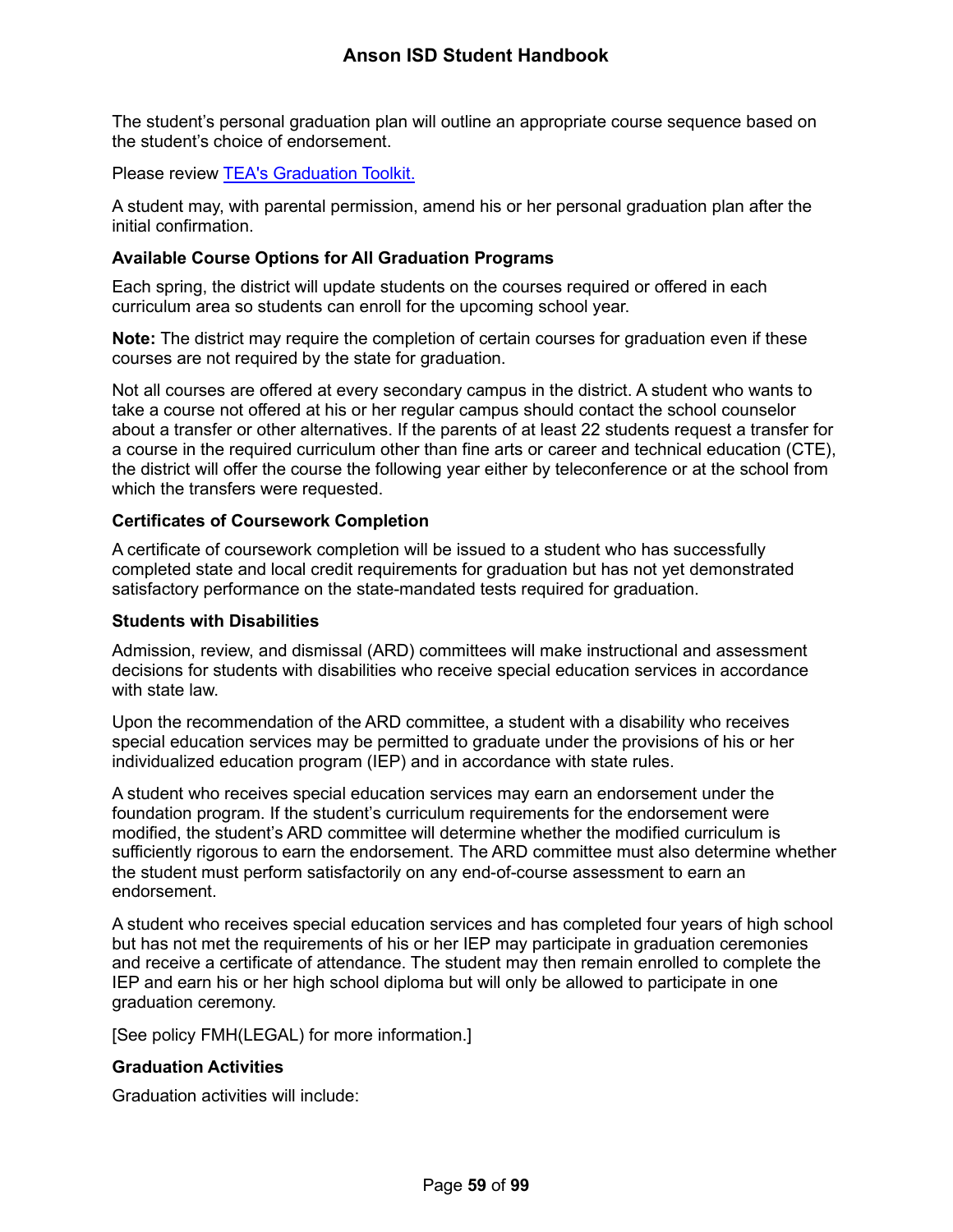- **Introduction**
- Recognition of Special Achievements
- Salutatory Address
- Valedictory Address
- Presentation of Diplomas

Students who have met coursework requirements for graduation but have not yet demonstrated satisfactory performance on end-of-course assessments or been declared eligible to graduate by an individual graduation committee, if applicable, will be allowed to participate in graduation activities. Keep in mind that participating in the ceremonies is not synonymous with graduating. Ultimately, the final awarding of a diploma will be contingent upon the student's completion of all applicable requirements for graduation.

Students who are eligible to graduate but are assigned to a disciplinary alternative education program at the end of the school will not be allowed to participate in the graduation ceremony and related graduation activities.

The following students and student groups shall be recognized at graduation ceremonies:

- National Honor Society
- Top 10%
- A Average
- Military

## **Graduation Speakers**

Certain graduating students will be given an opportunity to speak at graduation ceremonies.

A student must meet local eligibility criteria, which may include requirements related to student conduct, to have a speaking role. Students eligible for speaking roles will be notified by the principal and given an opportunity to volunteer.

[See the Student Code of Conduct and policy FNA(LOCAL) for more information.]

[See **Student Speakers** on page [88](#page-88-1) for student speakers at other school events.]

## **Graduation Expenses**

Because students and parents will incur expenses to participate in the traditions of graduation such as the purchase of invitations, senior ring, cap and gown, and senior picture—both the student and parent should monitor progress toward completion of all requirements for graduation. The expenses often are incurred in the junior year or first semester of the senior year. [See **Fees** on page [53.](#page-53-0)]

### **Scholarships and Grants**

Students who have a financial need according to federal criteria and who complete the foundation graduation program may be eligible under the TEXAS Grant Program and the Teach for Texas Grant Program for scholarships and grants toward tuition and fees to Texas public universities, community colleges, and technical schools, as well as to private institutions.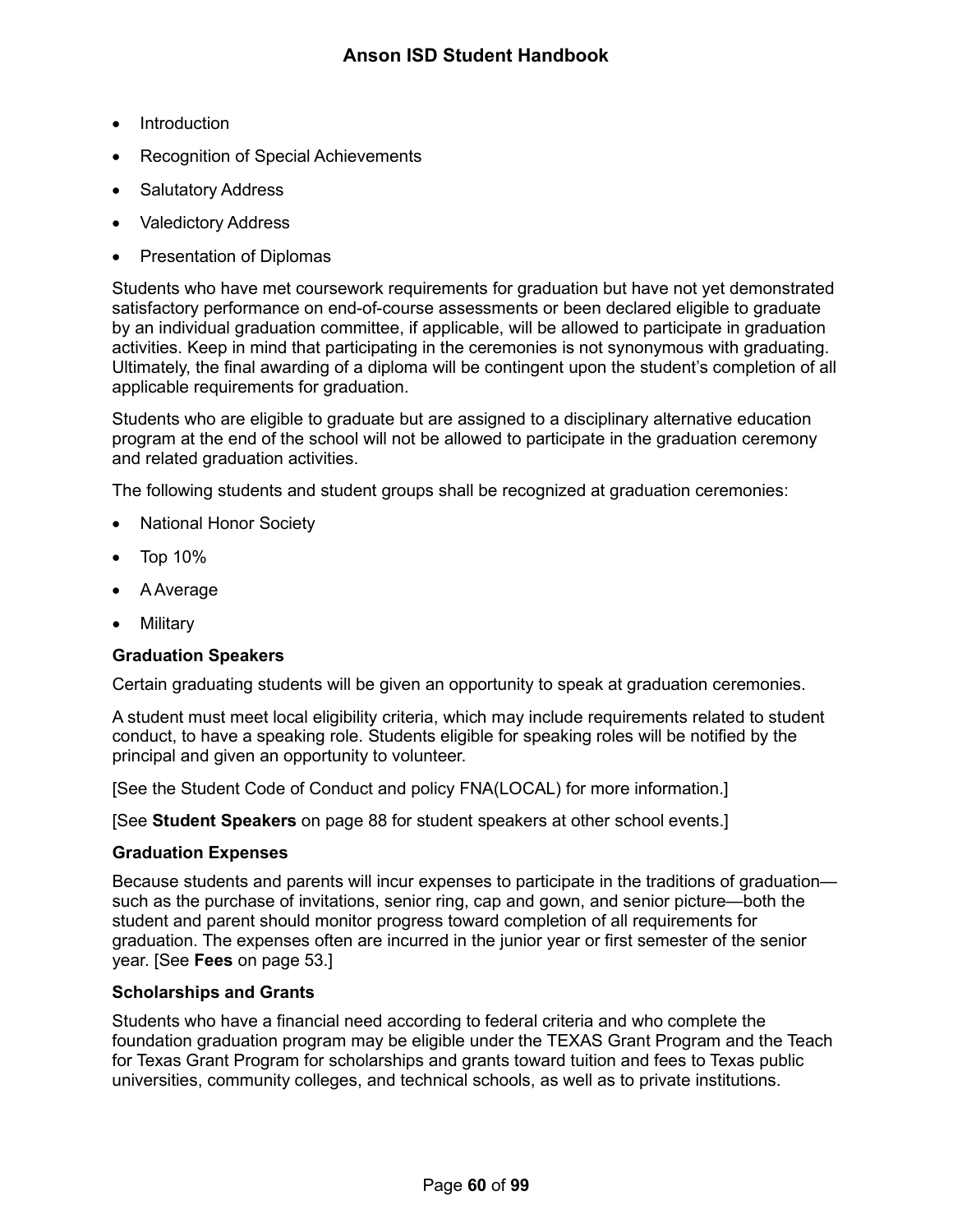# **Anson ISD Student Handbook**

Certain students who graduate early may also be eligible for the Texas First Scholarship Program.

Contact the school counselor for information about other scholarships and grants available to students.

## **Harassment**

### [See **Dating Violence, Discrimination, Harassment, and Retaliation** on page [44.](#page-44-1)]

## **Hazing (All Grade Levels)**

Hazing is defined as an intentional, knowing, or reckless act, on or off campus, by one person alone or acting with others, directed against a student for the purpose of pledging, initiation into, affiliation with, holding office in, or maintaining membership in a student organization if the act meets the elements in Education Code 37.151, including:

- Any type of physical brutality;
- An activity that subjects the student to an unreasonable risk of harm or that adversely affects the student's mental or physical health, such as sleep deprivation, exposure to the elements, confinement to small spaces, calisthenics, or consumption of food, liquids, drugs, or other substances;
- An activity that induces, causes, or requires the student to perform a duty or task that violates the Penal Code; and
- Coercing a student to consume a drug or alcoholic beverage in an amount that would lead a reasonable person to believe the student is intoxicated.

The district will not tolerate hazing. Disciplinary consequences for hazing will be in accordance with the Student Code of Conduct. It is a criminal offense if a person engages in hazing; solicits, encourages, directs, aids, or attempts to aid another in hazing; or has firsthand knowledge of an incident of hazing being planned or having occurred and fails to report this to the principal or superintendent.

[See **Bullying** on page [31](#page-31-0) and policies FFI and FNCC for more information.]

## **Health—Physical and Mental**

### **Illness (All Grade Levels)**

When your child is ill, please contact the school to let us know he or she will not be attending that day.

State rules require schools to exclude students with certain illnesses from school for certain periods of time. For example, if a child has a fever over 100 degrees, he or she must stay out of school until fever-free for 24 hours without use of fever-reducing medications. Students with diarrheal illnesses must stay home until they are diarrhea-free without use of diarrheasuppressing medications for 24 hours.

A parent should contact the school nurse if a student has been diagnosed with COVID-19 or may have COVID-19.

A full list of conditions for which the school must exclude children can be obtained from the school nurse.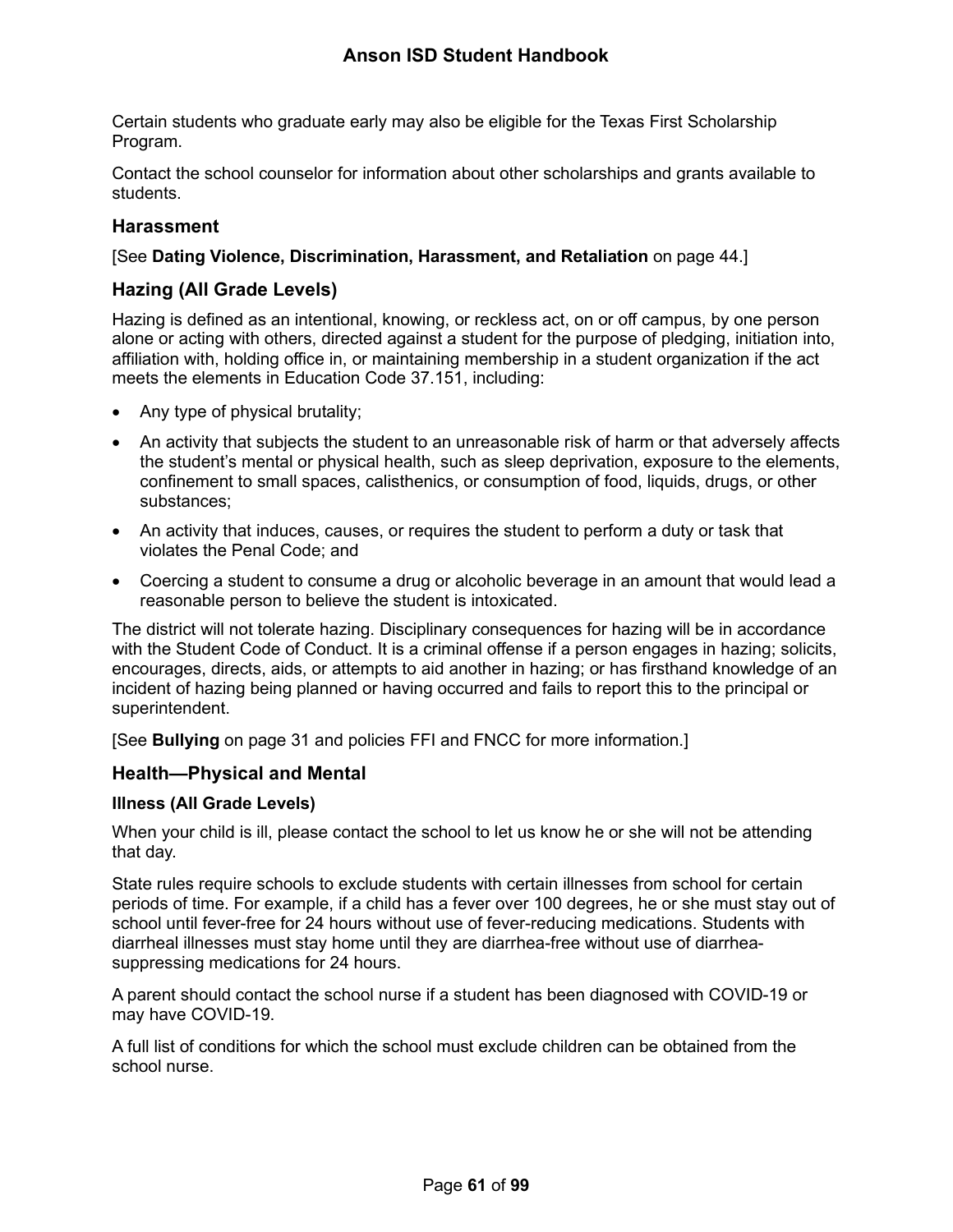If a student becomes ill during the school day, and the school nurse determines that the child should go home, the nurse will contact the parent.

The district is required to report certain contagious (communicable) diseases or illnesses to the Department of State Health Services (DSHS) or our local/regional health authority. The school nurse can provide information from DSHS on these notifiable conditions.

The school nurse is available to answer any questions for parents who are concerned about whether or not their child should stay home.

### <span id="page-62-0"></span>**Immunization (All Grade Levels)**

A student must be fully immunized against certain diseases or must present a certificate or statement that, for medical reasons or reasons of conscience, including a religious belief, the student will not be immunized.

For exemptions based on reasons of conscience, only official forms issued by the Texas Department of State Health Services (DSHS), Immunization Branch, can be honored by the district. This form may be obtained online at [Affidavit Request for Exemption from Immunization](https://corequest.dshs.texas.gov/) or by writing the DSHS Immunization Branch (MC 1946), P.O. Box 149347, Austin, Texas 78714-9347. The form must be notarized and submitted to the principal or school nurse within 90 days of notarization. If the parent is seeking an exemption for more than one student in the family, a separate form must be provided for each student.

The immunizations required are:

- Diphtheria, tetanus, and pertussis
- Polio
- Measles, mumps, and rubella
- Hepatitis B
- Varicella (chicken pox)
- **Meningococcal**
- Hepatitis A

The school nurse can provide information on immunization requirements. Proof of immunization may be established by personal records from a licensed physician or public health clinic with a signature or rubber-stamp validation.

If a student should not be immunized for medical reasons, the student or parent must present a certificate signed by a U.S. registered and licensed physician stating that, in the doctor's opinion, the immunization required is medically contraindicated or poses a significant risk to the health and well-being of the student or a member of the student's family or household. This certificate must be renewed yearly unless the physician specifies a lifelong condition.

As noted at **Bacterial Meningitis** on page [67,](#page-67-0) entering college students must also, with limited exception, furnish evidence of having received a bacterial meningitis vaccination within the five years prior to enrolling in and attending classes at an institution of higher education. A student wanting to enroll in a dual credit course taken off campus may be subject to this or other vaccination requirements.

[See the DSHS website: [Texas School & Child Care Facility Immunization Requirements](http://www.dshs.state.tx.us/immunize/school/default.shtm) and policy FFAB(LEGAL) for more information.]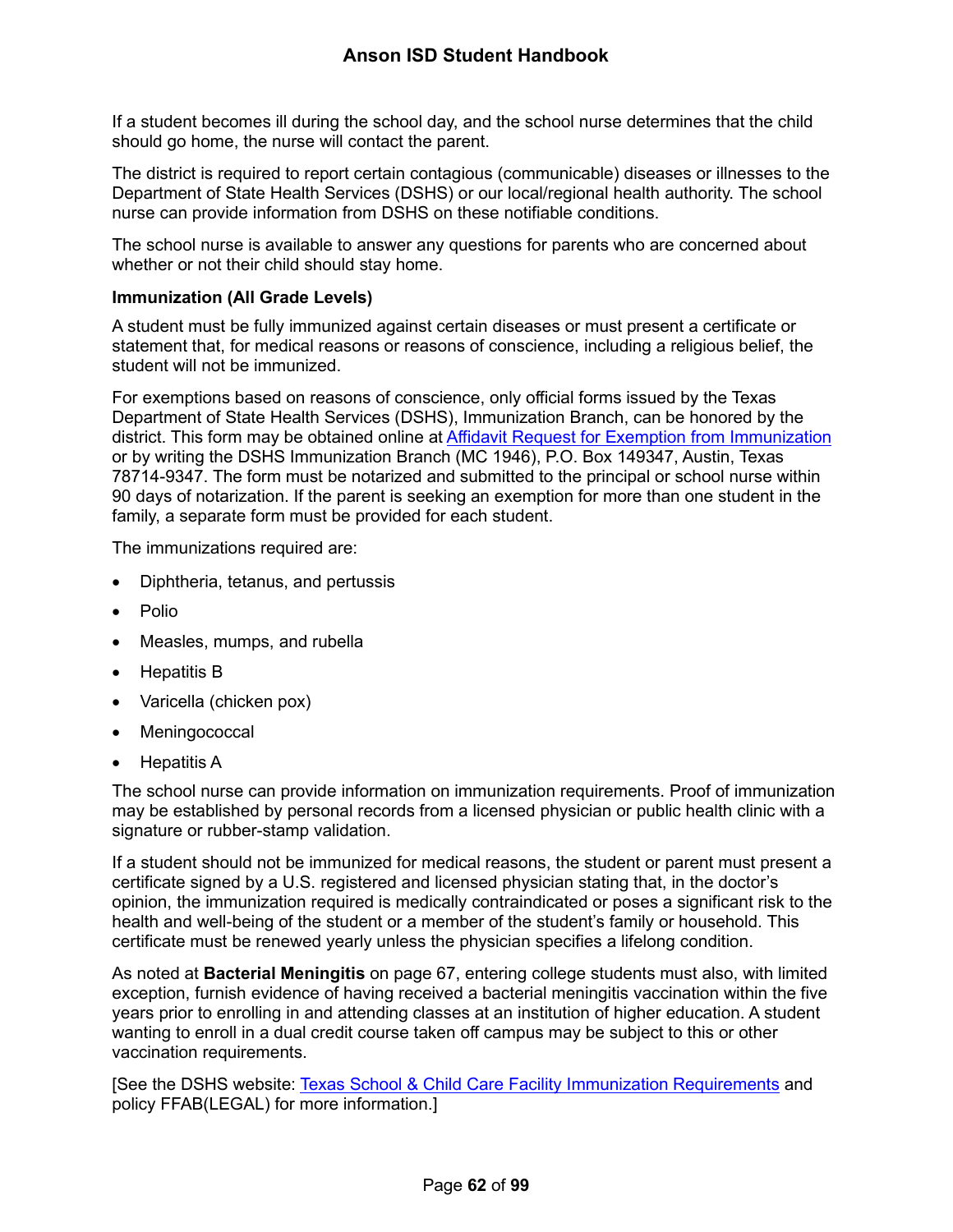## **Lice (All Grade Levels)**

Head lice is very common among children. Although not an illness or a disease, it spreads easily through head-to-head contact during play, sports, nap time, and when children share things like brushes, combs, hats, and headphones.

The district does not require or recommend that students be removed from school because of lice or nits.

If careful observation indicates that a student has head lice, the school nurse will contact the student's parent to discuss a treatment plan using an FDA-approved medicated shampoo or cream rinse that may be purchased from any drug or grocery store. After the student undergoes one treatment, the parent should contact the school nurse to discuss the treatment used. The nurse can also offer additional recommendations, including subsequent treatments, how best to get rid of lice, and how to prevent lice from returning.

The district will provide notice to parents of elementary school students in an affected classroom without identifying the student with lice.

More information on head lice can be obtained from the DSHS website [Managing Head Lice in](http://www.dshs.state.tx.us/schoolhealth/lice.shtm)  [School Settings and at Home.](http://www.dshs.state.tx.us/schoolhealth/lice.shtm)

[See policy FFAA for more information.]

## **Medicine at School (All Grade Levels)**

If a student must take medication during school hours, the student's parent must provide the medication. All medication, whether prescription or nonprescription, must be kept in the nurse's office and be administered by the nurse or another authorized district employee. A student may be authorized to possess his or her own medication because of asthma or a severe allergy as described below or as otherwise allowed by law.

The district will not purchase nonprescription medication to give to a student.

In accordance with policy FFAC, authorized employees may administer:

- Prescription medication in the original, properly labeled container, provided by the parent, along with a written request.
- Prescription medication from a properly labeled unit dosage container filled by a registered nurse or another qualified district employee from the original, properly labeled container.
- Nonprescription medication in the original, properly labeled container, provided by the parent along with a written request. **Note:** Insect repellant is considered a nonprescription medication.
- Herbal or dietary supplements provided by the parent only if required by the student's individualized education program (IEP) or Section 504 plan for a student with disabilities.

Students whose schedules provide for regular time spent outdoors, including for recess and physical education classes, should apply sunscreen before coming to school.

At the elementary level, a student's teacher or other district personnel will apply sunscreen to the student's exposed skin if the student brings the sunscreen to school and asks for help applying it. A student at this level may apply his or her own sunscreen if the student is able to do so.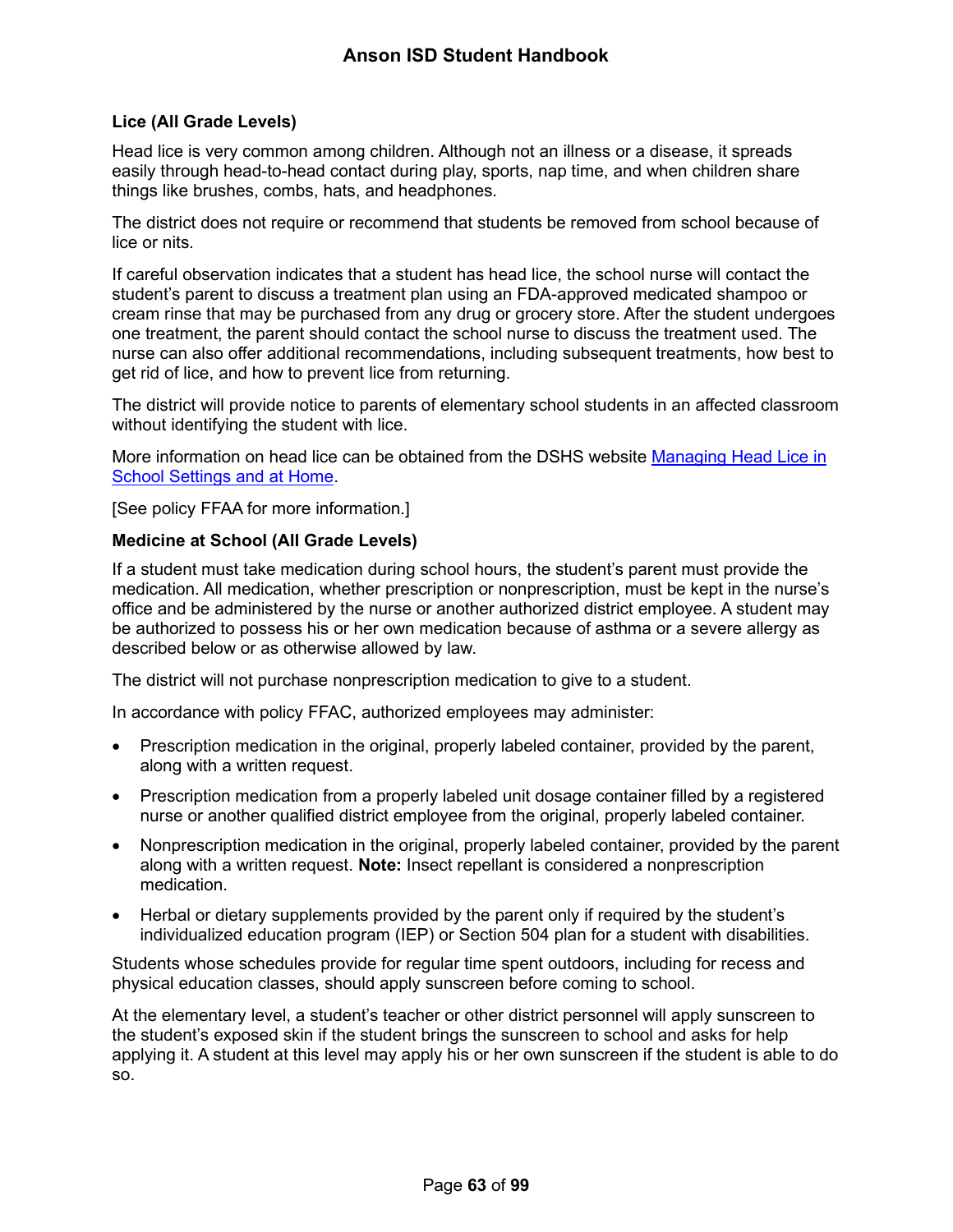# **Anson ISD Student Handbook**

At the secondary level, a student may possess and apply sunscreen when necessary. If the student needs assistance with sunscreen application, please address the need with the school nurse.

Whether a student is at the elementary or secondary level, if sunscreen needs to be administered to treat any type of medical condition, this should be handled through communication with the school nurse so that the district is made aware of any safety and medical issues.

### **Asthma and Severe Allergic Reactions**

A student with asthma or severe allergic reaction (anaphylaxis) may possess and use prescribed asthma or anaphylaxis medication at school or school-related events only if he or she has written authorization from his or her parent and a physician or other licensed healthcare provider. The student must also demonstrate to his or her health-care provider and the school nurse the ability to use the prescribed medication, including any device required to administer the medication.

If the student has been prescribed asthma or anaphylaxis medication for use during the school day, the student and parents should discuss this with the school nurse or principal.

See also **Food Allergies** on page [67.](#page-67-1)

### **Steroids (Secondary Grade Levels Only)**

State law prohibits students from possessing, dispensing, delivering, or administering an anabolic steroid. Anabolic steroids are for physician-prescribed medical use only.

Body building, muscle enhancement, or the increase of muscle bulk or strength through the use of an anabolic steroid or human growth hormone by a healthy student is not a valid medical use and is a criminal offense.

## <span id="page-64-0"></span>**Mental Health Support (All Grade Levels)**

The district has implemented programs to address the following mental health, behavioral health, and substance abuse concerns:

- Mental health promotion and early intervention; The National Child Traumatic Stress Network Toolkit; [http://preventingbullying.promoteprevent.org;](http://preventingbullying.promoteprevent.org/) [www.stopbullying.gove/cyberbullying/prevention;](http://www.stopbullying.gove/cyberbullying/prevention) [www.mhwidd.com;](http://www.mhwidd.com/) Bullying Prevention for Educators (eduhero.net) guest speakers;
- Building skills to manage emotions, establish and maintain positive relationships, and engage in responsible decision-making; Peer Assistance and Leadership (PAL) [http://palusa.org/home/family;](http://palusa.org/home/family) Conscious Discipline [www.consciousdiscipline.com;](http://www.consciousdiscipline.com/)
- Substance abuse prevention and intervention; Red Ribbon Week; guest speakers;
- Suicide prevention, intervention, and postvention (interventions after a suicide in a community); Suicide Awareness and Prevention (eduhero.net); [www.sprc.org/library/AfteraSuicideToolkitforSchools.pdf;](http://www.sprc.org/library/AfteraSuicideToolkitforSchools.pdf)
- Grief, trauma, and trauma-informed care; Ruby Payne Emotional Poverty
- Positive behavior interventions and supports; Conscious Discipline [www.consciousdiscipline.com](http://www.consciousdiscipline.com/)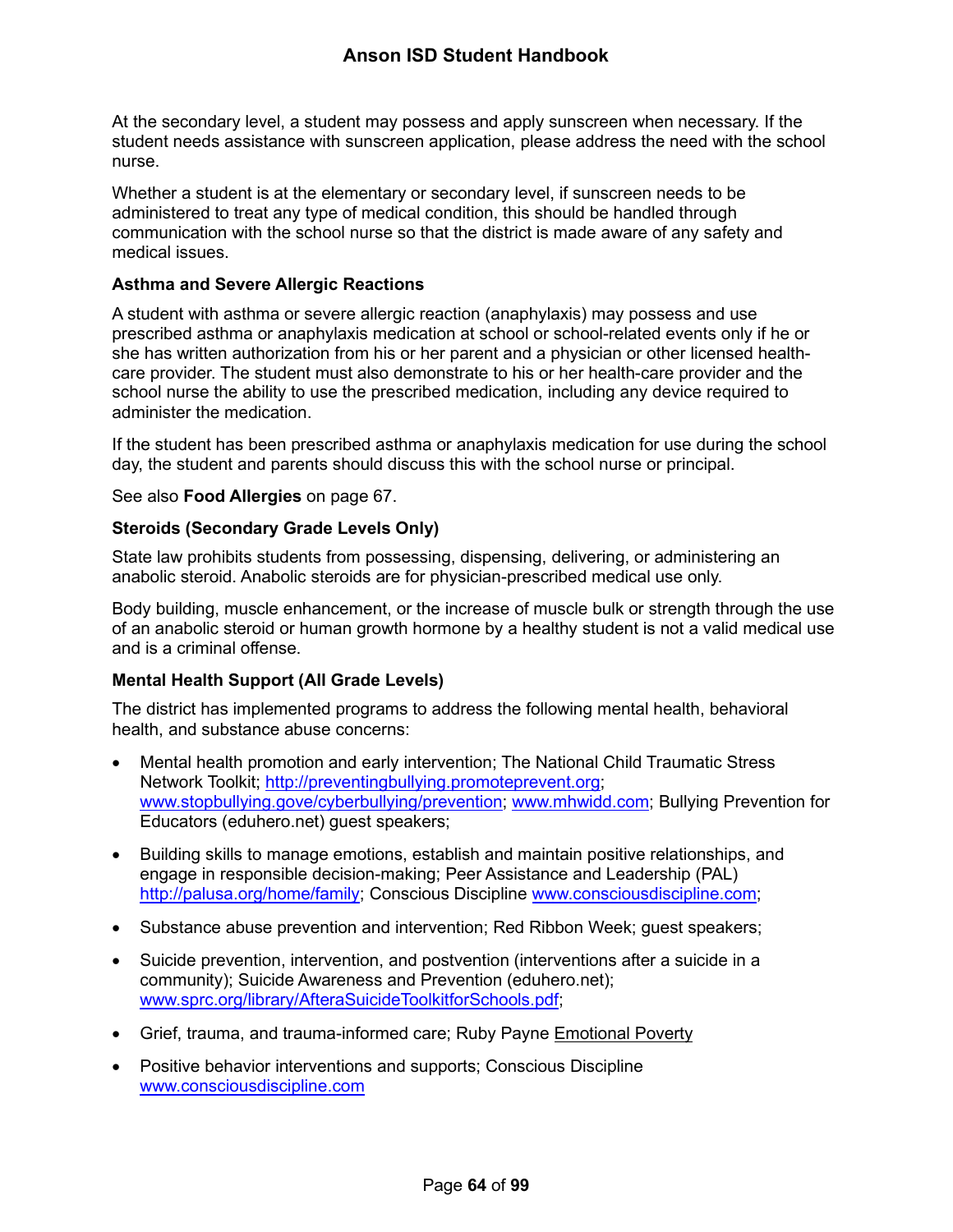- Positive youth development; Prevent Cyberbullying [www.stopbullying.gove/cyberbullying/prevention;](http://www.stopbullying.gove/cyberbullying/prevention) Guest Speakers; and
- Safe, supportive, and positive school climates; Guest speakers.

If a student has been hospitalized or placed in residential treatment for a mental health condition or substance abuse, the district has procedures to support the student's return to school. Please contact the district's mental health liaison for further information.

Teachers and other district employees may discuss a student's academic progress or behavior with the student's parents or another employee as appropriate; however, they are not permitted to recommend use of psychotropic drugs. A psychotropic drug is a substance used in the diagnosis, treatment, or prevention of a disease or as a component of a medication that is intended to alter perception, emotion, mood, or behavior.

A district employee who is a registered nurse, an advanced nurse practitioner, a physician, or a certified or credentialed mental health professional can recommend that a student be evaluated by an appropriate medical practitioner, if appropriate. [See policy FFEB for more information.]

For related information, see:

- **Consent to Conduct a Psychological Evaluation** on page [8](#page-8-0) and **Consent to Provide a Mental Health Care Service** on page [9](#page-9-0) for the district's procedures for recommending a mental health intervention and the mental health liaison's contact information;
- **Counseling** on page [41](#page-41-0) for the district's comprehensive school counseling program;
- **Physical and Mental Health Resources** on page [68](#page-68-0) for campus and community mental and physical health resources; and
- **Policies and Procedures that Promote Student Physical and Mental Health** on page [68](#page-68-1) for board-adopted policies and administrative procedures that promote student health.

### **Physical Activity Requirements**

### *Elementary School*

The district will ensure that students in full-day prekindergarten–grade 5 engage in moderate or vigorous physical activity for at least 30 minutes per day or 135 minutes per week, in accordance with policies at EHAB, EHAC, EHBG, and FFA.

For additional information on the district's elementary school student physical activity programs and requirements, please see the principal.

### *Junior High/Middle School*

The district will ensure that students in middle or junior high school will engage in 30 minutes of moderate or vigorous physical activity per day for at least four semesters, in accordance with policies at EHAB, EHAC, EHBG, and FFA.

For additional information on the district's junior high and middle school student physical activity programs and requirements, please see the principal.

### *Temporary Restriction from Participation in Physical Education*

Students who are temporarily restricted from participation in physical education will not actively participate in skill demonstration but will remain in class to learn the concepts of the lessons.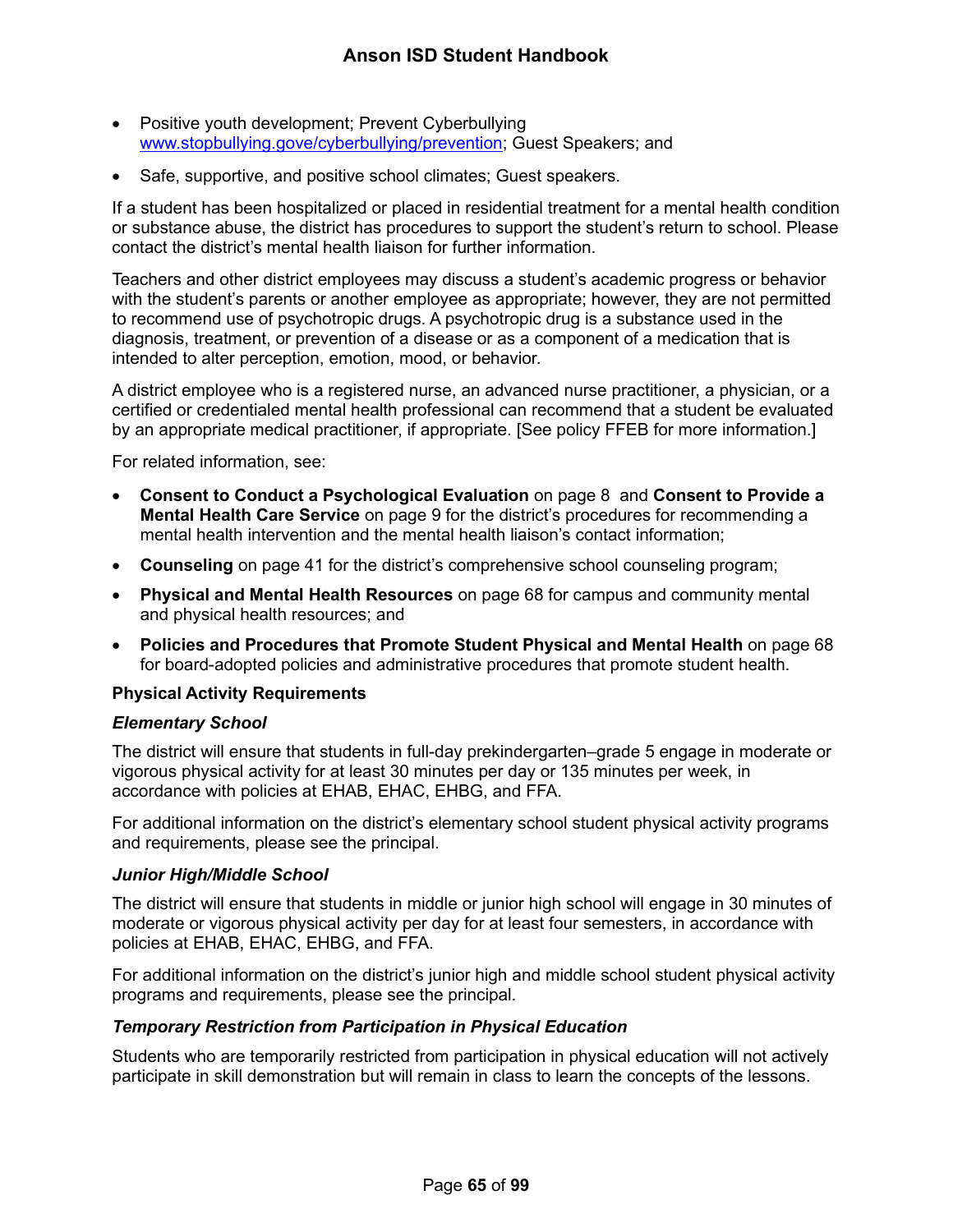# **Physical Fitness Assessment (Grades 3–12)**

Annually, the district will conduct a physical fitness assessment of students in grades 3–12 who are enrolled in a physical education course or a course for which physical education credit is awarded. At the end of the school year, a parent may submit a written request to obtain the results of his or her child's physical fitness assessment conducted during the school year by contacting:

| Gina Overby             | David Hagler            | Amy McIntire                |
|-------------------------|-------------------------|-----------------------------|
| <b>HS Principal</b>     | <b>MS Principal</b>     | <b>Elementary Principal</b> |
| 1509 S Commercial Ave   | 1120 Avenue M           | 922 Avenue M                |
| Anson, TX 79501         | Anson, TX 79501         | Anson, TX 79501             |
| goverby@anson.esc14.net | dhagler@anson.esc14.net | amcintire@anson.esc14.net   |
| $(325)823 - 2404$       | (325)823-2771           | (325)823-3361               |

### **Physical Health Screenings/Examinations**

## *Athletics Participation (Secondary Grade Levels Only)*

For certain extracurricular activities, a student must submit certification from an authorized health-care provider. The certification must state that the student has been examined and is physically able to participate in the relevant program, including:

- A district athletics program.
- District marching band.
- Any district extracurricular program identified by the superintendent.

This examination is required in the first year of middle school competition and the first and third years of high school competition. During the alternate years, the student must complete a medical appraisal form, and the results of this appraisal may prompt the district to require a physical examination.

Students should be aware of the rare possibility of sudden cardiac arrest, which in athletes is usually caused by a previously unsuspected heart disease or disorder. A student may request an electrocardiogram (ECG or EKG) to screen for such disorders, in addition to his or her required physical examination.

See the UIL's explanation of [sudden cardiac arrest](https://www.uiltexas.org/health/info/sudden-cardiac-death) for more information.

## *Spinal Screening Program*

School-based spinal screening helps identify adolescents with abnormal spinal curvature at an early stage, when the curve is mild and may go unnoticed. Early detection is key to controlling spinal deformities. Spinal screening is non-invasive and conducted in accordance with the most recent, nationally accepted and peer-reviewed standards.

All students who meet the Texas Department of State Health Services criteria will be screened for abnormal spinal curvature before the end of the school year. As appropriate, students will be referred for follow-up with their physician.

For information on spinal screening by an outside professional or exemption from spinal screening based on religious beliefs, contact the superintendent or see policy FFAA(LEGAL).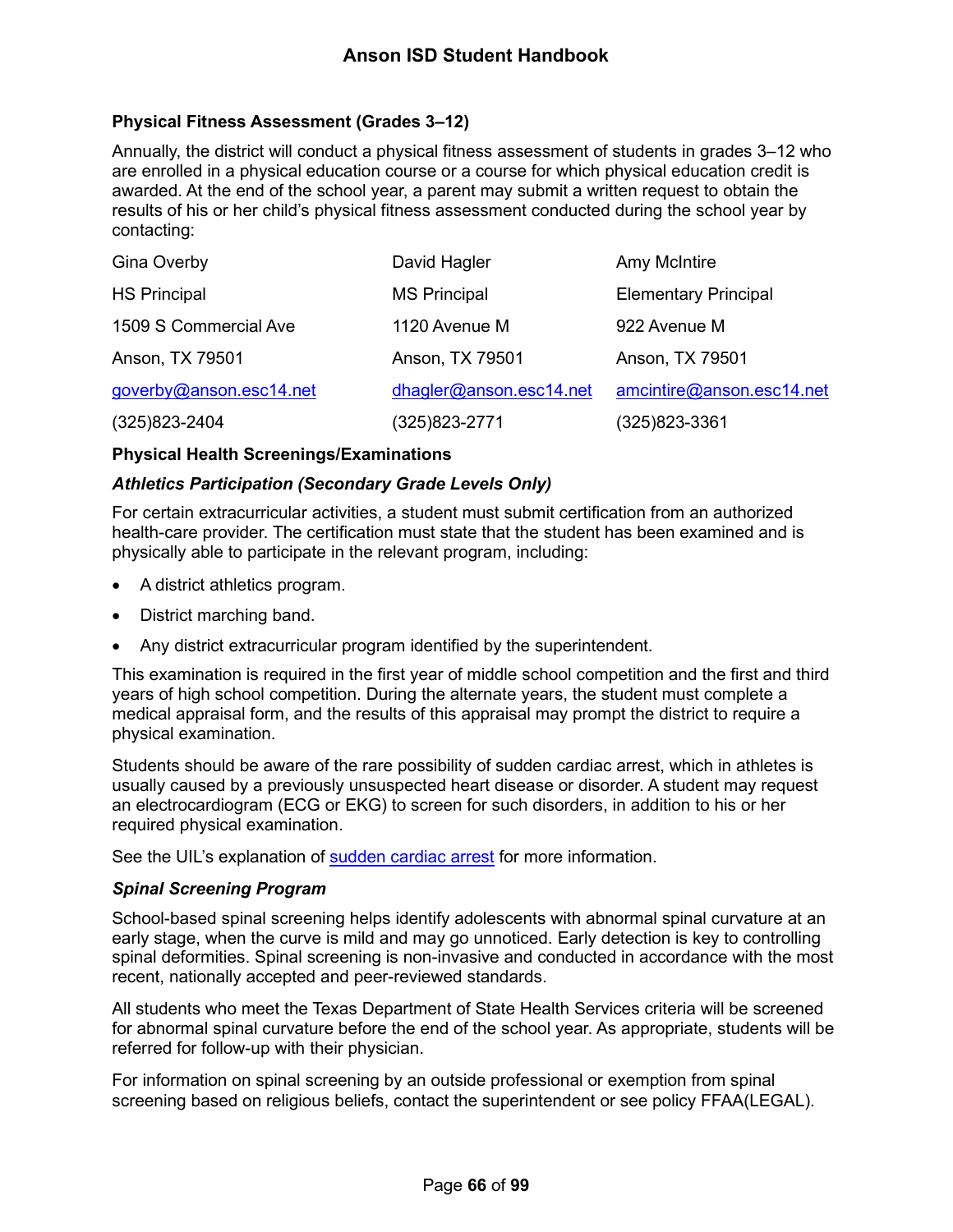## *Other Examinations and Screenings (All Grade Levels)*

[See policy FFAA for more information.]

### **Special Health Concerns (All Grade Levels)**

### <span id="page-67-0"></span>*Bacterial Meningitis (All Grade Levels)*

Please see the district's website at [www.ansontigers.com](http://www.ansontigers.com/) for information regarding meningitis.

**Note:** Entering college students must show, with limited exception, evidence of receiving a bacterial meningitis vaccination within the five-year period prior to enrolling in and taking courses at an institution of higher education. Please see the school nurse for more information, as this may affect a student who wishes to enroll in a dual credit course taken off campus.

#### [See **Immunization** on page [62.](#page-62-0)]

### *Diabetes*

In accordance with a student's individual health plan for management of diabetes, a student with diabetes will be permitted to possess and use monitoring and treatment supplies and equipment while at school or at a school-related activity. See the school nurse or principal for information. [See policy FFAF(LEGAL) for more information.]

### <span id="page-67-1"></span>*Food Allergies (All Grade Levels)*

Parents should notify the district when a student has been diagnosed with a food allergy, especially an allergy that could result in dangerous or life-threatening reactions either by inhalation, ingestion, or skin contact with the particular food. It is important to disclose the food to which the student is allergic as well as the nature of the allergic reaction. Please contact the school nurse or campus principal if your child has a known food allergy or as soon as possible after any diagnosis of a food allergy.

The district has developed and annually reviews a food allergy management plan, based on the Texas Department of State Health Services' (DSHS) "Guidelines for the Care of Students with Food Allergies At-Risk for Anaphylaxis" found on the DSHS website at [Allergies and](https://www.dshs.texas.gov/schoolhealth/allergiesandanaphylaxis/)  [Anaphylaxis.](https://www.dshs.texas.gov/schoolhealth/allergiesandanaphylaxis/)

When the district receives information that a student has a food allergy that puts the student at risk for anaphylaxis, an individual care plan will be developed to assist the student in safely accessing the school environment. The district's food allergy management plan can be accessed at [www.ansontigers.com.](http://www.ansontigers.com/)

#### [See **Celebrations** on page [33](#page-33-1) and policy FFAF for more information.]

### *Seizures (All Grade Levels)*

To address the care of a student with a seizure disorder while at school or participating in a school activity, a parent may submit a seizure management and treatment plan to the district before the beginning of the school year, upon enrollment of the student, or as soon as practicable following diagnosis of a seizure disorder.

[See **A Student with Physical or Mental Impairments Protected under Section 504** on page [25](#page-25-0) and contact the school nurse for more information.]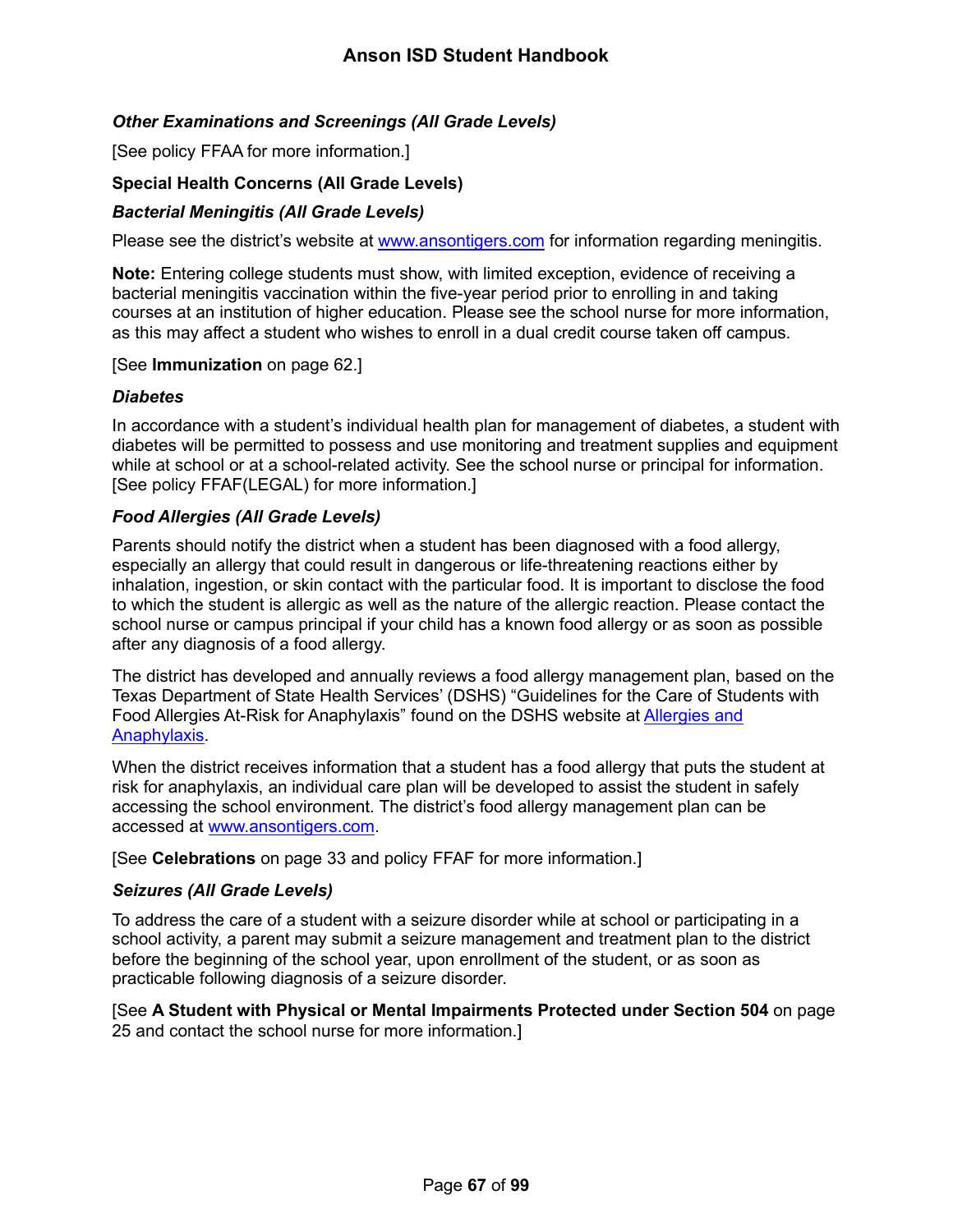### **Tobacco and E-Cigarettes Prohibited (All Grade Levels and All Others on School Property)**

Students are prohibited from possessing or using any type of tobacco product, electronic cigarette (e-cigarette), or any other electronic vaporizing device while on school property or while attending an off-campus school-related activity.

The district and its staff strictly enforce prohibitions against the use of all tobacco products, ecigarettes, or any other electronic vaporizing device by students and all others on school property and at school-sponsored and school-related activities. [See the Student Code of Conduct and policies FNCD and GKA for more information.]

## **Health-Related Resources, Policies, and Procedures**

### <span id="page-68-0"></span>**Physical and Mental Health Resources (All Grade Levels)**

Parents and students in need of assistance with physical and mental health concerns may contact the following campus and community resources:

<span id="page-68-1"></span>The District full-time nurse:

Marissa Spraberry

922 Avenue M

Anson, TX 79501

(325) 823-3361

mspraberry@anson.esc14.net

• The campus full-time school counselor:

| <b>Sherity Meek</b>   | Kaci Murphy                                   | Priscilla Cook              |
|-----------------------|-----------------------------------------------|-----------------------------|
| <b>HS Counselor</b>   | <b>MS Counselor</b>                           | <b>Elementary Counselor</b> |
| 1509 S Commercial Ave | 1102 Avenue M                                 | 922 Avenue M                |
| Anson, TX 79501       | Anson, TX 79501                               | Anson, TX 79501             |
| $(325)823 - 2404$     | (325) 823-2771                                | (325) 823-3361              |
| smeek@anson.esc14.net | kmurphy@anson.esc14.net pcook@anson.esc14.net |                             |

- The local public health authority, Department of State Health Service, which may be contacted at 2062 Hwy 277 North, Anson, TX 79501, (325)823-3285 option 3.
- The local mental health authority Betty Hardwick Center, which may be contacted at 2616 S. Clack, Abilene, TX 79606, (800)758-3344.

### **Policies and Procedures that Promote Student Physical and Mental Health (All Grade Levels)**

The district has adopted board policies that promote student physical and mental health. (LOCAL) policies on the topics below can be found in the district's policy manual, available at [www.ansontigers.com.](http://www.ansontigers.com/)

• Food and nutrition management: CO, COA, COB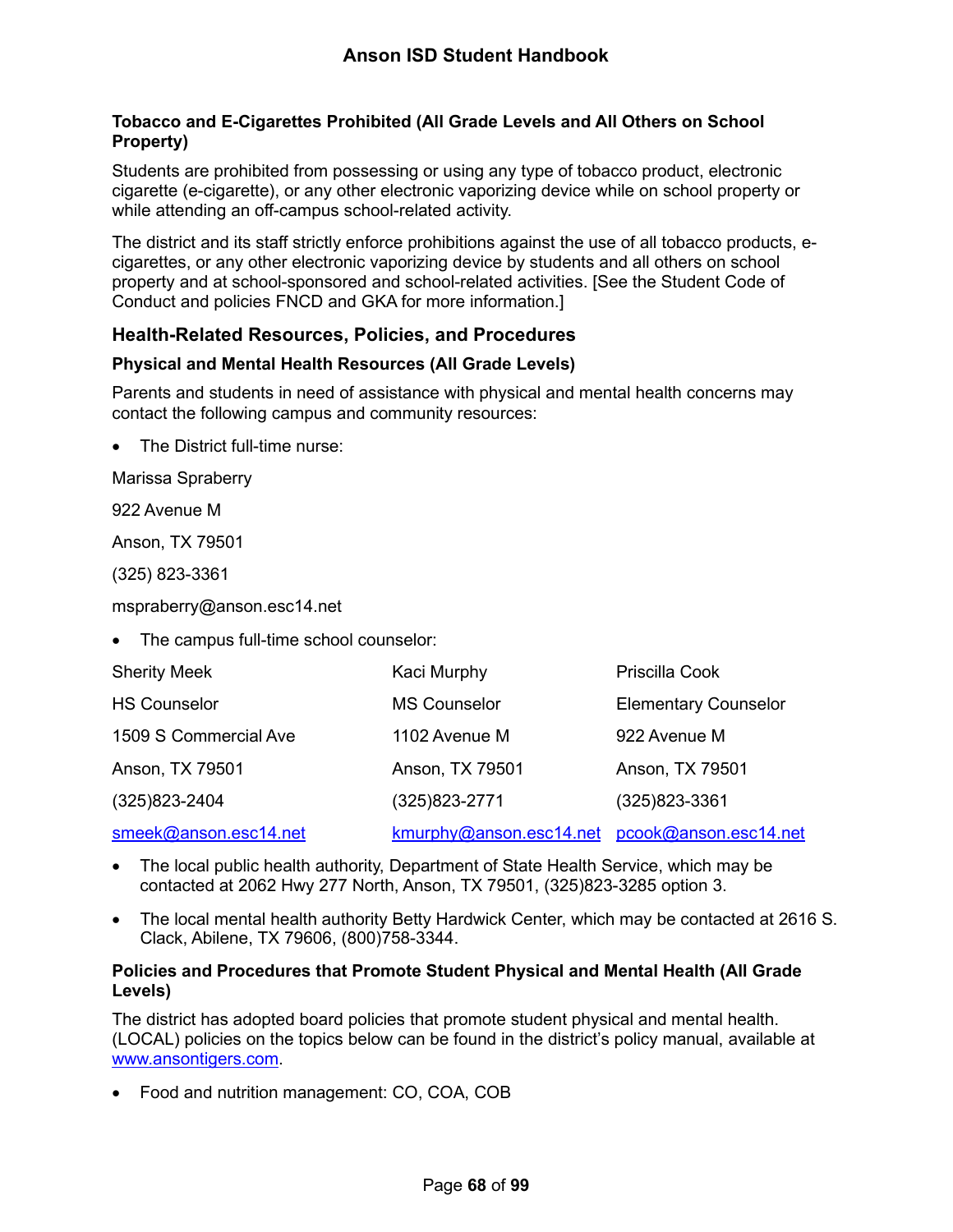- Wellness and Health Services: FFA
- Physical Examinations: FFAA
- Immunizations: FFAB
- Medical Treatment: FFAC
- Communicable Diseases: FFAD
- School-Based Health Centers: FFAE
- Care Plans: FFAF
- Crisis Intervention: FFB
- Trauma-informed Care: FFBA
- Student Support Services: FFC
- Student Safety: FFF
- Child Abuse and Neglect: FFG
- Freedom from Discrimination, Harassment, and Retaliation: FFH
- Freedom from Bullying: FFI

In addition, the District Improvement Plan details the district's strategies to improve student performance through evidence-based practices that address physical and mental health. [*Provide a substantive description of the strategies in the DIP that address the list of required components in the editorial notes.]*

The district has developed administrative procedures as necessary to implement the above policies and plans.

For further information regarding these procedures and access to the District Improvement Plan, please contact:

Jay Baccus

1431 S. Commercial Ave

Anson, TX 79501

(325)823-3671

[jbaccus@anson.esc14.net](mailto:jbaccus@anson.esc14.net)

## **School Health Advisory Council (SHAC) (All Grade Levels)**

During the preceding school year, the district's School Health Advisory Council (SHAC) held 2 meetings. Additional information regarding the district's SHAC is available from the Superintendent.

Notification of upcoming SHAC meetings will be posted at each campus administrative office at least 72 hours before the meeting. Notification of upcoming SHAC meetings, meeting minutes, and a recording of each meeting will be posted on the district website at [www.ansontigers.com.](http://www.ansontigers.com/)

[See **Consent to Human Sexuality Instruction** on page [8](#page-8-1) and policies BDF and EHAA. for more information.]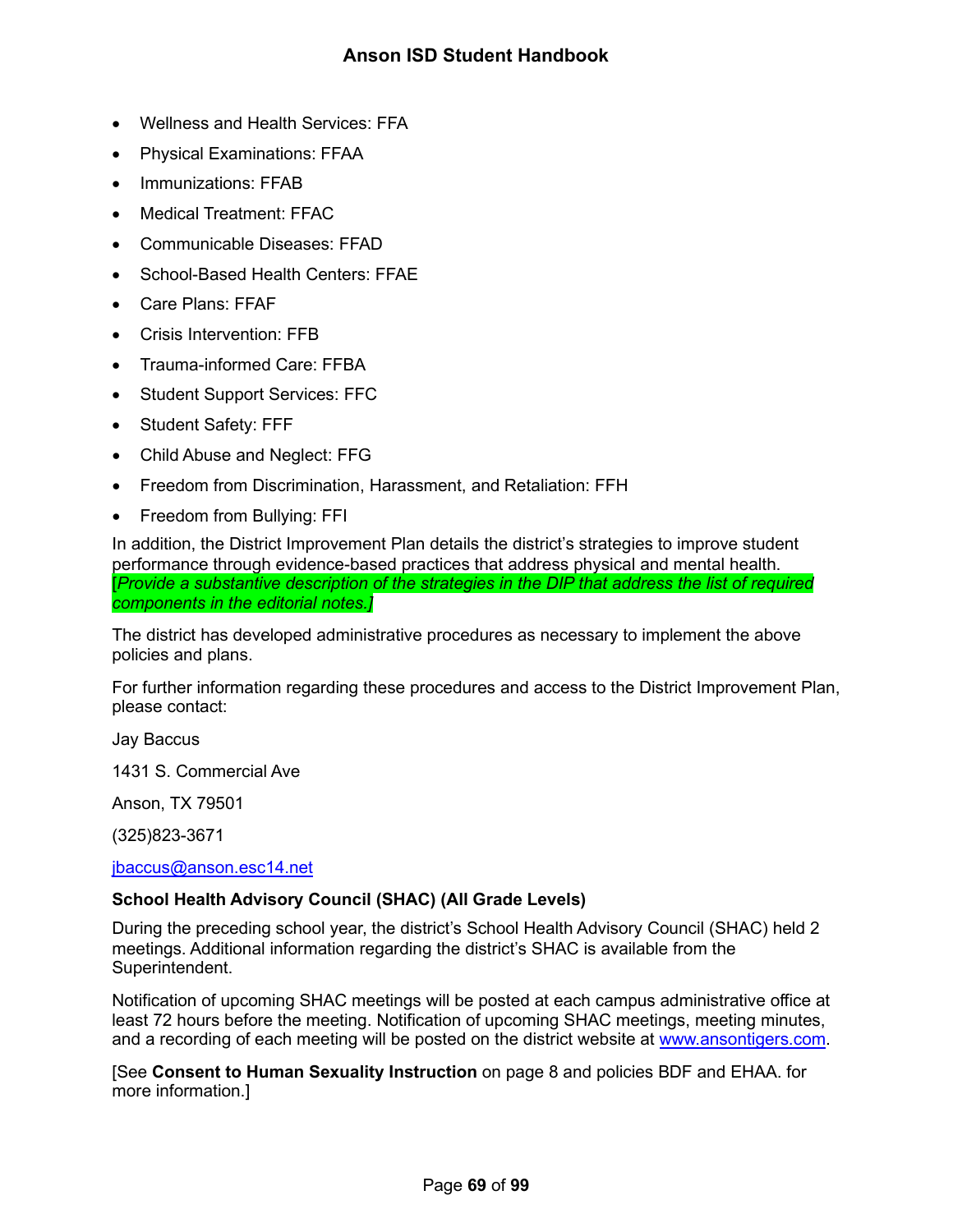## **Student Wellness Policy/Wellness Plan (All Grade Levels)**

To encourage healthy habits in our students, the district has developed a board-adopted wellness policy at FFA(LOCAL) and corresponding plans and procedures to implement it. For questions about the content or implementation of the district's wellness policy and plan, please contact:

Marissa Spraberry

922 Avenue M

Anson, TX 79501

(325)823-3361

### [mspraberry@anson.esc14.net](mailto:mspraberry@anson.esc14.net)

## **Law Enforcement Agencies (All Grade Levels)**

### **Questioning of Students**

When law enforcement officers or other lawful authorities wish to question or interview a student at school, the principal will cooperate fully regarding the conditions of the interview, including without parental consent, if necessary, if it is part of a child abuse investigation. In other circumstances, the principal will:

- Verify and record the identity of the officer or other authority and ask for an explanation of the need to question the student at school.
- Ordinarily make reasonable efforts to notify the parents, unless the interviewer raises what the principal considers to be a valid objection.
- Ordinarily be present for the questioning or interview, unless the interviewer raises what the principal considers to be a valid objection.

## **Students Taken into Custody**

State law requires the district to permit a student to be taken into legal custody:

- To comply with an order of the juvenile court.
- To comply with the laws of arrest.
- By a law enforcement officer if there is probable cause to believe the student has engaged in delinquent conduct or conduct in need of supervision.
- By a law enforcement officer to obtain fingerprints or photographs for comparison in an investigation.
- By a law enforcement officer to obtain fingerprints or photographs to establish a student's identity where the child may have engaged in conduct indicating a need for supervision, such as running away.
- By a probation officer if there is probable cause to believe the student has violated a condition of probation imposed by the juvenile court.
- By an authorized representative of Child Protective Services (CPS), Texas Department of Family and Protective Services (DFPS), a law enforcement officer, or a juvenile probation officer, without a court order, under the conditions set out in the Family Code relating to the student's physical health or safety.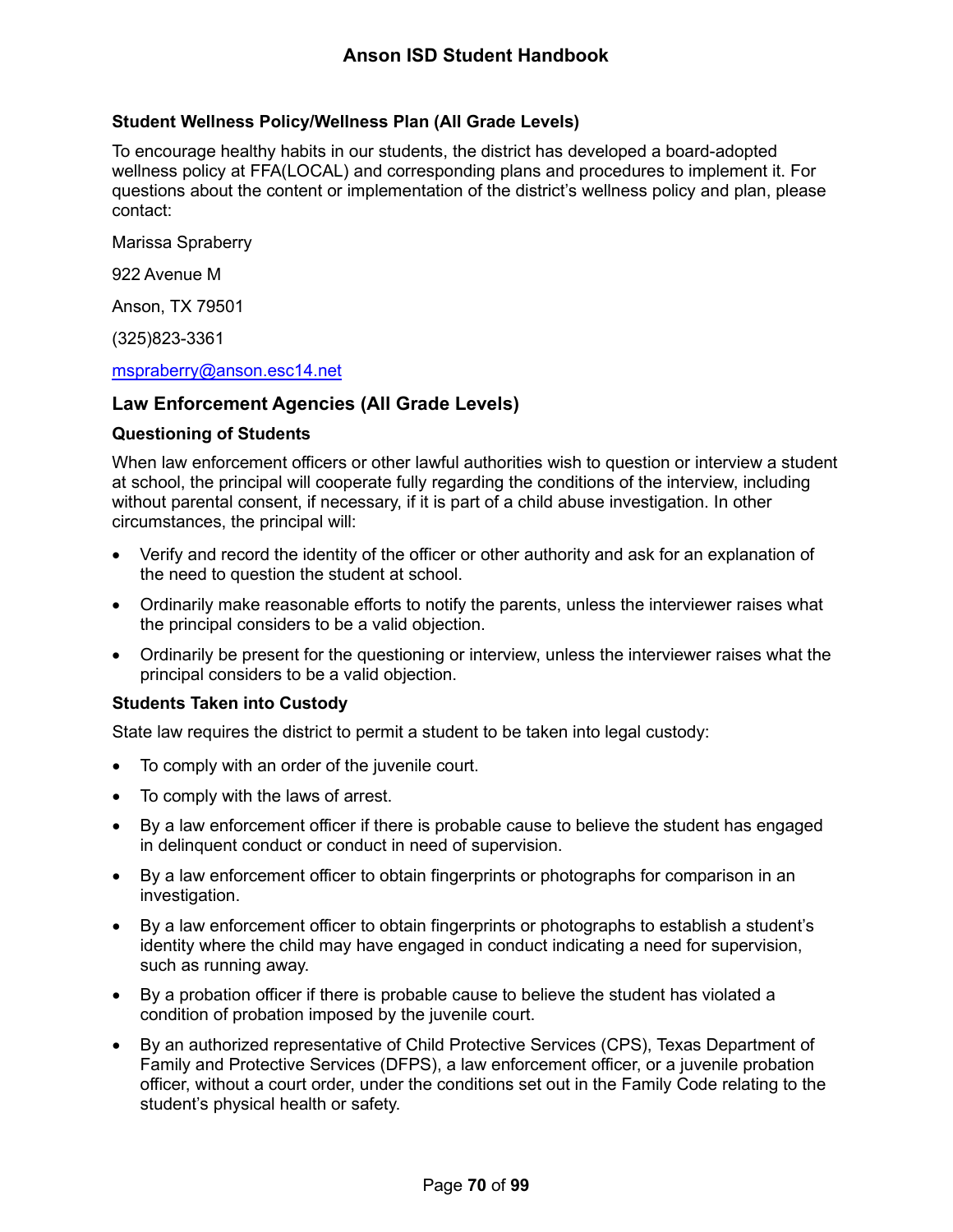• To comply with a properly issued directive from a juvenile court to take a student into custody.

Before a student is released to a legally authorized person, the principal will verify the person's identity and, to the best of his or her ability, will verify the person's authority to take custody of the student.

The principal will immediately notify the superintendent and will attempt to notify the parent, unless the legally authorized person raises what the principal considers to be a valid objection to notifying the parents. Because the principal does not have the authority to prevent or delay a student's release to a legally authorized person, any notification will most likely be after the fact.

### **Notification of Law Violations**

The district is required by state law to notify:

- All instructional and support personnel who have responsibility for supervising a student who has been taken into custody, arrested, or referred to the juvenile court for any felony offense or for certain misdemeanors.
- All instructional and support personnel who have regular contact with a student who has been convicted, received deferred prosecution, received deferred adjudication, or was adjudicated for delinquent conduct for any felony offense or certain misdemeanors that occur in school, on school property, or at a school-sponsored or school-related activity on or off school property. These personnel will also be notified if the principal has reasonable grounds to believe the student has engaged in certain conduct.
- All appropriate district personnel regarding a student who is required to register as a sex offender.

[See policy GRAA(LEGAL) for more information.]

## **Leaving Campus (All Grade Levels)**

Remember that student attendance is crucial. Appointments should be scheduled outside of school hours if possible. Absent extenuating circumstances, students will not regularly be released before the end of the school day.

State rules require parental consent before any student leaves campus for any part of the school day.

For students in elementary and middle school, a parent or authorized adult must come to the office and show identification to sign the student out. A campus representative will ask the student to report to the office. For safety purposes and stability of the learning environment, we cannot allow any unescorted adult to go to the classroom or other area to pick up the student. If the student returns to campus the same day, the parent or authorized adult must sign the student back in through the main office upon the student's return. Documentation regarding the reason for the absence will also be required.

The same process applies to students in high school if a parent picks the student up from campus. If the student's parent authorizes the student to leave campus unaccompanied, a note provided by the parent must be submitted to the main office no later than two hours prior to the student's need to leave campus. A phone call from the parent may be accepted, but the school may ultimately require a note for documentation purposes. The student must sign out through the main office and sign in upon his or her return, if the student returns the same day.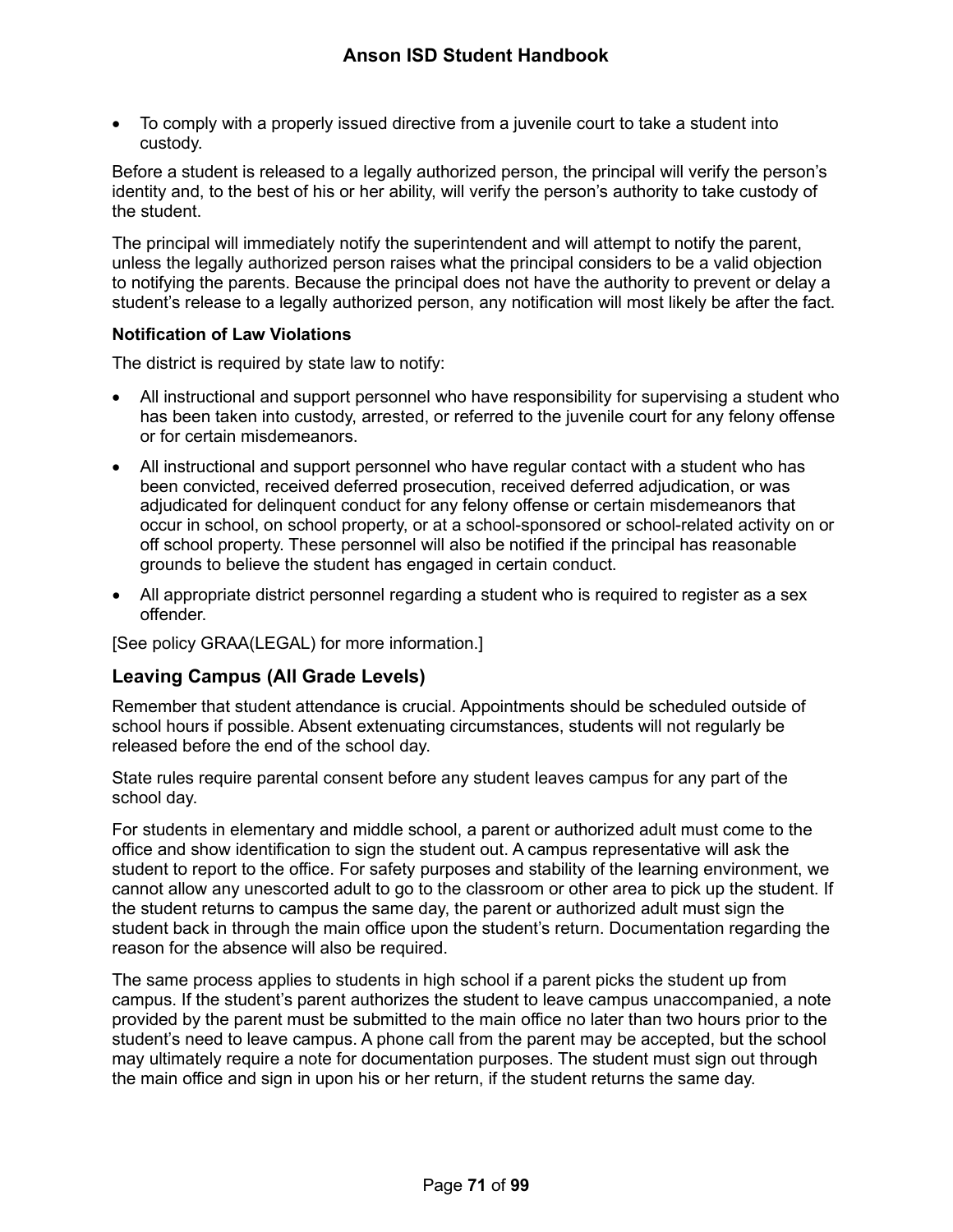If a student becomes ill during the school day and the school nurse or other district personnel determines that the student should go home, the nurse will contact the student's parent and document the parent's wishes regarding release from school.

Unless the parent directs district personnel to release the student unaccompanied, the parent or other authorized adult must follow the sign-out procedures listed above. If a student is permitted by his or her parent to leave campus unaccompanied, the nurse will document the time of day the student was released. Under no circumstances will a student in elementary or middle school be released unaccompanied.

If a student is 18 years of age or is an emancipated minor, the student may sign him- or herself out of school. Documentation regarding the reason for the absence will be required.

## **During Lunch**

If the appropriate parent permission form is signed and returned with the registration packet, a student may leave campus during lunch. (High School only)

## **At Any Other Time during the School Day**

Students are not authorized to leave campus during regular school hours for any other reason, except with the permission of the principal.

Students who leave campus in violation of these rules will be subject to disciplinary action in accordance with the Student Code of Conduct.

## **Lost and Found (All Grade Levels)**

A lost and found collection box is located in the campus office. A student who loses an item should check the lost and found box. The district discourages bringing personal items of high monetary value to school, as the district is not responsible for lost or stolen items. The campus will dispose of lost and found items at the end of each semester.

## **Makeup Work**

## **Makeup Work Because of Absence (All Grade Levels)**

A teacher may assign makeup work to a student who misses class based on instructional objectives and the needs of the student in mastering the essential knowledge and skills or meeting subject or course requirements.

The student will be responsible for obtaining and completing the makeup work within the time specified by the teacher. A student who does not make up assigned work within the time allotted by the teacher will receive a grade of zero for the assignment.

The student is encouraged to speak with his or her teacher if the student knows of an absence ahead of time so that the teacher and student may plan any makeup work. Please remember the importance of student attendance at school and that, even though absences may be excused or unexcused, all absences account for the 90 percent threshold regarding the state laws surrounding "attendance for credit or final grade." [See **Attendance for Credit or Final Grade** on page [29.](#page-29-0)]

A student involved in an extracurricular activity must notify his or her teachers ahead of time about any absences.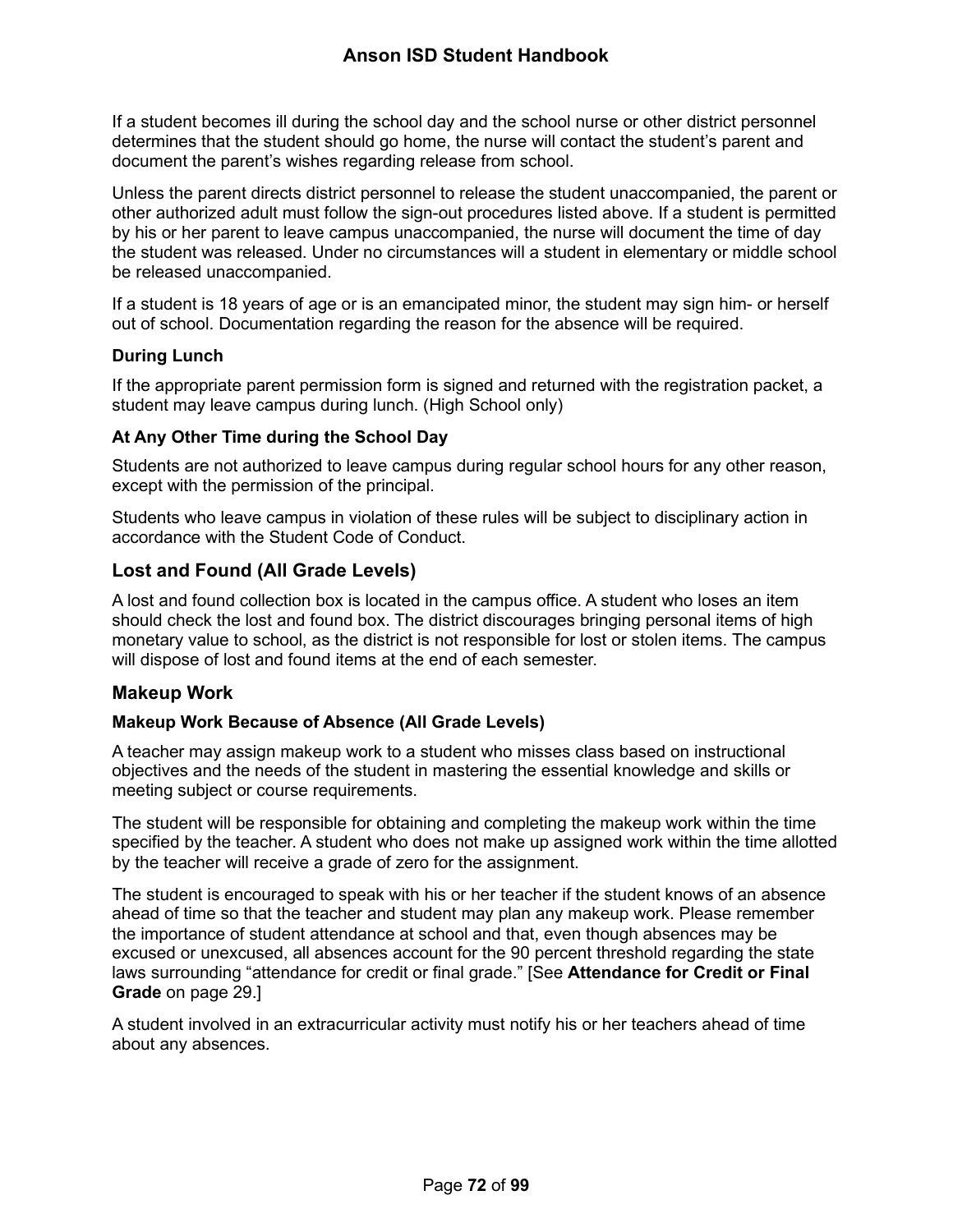A student will be permitted to make up tests and turn in projects due in any class missed because of absence. Teachers may assign a late penalty to any long-term project in accordance with timelines approved by the principal and previously communicated to students.

## **DAEP Makeup Work**

### *Grades 9–12*

If a high school student is enrolled in a foundation curriculum course at the time of removal to a disciplinary alternative education program (DAEP), he or she will have an opportunity to complete the course before the beginning of the next school year. The district may provide the opportunity to complete the course through an alternative method, including a correspondence course, another distance learning option, or summer school. The district will not charge the student for any method of completion provided by the district. [See policy FOCA(LEGAL) for more information.]

### **In-School Suspension (ISS) and Out-of-School Suspension (OSS) Makeup Work (All Grade Levels)**

#### *Alternative Means to Receive Coursework*

While a student is in ISS or OSS, the district will provide the student with all course work for the student's foundation curriculum classes that the student misses as a result of the suspension.

#### *Opportunity to Complete Courses*

A student removed from the regular classroom to ISS or another setting, other than a DAEP, will have an opportunity to complete before the beginning of the next school year each course the student was enrolled in at the time of removal from the regular classroom. The district may provide the opportunity by any method available, including a correspondence course, another distance learning option, or summer school. The district will not charge the student for any method of completion provided by the district. [See policy FO(LEGAL) for more information.]

## **Nondiscrimination Statement (All Grade Levels)**

In its efforts to promote nondiscrimination and as required by law, the district does not discriminate on the basis of race, religion, color, national origin, gender, sex, age, disability, or any other basis prohibited by law in providing education services, activities, and programs, including Career and Technical Education (CTE) programs. The district provides equal access to the Boy Scouts and other designated youth groups.

In accordance with Title IX, the district does not and is required not to discriminate on the basis of sex in its educational programs or activities. The requirement not to discriminate extends employment. Inquiries about the application of Title IX may be referred to the district's Title IX Coordinator (see below), to the Assistant Secretary for Civil Rights of the Department of Education, or both.

Other federal laws that prohibit discrimination include Title VI, Section 504, the Age Discrimination Act, the Boy Scouts Act, and Title II.

The district has designated and authorized the following employee as the Title IX Coordinator to address concerns or inquiries regarding discrimination on the basis of sex, including sexual harassment, sexual assault, dating violence, domestic violence, stalking, or gender-based harassment:

Jay Baccus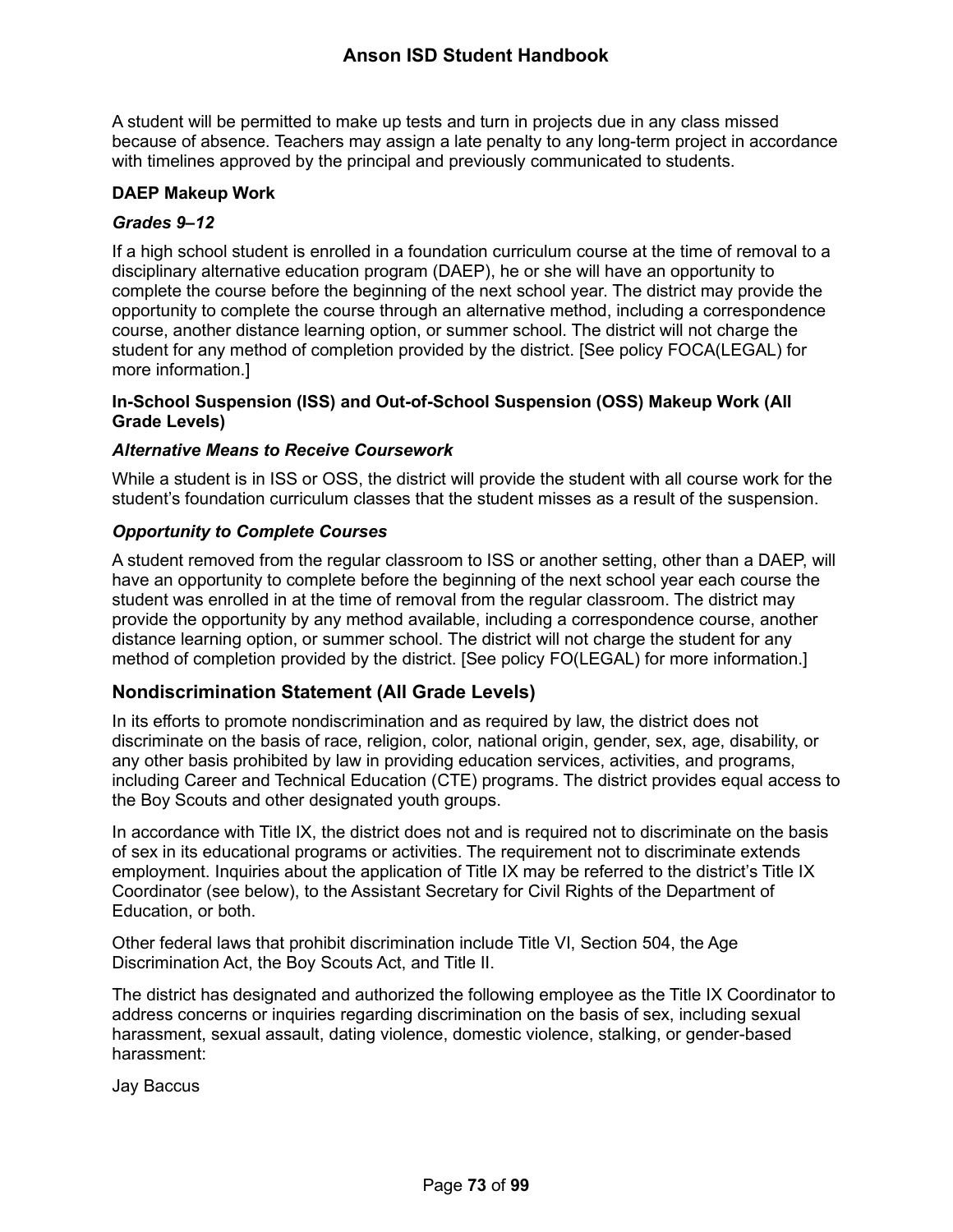**Superintendent** 

1431 S. Commercial Ave

Anson, TX 79501

(325)823-3671

#### [jbaccus@anson.esc14.net](mailto:jbaccus@anson.esc14.net)

Reports can be made at any time and by any person, including during non-business hours, by mail, phone, or email. During district business hours, reports may also be made in person. Upon the district receiving notice or an allegation of sex-based harassment, the Title IX Coordinator will promptly respond in accordance with the process described at FFH(LOCAL).

The following district representatives have been designated to address concerns or inquiries about other kinds of discrimination:

- For concerns regarding discrimination on the basis of disability, see the ADA/Section 504 Coordinator:
- Jay Baccus
- Superintendent
- 1431 S. Commercial Ave
- Anson, TX 79501
- (325)823-3671
- [jbaccus@anson.esc14.net](mailto:jbaccus@anson.esc14.net)
- For all other concerns regarding discrimination, see the superintendent:
- Jay Baccus
- **Superintendent**
- 1431 S. Commercial Ave
- Anson, TX 79501
- (325)823-3671
- [jbaccus@anson.esc14.net](mailto:jbaccus@anson.esc14.net)

[See policies FB, FFH, and GKD for more information.]

## **Parent and Family Engagement (All Grade Levels)**

## <span id="page-74-0"></span>**Working Together**

Experience and research tell us that a child succeeds in education with good communication and a strong partnership between home and school. A parent's involvement and engagement in this partnership may include: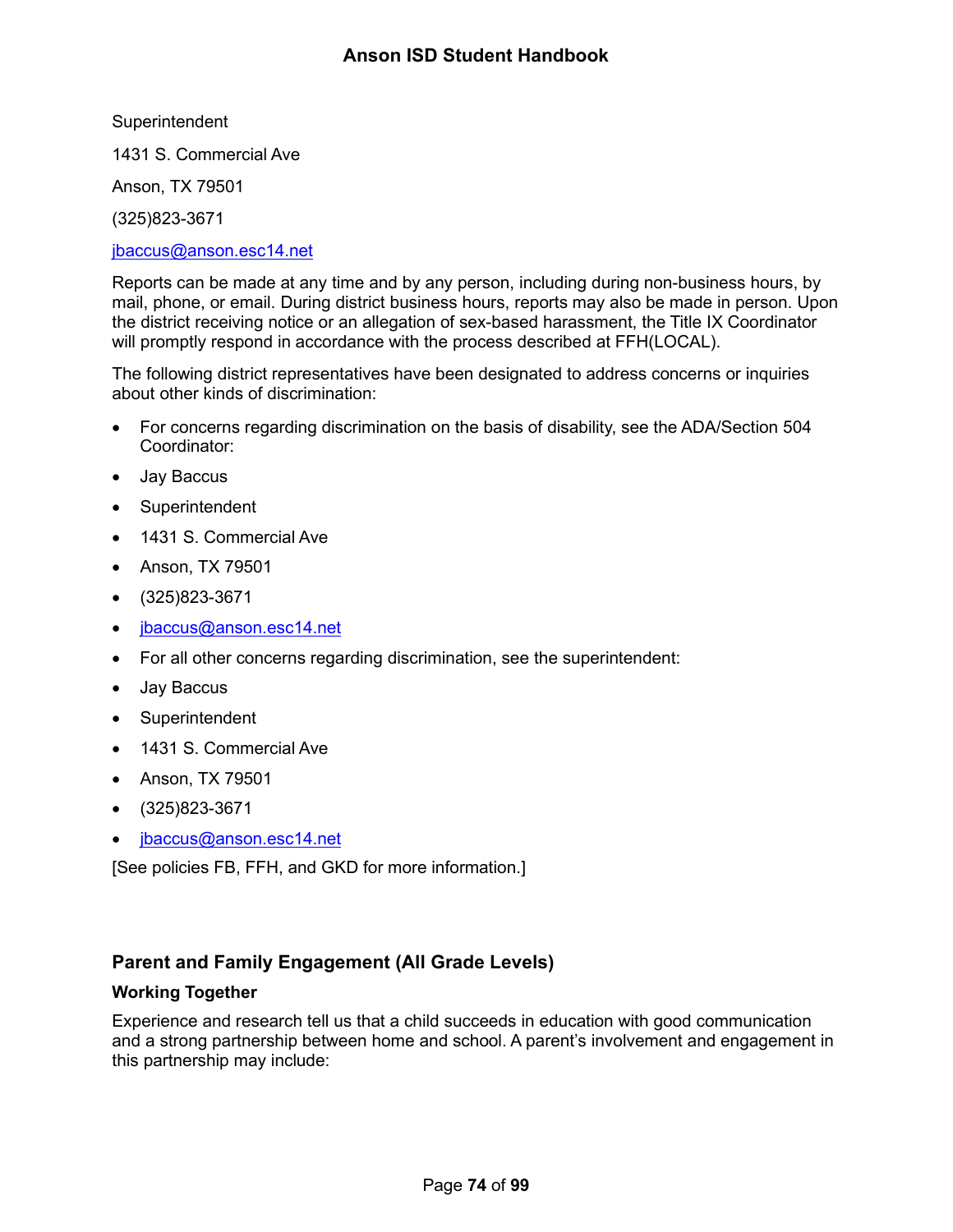- Encouraging your child to put a high priority on education and working with your child every day to make the most of the educational opportunities the school provides.
- Ensuring that your child completes all homework assignments and special projects and comes to school each day prepared, rested, and ready to learn.
- Becoming familiar with all your child's school activities and with the academic programs, including special programs, offered in the district.
- Discussing with the school counselor or principal any questions you may have about the options and opportunities available to your child.
- Reviewing the requirements and options for graduation with your child in middle school and again while your child is enrolled in high school.
- Monitoring your child's academic progress and contacting teachers as needed. [See **Academic Counseling** on page [41.](#page-41-0)]
- Attending scheduled conferences and requesting additional conferences as needed. To schedule a telephone or in-person conference with a teacher, school counselor, or principal, please call the Elementary office at (325)823-3361, the Middle School at (325)823-2771, or the High School at (325)823-2404 for an appointment. The teacher will usually return your call or meet with you during his or her conference period or before or after school. [See **Report Cards/Progress Reports and Conferences** on page [77.](#page-77-0)]
- Becoming a school volunteer. [See **Volunteers** on page [91](#page-91-0) and policy GKG for more information.]
- Participating in campus parent organizations. Parent organizations include: Anson PTO, Anson Athletic Booster Club, and Anson Band Booster Club.
- Serving as a parent representative on the district-level or campus-level planning committees that develop educational goals and plans to improve student achievement. For more information, see policies BQA and BQB and contact:

| • Gina Overby           | David Hagler        | Amy McIntire                |
|-------------------------|---------------------|-----------------------------|
| • HS Principal          | <b>MS Principal</b> | <b>Elementary Principal</b> |
| • 1509 S Commercial Ave | 1102 Ave M          | 922 Ave M                   |
| • Anson, TX 79501       | Anson, TX 79501     | Anson, TX 79501             |
| $\bullet$ (325)823-2404 | $(325)823 - 2771$   | $(325)823 - 3361$           |

- Serving on the School Health Advisory Council (SHAC) and assisting the district in aligning local community values with health education instruction and other wellness issues. [See **School Health Advisory Council (SHAC)** on page [67](#page-67-0) and policies BDF, EHAA, FFA for more information.]
- Being aware of the school's ongoing bullying and harassment prevention efforts.
- Contacting school officials if you are concerned with your child's emotional or mental wellbeing.
- Attending board meetings to learn more about district operations. Regular board meetings are held on the the second Tuesday of each month at 6:00 p. m. at the Administration Building, 1431 S. Commercial Ave, Anson, TX 79501. An agenda for a regular or special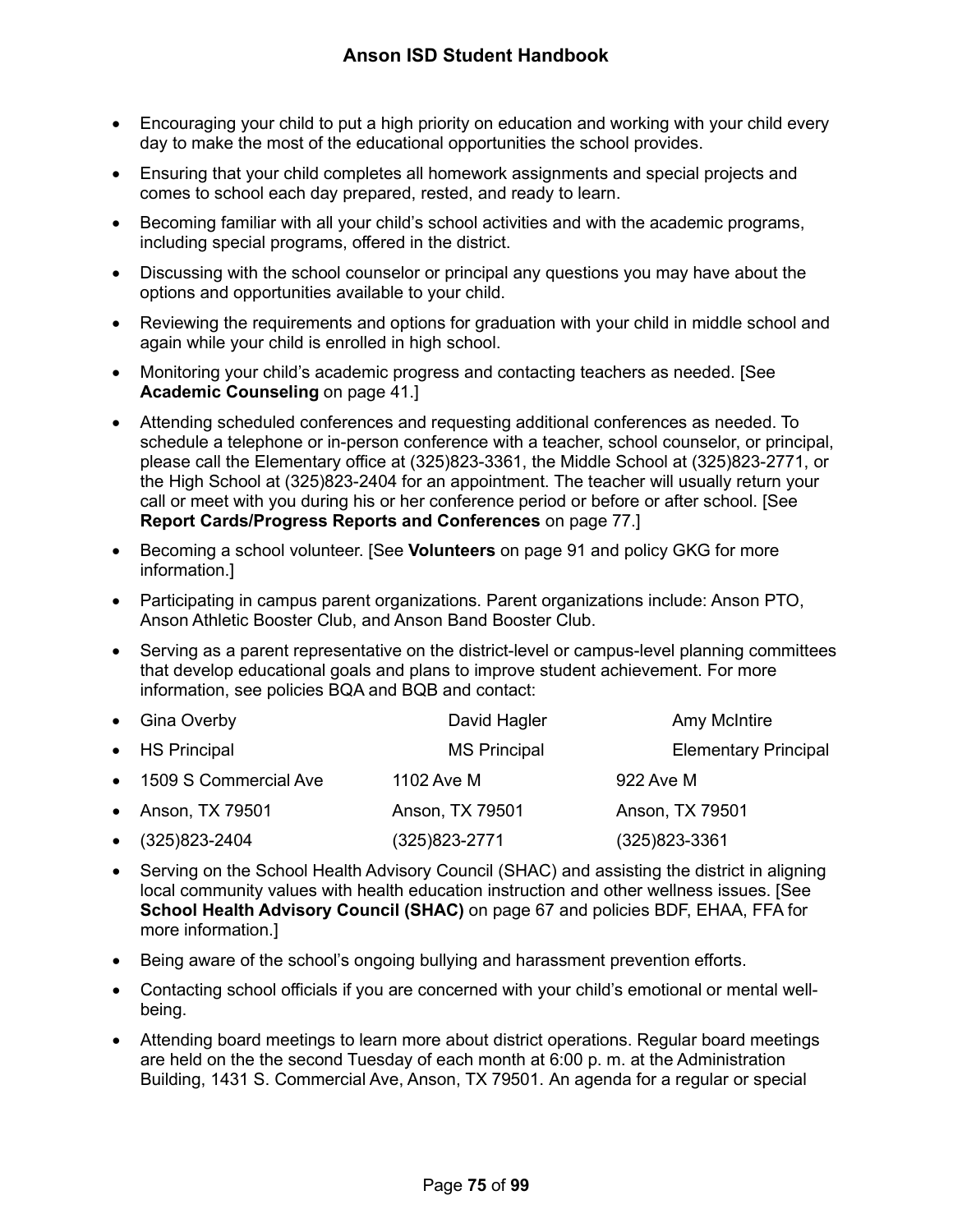meeting is posted no later than 72 hours before each meeting at 1431 S. Commercial Ave, Anson, TX 79501*.* [See policies BE and BED for more information.]

## **Parking and Parking Permits (Secondary Grade Levels Only)**

Students will not be permitted to:

- Speed.
- Double-park.
- Park across a white or yellow line.
- Park in a fire lane.
- Sit in parked cars during school hours.

Students may be subject to disciplinary action for violation of these rules. The district may tow cars that are parked in violation of these rules.

## **Pledges of Allegiance and a Minute of Silence (All Grade Levels)**

Each school day, students will recite the Pledge of Allegiance to the U.S. flag and the Pledge of Allegiance to the Texas flag. Parents may submit a written request to the principal to excuse their child from reciting a pledge. [See **Reciting the Pledges to the U.S. and Texas Flags** on page [14.](#page-14-0)]

State law requires that one minute of silence follow recitation of the pledges. Each student may choose to reflect, pray, meditate, or engage in any other silent activity during that minute so long as the silent activity does not interfere with or distract others.

In addition, state law requires that each campus provide for the observance of one minute of silence in remembrance of those who lost their lives on September 11, 2001, at the beginning of the first class period when September 11 falls on a regular school day.

[See policy EC for more information.]

## **Prayer (All Grade Levels)**

Each student has a right to pray individually, voluntarily, and silently or to meditate in school in a manner that does not disrupt school activities. The school will not encourage, require, or coerce a student to engage in or refrain from such prayer or meditation during any school activity.

## **Promotion and Retention**

A student will be promoted only on the basis of academic achievement or proficiency. In making promotion decisions, the district will consider:

- Teacher recommendation,
- Grades.
- Scores on criterion-referenced or state-mandated assessments, and
- Any other necessary academic information as determined by the district.

## **Prekindergarten - Grade 3**

A parent may request in writing that a student repeat prekindergarten, kindergarten, or grade 1, 2, or 3. Before granting the request, the district may convene a retention committee to meet and discuss the request, and will invite the parent to participate.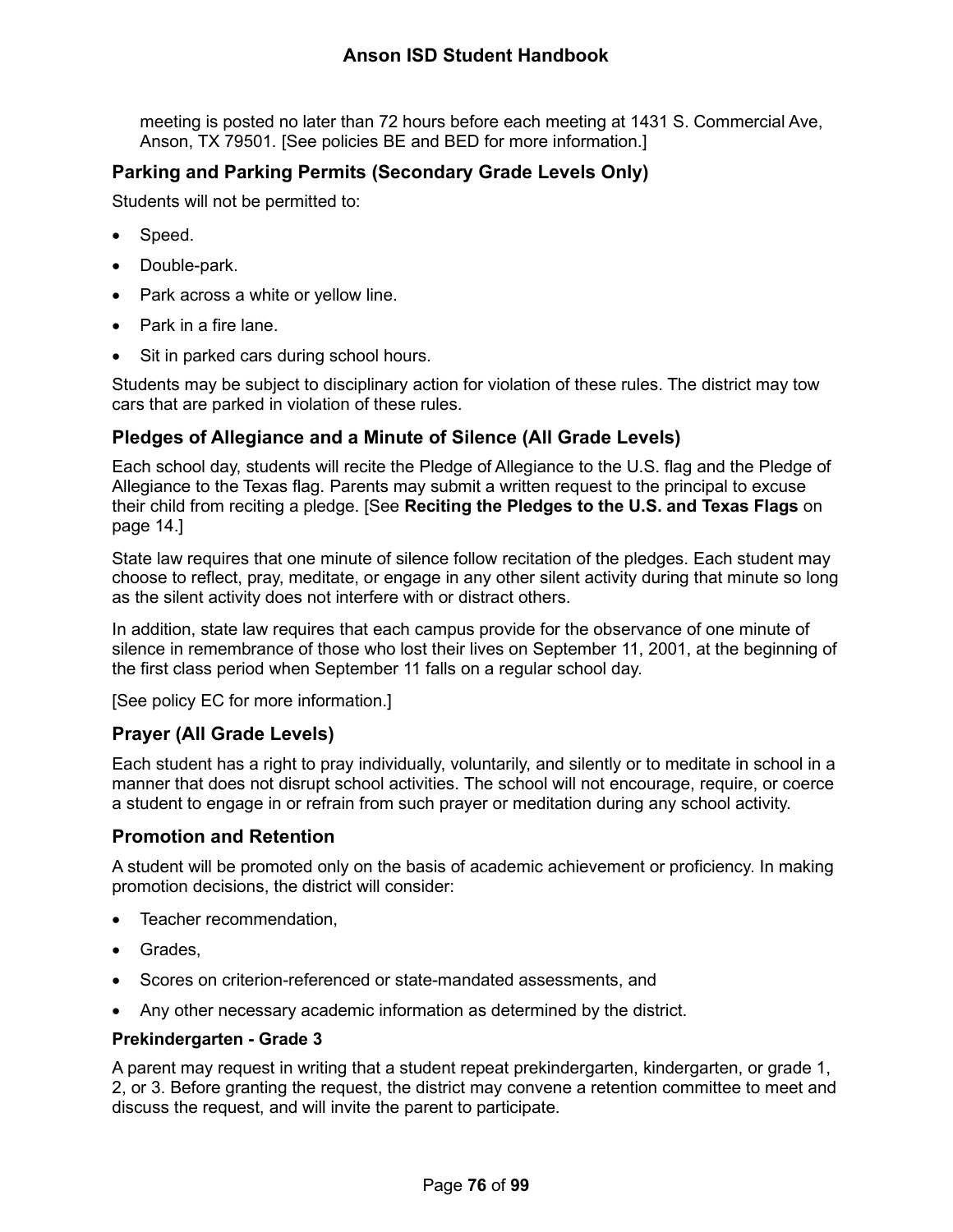## **Elementary and Middle/Junior High Grade Levels**

In grades 1-8, promotion is based on an overall average of 70 in a scale of 100, based on course-level standards (essential knowledge and skills) for all subject areas and a grade of 70 or above in three of the following areas: language arts, mathematics, science, and social studies.

In grades 9-12, promotion is based on the number of course credits earned

For the 2021–22 school year, a parent may request in writing that a student repeat grade 4, 5, 6, 7, or 8 that the student was enrolled in during the 2020-21 school year. Before granting the request, the district may convene a retention committee to meet and discuss the request and will invite the parent to participate.

#### **High School Grade Levels**

To earn credit in a course, a student must receive a grade of at least 70 based on course-level standards.

A student in grades 9–12 will be advanced a grade level based on the number of course credits earned. [See **Grade-Level Classification** on page [54.](#page-54-0)]

Students will also have multiple opportunities to retake EOC assessments. [See **Graduation** on page [55](#page-55-0) and **Standardized Testing** on page [85.](#page-85-0)]

For the 2021–22 school year, a parent may request in writing that a student repeat a course taken for high school credit that the student took and received credit for during the 2020–21 school year. Before granting the request, the district may convene a retention committee to meet and discuss the request and will invite the parent to participate.

## **Release of Students from School**

[See **Leaving Campus** on page [71.](#page-71-0)]

## **Remote Instruction**

The district may offer remote instruction in accordance with TEA guidelines.

Remote instruction will not be offered for the 2021-2022 school year.

All district policies, procedures, guidelines, rules, and other expectations of student behavior will be enforced as applicable in a remote or virtual learning environment.

## <span id="page-77-0"></span>**Report Cards/Progress Reports and Conferences (All Grade Levels)**

Report cards with each student's performance and absences in each class or subject are issued at least once every 6 weeks.

At the end of the first three weeks of a grading period, parents will receive a progress report if their child's performance in any course/subject area is near or below 70 or is below the expected level of performance. If a student receives a grade lower than 70 in any class or subject at the end of a grading period, the parent will be asked to schedule a conference with the teacher. [See **Working Together** on page [74](#page-74-0) for how to schedule a conference.]

Teachers follow grading guidelines that have been approved by the principal pursuant to the board-adopted policy. Grading guidelines are designed to reflect each student's relative mastery of each assignment. State law provides that a test or course grade issued by a teacher cannot be changed unless the board determines that the grade was arbitrary or contains an error, or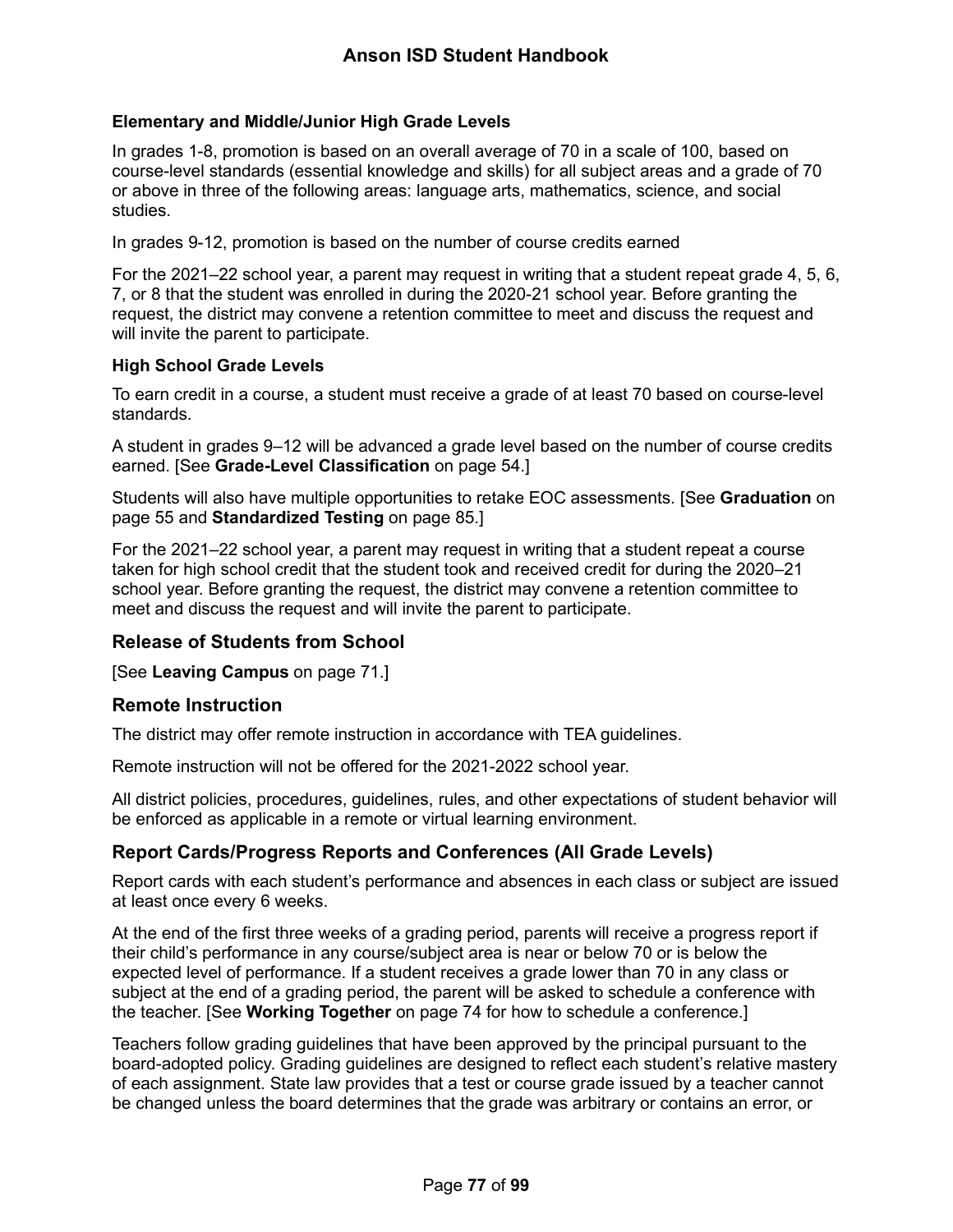that the teacher did not follow the district's grading policy. [See **Grading Guidelines** on page [55](#page-55-1) and policy EIA(LOCAL) for more information.]

Questions about grade calculation should first be discussed with the teacher. If the question is not resolved, the student or parent may request a conference with the principal in accordance with FNG(LOCAL).

The report card or unsatisfactory progress report will state whether tutorials are required for a student who receives a grade lower than 70.

Report cards and unsatisfactory progress reports must be signed by the parent and returned to the school within three (3) days. The district may communicate academic information about a student electronically, including for progress reporting purposes. An electronic signature will be accepted by the district, but parents are entitled to request a handwritten signature of acknowledgment instead.

## **Retaliation**

[See **Dating Violence, Discrimination, Harassment, and Retaliation** on page [44.](#page-44-0)]

## **Safety (All Grade Levels)**

Student safety on campus, at school-related events, and in district vehicles is a high priority of the district. The cooperation of students is essential to ensuring school safety. A student is expected to:

- Avoid conduct that is likely to put the student or others at risk.
- Follow all behavioral standards in this handbook and the Student Code of Conduct or set by district employees.
- Remain alert to any safety hazards, such as intruders on campus or threats made by any person toward a student or staff member, and promptly report any incidents to a district employee. A student may make anonymous reports about safety concerns by using the School Messenger Quick Tip on the district webpage at [www.ansontigers.com.](http://www.ansontigers.com/)
- Know emergency evacuation routes and signals.
- Follow immediately the instructions of teachers, bus drivers, and other district employees who are overseeing the welfare of students.

## **Accident Insurance**

Soon after the school year begins, parents will have the opportunity to purchase low-cost accident insurance that would help meet medical expenses in the event of injury to their child.

## **Insurance for Career and Technical Education (CTE) Programs**

The district may purchase accident, liability, or automobile insurance coverage for students and businesses involved in the district's CTE programs.

## **Preparedness Drills: Evacuation, Severe Weather, and Other Emergencies**

Periodically, the school will conduct preparedness drills of emergency procedures. When the command is given or alarm is sounded, students need to follow the direction of teachers or others in charge quickly, quietly, and in an orderly manner.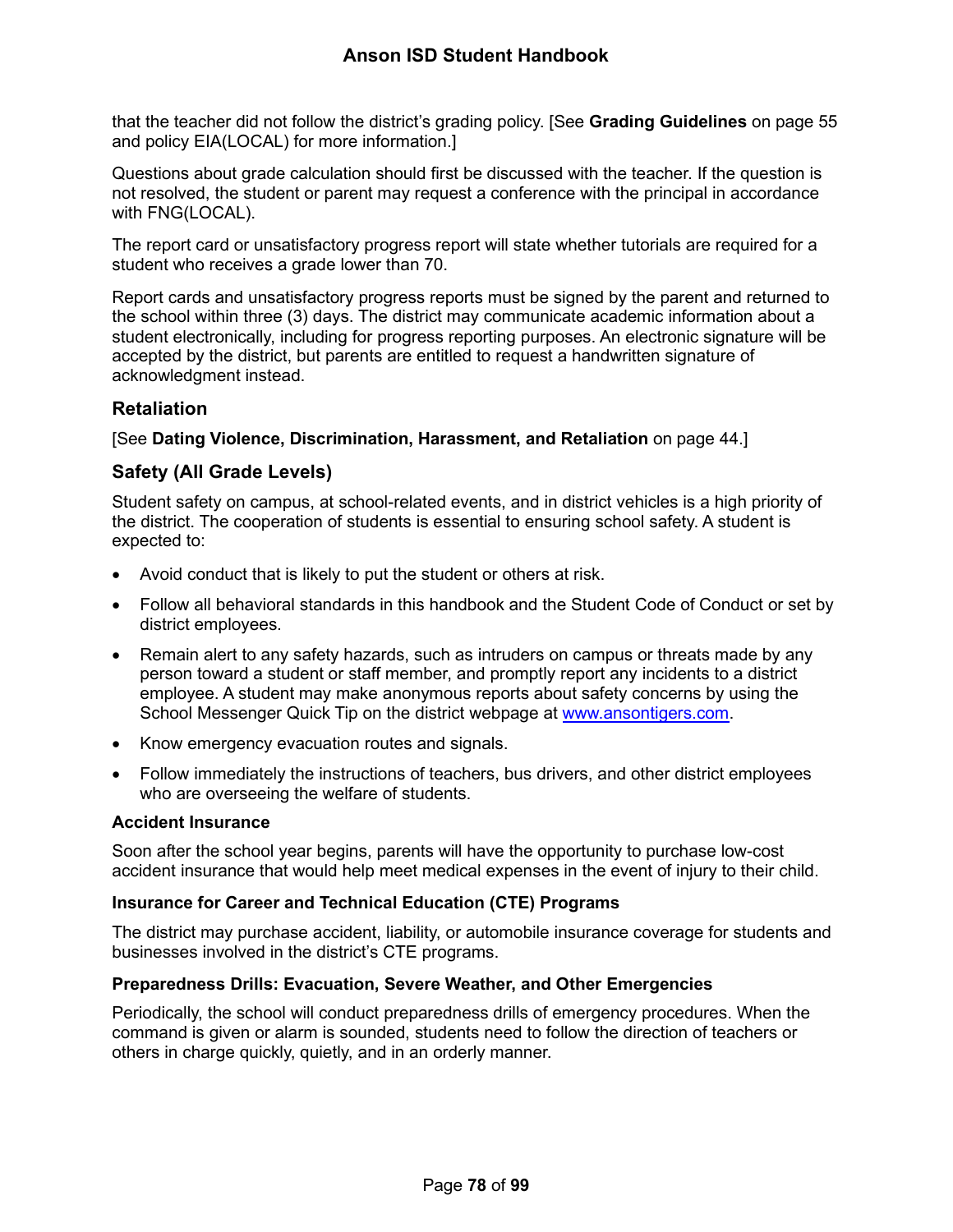## **Preparedness Training: CPR and Stop the Bleed**

The district will annually offer instruction in CPR at least once to students enrolled in in grades 7–12. The instruction can be provided as part of any course and is not required to result in CPR certification.

The district will annually offer students in grades 7–12 instruction on the use of bleeding control stations to respond to traumatic injury. For more information, see [Homeland Security's Stop the](https://www.dhs.gov/stopthebleed)  [Bleed](https://www.dhs.gov/stopthebleed) and [Stop the Bleed Texas.](https://stopthebleedtx.org/)

#### **Emergency Medical Treatment and Information**

All parents are asked each year to complete a medical care authorization form, providing written parental consent to obtain emergency treatment and information about allergies to medications or drugs. Parents should contact the school nurse to update emergency care information (name of doctor, emergency phone numbers, allergies, etc.).

The district may consent to medical treatment, which includes dental treatment, if necessary, for a student if:

- The district has received written authorization from a person having the right to consent;
- That person cannot be contacted; and
- That person has not given the district actual notice to the contrary.

The emergency care authorization form will be used by the district when a student's parent or authorized designee is unable to be contacted. A student may provide consent if authorized by law or court order.

Regardless of parental authorization for the district to consent to medical treatment, district employees will contact emergency medical services to provide emergency care when required by law or when deemed necessary, such as to avoid a life-threatening situation.

#### **Emergency School Closing Information**

Each year, parents are asked to complete an emergency release form to provide contact information in the event that the district needs to notify parents of early dismissal, delayed opening, or restricted access to a campus because of severe weather, a security threat, or another emergency cause.

The district will rely on contact information on file with the district to communicate with parents in an emergency situation, which may include real-time or automated messages. It is crucial to notify your child's school when a phone number changes. State law requires parents to update contact information within two weeks after the date the information changes.

If the campus must close, delay opening, or restrict access to the building because of an emergency, the district will also alert the community in the following ways: text (through School Messenger), phone calls (through School Messenger), emails, and local television and radio stations.

[See **Automated Emergency Communications** on page [39.](#page-39-0)]

## **SAT, ACT, and Other Standardized Tests**

[See **Standardized Testing** on page [85.](#page-85-0)]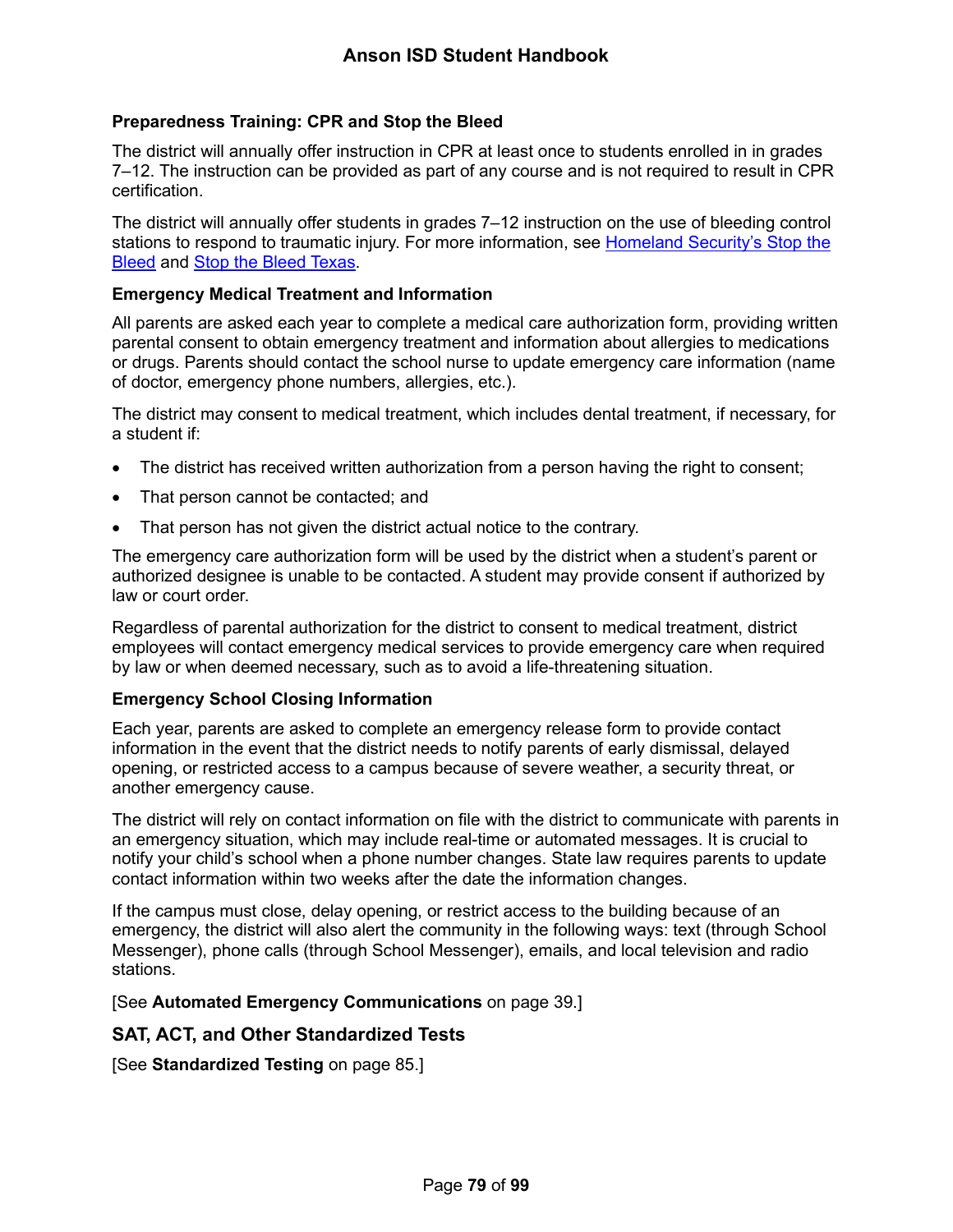## **Schedule Changes (Middle/Junior High and High School Grade Levels)**

Schedule changes will be done within the first week of school.

## **School Facilities**

### **Asbestos Management Plan (All Grade Levels)**

The district works diligently to maintain compliance with federal and state law governing asbestos in school buildings. A copy of the district's asbestos management plan is available in the central administrative office. If you have any questions or would like to examine the district's plan in more detail, please contact the district's designated asbestos coordinator:

Logan Vinson

1431 S. Commercial Ave

Anson, TX 79501

(325)823-3671

#### [lvinson@anson.esc14.net](mailto:lvinson@anson.esc14.net)

#### **Food and Nutrition Services (All Grade Levels)**

The district participates in the School Breakfast Program and National School Lunch Program and offers students nutritionally balanced meals daily in accordance with standards set forth in state and federal law.

Some students are eligible for free and reduced-price meals based on financial need. Information about a student's participation is confidential. The district may share information such as a student's name and eligibility status to help enroll eligible children in Medicaid or the state children's health insurance program (CHIP) unless the student's parent requests the student's information not be disclosed.

Participating students will be offered the same meal options as their peers and will not be treated differently from their peers.

[See policy CO for more information.]

Parents should continually monitor their child's meal account balance. When a student's meal account is depleted, the district will notify the parent. The student may continue to purchase meals according to the grace period set by the school board. The district will present the parent with a schedule of repayment for any outstanding account balance and an application for free or reduced meals.

If the district is unable to work out an agreement with the student's parent on replenishment of the meal account and payment of any outstanding balance, the student will receive a meal. The district will make every effort to avoid bringing attention to the student.

## *Vending Machines (All Grade Levels)*

The district has adopted and implemented the state and federal policies for food service, including guidelines to restrict student access to vending machines. For more information regarding these policies and guidelines, see the campus principal [See policy FFA for more information.]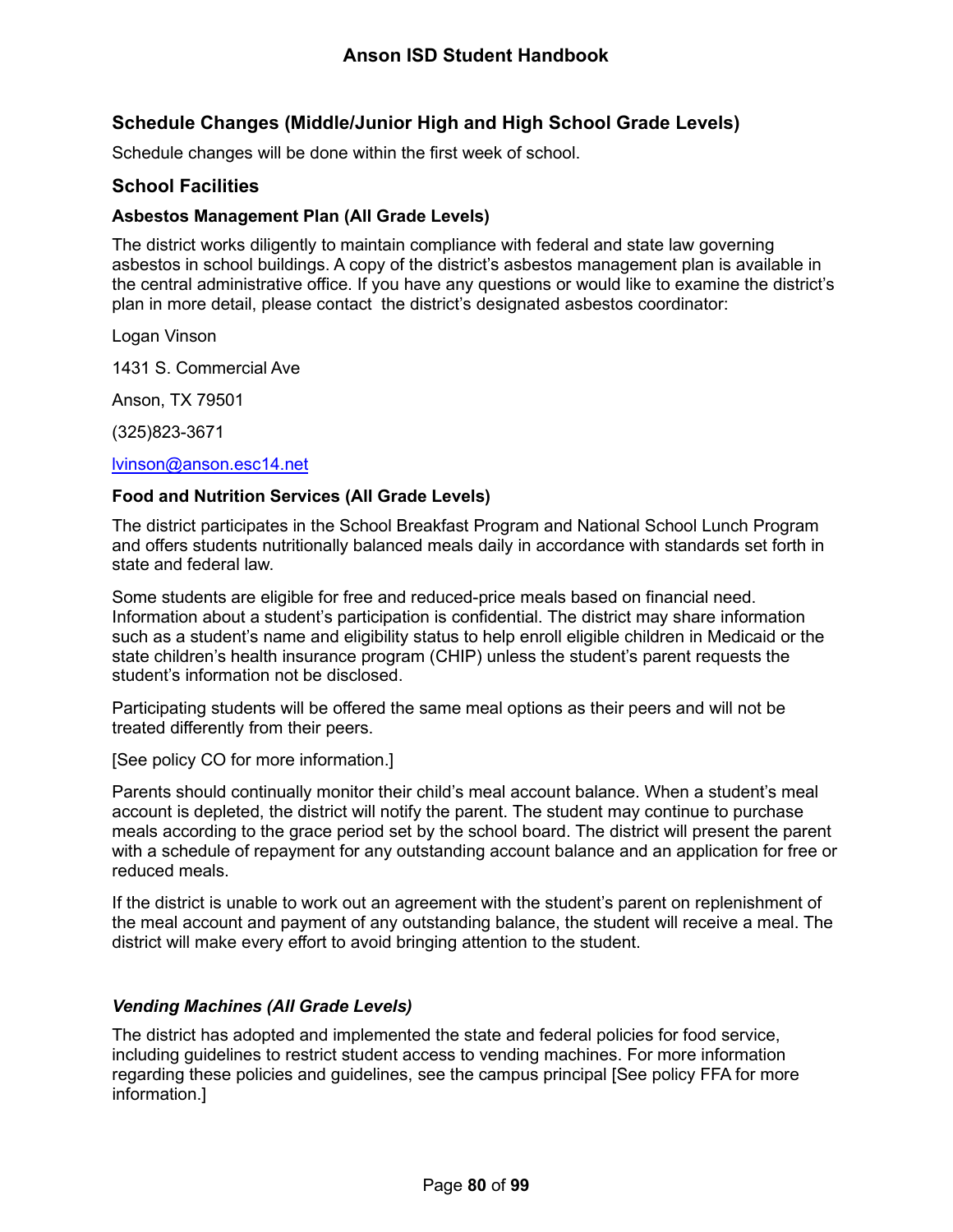## **Pest Management Plan (All Grade Levels)**

The district is required to follow integrated pest management (IPM) procedures to control pests on school grounds. Although the district strives to use the safest and most effective methods to manage pests, including a variety of non-chemical control measures, periodic indoor and outdoor pesticide use is sometimes necessary to ensure a safe, pest-free school environment.

All pesticides used are registered for their intended use by the U.S. Environmental Protection Agency and are applied only by certified pesticide applicators. Except in an emergency, signs will be posted 48 hours before indoor application. All outdoor applications will be posted at the time of treatment, and signs will remain until it is safe to enter the area.

Parents who have questions or who want to be notified of the times and types of applications prior to pesticide application inside their child's school assignment area may contact the district's IPM coordinator:

Logan Vinson

1431 S. Commercial Ave

Anson, TX 79501

(325)823-3671

#### [lvinson@anson.esc14.net](mailto:lvinson@anson.esc14.net)

#### **Conduct Before and After School (All Grade Levels)**

Teachers and administrators have full authority over student conduct at before- or after-school activities. Whether a school activity is on or off district premises, students are subject to the same rules of conduct that apply during the instructional day. Misbehavior will be subject to consequences established by the Student Code of Conduct or any stricter standards of behavior established by the sponsor for extracurricular participants.

#### **Library (All Grade Levels)**

The library is open for independent student use during the following times with a teacher permit:

Monday – Friday, 7:45 am to 3:45 pm.

#### **Use of Hallways during Class Time (All Grade Levels)**

During class times, loitering or standing in the halls is not permitted, and a student must have a hall pass to be outside the classroom for any purpose. Failure to obtain a pass will result in disciplinary action in accordance with the Student Code of Conduct.

#### **Use by Students Before and After School (All Grade Levels)**

Certain areas of the school will be accessible to students before and after school for specific purposes. Students are required to remain in the area where their activity is scheduled to take place.

The following areas are open to students before school, beginning at 7:30 a.m.

- High School
	- o Cafeteria
	- o Foyer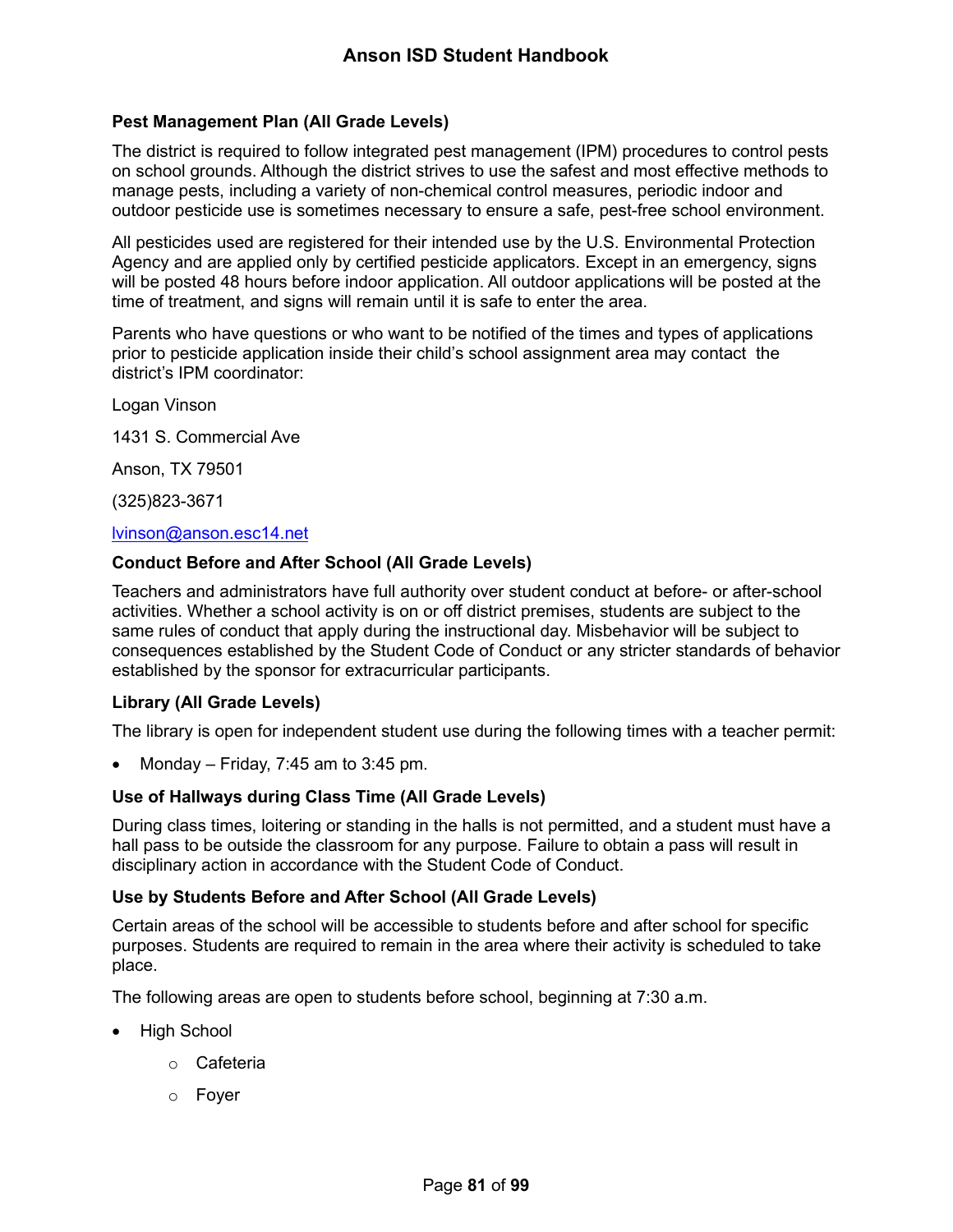- o Tiger Den
- Middle School
	- o Old gym
	- o West playground (open area)
- Elementary

In each grade level, students will be supervised in their corresponding hallways.

Unless the teacher or sponsor overseeing an activity gives permission, a student will not be permitted to go to another area of the building or campus.

Students must leave campus immediately after dismissal of school in the afternoon, unless the student is involved in an activity under the supervision of a teacher or other authorized employee or adult.

## **Meetings of Noncurriculum-Related Groups (Secondary Grade Levels Only)**

Student-organized, student-led noncurriculum-related groups are permitted to meet during the hours designated by the principal before and after school. These groups must comply with the requirements of policy FNAB(LOCAL).

A list of these groups is available in the principal's office.

## <span id="page-82-0"></span>**School-Sponsored Field Trips (All Grade Levels)**

The district periodically takes students on field trips for educational purposes.

A parent must provide permission for a student to participate in a field trip.

The district may ask the parent to provide information about a student's medical provider and insurance coverage and may also ask the parent to sign a waiver allowing for emergency medical treatment in the case of a student accident or illness during the field trip.

The district may require a fee for student participation in a field trip that is not required as part of a basic educational program or course to cover expenses such as transportation, admission, and meals; however, a student will not be denied participation because of financial need. The district is not responsible for refunding fees paid directly to a third-party vendor.

## **Searches**

#### **Searches in General (All Grade Levels)**

In the interest of promoting student safety and drug-free schools, district officials may occasionally conduct searches.

District officials may search students, their belongings, and their vehicles in accordance with law and district policy. Searches of students will be conducted without discrimination, based on, for example, reasonable suspicion or voluntary consent or pursuant to district policy providing for suspicionless security procedures, including the use of metal detectors.

In accordance with the Student Code of Conduct, students are responsible for prohibited items found in their possession, including items in their personal belongings or in vehicles parked on district property.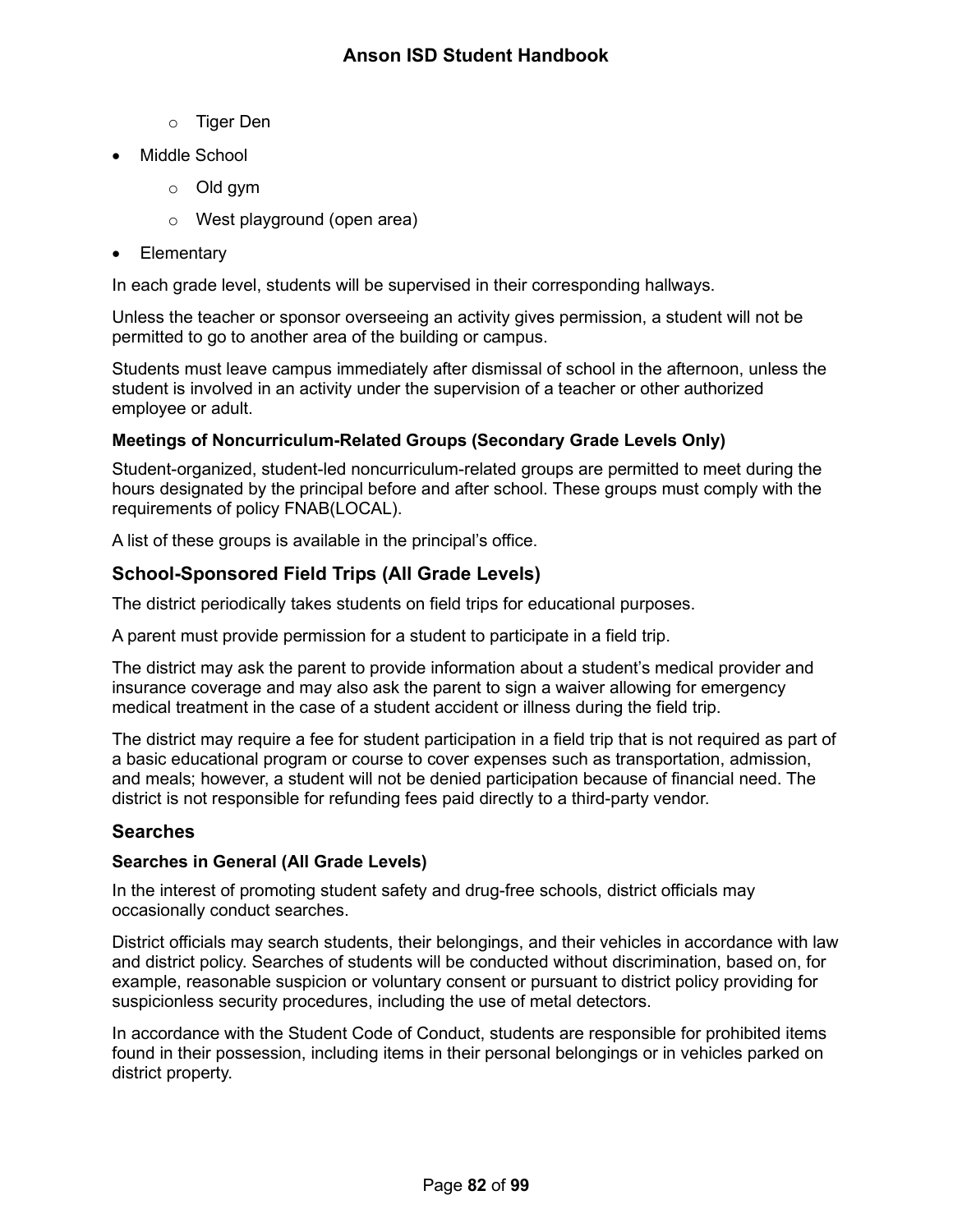If there is reasonable suspicion to believe that searching a student's person, belongings, or vehicle will reveal evidence of a violation of the Student Code of Conduct, a district official may conduct a search in accordance with law and district regulations.

#### **District Property (All Grade Levels)**

Desks, lockers, district-provided technology, and similar items are the property of the district and are provided for student use as a matter of convenience. District property is subject to search or inspection at any time without notice. Students have no expectation of privacy in district property.

Students are responsible for any item found in district property provided to the student that is prohibited by law, district policy, or the Student Code of Conduct.

#### **Metal Detectors (All Grade Levels)**

To maintain a safe and disciplined learning environment, the district reserves the right to subject students to metal detector searches when entering a district campus and at off-campus, schoolsponsored activities.

#### **Telecommunications and Other Electronic Devices (All Grade Levels)**

Use of district-owned equipment and its network systems is not private and will be monitored by the district. [See policy CQ for more information.]

Any searches of personal electronic devices will be conducted in accordance with law, and the device may be confiscated to perform a lawful search. A confiscated device may be turned over to law enforcement to determine whether a crime has been committed.

[See **Electronic Devices and Technology Resources** on page [50](#page-50-0) and policy FNF(LEGAL) for more information.]

## **Trained Dogs (All Grade Levels)**

The district may use trained dogs to screen for concealed, prohibited items, including drugs and alcohol. Screenings conducted by trained dogs will not be announced in advance. The dogs will not be used with students, but students may be asked to leave personal belongings in an area that is going to be screened, such as a classroom, a locker, or a vehicle. If a dog alerts to an item or an area, it may be searched by district officials.

## **Drug Testing (Secondary Grade Levels Only)**

The District requires the random drug-testing of any student in grades 7-12 who chooses to participate in school sponsored extracurricular activities. Students adjudicated for any drug or alcohol offense shall be treated as having a positive test. All sanction requirements must be met prior to reentry into any extracurricular activity.

First Offense: At the first offense, the student:

- Shall be advised that school administrators will notify parents.
- Shall be advised that school administrators will recommend student participation in a drug counseling assistance program designed to meet the needs of the students. Parents are encouraged to attend.
- Shall be suspended from extracurricular competition and/or performances for one week, either at the time of the offense or at the earliest possible opportunity.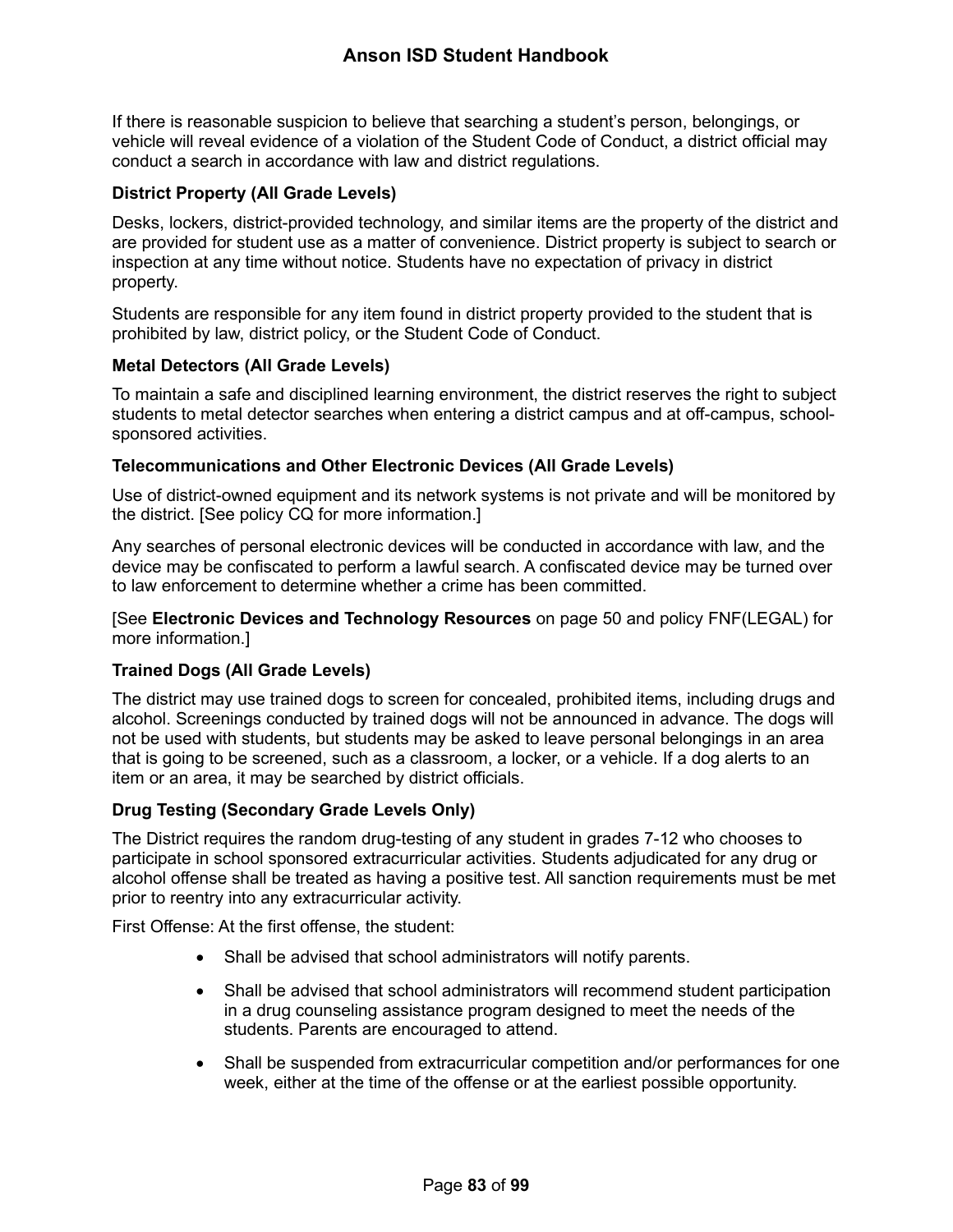- Shall submit to drug testing for the next two test administered.
- During and leading up to the period of suspension, the student may participate in practices.

Second Offense: At the time of the second offense, the student:

- Shall be advised that school administrators will notify parents.
- Shall be advised that school administrators will recommend student participation in a drug counseling assistance program designed to meet the needs of the student. Parents are encouraged to attend.
- Shall be suspended from extracurricular competition or performances for two weeks, either at the time of the offense or at the earliest possible opportunity.
- Shall submit to drug testing for the next two test administered after the two-week suspension.
- During and leading up to the period of suspension, the students may participate in practices.

Third Offense: At the third offense, the student:

- Shall be advised that school administrators will notify parents.
- Shall be advised that school administrators will recommend student participation in a drug counseling assistance program designed to meet the needs of the students. Parents are encouraged to attend.
- Shall be suspended from all extracurricular activities, including practices, for one calendar year.
- Shall submit to drug testing for the next two tests administered after the calendar year suspension.

Reentry into Extracurricular Activities: Any positive test during the calendar year of reentry shall result in another year of suspension with the student remaining at the "third offense" of the drug policy.

[See **Steroids** on page [64.](#page-64-0)]

## **Vehicles on Campus (Secondary Grade Levels Only)**

If a vehicle subject to search is locked, the student will be asked to unlock the vehicle. If the student refuses, the district will contact the student's parents. If the parents also refuse to permit the vehicle to be searched, the district may turn the matter over to law enforcement. The district may contact law enforcement even if permission to search is granted.

## **Sexual Harassment**

[See **Dating Violence, Discrimination, Harassment, and Retaliation** on page [44.](#page-44-0)]

## **Special Programs (All Grade Levels)**

The district provides special programs for gifted and talented students, students who are homeless, students in foster care, bilingual students, migrant students, English learners, students diagnosed with dyslexia, and students with disabilities. The coordinator of each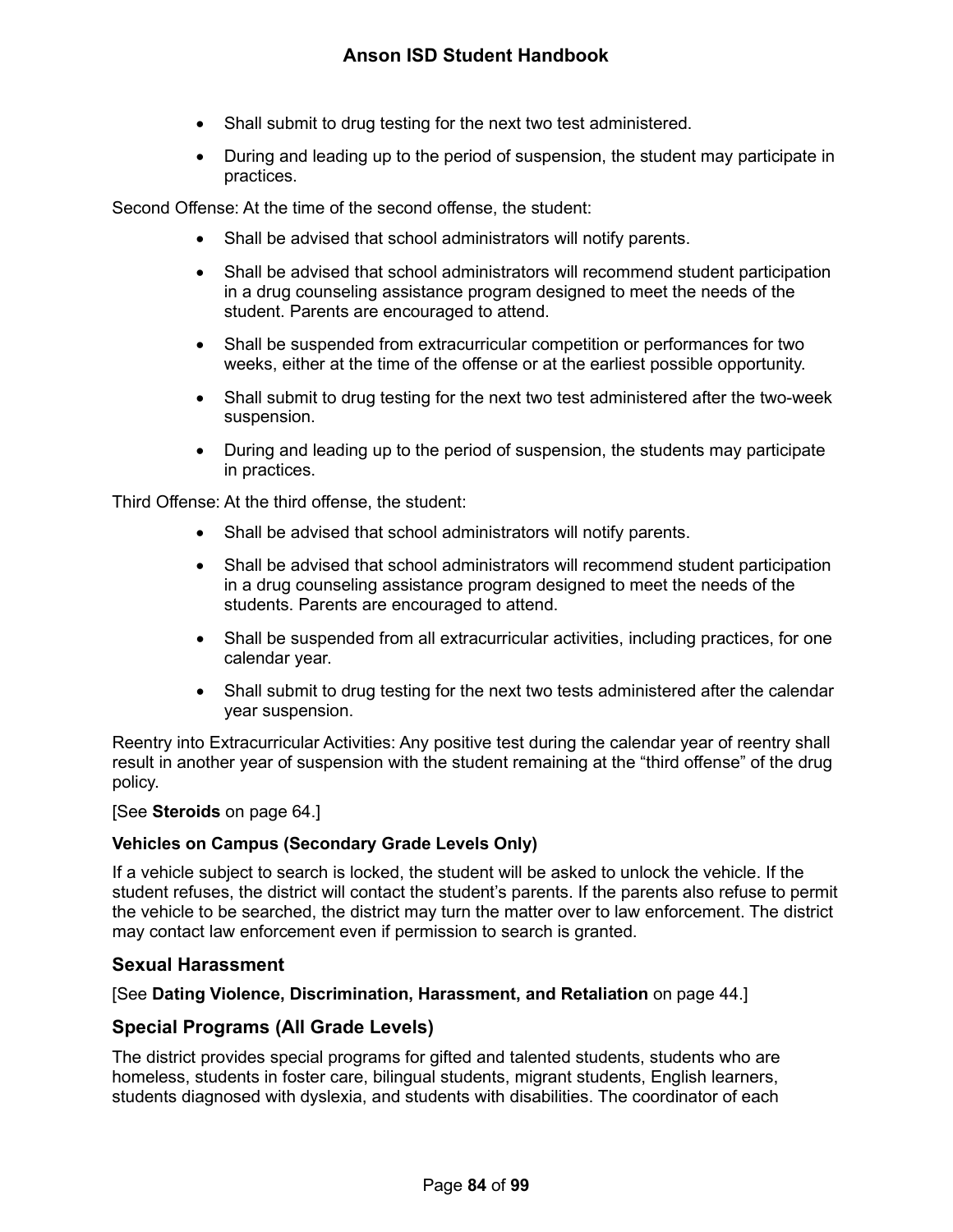program can answer questions about eligibility requirements, as well as programs and services offered in the district or by other organizations. A student or parent with questions about these programs should contact:

Bobbi Lytle

Special Programs Director

1509 S. Commercial Ave

Anson, TX 79501

(325) 823-2404

#### [blytle@anson.esc14.net](mailto:blytle@anson.esc14.net)

The Texas State Library and Archives Commission's Talking [Book Program](https://www.tsl.texas.gov/tbp/index.html) provides audiobooks free of charge to qualifying Texans, including students with visual, physical, or reading disabilities such as dyslexia.

#### <span id="page-85-0"></span>**Standardized Testing**

#### **Secondary Grade Levels**

## *SAT/ACT (Scholastic Aptitude Test and American College Test)*

Many colleges require either the American College Test (ACT) or the Scholastic Aptitude Test (SAT) for admission. These assessments are usually taken at the end of the junior year. Students are encouraged to talk with the school counselor early during their junior year to learn about these assessments and determine the appropriate examination to take. The Preliminary SAT (PSAT) and ACT-Aspire are the corresponding preparatory and readiness assessments for the SAT and ACT.

**Note:** These assessments may qualify a student to receive a performance acknowledgment on the student's transcript under the foundation graduation program and may qualify as a substitute for an end-of-course testing requirement in certain circumstances. A student's performance at a certain level on the SAT or ACT also makes the student eligible for automatic admission to a Texas public institution of higher education.

## *TSI (Texas Success Initiative) Assessment*

Prior to enrollment in a Texas public college or university, most students must take a standardized test called the Texas Success Initiative (TSI) assessment. The TSI assesses the reading, mathematics, and writing skills that freshmen-level students need to perform effectively as undergraduates in Texas public colleges and universities. This assessment may also be required before a student enrolls in a dual credit course offered through the district. Achieving certain benchmark scores on this assessment may also waive certain end-of-course assessment requirements in limited circumstances.

## **STAAR (State of Texas Assessments of Academic Readiness)**

## *Grades 3–8*

In addition to routine tests and other measures of achievement, students at certain grade levels are required to take the state assessment, called STAAR, in the following subjects:

- Mathematics, annually in grades 3–8
- Reading, annually in grades 3–8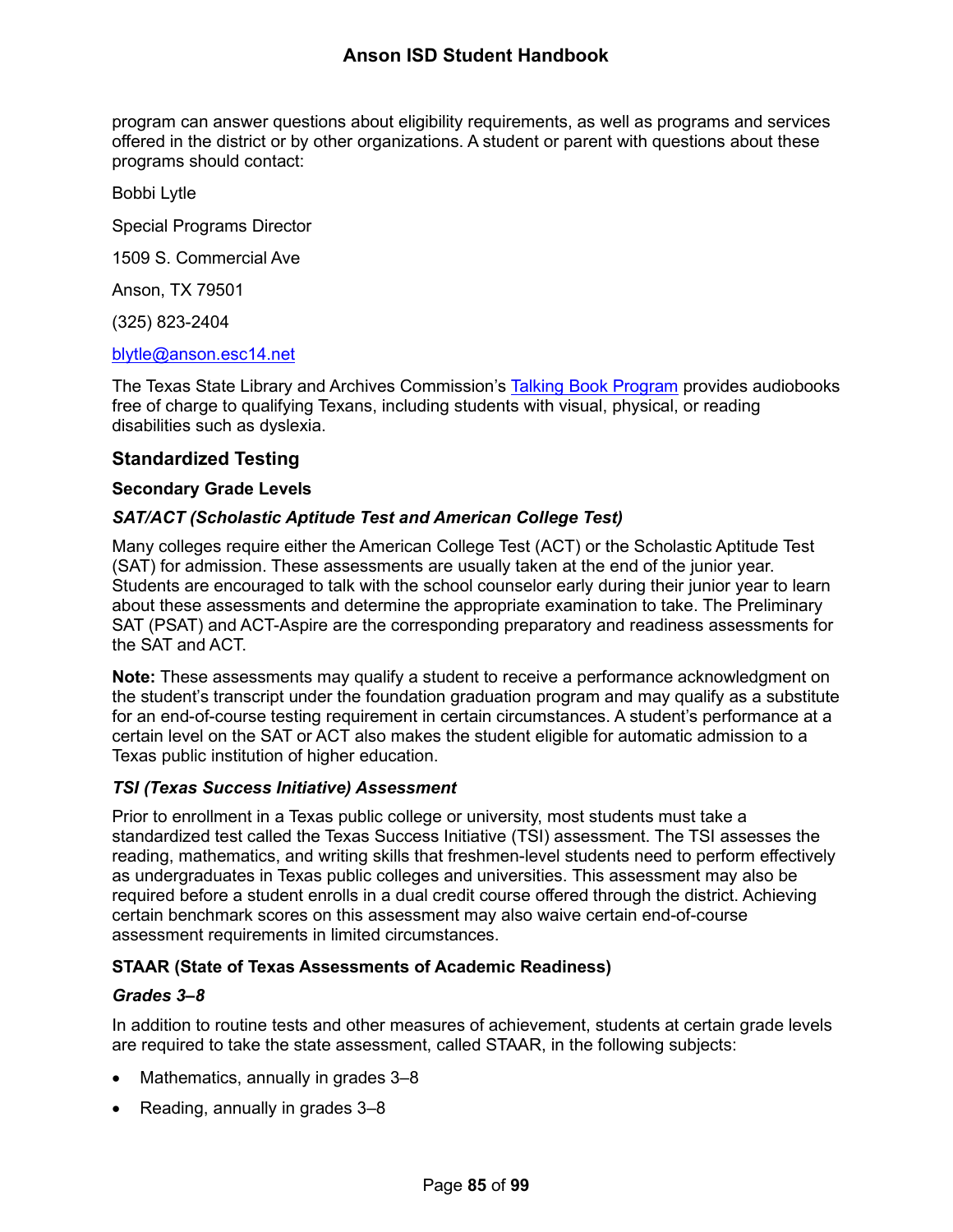- Science in grades 5 and 8
- Social Studies in grade 8

STAAR Alternate 2 is available for eligible students receiving special education services who meet certain state-established criteria as determined by the student's ARD committee.

STAAR Spanish is available for eligible students for whom a Spanish version of STAAR is the most appropriate measure of their academic progress.

### *Failure to Perform Satisfactorily on STAAR Reading or Math*

If a student in grades 3–8 does not perform satisfactorily on the state assessment, the district will provide accelerated instruction for the student. A student who does not attend accelerated instruction may violate school attendance requirements.

For a student who does not perform satisfactorily on the math or reading assessment in grades 3, 5, or 8, the district will establish an accelerated learning committee (ALC), which includes the student's parent, to develop an educational plan for accelerated instruction to enable the student to perform at the appropriate grade level by the conclusion of the next school year. The district will document the educational plan in writing and provide a copy to the student's parent.

The parent of a student in grades 3, 5, or 8 who fails to perform satisfactorily on the math or reading assessment may:

- Request that the district consider assigning the student to a particular classroom teacher in the applicable subject area, if more than one classroom teacher is available.
- File a grievance or complaint regarding the content or implementation of the ALC's educational plan. See **Complaints and Concerns (All Grade Levels)** on page [39](#page-39-1) and FNG(LOCAL).

#### *Standardized Testing for a Student Enrolled Above Grade Level*

If a student in grades 3–8 is enrolled in a class or course intended for students above his or her current grade level in which the student will be administered a state-mandated assessment, the student will be required to take an applicable state-mandated assessment only for the course in which he or she is enrolled, unless otherwise required to do so by federal law.

A student in grades 3–8 shall be assessed at least once in high school with the ACT or the SAT if the student completes the high school end-of-course assessments in mathematics, reading/language arts, or science prior to high school.

## *Standardized Testing for a Student in Special Programs*

Certain students—some with disabilities and some classified as English learners—may be eligible for exemptions, accommodations, or deferred testing. For more information, see the principal, school counselor, or special education director.

#### *Personal Graduation Plans - Middle or Junior High School Students*

For a middle-school student who does not perform satisfactorily on a state-mandated examination, a school official will prepare a personal graduation plan (PGP).

School officials will also develop a PGP for a middle-school student who is determined by the district to be unlikely to earn a high school diploma within five years of high school enrollment. The plan will, among other items;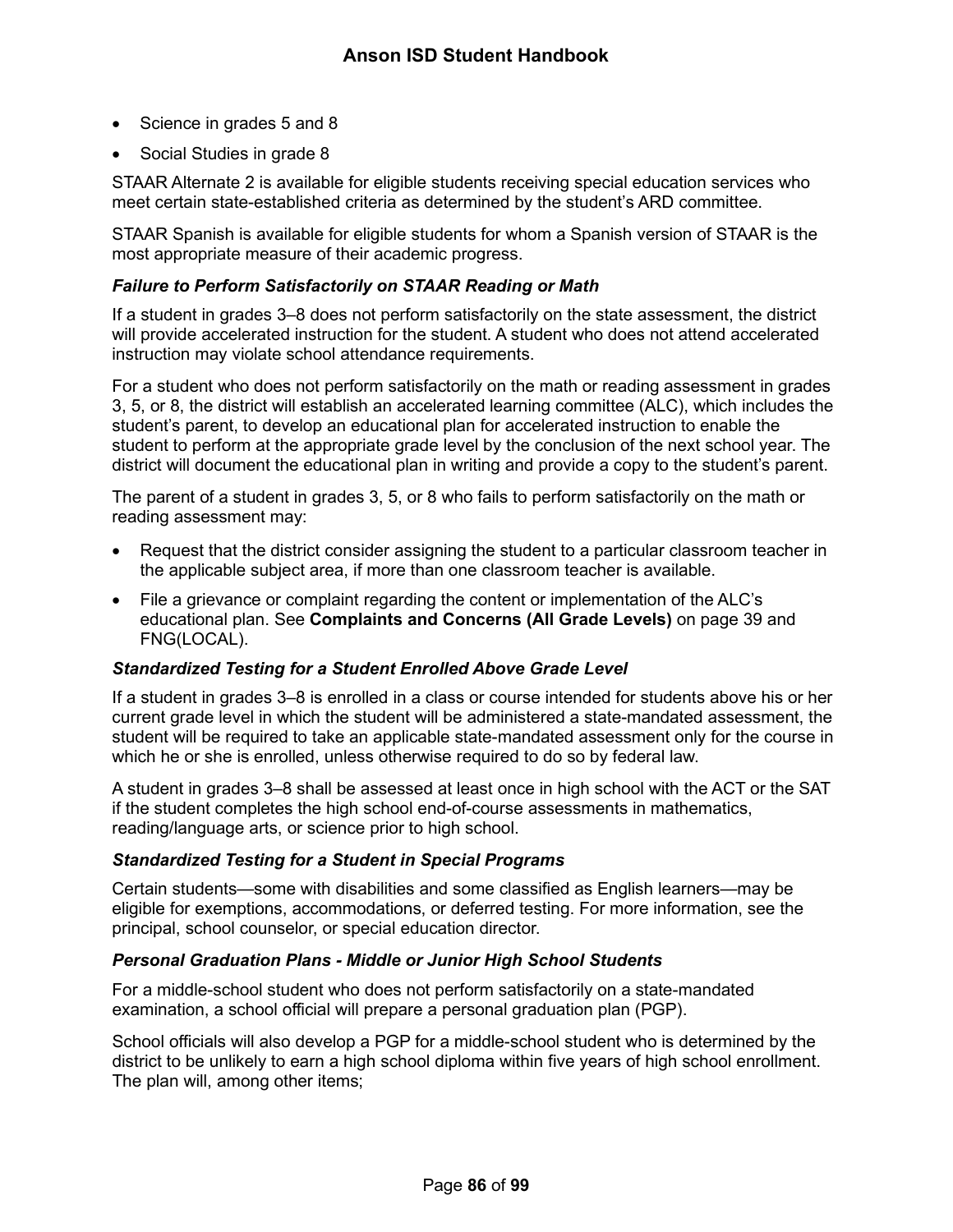- Identify the student's educational goals,
- Address the parent's educational expectations for the student, and
- Outline an intensive instruction program for the student.

[See the school counselor and policy EIF(LEGAL) for more information.]

For a student receiving special education services, the student's IEP may serve as the student's PGP and would therefore be developed by the student's ARD committee.

[See **Personal Graduation Plans** on page [58](#page-58-0) for information related to the development of personal graduation plans for high school students.]

## *High School Courses End-of-Course (EOC) Assessments*

STAAR end-of-course (EOC) assessments are administered for the following courses:

- Algebra I
- English I and English II
- **Biology**
- U.S. History

Satisfactory performance on the applicable assessments is required for graduation, unless waived or substituted as allowed by state law and rules.

There are three testing windows during the year in which a student may take an EOC assessment. The windows occur in the fall, spring, and summer months. If a student does not meet satisfactory performance, the student will have opportunities to retake the assessment.

STAAR Alternate 2 is available for eligible students receiving special education services who meet certain criteria established by the state as determined by the student's ARD committee.

An admission, review, and dismissal (ARD) committee for a student receiving special education services will determine whether successful performance on the EOC assessments will be required for graduation within the parameters identified in state rules and the student's personal graduation plan (PGP).

#### [See **Graduation** on page [55.](#page-55-0)]

## *Failure to Perform Satisfactorily on an EOC*

If a student does not perform satisfactorily on an EOC, the district will provide accelerated instruction.

Failure of a student to attend accelerated instruction may result in violations of required school attendance.

## **Students in Foster Care (All Grade Levels)**

In an effort to provide educational stability, the district will provide enrollment and registration assistance, as well as other educational services throughout the student's enrollment, to any student who is currently placed or newly placed in foster care (temporary or permanent custody of the state, sometimes referred to as substitute care).

If you have questions, please contact the district's foster care liaison: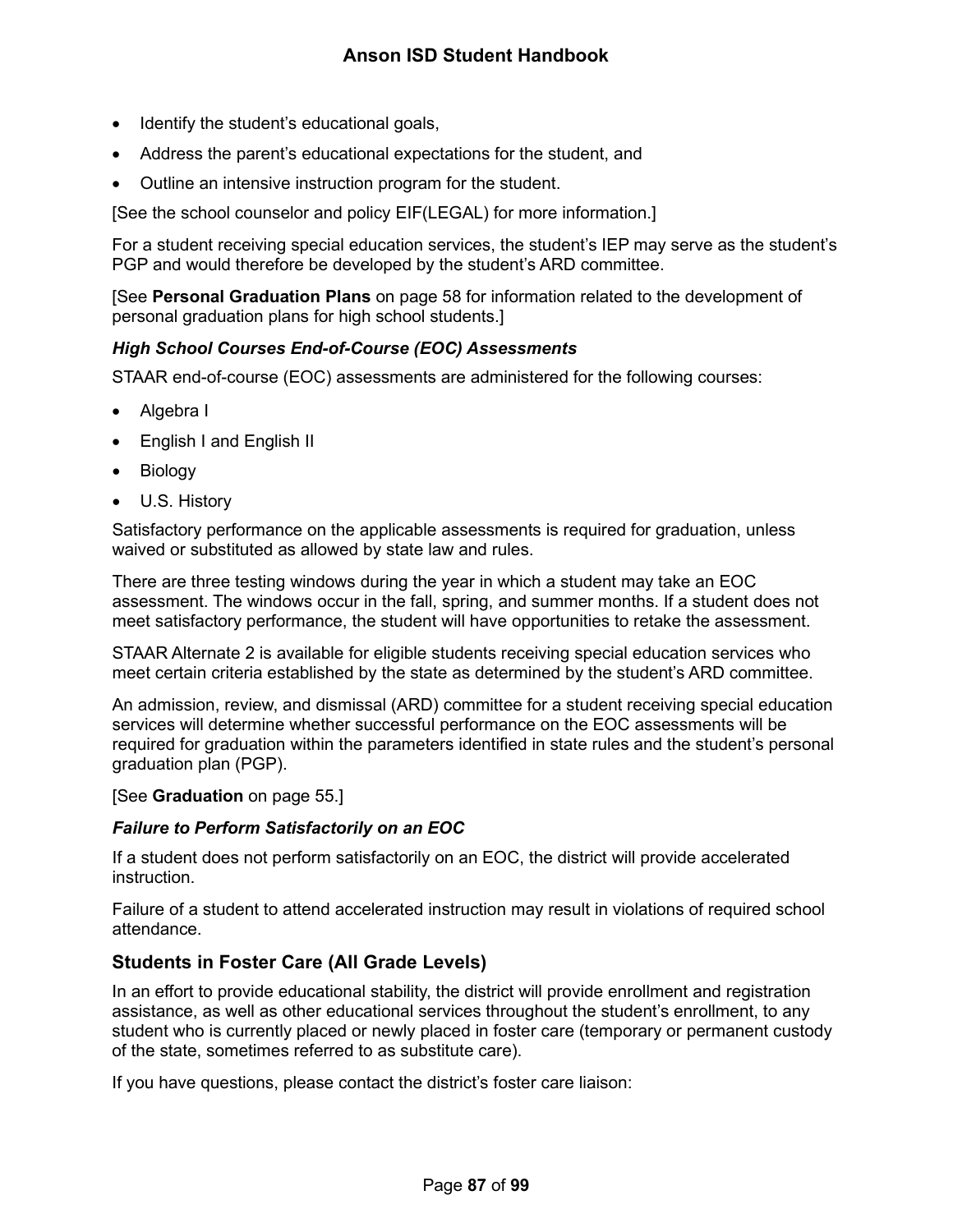Sherity Meek

HS Counselor

1509 S. Commercial Ave

Anson, TX 79501

(325) 823-2404

## [smeek@anson.esc14.net](mailto:smeek@anson.esc14.net)

## [See **A Student in the Conservatorship of the State (Foster Care)** on page [20.](#page-20-0)]

## **Students Who are Homeless (All Grade Levels)**

A parent is encouraged to inform the district if his or her child is experiencing homelessness. District staff can share resources that may be able to assist families.

For more information on services for students who are homeless, contact the district's homeless education liaison:

Sherity Meek

HS Counselor

1509 S. Commercial Ave

Anson, TX 79501

(325) 823-2404

[smeek@anson.esc14.net](mailto:smeek@anson.esc14.net)

## [See **A Student Who is Homeless** on page [21.](#page-21-0)]

## **Student Speakers (All Grade Levels)**

The district provides students the opportunity to introduce the following school events: graduation. If a student meets the eligibility criteria and wishes to introduce one of the school events listed above, the student should submit his or her name in accordance with policy FNA(LOCAL).

[See **Graduation** on page [55](#page-55-0) for information related to student speakers at graduation ceremonies and policy FNA(LOCAL) regarding other speaking opportunities.]

## **Summer School (All Grade Levels)**

Each campus is responsible for notification and details of summer programs as needed.

## **Tardies (All Grade Levels)**

A student who is tardy (arrives after the bell rings) to class may be assigned to detention hall or given another appropriate consequence.

## **Textbooks, Electronic Textbooks, Technological Equipment, and Other Instructional Materials (All Grade Levels)**

The district provides textbooks and other approved instructional materials to students free of charge for each subject or class. Students must treat any books with care and place covers on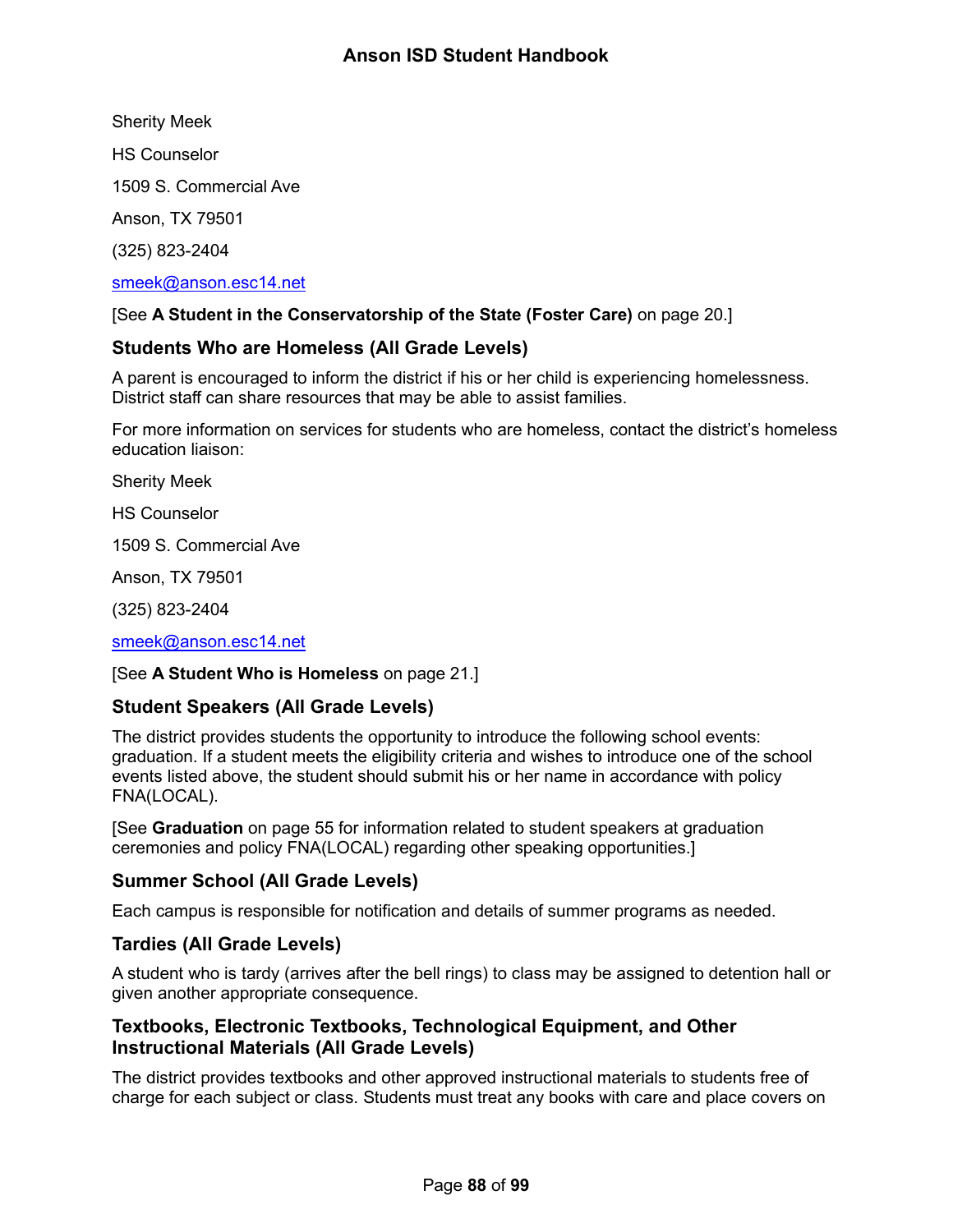them, as directed by the teacher. The district may also provide electronic textbooks and technological equipment to students, depending on course objectives.

If a student needs a graphing calculator for a course and the district does not provide one, the student may use a calculator application with graphing capabilities on a phone, laptop, tablet, or other computing device.

A student who is issued a damaged item should report the damage to the teacher.

Any student who does not return an item or returns an item in an unacceptable condition loses the right to free textbooks and technological equipment until the item is returned or the damage is paid for by the parent. However, the student will be provided the necessary instructional resources and equipment for use at school during the school day.

## **Transfers (All Grade Levels)**

The principal is authorized to transfer a student from one classroom to another.

The superintendent is authorized to investigate and approve transfers between schools.

[See **Safety Transfers/Assignments** on page [20,](#page-20-1) **Bullying** on page [31,](#page-31-0) and **A Student Who Has Learning Difficulties or Who Needs Special Education or Section 504 Services** on page [22,](#page-22-0) for other transfer options.]

## **Transportation (All Grade Levels)**

#### **School-Sponsored Trips**

Students who participate in school-sponsored trips are required to use school-provided transportation to and from the event. However, in accordance with campus procedures, a parent may provide written consent for his or her child to ride with or be released after the event to the parent or another adult designated by the parent. [See **School-Sponsored Field Trips** on page [82.](#page-82-0)]

## **Buses and Other School Vehicles**

The district makes school bus transportation available to all students living two or more miles from school and to any students who are experiencing homelessness. This service is provided at no cost to students.

Bus routes and stops will be designated annually. Any subsequent changes will be posted at the school and on the district's website. For the safety of the driver and all passengers, students must board district vehicles only at authorized stops and drivers must unload passengers only at authorized stops.

A parent may designate a child-care facility or grandparent's residence as the regular pickup and drop-off location for his or her child. The designated location must be an approved stop on an approved route. For information on bus routes and stops or to designate an alternate pickup or drop-off location, contact Logan Vinson, Trasportation Supervisor at (325)370-7454.

Students are expected to assist district staff in ensuring that buses and other district vehicles are clean and safe. When riding in district vehicles, students are held to behavioral standards established in this handbook and the Student Code of Conduct. Students must:

- Follow the driver's directions at all times.
- Enter and leave the vehicle in an orderly manner at the designated stop.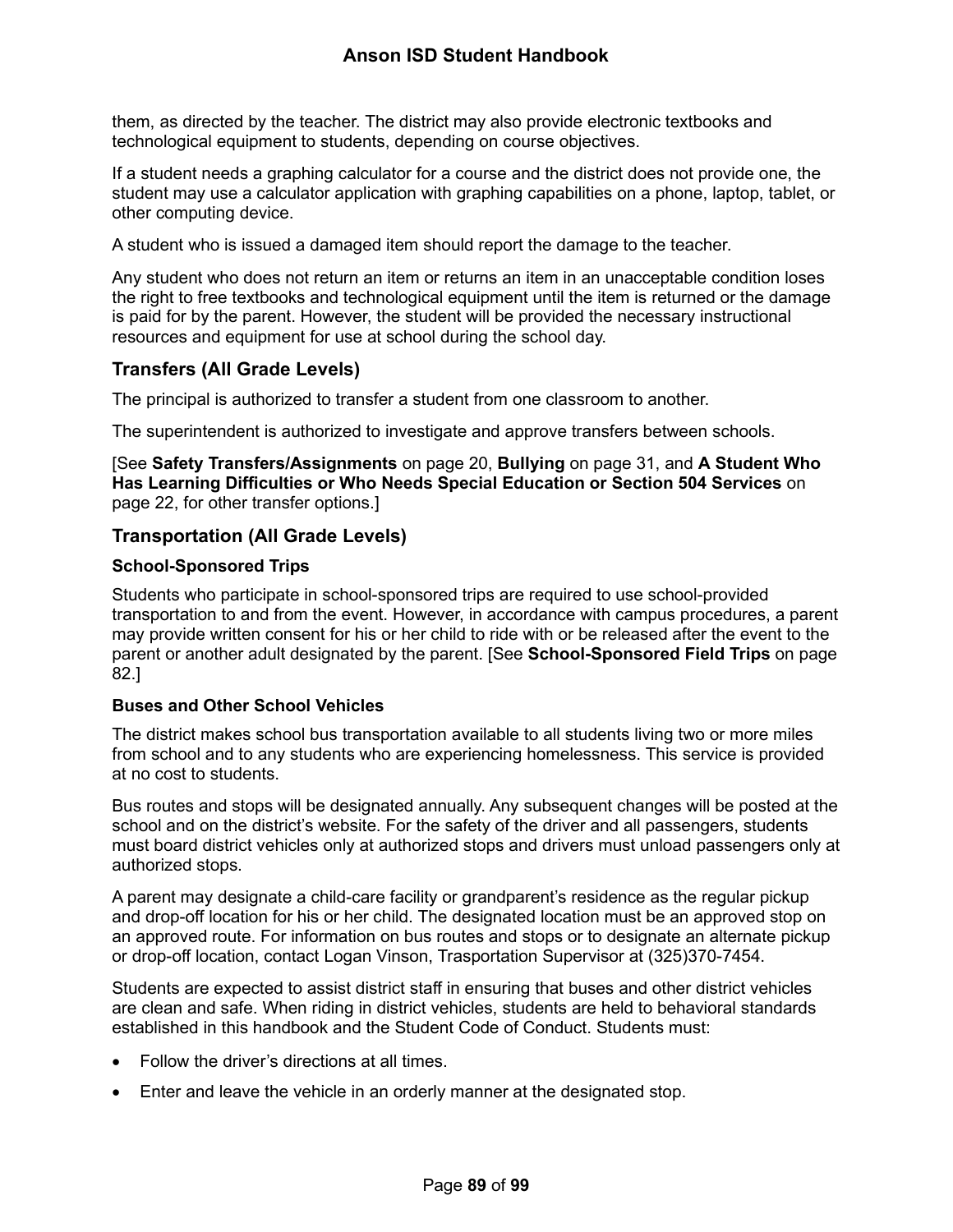- Keep feet, books, instrument cases, and other objects out of the aisle.
- Not deface the vehicle or its equipment.
- Not put head, hands, arms, or legs out of the window, hold any object out of the window, or throw objects within or out of the vehicle.
- Not possess or use any form of tobacco or e-cigarettes in any district vehicle.
- Observe all usual classroom rules.
- Be seated while the vehicle is moving.
- Fasten their seat belts, if available.
- Wait for the driver's signal upon leaving the vehicle and before crossing in front of the vehicle.
- Follow any other rules established by the operator of the vehicle.

Misconduct will be punished in accordance with the Student Code of Conduct, including loss of the privilege to ride in a district vehicle.

[See the Student Code of Conduct for provisions regarding transportation to the DAEP.]

## **Vandalism (All Grade Levels)**

Littering, defacing, or damaging school property is not tolerated. Students will be required to pay for damages they cause and will be subject to criminal proceedings as well as disciplinary consequences in accordance with the Student Code of Conduct.

## **Video Cameras (All Grade Levels)**

For safety purposes, the district uses video and audio recording equipment to monitor student behavior, including on buses and in common areas on campus. Students will not be told when the equipment is being used.

The principal will review the video and audio recordings as needed and document student misconduct. Discipline will be in accordance with the Student Code of Conduct.

In accordance with state law, a parent of a student who receives special education services, a staff member (as this term is defined by law), a principal or assistant principal, or the board may make a written request for the district to place video and audio recording equipment in certain self-contained special education classrooms. The district will provide notice before placing a video camera in a classroom or other setting in which a child receives special education services. For more information or to request the installation and operation of this equipment, speak with the principal, who the district has designated to coordinate the implementation of and compliance with this law.

[See policy EHBAF(LOCAL) for more information.]

[See **Consent to Video or Audio Record a Student when Not Already Permitted by Law** on page [10](#page-10-0) for video and other recording by parents or visitors to virtual or in-person classrooms.]

## **Visitors to the School (All Grade Levels)**

## **General Visitors**

Parents and others are welcome to visit district schools. For the safety of those within the school and to avoid disruption of instructional time, all visitors must first report to the main office and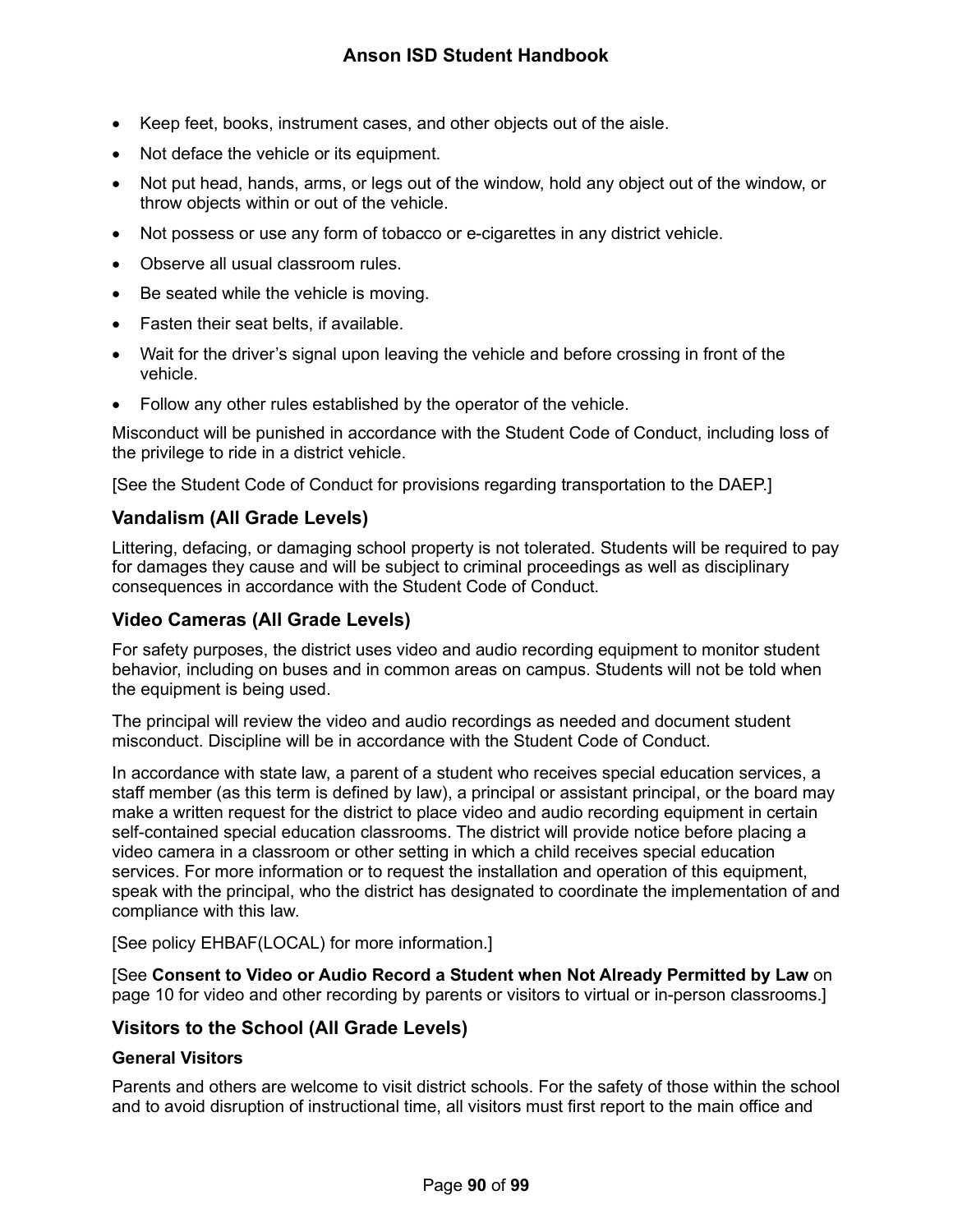comply with all applicable district policies and procedures. All visitors should be prepared to show identification.

Individuals may visit classrooms or observe virtual instruction during instructional time only with approval of the principal and teacher. Visitors may not interfere with instruction or disrupt the normal school environment.

All visitors are expected to demonstrate the highest standards of courtesy and conduct. Disruptive behavior or violations of student privacy will not be permitted.

[See **Consent to Video or Audio Record a Student when Not Already Permitted by Law** on page [10](#page-10-0) for video and other recording by parents or visitors to virtual or in-person classrooms.]

#### **Unauthorized Persons**

In accordance with Education Code 37.105, a school administrator, school resource officer (SRO), or district police officer has the authority to refuse entry to or eject a person from district property if the person refuses to leave peaceably on request and:

- The person poses a substantial risk of harm to any person; or
- The person behaves in a manner that is inappropriate for a school setting and persists in the behavior after being given a verbal warning that the behavior is inappropriate and may result in refusal of entry or ejection.

Appeals regarding refusal of entry or ejection from district property may be filed in accordance with policies FNG(LOCAL) or GF(LOCAL).

[See the Student Code of Conduct.]

## **Visitors Participating in Special Programs for Students**

#### *Business, Civic, and Youth Groups*

The district may invite representatives from patriotic societies listed in Title 36 of the United States Code to present information to interested students about membership in the society.

#### *Career Day*

On various dates throughout the year, the district invites representatives from colleges and universities and other higher education institutions, prospective employers, and military recruiters to present information to interested students.

## <span id="page-91-0"></span>**Volunteers (All Grade Levels)**

The district invites and appreciates the efforts of volunteers who are willing to serve our district and students.

If you are interested in volunteering, please contact:

| Gina Overby            | David Hagler        | Amy McIntire                |
|------------------------|---------------------|-----------------------------|
| <b>HS Principal</b>    | <b>MS Principal</b> | <b>Elementary Principal</b> |
| 1509 S. Commercial Ave | 1102 Avenue M       | 922 Avenue M                |
| Anson, TX 79501        | Anson, TX 79501     | Anson, TX 79501             |
| $(325)823 - 2404$      | (325)823-2771       | $(325)823 - 3361$           |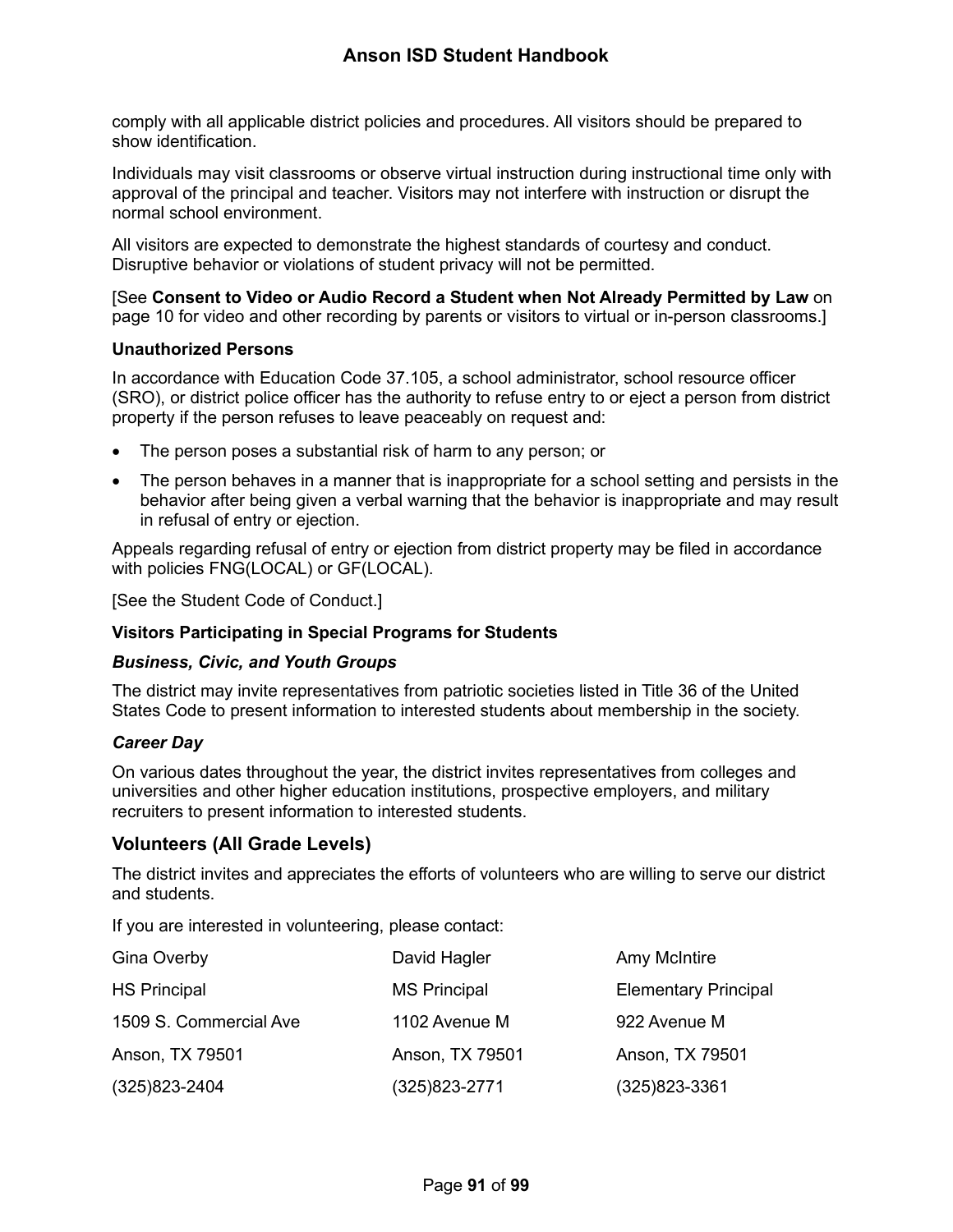#### [goverby@anson.esc14.net](mailto:goverby@anson.esc14.net) [dhagler@anson.esc14.net](mailto:dhagler@anson.esc14.net) [amcintire@anson.esc14.net](mailto:amcintire@anson.esc14.net)

The district does not require state criminal history background checks for volunteers who are parents, guardians, or grandparents of a child enrolled in the district.

Subject to exceptions in accordance with state law and district procedures, other volunteers will be subject to a state criminal history background check, and the volunteer must pay all costs for the background check.

## **Voter Registration (Secondary Grade Levels Only)**

A student who is eligible to vote in any local, state, or federal election may obtain a voter registration application at the main campus office.

## **Withdrawing from School (All Grade Levels)**

To withdraw a student under age 18 from school, the parent or guardian must submit a written request to the principal specifying the reasons for withdrawal and the final day the student will be in attendance. Withdrawal forms are available from the principal's office.

A student who is age 18 or older, who is married, or who has been declared by a court to be an emancipated minor may withdraw without parental signature.

Please provide the school at least three days' notice of withdrawal so that records and documents may be prepared.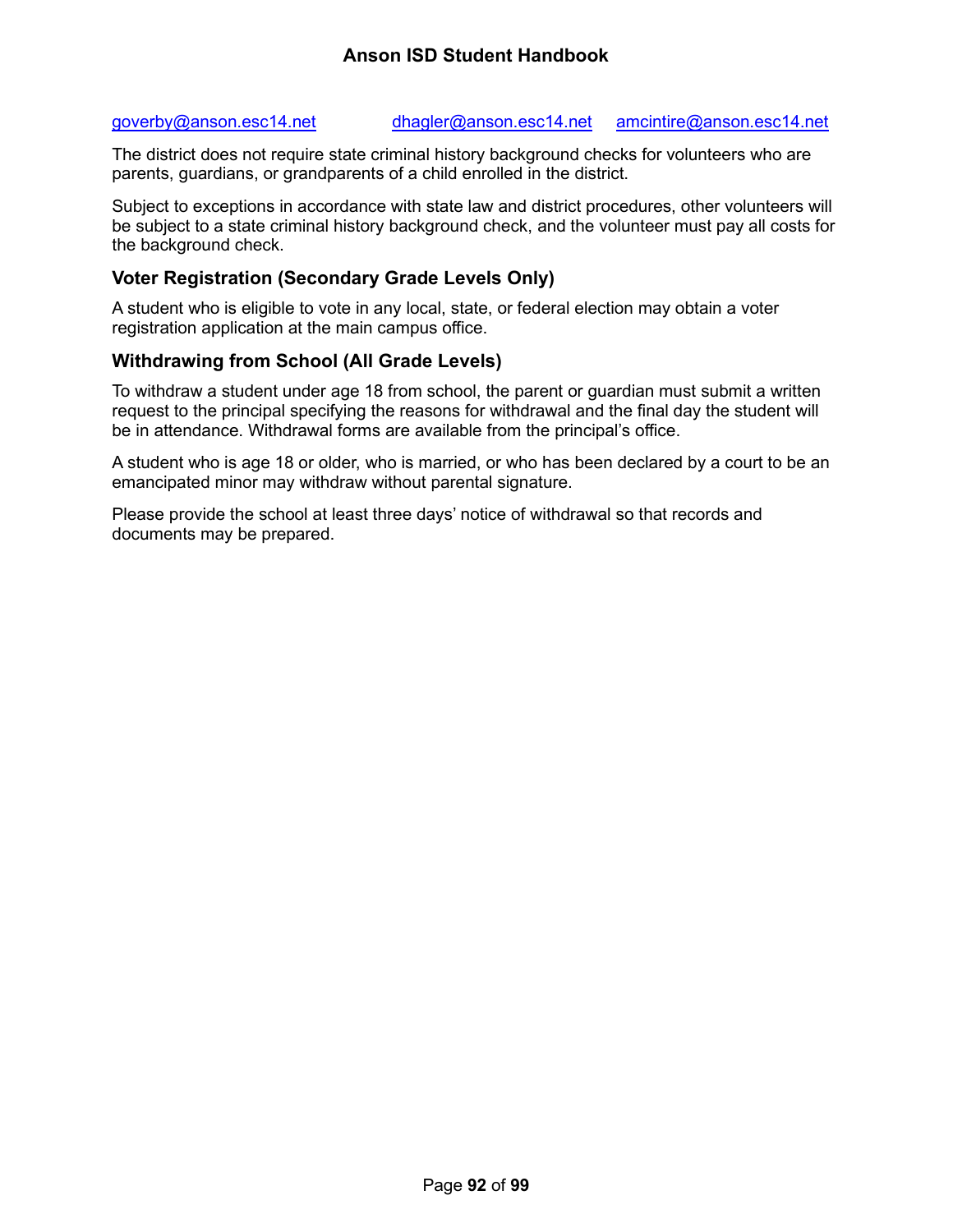# **Glossary**

**Accelerated instruction,** also referred to as **supplemental instruction,** is an intensive supplemental program designed to help an individual student acquire the knowledge and skills required at his or her grade level. It is required when a student does not meet the passing standard on a state-mandated assessment.

**ACT,** or the American College Test, is one of the two most frequently used college or university admissions examinations. The test may be required for admission to certain colleges or universities.

**ACT-Aspire** is designed as a preparatory and readiness assessment for the ACT. This is usually taken by students in grade 10.

**ARD** stands for admission, review, and dismissal. The ARD committee convenes for each student who is identified as needing a full and individual evaluation for special education services. The eligible student and his or her parents are members of the committee.

**Attendance review committee** is responsible for reviewing a student's absences when the student's attendance drops below 90 percent, or in some cases 75 percent, of the days the class is offered. Under guidelines adopted by the board, the committee will determine whether there were extenuating circumstances for the absences and whether the student needs to complete certain conditions to master the course and regain credit or a final grade lost because of absences.

**CPS** stands for Child Protective Services.

**DAEP** stands for disciplinary alternative education program, a placement for students who have violated certain provisions of the Student Code of Conduct.

**DFPS** stands for the Texas Department of Family and Protective Services.

**DPS** stands for the Texas Department of Public Safety.

**DSHS** stands for the Texas Department of State Health Services.

**ED** stands for the U.S. Department of Education.

**EOC (end-of-course) assessments** are state-mandated and are part of the STAAR program. Successful performance on EOC assessments are required for graduation. These examinations will be given in English I, English II, Algebra I, Biology, and U.S. History.

**ESSA** is the federal Every Student Succeeds Act.

**FERPA** refers to the federal Family Educational Rights and Privacy Act, which grants specific privacy protections to student records. The law contains certain exceptions, such as for directory information, unless a student's parent or a student 18 years of age or older directs the school not to release directory information.

**IEP** stands for individualized education program and is the written record prepared by the ARD committee for a student with disabilities who is eligible for special education services.

**IGC** is the individual graduation committee, formed in accordance with state law, to determine a student's eligibility to graduate when the student has failed to demonstrate satisfactory performance on no more than two of the required state assessments.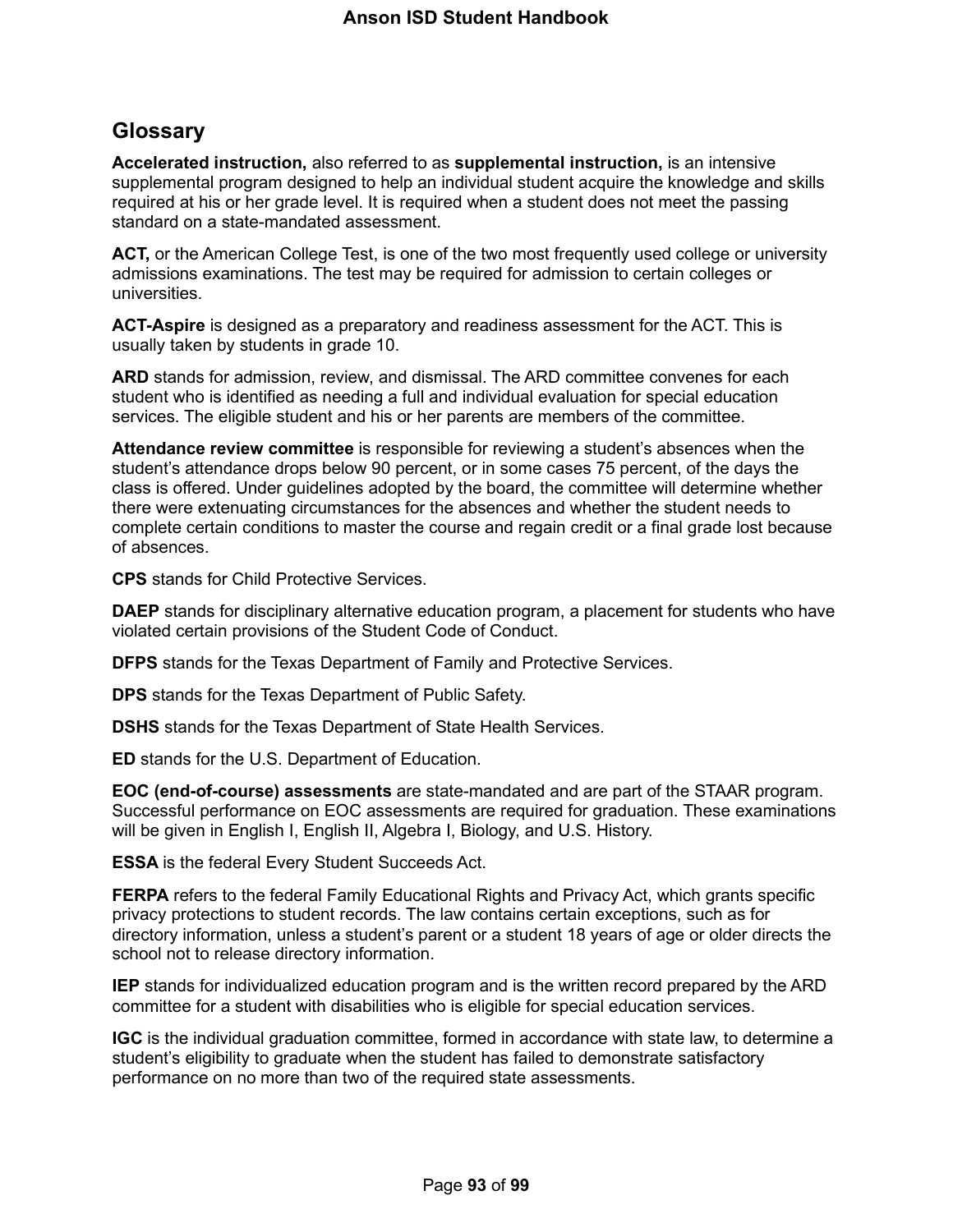**ISS** refers to in-school suspension, a disciplinary technique for misconduct found in the Student Code of Conduct. Although different from out-of-school suspension and placement in a DAEP, ISS removes the student from the regular classroom.

**PGP** stands for personal graduation plan, which is required for high school students and for any student in middle school who fails a section on a state-mandated test or is identified by the district as not likely to earn a high school diploma before the fifth school year after he or she begins grade 9.

**PSAT** is the preparatory and readiness assessment for the SAT. It also serves as the basis for the awarding of National Merit Scholarships.

**SAT** refers to the Scholastic Aptitude Test, one of the two most frequently used college or university admissions examinations. The test may be required for admissions to certain colleges or universities.

**SHAC** stands for School Health Advisory Council, a group of at least five members, a majority of whom must be parents, appointed by the school board to help ensure that local community values and health issues are reflected in the district's health education instruction, as well as assist with other student and employee wellness issues.

**Section 504** is the federal law that prohibits discrimination against a student with a disability, requiring schools to provide opportunities for equal services, programs, and participation in activities. Unless the student is determined to be eligible for special education services under the Individuals with Disabilities Education Act (IDEA), general education with appropriate instructional accommodations will be provided.

**STAAR** is the State of Texas Assessments of Academic Readiness, the state's system of standardized academic achievement assessments.

**STAAR Alternate 2** is an alternative state-mandated assessment designed for students with severe cognitive disabilities receiving special education services who meet the participation requirements, as determined by the student's ARD committee.

**STAAR Spanish** is an alternative state-mandated assessment administered to eligible students for whom a Spanish version of STAAR is the most appropriate measure of their academic progress.

**State-mandated assessments** are required of students at certain grade levels and in specified subjects. Except under limited circumstances, students must pass the STAAR EOC assessments to graduate. Students have multiple opportunities to take the tests, if necessary, for graduation.

**Student Code of Conduct** is developed with the advice of the district-level committee and adopted by the board and identifies the circumstances, consistent with law, when a student may be removed from a classroom, campus, or district vehicle; sets out the conditions that authorize or require the principal or another administrator to place the student in a DAEP; and outlines conditions for out-of-school suspension and for expulsion. The Student Code of Conduct also addresses notice to the parent regarding a student's violation of one of its provisions.

**TAC** stands for the Texas Administrative Code.

**TEA** stands for the Texas Education Agency, which oversees primary and secondary public education in Texas.

**TEC** stands for the Texas Education Code.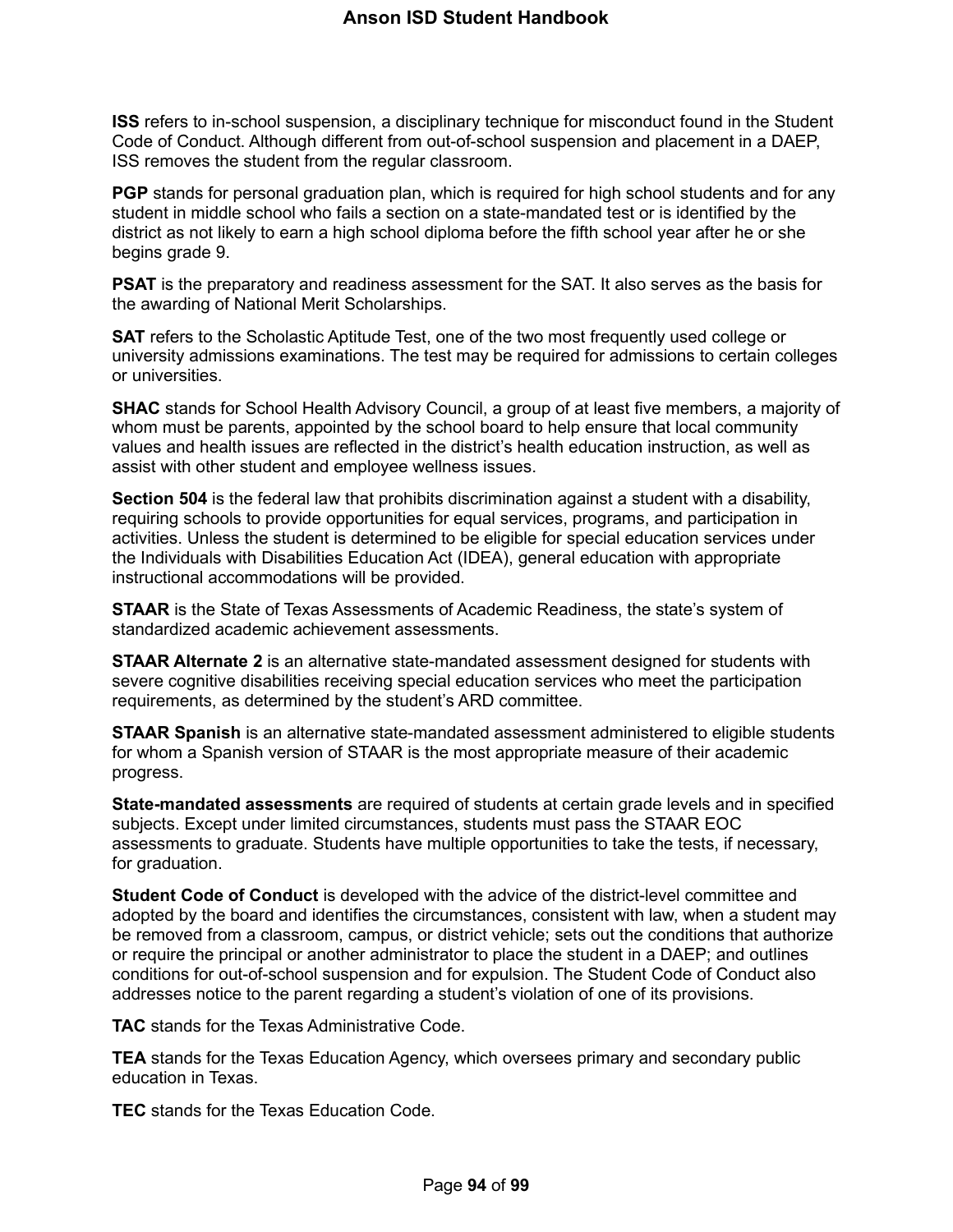**TELPAS** stands for the Texas English Language Proficiency Assessment System, which assesses the progress that English learners make in learning the English language and is administered for those who meet the participation requirements in kindergarten–grade 12.

**TSI** stands for the Texas Success Initiative, an assessment designed to measure the reading, mathematics, and writing skills that entering college-level freshmen students should have if they are to be successful in undergraduate programs in Texas public colleges and universities.

**TXVSN** stands for the Texas Virtual School Network, which provides online courses for Texas students to supplement the instructional programs of public school districts. Courses are taught by qualified instructors and are equivalent in rigor and scope to a course taught in a traditional classroom setting.

**UIL** refers to the University Interscholastic League, the statewide, voluntary nonprofit organization that oversees educational extracurricular academic, athletic, and music contests.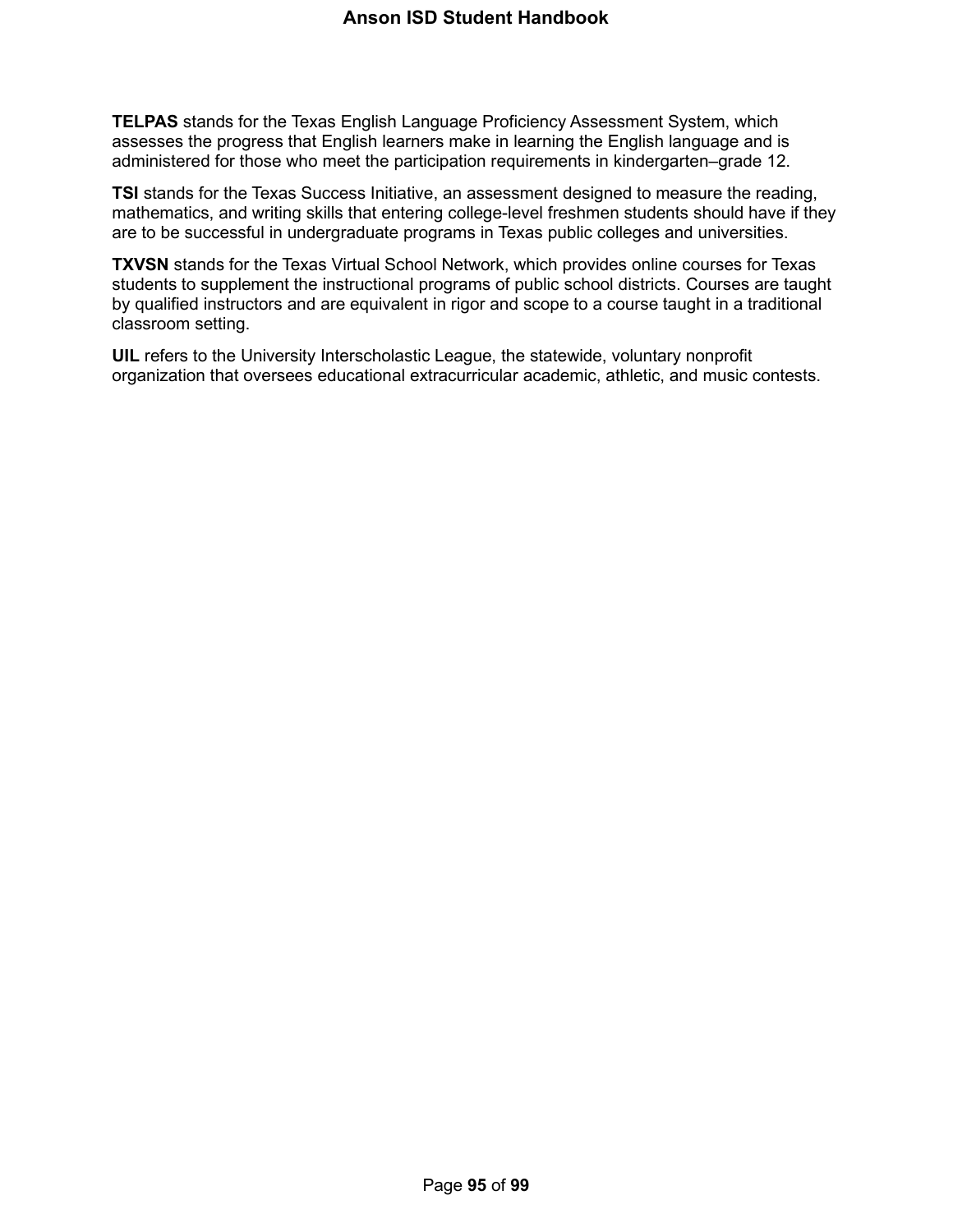# **Freedom from Bullying Policy**

**Note:** School board policies may be revised at any time. For legal context and the most current copy of the local policy, visit

[https://pol.tasb.org/Policy/Download/746?filename=FFI\(LOCAL\).html&title=STUDENT%20WEL](https://pol.tasb.org/Policy/Download/746?filename=FFI(LOCAL).html&title=STUDENT%20WELFARE&subtitle=FREEDOM%20FROM%20BULLYING) [FARE&subtitle=FREEDOM%20FROM%20BULLYING](https://pol.tasb.org/Policy/Download/746?filename=FFI(LOCAL).html&title=STUDENT%20WELFARE&subtitle=FREEDOM%20FROM%20BULLYING) Below is the text of Anson ISD's policy FFI(LOCAL) as of the date this handbook was finalized for this school year.

## **Student Welfare: Freedom from Bullying**

Policy FFI(LOCAL) adopted on 10/6/2017.

## Bullying Prohibited

The District prohibits bullying, including cyberbullying, as defined by state law. Retaliation against anyone involved in the complaint process is a violation of District policy and is prohibited.

## **Examples**

Bullying of a student could occur by physical contact or through electronic means and may include hazing, threats, taunting, teasing, confinement, assault, demands for money, destruction of property, theft of valued possessions, name calling, rumor spreading, or ostracism.

#### Retaliation

The District prohibits retaliation by a student or District employee against any person who in good faith makes a report of bullying, serves as a witness, or participates in an investigation.

#### **Examples**

Examples of retaliation may include threats, rumor spreading, ostracism, assault, destruction of property, unjustified punishments, or unwarranted grade reductions. Unlawful retaliation does not include petty slights or annoyances.

#### False Claim

A student who intentionally makes a false claim, offers false statements, or refuses to cooperate with a District investigation regarding bullying shall be subject to appropriate disciplinary action.

#### Timely Reporting

Reports of bullying shall be made as soon as possible after the alleged act or knowledge of the alleged act. A failure to immediately report may impair the District's ability to investigate and address the prohibited conduct.

#### Reporting Procedures

#### Student Report

To obtain assistance and intervention, any student who believes that he or she has experienced bullying or believes that another student has experienced bullying should immediately report the alleged acts to a teacher, school counselor, principal, or other District employee. The Superintendent shall develop procedures allowing a student to anonymously report an alleged incident of bullying.

Employee Report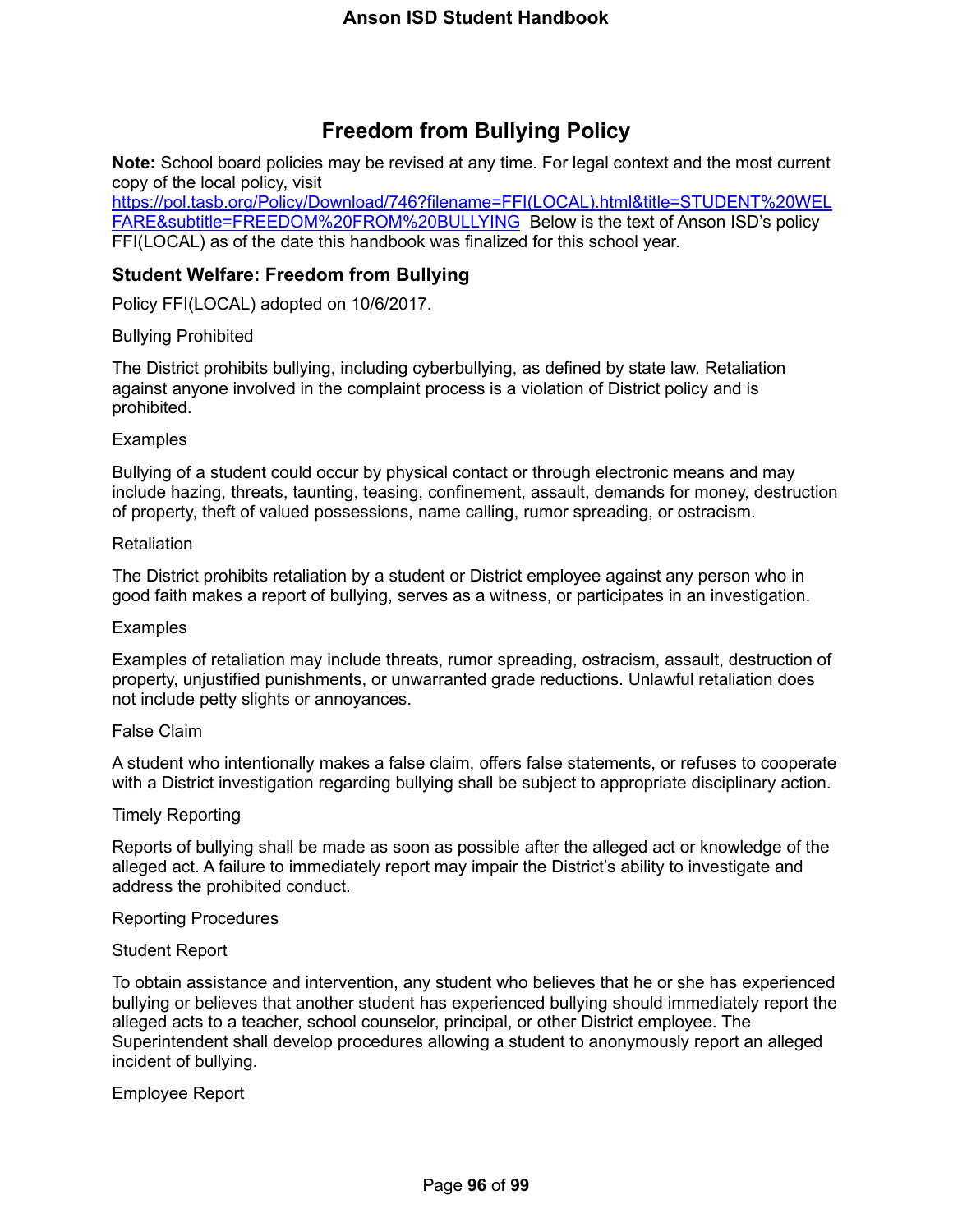Any District employee who suspects or receives notice that a student or group of students has or may have experienced bullying shall immediately notify the principal or designee.

#### Report Format

A report may be made orally or in writing. The principal or designee shall reduce any oral reports to written form.

#### Notice of Report

When an allegation of bullying is reported, the principal or designee shall notify a parent of the alleged victim on or before the third business day after the incident is reported. The principal or designee shall also notify a parent of the student alleged to have engaged in the conduct within a reasonable amount of time after the incident is reported.

#### Prohibited Conduct

The principal or designee shall determine whether the allegations in the report, if proven, would constitute prohibited conduct as defined by policy FFH, including dating violence and harassment or discrimination on the basis of race, color, religion, sex, gender, national origin, or disability. If so, the District shall proceed under policy FFH. If the allegations could constitute both prohibited conduct and bullying, the investigation under FFH shall include a determination on each type of conduct.

#### Investigation of Report

The principal or designee shall conduct an appropriate investigation based on the allegations in the report. The principal or designee shall promptly take interim action calculated to prevent bullying during the course of an investigation, if appropriate.

#### Concluding the Investigation

Absent extenuating circumstances, the investigation should be completed within ten District business days from the date of the initial report alleging bullying; however, the principal or designee shall take additional time if necessary to complete a thorough investigation.

The principal or designee shall prepare a final, written report of the investigation. The report shall include a determination of whether bullying occurred, and if so, whether the victim used reasonable self-defense. A copy of the report shall be sent to the Superintendent or designee.

#### Notice to Parents

If an incident of bullying is confirmed, the principal or designee shall promptly notify the parents of the victim and of the student who engaged in bullying.

#### District Action

#### Bullying

If the results of an investigation indicate that bullying occurred, the District shall promptly respond by taking appropriate disciplinary action in accordance with the District's Student Code of Conduct and may take corrective action reasonably calculated to address the conduct. The District may notify law enforcement in certain circumstances.

#### **Discipline**